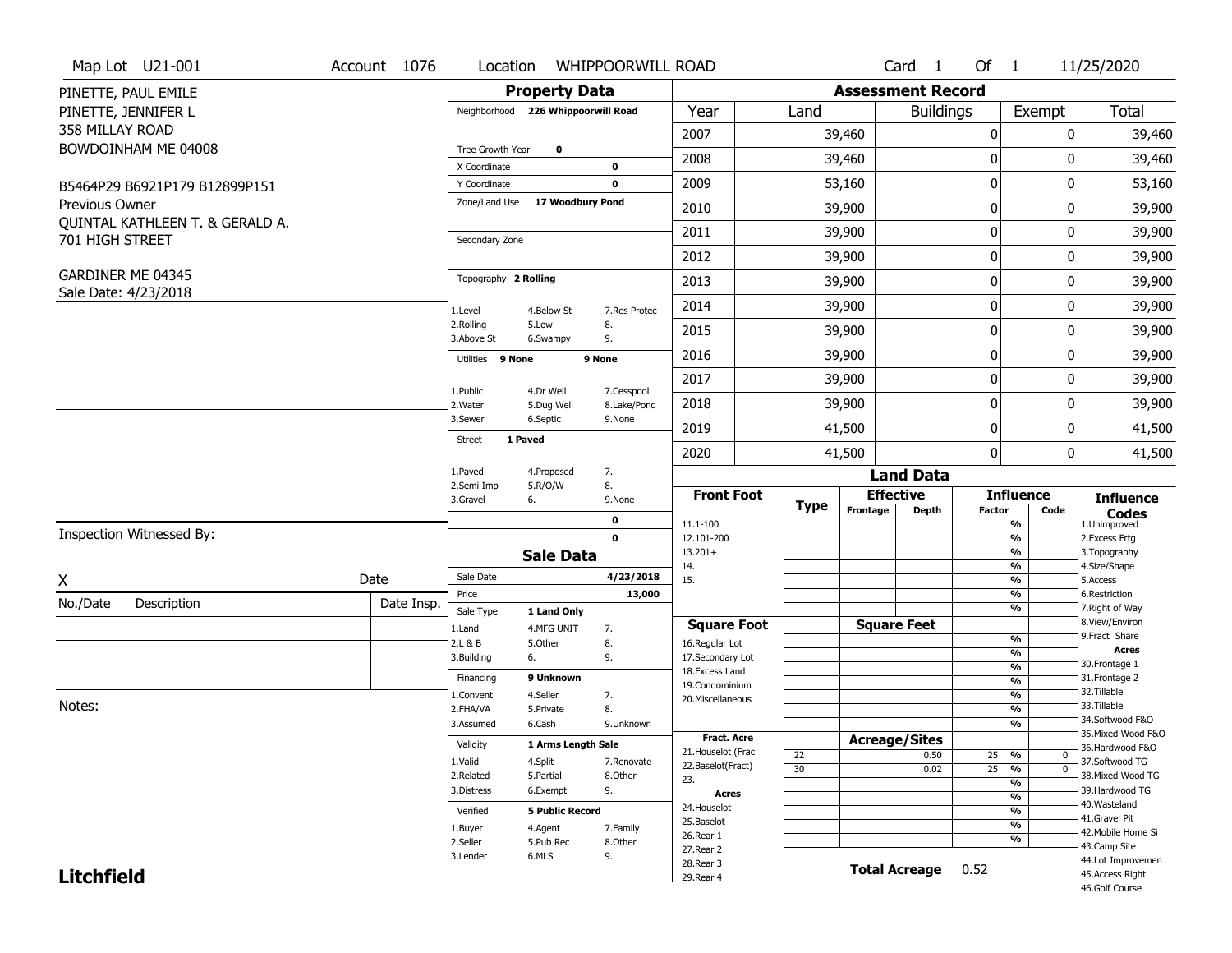|                            |                      |                                                   |                       |                  |            |                                       |                          |                        |                   |                   | <b>Litchfield</b>  |                   |        |        |            |
|----------------------------|----------------------|---------------------------------------------------|-----------------------|------------------|------------|---------------------------------------|--------------------------|------------------------|-------------------|-------------------|--------------------|-------------------|--------|--------|------------|
|                            | Map Lot U21-001      |                                                   |                       |                  |            | Account 1076                          |                          | Location               |                   |                   |                    | WHIPPOORWILL ROAD | Card 1 | Of $1$ | 11/25/2020 |
| <b>Building Style</b>      |                      |                                                   | <b>SF Bsmt Living</b> |                  |            |                                       |                          | Layout                 |                   |                   |                    |                   |        |        |            |
| 0.Uncoded                  | 4.Cape               | 8.Log                                             | Fin Bsmt Grade        |                  |            |                                       |                          | 1. Typical             | 4.                |                   | 7.                 |                   |        |        |            |
| 1.Conv.                    | 5.Garrison           | 9.Other                                           |                       | OPEN-5-CUSTOMIZE |            |                                       |                          | 2.Inadeq               | 5.                |                   | 8.                 |                   |        |        |            |
| 2.Ranch                    | 6.Split              | 10.Tri-Lev                                        | Heat Type             | 0%               |            |                                       |                          | 3.                     | 6.                |                   | 9.                 |                   |        |        |            |
| 3.R Ranch                  | 7.Contemp            | 11.Earth O                                        | 0.Uncoded             |                  | 4.Steam    | 8.Fl/Wall                             |                          | Attic                  |                   |                   |                    |                   |        |        |            |
| <b>Dwelling Units</b>      |                      |                                                   | 1.HWBB                |                  | 5.FWA      | 9.No Heat                             |                          | 1.1/4 Fin              | 4.Full Fin        |                   | 7.                 |                   |        |        |            |
| Other Units                |                      |                                                   | 2.HWCI                |                  | 6.GravWA   |                                       | 10.Radiant               | 2.1/2 Fin              | 5.Fl/Stair        |                   | 8.                 |                   |        |        |            |
| <b>Stories</b>             |                      |                                                   | 3.H Pump              |                  | 7.Electric |                                       | 11.Radiant               | 3.3/4 Fin              | 6.                |                   | 9.None             |                   |        |        |            |
| 1.1                        | 4.1.5                | 7.1.25                                            | Cool Type             | 0%               |            |                                       |                          | Insulation             |                   |                   |                    |                   |        |        |            |
| 2.2                        | 5.1.75               | 8.3.5                                             | 1.Refrig              |                  | 4.W&C Air  | 7.RadHW                               |                          | 1.Full                 | 4.Minimal         |                   | 7.                 |                   |        |        |            |
| 3.3                        | 6.2.5                | 9.4                                               | 2.Evapor              |                  | 5.Monitor- | 8.                                    |                          | 2.Heavy                | 5.Partial         |                   | 8.                 |                   |        |        |            |
| <b>Exterior Walls</b>      |                      |                                                   | 3.H Pump              |                  | 6.Monitor- | 9.None                                |                          | 3.Capped               | 6.                |                   | 9.None             |                   |        |        |            |
| 0.Uncoded                  | 4.Asbestos           | 8.Concrete                                        | Kitchen Style         |                  |            |                                       |                          | Unfinished %           |                   |                   |                    |                   |        |        |            |
| 1.Wd Clapb                 | 5.Stucco             | 9.Other                                           | 1.Modern              |                  | 4.Obsolete | 7.                                    |                          | Grade & Factor         |                   |                   |                    |                   |        |        |            |
| 2.Vinyl                    | 6.Brick              | 10.Wd shin                                        | 2.Typical             |                  | 5.         | 8.                                    |                          | 1.E Grade              | 4.B Grade         |                   | 7.AAA Grad         |                   |        |        |            |
| 3.Compos.                  | 7.Stone              | 11.T1-11                                          | 3.Old Type            |                  | 6.         | 9.None                                |                          | 2.D Grade              | 5.A Grade         |                   | 8.M&S              |                   |        |        |            |
| Roof Surface               |                      |                                                   | Bath(s) Style         |                  |            |                                       |                          | 3.C Grade              | 6.AA Grade        |                   | 9.Same             |                   |        |        |            |
| 1.Asphalt                  |                      | 7.Rolled R                                        | 1.Modern              |                  | 4.Obsolete | 7.                                    |                          | SQFT (Footprint)       |                   |                   |                    |                   |        |        |            |
| 2.Slate                    | 4.Composit<br>5.Wood | 8.                                                |                       |                  | 5.         | 8.                                    |                          | Condition              |                   |                   |                    |                   |        |        |            |
|                            |                      |                                                   | 2. Typical            |                  | 6.         |                                       |                          |                        |                   |                   | 7.V G              |                   |        |        |            |
| 3.Metal<br>SF Masonry Trim | 6.Other              | 9.                                                | 3.Old Type<br># Rooms |                  |            | 9.None                                |                          | 1.Poor<br>2.Fair       | 4.Avg<br>$5.Avg+$ |                   | 8.Exc              |                   |        |        |            |
| OPEN-3-CUSTOM              |                      |                                                   | # Bedrooms            |                  |            |                                       |                          | 3.Avg-                 | 6.Good            |                   | 9.Same             |                   |        |        |            |
| OPEN-4-CUSTOM              |                      |                                                   | # Full Baths          |                  |            |                                       |                          | Phys. % Good           |                   |                   |                    |                   |        |        |            |
| Year Built                 |                      |                                                   | # Half Baths          |                  |            |                                       |                          | Funct. % Good          |                   |                   |                    |                   |        |        |            |
| Year Remodeled             |                      |                                                   | # Addn Fixtures       |                  |            |                                       |                          | <b>Functional Code</b> |                   |                   |                    |                   |        |        |            |
| Foundation                 |                      |                                                   | # Fireplaces          |                  |            |                                       |                          | 1.Incomp               | 4.Delap           |                   | 7.No Power         |                   |        |        |            |
| 1.Concrete                 | 4.Wood               | 7.                                                |                       |                  |            |                                       |                          | 2.0-Built              | 5.Bsmt            |                   | 8.LongTerm         |                   |        |        |            |
| 2.C Block                  | 5.Slab               | 8.                                                |                       |                  |            |                                       |                          | 3.Damage               | 6.Common          |                   | 9.None             |                   |        |        |            |
| 3.Br/Stone                 | 6.Piers              | 9.                                                |                       |                  |            |                                       |                          | Econ. % Good           |                   |                   |                    |                   |        |        |            |
| Basement                   |                      |                                                   |                       |                  |            |                                       |                          | Economic Code          |                   |                   |                    |                   |        |        |            |
| 1.1/4 Bmt                  | 4.Full Bmt           | 7.                                                |                       |                  |            |                                       |                          | 0.None                 | 3.No Power        |                   | 9.None             |                   |        |        |            |
| 2.1/2 Bmt                  | 5.Crawl Sp           | 8.                                                |                       |                  |            |                                       |                          | 1.Location             | 4.Generate        |                   | 8.                 |                   |        |        |            |
| 3.3/4 Bmt                  | 6.                   | 9.None                                            |                       |                  |            |                                       |                          | 2.Encroach             | 5.Multi-Fa        |                   | 9.                 |                   |        |        |            |
| Bsmt Gar # Cars            |                      |                                                   |                       |                  |            | Software                              |                          | Entrance Code 0        |                   |                   |                    |                   |        |        |            |
| Wet Basement               |                      |                                                   |                       |                  |            | A Division of Harris Computer Systems |                          | 1.Interior             | 4.Vacant          |                   | 7.                 |                   |        |        |            |
| 1.Dry                      | 4.Dirt Flr           | 7.                                                |                       |                  |            |                                       |                          | 2.Refusal              | 5.Estimate        |                   | 8.                 |                   |        |        |            |
| 2.Damp                     | 5.                   | 8.                                                |                       |                  |            |                                       |                          | 3.Informed             | 6.Existing        |                   | 9.                 |                   |        |        |            |
| 3.Wet                      | 6.                   | 9.                                                |                       |                  |            |                                       |                          | Information Code 0     |                   |                   |                    |                   |        |        |            |
|                            |                      |                                                   |                       |                  |            |                                       |                          | 1.0wner                | 4.Agent           |                   | 7.Vacant           |                   |        |        |            |
|                            |                      |                                                   |                       |                  |            |                                       |                          | 2.Relative             | 5.Estimate        |                   | 8.                 |                   |        |        |            |
|                            |                      |                                                   | Date Inspected        |                  |            |                                       |                          | 3.Tenant               | 6.Other           |                   | 9.                 |                   |        |        |            |
|                            |                      |                                                   |                       |                  |            |                                       |                          |                        |                   |                   | 1.One Story Fram   |                   |        |        |            |
|                            |                      | <b>Additions, Outbuildings &amp; Improvements</b> |                       |                  |            |                                       |                          |                        |                   |                   | 2. Two Story Fram  |                   |        |        |            |
| Type                       |                      | Year                                              | Units                 | Grade            | Cond       | Phys.                                 | Funct.                   | Sound Value            |                   | 3. Three Story Fr |                    |                   |        |        |            |
|                            |                      |                                                   |                       |                  |            | $\%$                                  | $\%$                     |                        |                   | 4.1 & 1/2 Story   |                    |                   |        |        |            |
|                            |                      |                                                   |                       |                  |            | $\%$                                  | $\%$                     |                        |                   | 5.1 & 3/4 Story   |                    |                   |        |        |            |
|                            |                      |                                                   |                       |                  |            | $\frac{0}{0}$                         | $\%$                     |                        |                   | 6.2 & 1/2 Story   |                    |                   |        |        |            |
|                            |                      |                                                   |                       |                  |            | $\%$                                  | $\%$                     |                        |                   |                   | 21. Open Frame Por |                   |        |        |            |
|                            |                      |                                                   |                       |                  |            |                                       |                          |                        |                   |                   | 22.Encl Frame Por  |                   |        |        |            |
|                            |                      |                                                   |                       |                  |            | $\frac{1}{2}$                         | $\overline{\frac{0}{6}}$ |                        |                   |                   | 23. Frame Garage   |                   |        |        |            |
|                            |                      |                                                   |                       |                  |            | $\sqrt{6}$                            | $\overline{\frac{0}{0}}$ |                        |                   | 24.Frame Shed     |                    |                   |        |        |            |
|                            |                      |                                                   |                       |                  |            | $\sqrt{6}$                            | $\overline{\frac{0}{6}}$ |                        |                   |                   | 25. Frame Bay Wind |                   |        |        |            |
|                            |                      |                                                   |                       |                  |            | $\sqrt{6}$                            | $\overline{\frac{0}{6}}$ |                        |                   |                   | 26.1SFr Overhang   |                   |        |        |            |
|                            |                      |                                                   |                       |                  |            |                                       |                          |                        |                   |                   | 27.Unfin Basement  |                   |        |        |            |
|                            |                      |                                                   |                       |                  |            | $\frac{0}{0}$                         | $\%$                     |                        |                   |                   | 28. Unfinished Att |                   |        |        |            |
|                            |                      |                                                   |                       |                  |            | $\sqrt{6}$                            | $\%$                     |                        |                   |                   | 29. Finished Attic |                   |        |        |            |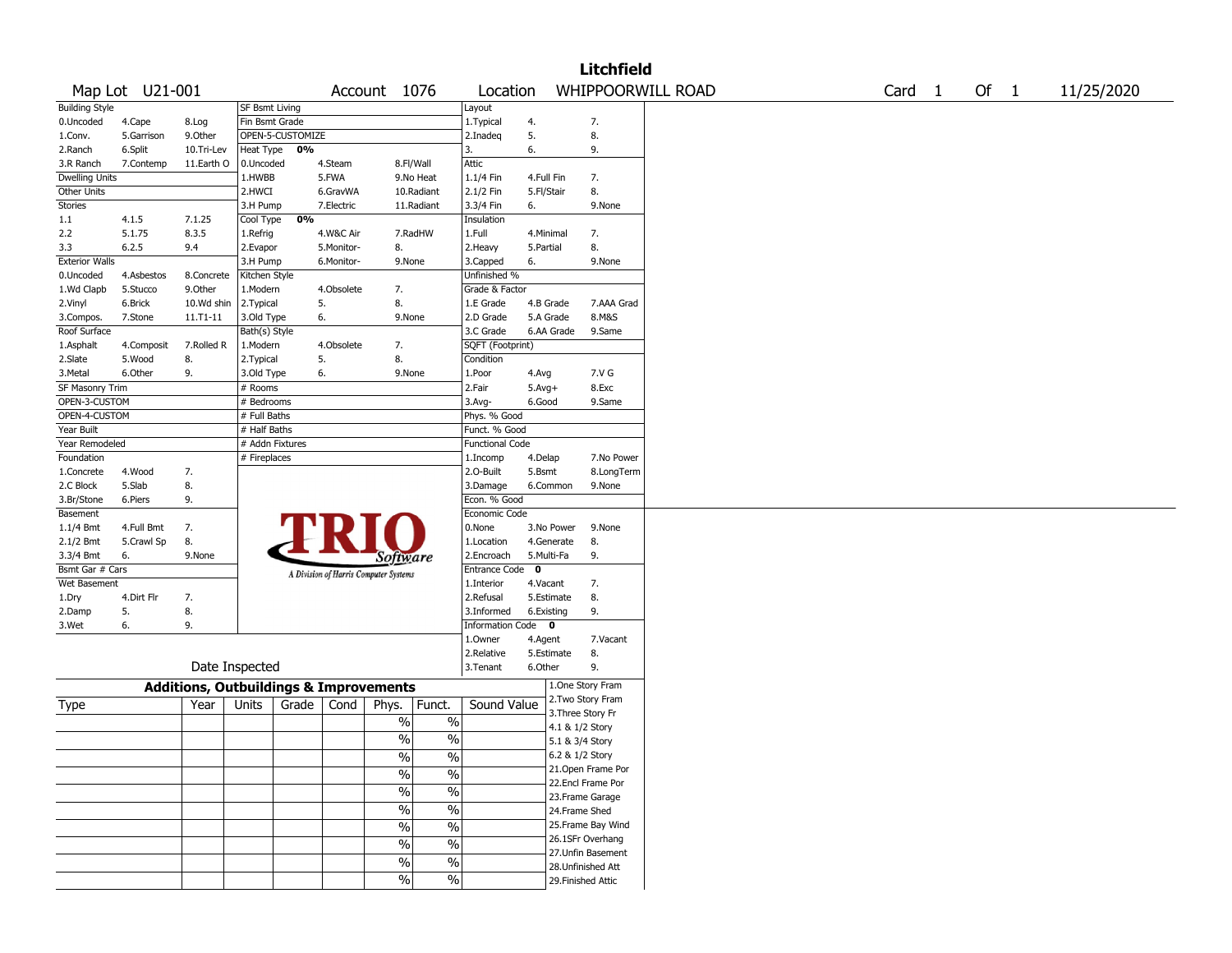|                   | Map Lot U21-001A         | Account 2308 | Location                           |                         | <b>DAM PROPERTY</b>       |                                      |             |                          | Card 1               |               | Of 1                           | 11/25/2020                           |
|-------------------|--------------------------|--------------|------------------------------------|-------------------------|---------------------------|--------------------------------------|-------------|--------------------------|----------------------|---------------|--------------------------------|--------------------------------------|
|                   | LITCHFIELD TOWN OF       |              |                                    | <b>Property Data</b>    |                           |                                      |             | <b>Assessment Record</b> |                      |               |                                |                                      |
|                   | 2400 HALLOWELL ROAD      |              | Neighborhood 226 Whippoorwill Road |                         |                           | Year                                 | Land        |                          | <b>Buildings</b>     |               | Exempt                         | Total                                |
|                   | LITCHFIELD ME 04350      |              |                                    |                         |                           | 2007                                 |             | 2,800                    |                      | 0             | 2,800                          | 0                                    |
|                   |                          |              | Tree Growth Year                   | $\mathbf 0$             |                           |                                      |             |                          |                      |               |                                |                                      |
|                   |                          |              | X Coordinate                       |                         | $\mathbf 0$               | 2008                                 |             | 2,800                    |                      | 0             | 2,800                          | 0                                    |
| B7189P177         |                          |              | Y Coordinate                       |                         | $\mathbf 0$               | 2009                                 |             | 2,800                    |                      | 0             | 2,800                          | $\pmb{0}$                            |
|                   |                          |              | Zone/Land Use                      | 17 Woodbury Pond        |                           | 2010                                 |             | 2,800                    |                      | 0             | 2,800                          | $\pmb{0}$                            |
|                   |                          |              | Secondary Zone                     |                         |                           | 2011                                 |             | 2,800                    |                      | 0             | 2,800                          | 0                                    |
|                   |                          |              |                                    |                         |                           | 2012                                 |             | 2,800                    |                      | 0             | 2,800                          | $\pmb{0}$                            |
|                   |                          |              | Topography 2 Rolling               |                         |                           | 2013                                 |             | 2,800                    |                      | $\pmb{0}$     | 2,800                          | 0                                    |
|                   |                          |              | 1.Level                            | 4.Below St              | 7.Res Protec              | 2014                                 |             | 2,800                    |                      | 0             | 2,800                          | $\pmb{0}$                            |
|                   |                          |              | 2.Rolling<br>3.Above St            | 5.Low<br>6.Swampy       | 8.<br>9.                  | 2015                                 |             | 2,800                    |                      | 0             | 2,800                          | $\pmb{0}$                            |
|                   |                          |              | Utilities 9 None                   |                         | 9 None                    | 2016                                 |             | 2,800                    |                      | 0             | 2,800                          | $\pmb{0}$                            |
|                   |                          |              |                                    |                         |                           | 2017                                 |             | 2,800                    |                      | 0             | 2,800                          | 0                                    |
|                   |                          |              | 1.Public<br>2. Water               | 4.Dr Well<br>5.Dug Well | 7.Cesspool<br>8.Lake/Pond | 2018                                 |             | 2,800                    |                      | 0             | 2,800                          | $\pmb{0}$                            |
|                   |                          |              | 3.Sewer                            | 6.Septic                | 9.None                    | 2019                                 |             | 7,400                    |                      | 0             | 7,400                          | 0                                    |
|                   |                          |              | 1 Paved<br><b>Street</b>           |                         |                           | 2020                                 |             | 7,400                    |                      | 0             | 7,400                          | 0                                    |
|                   |                          |              | 1.Paved                            | 4.Proposed              | 7.                        |                                      |             |                          | <b>Land Data</b>     |               |                                |                                      |
|                   |                          |              | 2.Semi Imp<br>3.Gravel             | 5.R/O/W<br>6.           | 8.<br>9.None              | <b>Front Foot</b>                    | <b>Type</b> |                          | <b>Effective</b>     |               | <b>Influence</b>               | <b>Influence</b>                     |
|                   |                          |              |                                    |                         | 0                         | 11.1-100                             |             | Frontage                 | <b>Depth</b>         | <b>Factor</b> | Code<br>%                      | <b>Codes</b><br>1.Unimproved         |
|                   | Inspection Witnessed By: |              |                                    |                         | $\mathbf 0$               | 12.101-200                           |             |                          |                      |               | $\frac{9}{6}$                  | 2. Excess Frtg                       |
|                   |                          |              |                                    | <b>Sale Data</b>        |                           | $13.201+$                            |             |                          |                      |               | $\frac{9}{6}$<br>$\frac{9}{6}$ | 3. Topography<br>4.Size/Shape        |
| X                 |                          | Date         | Sale Date                          |                         | 12/13/2002                | 14.<br>15.                           |             |                          |                      |               | $\frac{9}{6}$                  | 5.Access                             |
| No./Date          | Description              | Date Insp.   | Price                              |                         |                           |                                      |             |                          |                      |               | $\frac{9}{6}$                  | 6.Restriction                        |
|                   |                          |              | Sale Type                          | 1 Land Only             |                           |                                      |             |                          |                      |               | $\frac{9}{6}$                  | 7. Right of Way<br>8.View/Environ    |
|                   |                          |              | 1.Land<br>2.L & B                  | 4.MFG UNIT              | 7.                        | <b>Square Foot</b><br>16.Regular Lot |             |                          | <b>Square Feet</b>   |               | $\frac{9}{6}$                  | 9. Fract Share                       |
|                   |                          |              | 3.Building                         | 5.0ther<br>6.           | 8.<br>9.                  | 17.Secondary Lot                     |             |                          |                      |               | $\frac{9}{6}$                  | <b>Acres</b>                         |
|                   |                          |              |                                    |                         |                           | 18.Excess Land                       |             |                          |                      |               | $\frac{9}{6}$                  | 30.Frontage 1                        |
|                   |                          |              | Financing                          | 9 Unknown               |                           | 19.Condominium                       |             |                          |                      |               | $\frac{9}{6}$                  | 31. Frontage 2<br>32. Tillable       |
| Notes:            |                          |              | 1.Convent                          | 4.Seller                | 7.                        | 20.Miscellaneous                     |             |                          |                      |               | $\frac{9}{6}$                  | 33.Tillable                          |
|                   |                          |              | 2.FHA/VA<br>3.Assumed              | 5.Private<br>6.Cash     | 8.<br>9.Unknown           |                                      |             |                          |                      |               | $\frac{9}{6}$<br>$\frac{9}{6}$ | 34.Softwood F&O                      |
|                   |                          |              |                                    |                         |                           | <b>Fract. Acre</b>                   |             |                          |                      |               |                                | 35. Mixed Wood F&O                   |
|                   |                          |              | Validity                           | 1 Arms Length Sale      |                           | 21. Houselot (Frac                   |             | <b>Acreage/Sites</b>     |                      |               |                                | 36.Hardwood F&O<br>0                 |
|                   |                          |              | 1.Valid                            | 4.Split                 | 7.Renovate                | 22.Baselot(Fract)                    | 22          |                          | 0.10                 |               | 10 %<br>$\frac{9}{6}$          | 37.Softwood TG                       |
|                   |                          |              | 2.Related                          | 5.Partial               | 8.Other                   | 23.                                  |             |                          |                      |               | $\frac{9}{6}$                  | 38. Mixed Wood TG                    |
|                   |                          |              | 3.Distress                         | 6.Exempt                | 9.                        | <b>Acres</b>                         |             |                          |                      |               | $\frac{9}{6}$                  | 39.Hardwood TG                       |
|                   |                          |              | Verified                           | <b>5 Public Record</b>  |                           | 24. Houselot                         |             |                          |                      |               | $\frac{9}{6}$                  | 40. Wasteland                        |
|                   |                          |              | 1.Buyer                            | 4.Agent                 | 7.Family                  | 25.Baselot                           |             |                          |                      |               | $\frac{9}{6}$                  | 41.Gravel Pit                        |
|                   |                          |              |                                    |                         |                           | 26.Rear 1                            |             |                          |                      |               | %                              | 42. Mobile Home Si                   |
|                   |                          |              |                                    |                         |                           |                                      |             |                          |                      |               |                                |                                      |
|                   |                          |              | 2.Seller<br>3.Lender               | 5.Pub Rec<br>6.MLS      | 8.Other<br>9.             | 27.Rear 2                            |             |                          |                      |               |                                | 43.Camp Site                         |
| <b>Litchfield</b> |                          |              |                                    |                         |                           | 28. Rear 3<br>29. Rear 4             |             |                          | <b>Total Acreage</b> | 0.10          |                                | 44.Lot Improvemen<br>45.Access Right |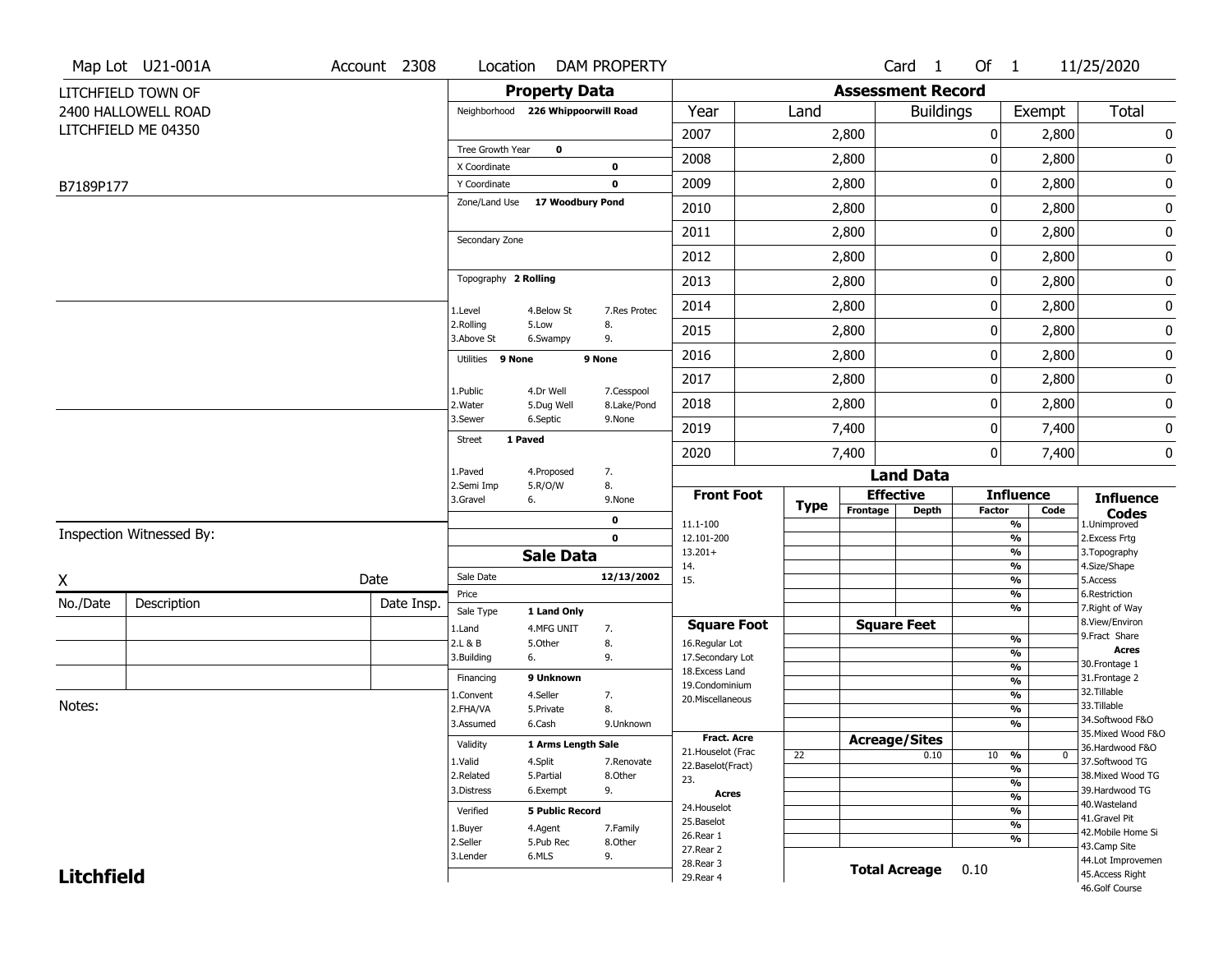|                       |                  |                                                   |                 |                  |            |                                       |               |                         |            |              | <b>Litchfield</b>                        |        |        |            |
|-----------------------|------------------|---------------------------------------------------|-----------------|------------------|------------|---------------------------------------|---------------|-------------------------|------------|--------------|------------------------------------------|--------|--------|------------|
|                       | Map Lot U21-001A |                                                   |                 |                  |            | Account 2308                          |               | Location                |            |              | <b>DAM PROPERTY</b>                      | Card 1 | Of $1$ | 11/25/2020 |
| <b>Building Style</b> |                  |                                                   | SF Bsmt Living  |                  |            |                                       |               | Layout                  |            |              |                                          |        |        |            |
| 0.Uncoded             | 4.Cape           | 8.Log                                             | Fin Bsmt Grade  |                  |            |                                       |               | 1. Typical              | 4.         |              | 7.                                       |        |        |            |
| 1.Conv.               | 5.Garrison       | 9.0ther                                           |                 | OPEN-5-CUSTOMIZE |            |                                       |               | 2.Inadeg                | 5.         |              | 8.                                       |        |        |            |
| 2.Ranch               | 6.Split          | 10.Tri-Lev                                        | Heat Type 0%    |                  |            |                                       |               | 3.                      | 6.         |              | 9.                                       |        |        |            |
| 3.R Ranch             | 7.Contemp        | 11.Earth O                                        | 0.Uncoded       |                  | 4.Steam    |                                       | 8.Fl/Wall     | Attic                   |            |              |                                          |        |        |            |
| <b>Dwelling Units</b> |                  |                                                   | 1.HWBB          |                  | 5.FWA      |                                       | 9.No Heat     | 1.1/4 Fin               | 4.Full Fin |              | 7.                                       |        |        |            |
| Other Units           |                  |                                                   | 2.HWCI          |                  | 6.GravWA   |                                       | 10.Radiant    | 2.1/2 Fin               | 5.Fl/Stair |              | 8.                                       |        |        |            |
| Stories               |                  |                                                   | 3.H Pump        |                  | 7.Electric |                                       | 11.Radiant    | 3.3/4 Fin               | 6.         |              | 9.None                                   |        |        |            |
| 1.1                   | 4.1.5            | 7.1.25                                            | Cool Type       | 0%               |            |                                       |               | Insulation              |            |              |                                          |        |        |            |
| 2.2                   | 5.1.75           | 8.3.5                                             | 1.Refrig        |                  | 4.W&C Air  |                                       | 7.RadHW       | 1.Full                  | 4.Minimal  |              | 7.                                       |        |        |            |
| 3.3                   | 6.2.5            | 9.4                                               | 2.Evapor        |                  | 5.Monitor- | 8.                                    |               | 2.Heavy                 | 5.Partial  |              | 8.                                       |        |        |            |
| <b>Exterior Walls</b> |                  |                                                   | 3.H Pump        |                  | 6.Monitor- | 9.None                                |               | 3.Capped                | 6.         |              | 9.None                                   |        |        |            |
| 0.Uncoded             | 4.Asbestos       | 8.Concrete                                        | Kitchen Style   |                  |            |                                       |               | Unfinished %            |            |              |                                          |        |        |            |
| 1.Wd Clapb            | 5.Stucco         | 9.Other                                           | 1.Modern        |                  | 4.Obsolete | 7.                                    |               | Grade & Factor          |            |              |                                          |        |        |            |
| 2.Vinyl               | 6.Brick          | 10.Wd shin                                        | 2. Typical      |                  | 5.         | 8.                                    |               | 1.E Grade               | 4.B Grade  |              | 7.AAA Grad                               |        |        |            |
| 3.Compos.             | 7.Stone          | 11.T1-11                                          | 3.Old Type      |                  | 6.         | 9.None                                |               | 2.D Grade               | 5.A Grade  |              | 8.M&S                                    |        |        |            |
| Roof Surface          |                  |                                                   | Bath(s) Style   |                  |            |                                       |               | 3.C Grade               |            | 6.AA Grade   | 9.Same                                   |        |        |            |
| 1.Asphalt             | 4.Composit       | 7.Rolled R                                        | 1.Modern        |                  | 4.Obsolete | 7.                                    |               | SQFT (Footprint)        |            |              |                                          |        |        |            |
| 2.Slate               | 5.Wood           | 8.                                                | 2. Typical      | 5.               |            | 8.                                    |               | Condition               |            |              |                                          |        |        |            |
| 3. Metal              | 6.Other          | 9.                                                | 3.Old Type      |                  | 6.         | 9.None                                |               | 1.Poor                  | 4.Avg      |              | 7.V G                                    |        |        |            |
| SF Masonry Trim       |                  |                                                   | # Rooms         |                  |            |                                       |               | 2.Fair                  | $5.Avg+$   |              | 8.Exc                                    |        |        |            |
| OPEN-3-CUSTOM         |                  |                                                   | # Bedrooms      |                  |            |                                       |               | 3.Avg-                  | 6.Good     |              | 9.Same                                   |        |        |            |
| OPEN-4-CUSTOM         |                  |                                                   | # Full Baths    |                  |            |                                       |               | Phys. % Good            |            |              |                                          |        |        |            |
| Year Built            |                  |                                                   | # Half Baths    |                  |            |                                       |               | Funct. % Good           |            |              |                                          |        |        |            |
| Year Remodeled        |                  |                                                   | # Addn Fixtures |                  |            |                                       |               | <b>Functional Code</b>  |            |              |                                          |        |        |            |
| Foundation            |                  |                                                   | # Fireplaces    |                  |            |                                       |               | 1.Incomp                | 4.Delap    |              | 7.No Power                               |        |        |            |
| 1.Concrete            | 4.Wood           | 7.                                                |                 |                  |            |                                       |               | 2.0-Built               | 5.Bsmt     |              | 8.LongTerm                               |        |        |            |
| 2.C Block             | 5.Slab           | 8.                                                |                 |                  |            |                                       |               | 3.Damage                |            | 6.Common     | 9.None                                   |        |        |            |
| 3.Br/Stone            | 6.Piers          | 9.                                                |                 |                  |            |                                       |               | Econ. % Good            |            |              |                                          |        |        |            |
| Basement              |                  |                                                   |                 |                  |            |                                       |               | Economic Code           |            |              |                                          |        |        |            |
| 1.1/4 Bmt             | 4.Full Bmt       | 7.                                                |                 |                  |            |                                       |               | 0.None                  |            | 3.No Power   | 9.None                                   |        |        |            |
| 2.1/2 Bmt             | 5.Crawl Sp       | 8.                                                |                 |                  |            |                                       |               | 1.Location              |            | 4.Generate   | 8.                                       |        |        |            |
| 3.3/4 Bmt             | 6.               | 9.None                                            |                 |                  |            | <i>Software</i>                       |               | 2.Encroach              | 5.Multi-Fa |              | 9.                                       |        |        |            |
| Bsmt Gar # Cars       |                  |                                                   |                 |                  |            | A Division of Harris Computer Systems |               | Entrance Code           | 0          |              |                                          |        |        |            |
| Wet Basement          |                  |                                                   |                 |                  |            |                                       |               | 1.Interior              | 4.Vacant   |              | 7.                                       |        |        |            |
| 1.Dry                 | 4.Dirt Flr       | 7.                                                |                 |                  |            |                                       |               | 2.Refusal               |            | 5.Estimate   | 8.                                       |        |        |            |
| 2.Damp                | 5.               | 8.                                                |                 |                  |            |                                       |               | 3.Informed              | 6.Existing |              | 9.                                       |        |        |            |
| 3.Wet                 | 6.               | 9.                                                |                 |                  |            |                                       |               | <b>Information Code</b> |            | $\mathbf{0}$ |                                          |        |        |            |
|                       |                  |                                                   |                 |                  |            |                                       |               | 1.0wner                 | 4.Agent    |              | 7.Vacant                                 |        |        |            |
|                       |                  |                                                   |                 |                  |            |                                       |               | 2.Relative              |            | 5.Estimate   | 8.                                       |        |        |            |
|                       |                  |                                                   | Date Inspected  |                  |            |                                       |               | 3.Tenant                | 6.Other    |              | 9.                                       |        |        |            |
|                       |                  | <b>Additions, Outbuildings &amp; Improvements</b> |                 |                  |            |                                       |               |                         |            |              | 1.One Story Fram                         |        |        |            |
| Type                  |                  | Year                                              | Units           | Grade            | Cond       | Phys.                                 | Funct.        | Sound Value             |            |              | 2. Two Story Fram<br>3. Three Story Fr   |        |        |            |
|                       |                  |                                                   |                 |                  |            | $\%$                                  | $\%$          |                         |            |              |                                          |        |        |            |
|                       |                  |                                                   |                 |                  |            | $\%$                                  | $\%$          |                         |            |              | 4.1 & 1/2 Story                          |        |        |            |
|                       |                  |                                                   |                 |                  |            |                                       |               |                         |            |              | 5.1 & 3/4 Story                          |        |        |            |
|                       |                  |                                                   |                 |                  |            | $\sqrt{6}$                            | $\sqrt{6}$    |                         |            |              | 6.2 & 1/2 Story                          |        |        |            |
|                       |                  |                                                   |                 |                  |            | $\frac{9}{6}$                         | $\frac{0}{0}$ |                         |            |              | 21. Open Frame Por<br>22.Encl Frame Por  |        |        |            |
|                       |                  |                                                   |                 |                  |            | $\frac{9}{6}$                         | $\%$          |                         |            |              | 23. Frame Garage                         |        |        |            |
|                       |                  |                                                   |                 |                  |            | $\frac{9}{6}$                         | $\%$          |                         |            |              |                                          |        |        |            |
|                       |                  |                                                   |                 |                  |            |                                       |               |                         |            |              | 24.Frame Shed                            |        |        |            |
|                       |                  |                                                   |                 |                  |            | $\%$                                  | $\%$          |                         |            |              | 25. Frame Bay Wind                       |        |        |            |
|                       |                  |                                                   |                 |                  |            | $\frac{9}{6}$                         | $\frac{0}{6}$ |                         |            |              | 26.1SFr Overhang                         |        |        |            |
|                       |                  |                                                   |                 |                  |            | $\frac{9}{6}$                         | $\frac{1}{2}$ |                         |            |              | 27.Unfin Basement                        |        |        |            |
|                       |                  |                                                   |                 |                  |            | $\frac{9}{6}$                         | $\frac{1}{2}$ |                         |            |              | 28. Unfinished Att<br>29. Finished Attic |        |        |            |
|                       |                  |                                                   |                 |                  |            |                                       |               |                         |            |              |                                          |        |        |            |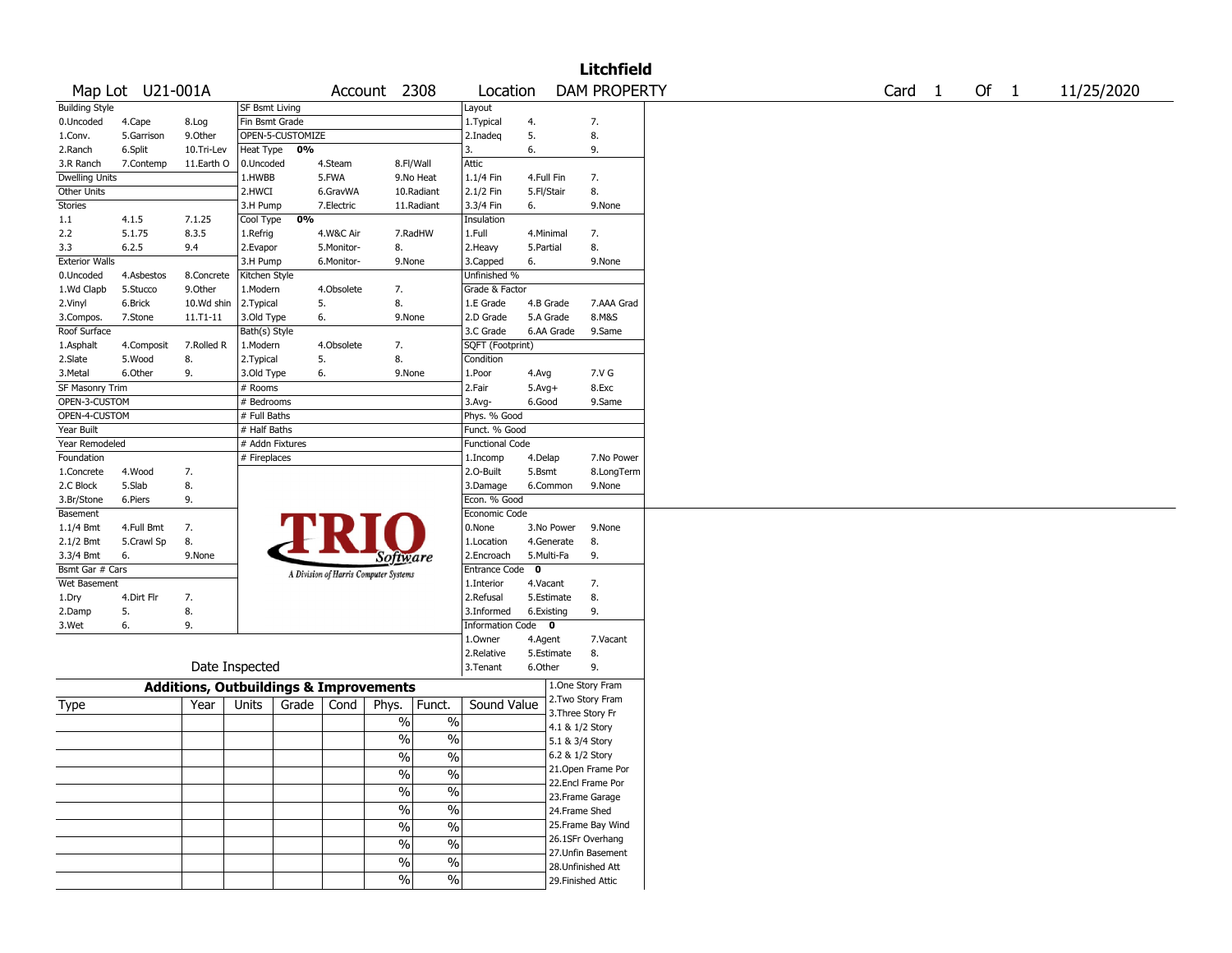|                   | Map Lot U21-002          | Account 615 | Location                           |                       | 56 WHIPPOORWILL ROAD     |                                  |      |                          | Card <sub>1</sub> | Of 1          |                                | 11/25/2020                           |
|-------------------|--------------------------|-------------|------------------------------------|-----------------------|--------------------------|----------------------------------|------|--------------------------|-------------------|---------------|--------------------------------|--------------------------------------|
|                   | FOSTER, ROSEMARY         |             |                                    | <b>Property Data</b>  |                          |                                  |      | <b>Assessment Record</b> |                   |               |                                |                                      |
|                   | 56 WHIPPOORWILL RD       |             | Neighborhood 226 Whippoorwill Road |                       |                          | Year                             | Land |                          | <b>Buildings</b>  |               | Exempt                         | Total                                |
|                   | LITCHFIELD ME 04350      |             |                                    |                       |                          | 2007                             |      | 82,470                   |                   | 52,989        | 13,000                         | 122,459                              |
|                   |                          |             | Tree Growth Year                   | $\mathbf 0$           |                          | 2008                             |      | 82,470                   |                   | 52,989        | 12,350                         | 123,109                              |
|                   |                          |             | X Coordinate<br>Y Coordinate       |                       | $\pmb{0}$<br>$\mathbf 0$ | 2009                             |      | 112,695                  |                   | 48,810        | 9,500                          | 152,005                              |
| B2022P106         |                          |             | Zone/Land Use                      | 17 Woodbury Pond      |                          | 2010                             |      | 112,695                  |                   |               |                                |                                      |
|                   |                          |             |                                    |                       |                          |                                  |      |                          |                   | 52,186        | 10,000                         | 154,881                              |
|                   |                          |             | Secondary Zone                     |                       |                          | 2011                             |      | 112,695                  |                   | 42,743        | 10,000                         | 145,438                              |
|                   |                          |             |                                    |                       |                          | 2012                             |      | 112,695                  |                   | 42,743        | 10,000                         | 145,438                              |
|                   |                          |             | Topography 2 Rolling               |                       |                          | 2013                             |      | 112,695                  |                   | 42,709        | 10,000                         | 145,404                              |
|                   |                          |             | 1.Level                            | 4.Below St            | 7.Res Protec             | 2014                             |      | 112,695                  |                   | 42,599        | 10,000                         | 145,294                              |
|                   |                          |             | 2.Rolling<br>3.Above St            | 5.Low<br>6.Swampy     | 8.<br>9.                 | 2015                             |      | 112,695                  |                   | 42,455        | 10,000                         | 145,150                              |
|                   |                          |             | Utilities 4 Drilled Well           |                       | <b>6 Septic System</b>   | 2016                             |      | 112,695                  |                   | 42,455        | 15,000                         | 140,150                              |
|                   |                          |             | 1.Public                           | 4.Dr Well             | 7.Cesspool               | 2017                             |      | 112,695                  |                   | 42,311        | 20,000                         | 135,006                              |
|                   |                          |             | 2. Water                           | 5.Dug Well            | 8.Lake/Pond              | 2018                             |      | 112,695                  |                   | 42,201        | 19,200                         | 135,696                              |
|                   |                          |             | 3.Sewer<br>1 Paved                 | 6.Septic              | 9.None                   | 2019                             |      | 189,000                  |                   | 67,100        | 20,000                         | 236,100                              |
|                   |                          |             | <b>Street</b>                      |                       |                          | 2020                             |      | 189,000                  |                   | 67,100        | 25,000                         | 231,100                              |
|                   |                          |             | 1.Paved<br>2.Semi Imp              | 4.Proposed<br>5.R/O/W | 7.<br>8.                 |                                  |      |                          | <b>Land Data</b>  |               |                                |                                      |
|                   |                          |             | 3.Gravel                           | 6.                    | 9.None                   | <b>Front Foot</b>                | Type | <b>Effective</b>         |                   |               | <b>Influence</b>               | <b>Influence</b>                     |
|                   |                          |             |                                    |                       | $\mathbf 0$              | 11.1-100                         |      | Frontage                 | <b>Depth</b>      | <b>Factor</b> | Code<br>$\frac{9}{6}$          | <b>Codes</b><br>1.Unimproved         |
|                   | Inspection Witnessed By: |             |                                    |                       | $\mathbf 0$              | 12.101-200                       |      |                          |                   |               | $\frac{9}{6}$                  | 2.Excess Frtg                        |
|                   |                          |             |                                    | <b>Sale Data</b>      |                          | $13.201+$<br>14.                 |      |                          |                   |               | $\frac{9}{6}$<br>$\frac{9}{6}$ | 3. Topography<br>4.Size/Shape        |
| X                 |                          | Date        | Sale Date                          |                       |                          | 15.                              |      |                          |                   |               | $\frac{9}{6}$                  | 5.Access                             |
| No./Date          | Description              | Date Insp.  | Price                              |                       |                          |                                  |      |                          |                   |               | %<br>$\frac{9}{6}$             | 6.Restriction<br>7. Right of Way     |
|                   |                          |             | Sale Type<br>1.Land                | 4.MFG UNIT            | 7.                       | <b>Square Foot</b>               |      | <b>Square Feet</b>       |                   |               |                                | 8.View/Environ                       |
|                   |                          |             | 2.L & B                            | 5.Other               | 8.                       | 16.Regular Lot                   |      |                          |                   |               | %                              | 9.Fract Share<br><b>Acres</b>        |
|                   |                          |             | 3.Building                         | 6.                    | 9.                       | 17.Secondary Lot                 |      |                          |                   |               | %<br>%                         | 30. Frontage 1                       |
|                   |                          |             | Financing                          |                       |                          | 18.Excess Land<br>19.Condominium |      |                          |                   |               | %                              | 31. Frontage 2                       |
|                   |                          |             | 1.Convent                          | 4.Seller              | 7.                       | 20.Miscellaneous                 |      |                          |                   |               | %                              | 32.Tillable                          |
| Notes:            |                          |             | 2.FHA/VA                           | 5.Private             | 8.                       |                                  |      |                          |                   |               | %                              | 33.Tillable<br>34.Softwood F&O       |
|                   |                          |             | 3.Assumed                          | 6.Cash                | 9.Unknown                | <b>Fract. Acre</b>               |      |                          |                   |               | %                              | 35. Mixed Wood F&O                   |
|                   |                          |             | Validity                           |                       |                          | 21. Houselot (Frac               | 21   | <b>Acreage/Sites</b>     | 0.47              | 100 %         | 0                              | 36.Hardwood F&O                      |
|                   |                          |             | 1.Valid                            | 4.Split               | 7.Renovate               | 22.Baselot(Fract)                | 30   |                          | 0.22              | 100           | %<br>$\mathbf{0}$              | 37.Softwood TG                       |
|                   |                          |             | 2.Related                          | 5.Partial             | 8.Other                  | 23.                              | 44   |                          | 1.00              | 100           | %<br>$\mathbf{0}$              | 38. Mixed Wood TG                    |
|                   |                          |             | 3.Distress                         | 6.Exempt              | 9.                       | Acres                            |      |                          |                   |               | $\frac{9}{6}$                  | 39.Hardwood TG<br>40. Wasteland      |
|                   |                          |             | Verified                           |                       |                          | 24. Houselot                     |      |                          |                   |               | $\frac{9}{6}$                  | 41.Gravel Pit                        |
|                   |                          |             | 1.Buyer                            | 4.Agent               | 7.Family                 | 25.Baselot<br>26.Rear 1          |      |                          |                   |               | $\frac{9}{6}$                  | 42. Mobile Home Si                   |
|                   |                          |             | 2.Seller                           | 5.Pub Rec             | 8.Other                  |                                  |      |                          |                   |               | $\frac{9}{6}$                  | 43.Camp Site                         |
|                   |                          |             |                                    |                       |                          | 27. Rear 2                       |      |                          |                   |               |                                |                                      |
| <b>Litchfield</b> |                          |             | 3.Lender                           | 6.MLS                 | 9.                       | 28. Rear 3<br>29. Rear 4         |      | <b>Total Acreage</b>     |                   | 0.69          |                                | 44.Lot Improvemen<br>45.Access Right |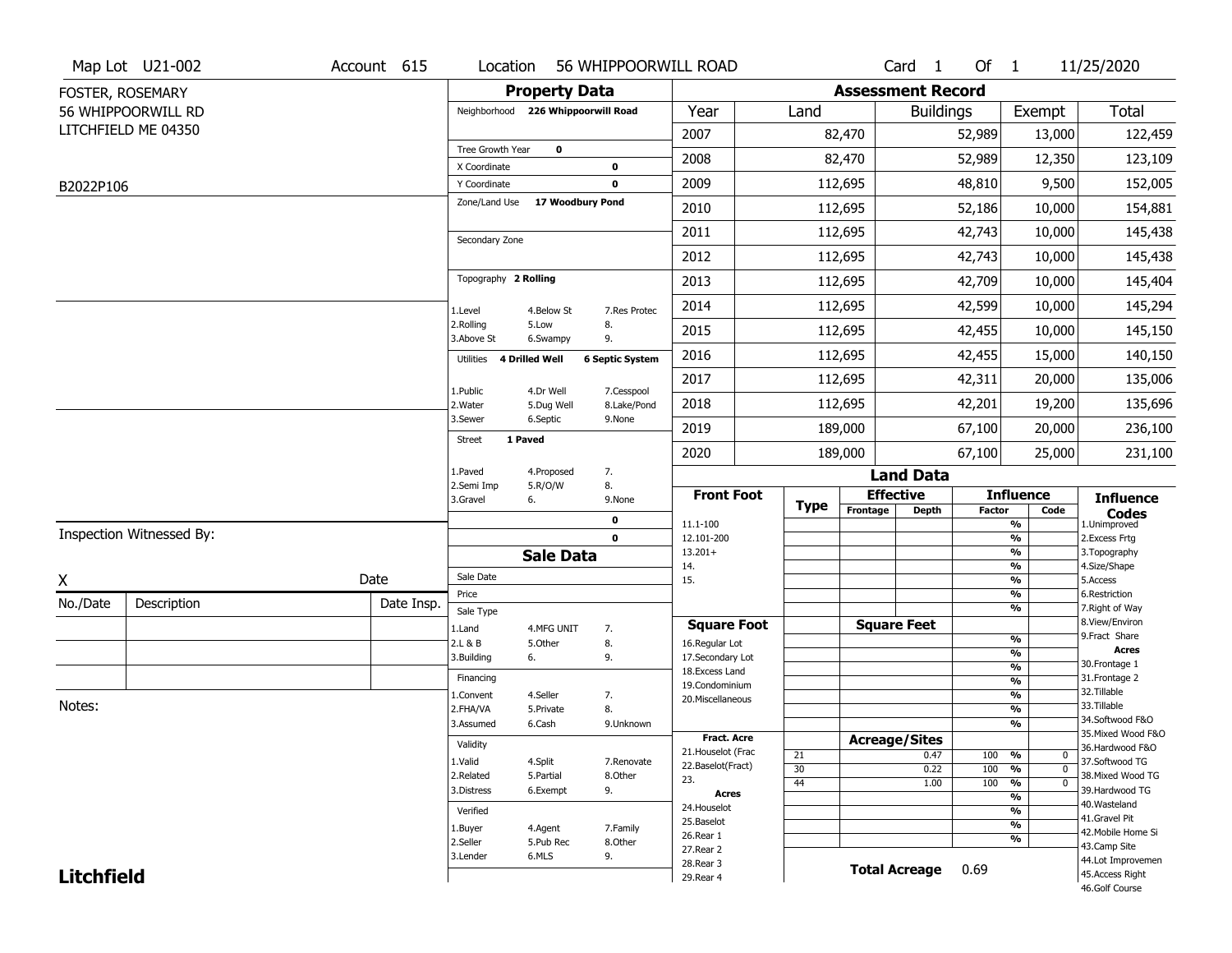|                        |                                    |            |                                                   |                  |                                       |                   |                        |                                         |              |                 | <b>Litchfield</b>    |       |       |                   |      |      |            |
|------------------------|------------------------------------|------------|---------------------------------------------------|------------------|---------------------------------------|-------------------|------------------------|-----------------------------------------|--------------|-----------------|----------------------|-------|-------|-------------------|------|------|------------|
|                        | Map Lot U21-002                    |            |                                                   |                  |                                       | Account           | 615                    | Location                                |              |                 | 56 WHIPPOORWILL ROAD |       |       | Card <sub>1</sub> |      | Of 1 | 11/25/2020 |
|                        | Building Style 1 Conventional      |            | <b>SF Bsmt Living</b>                             |                  | 0                                     |                   |                        | Layout 1 Typical                        |              |                 |                      |       |       |                   |      |      |            |
| 0.Uncoded              | 4.Cape                             | 8.Log      | Fin Bsmt Grade                                    |                  | 0 <sub>0</sub>                        |                   |                        | 1. Typical                              | 4.           |                 | 7.                   |       |       |                   |      |      |            |
| 1.Conv.                | 5.Garrison                         | 9.Other    |                                                   | OPEN-5-CUSTOMIZE | $\mathbf 0$                           |                   |                        | 2.Inadeg                                | 5.           |                 | 8.                   |       |       |                   |      |      |            |
| 2.Ranch                | 6.Split                            | 10.Tri-Lev | Heat Type                                         | 100%             |                                       | 1 Hot Water BB    |                        | 3.                                      | 6.           |                 | 9.                   |       |       |                   |      |      |            |
| 3.R Ranch              | 7.Contemp                          | 11.Earth O | 0.Uncoded                                         |                  | 4.Steam                               |                   | 8.Fl/Wall              | 9 None<br>Attic                         |              |                 |                      |       |       |                   |      |      | 8.0        |
| Dwelling Units 1       |                                    |            | 1.HWBB                                            |                  | 5.FWA                                 |                   | 9.No Heat              | 1.1/4 Fin                               | 4.Full Fin   |                 | 7.                   |       |       |                   |      |      |            |
| Other Units            | $\mathbf 0$                        |            | 2.HWCI                                            |                  | 6.GravWA                              |                   | 10.Radiant             | 2.1/2 Fin                               | 5.Fl/Stair   |                 | 8.                   |       |       |                   |      | 6.0  |            |
| Stories                | 1 One Story                        |            | 3.H Pump                                          |                  | 7.Electric                            |                   | 11.Radiant             | 3.3/4 Fin                               | 6.           |                 | 9.None               |       |       |                   |      |      | WD         |
| 1.1                    | 4.1.5                              | 7.1.25     | Cool Type                                         | 0%               |                                       | 9 None            |                        | Insulation                              | 1 Full       |                 |                      |       |       |                   |      |      |            |
| 2.2                    | 5.1.75                             | 8.3.5      | 1.Refrig                                          |                  | 4.W&C Air                             |                   | 7.RadHW                | 1.Full                                  | 4.Minimal    |                 | 7.                   |       |       |                   |      |      |            |
| 3.3                    | 6.2.5                              | 9.4        | 2.Evapor                                          |                  | 5.Monitor-                            | 8.                |                        | 2. Heavy                                | 5.Partial    |                 | 8.                   |       |       |                   |      |      |            |
| <b>Exterior Walls</b>  | 10 Wood Shingle                    |            | 3.H Pump                                          |                  | 6.Monitor-                            |                   | 9.None                 | 3.Capped                                | 6.           |                 | 9.None               |       |       |                   |      |      | 1sFr/C     |
| 0.Uncoded              | 4.Asbestos                         | 8.Concrete | Kitchen Style                                     |                  | 2 Typical                             |                   |                        | Unfinished %                            | 0%           |                 |                      |       |       |                   |      |      |            |
| 1.Wd Clapb             | 5.Stucco                           | 9.Other    | 1.Modern                                          |                  | 4.Obsolete                            | 7.                |                        | Grade & Factor 2 Fair 100%              |              |                 |                      |       | Shed  |                   |      |      |            |
| 2.Vinyl                | 6.Brick                            | 10.Wd shin | 2.Typical                                         |                  | 5.                                    | 8.                |                        | 1.E Grade                               | 4.B Grade    |                 | 7.AAA Grad           |       |       |                   |      |      |            |
| 3.Compos.              | 7.Stone                            | 11.T1-11   | 3.Old Type                                        |                  | 6.                                    |                   | 9.None                 | 2.D Grade                               | 5.A Grade    |                 | 8.M&S                | Gar   | 17.0' |                   |      |      |            |
| Roof Surface           | 1 Asphalt Shingles                 |            | Bath(s) Style                                     |                  |                                       | 2 Typical Bath(s) |                        | 3.C Grade                               |              | 6.AA Grade      | 9.Same               |       |       |                   | 32.0 |      |            |
| 1.Asphalt              | 4.Composit                         | 7.Rolled R | 1.Modern                                          |                  | 4.Obsolete                            | 7.                |                        | SQFT (Footprint) 1024                   |              |                 |                      | 24.0' |       |                   |      |      |            |
| 2.Slate                | 5.Wood                             | 8.         | 2. Typical                                        |                  | 5.                                    | 8.                |                        | Condition                               | 4 Average    |                 |                      |       |       |                   |      |      |            |
| 3.Metal                | 6.Other                            | 9.         | 3.Old Type                                        |                  | 6.                                    |                   | 9.None                 | 1.Poor                                  | 4.Avg        |                 | 7.V G                |       | 9.0"  |                   |      |      |            |
| SF Masonry Trim 0      |                                    |            | # Rooms                                           |                  | 3                                     |                   |                        | 2.Fair                                  | $5.$ Avg $+$ |                 | 8.Exc                |       |       | 8.0"              |      |      |            |
| OPEN-3-CUSTOM 0        |                                    |            | # Bedrooms                                        |                  | $\mathbf{1}$                          |                   |                        | 3.Avg-                                  | 6.Good       |                 | 9.Same               |       |       |                   |      |      |            |
| OPEN-4-CUSTOM 0        |                                    |            | # Full Baths                                      |                  | $\mathbf{1}$                          |                   |                        | Phys. % Good                            |              | 0%              |                      | 20.0  |       |                   |      |      |            |
| Year Built             | 1950                               |            | $#$ Half Baths                                    |                  | 0                                     |                   |                        | Funct. % Good                           |              | 100%            |                      |       | 60'   | EΡ                |      |      | 32.0'      |
| Year Remodeled         | 1975                               |            |                                                   | # Addn Fixtures  | 0                                     |                   |                        | <b>Functional Code</b>                  |              | 9 None          |                      |       |       |                   |      |      |            |
| Foundation             | <b>6 Piers</b>                     |            | # Fireplaces                                      |                  | 0                                     |                   |                        | 1.Incomp                                | 4.Delap      |                 | 7.No Power           |       |       |                   |      |      |            |
| 1.Concrete             | 4.Wood                             | 7.         |                                                   |                  |                                       |                   |                        | 2.0-Built                               | 5.Bsmt       |                 | 8.LongTerm           |       |       |                   |      |      |            |
| 2.C Block              | 5.Slab<br>6.Piers                  | 8.<br>9.   |                                                   |                  |                                       |                   |                        | 3.Damage                                |              | 6.Common        | 9.None               |       |       |                   |      |      |            |
| 3.Br/Stone             |                                    |            |                                                   |                  |                                       |                   |                        | Econ. % Good 100%<br>Economic Code None |              |                 |                      |       |       |                   |      |      |            |
| Basement               | <b>5 Crawl Space</b><br>4.Full Bmt | 7.         |                                                   |                  |                                       |                   |                        | 0.None                                  |              | 3.No Power      | 9.None               |       |       |                   |      |      |            |
| 1.1/4 Bmt<br>2.1/2 Bmt | 5.Crawl Sp                         | 8.         |                                                   |                  |                                       |                   |                        | 1.Location                              |              | 4.Generate      | 8.                   |       |       |                   |      |      |            |
| 3.3/4 Bmt              | 6.                                 | 9.None     |                                                   |                  |                                       |                   |                        | 2.Encroach                              | 5.Multi-Fa   |                 | 9.                   |       |       |                   |      |      |            |
| Bsmt Gar # Cars 0      |                                    |            |                                                   |                  |                                       | Software          |                        | Entrance Code 1 Interior Inspect        |              |                 |                      |       |       |                   |      |      |            |
| Wet Basement           | 9 No Basement                      |            |                                                   |                  | A Division of Harris Computer Systems |                   |                        | 1.Interior                              | 4.Vacant     |                 | 7.                   |       |       |                   |      |      |            |
| 1.Dry                  | 4.Dirt Flr                         | 7.         |                                                   |                  |                                       |                   |                        | 2.Refusal                               |              | 5.Estimate      | 8.                   |       |       |                   |      |      |            |
| 2.Damp                 | 5.                                 | 8.         |                                                   |                  |                                       |                   |                        | 3.Informed                              | 6.Existing   |                 | 9.                   |       |       |                   |      |      |            |
| 3.Wet                  | 6.                                 | 9.         |                                                   |                  |                                       |                   |                        | Information Code 1 Owner                |              |                 |                      |       |       |                   |      |      |            |
|                        |                                    |            |                                                   |                  |                                       |                   |                        | 1.0wner                                 | 4.Agent      |                 | 7.Vacant             |       |       |                   |      |      |            |
|                        |                                    |            |                                                   |                  |                                       |                   |                        | 2.Relative                              |              | 5.Estimate      | 8.                   |       |       |                   |      |      |            |
|                        |                                    |            | Date Inspected                                    |                  | 9/20/2018                             |                   |                        | 3.Tenant                                | 6.Other      |                 | 9.                   |       |       |                   |      |      |            |
|                        |                                    |            | <b>Additions, Outbuildings &amp; Improvements</b> |                  |                                       |                   |                        |                                         |              |                 | 1.One Story Fram     |       |       |                   |      |      |            |
|                        |                                    |            |                                                   |                  |                                       |                   |                        |                                         |              |                 | 2. Two Story Fram    |       |       |                   |      |      |            |
| Type                   |                                    | Year       | Units                                             |                  | Grade   Cond                          | Phys.             | Funct.                 | Sound Value                             |              |                 | 3. Three Story Fr    |       |       |                   |      |      |            |
| 22 Encl Frame          |                                    | 0          | 48                                                | 00               | 10                                    | 10                | $\%$<br>% 0            |                                         |              | 4.1 & 1/2 Story |                      |       |       |                   |      |      |            |
| 68 Wood Deck/s         |                                    | 0          | 48                                                | 00               | 10                                    | 0                 | $\%$ 0<br>$\%$         |                                         |              | 5.1 & 3/4 Story |                      |       |       |                   |      |      |            |
| 23 Frame Garage        |                                    | 1981       | 480                                               | 2 100            | 3                                     | 0                 | $\sqrt{2}$<br>% 100    |                                         |              | 6.2 & 1/2 Story |                      |       |       |                   |      |      |            |
|                        |                                    |            |                                                   |                  |                                       |                   |                        |                                         |              |                 | 21. Open Frame Por   |       |       |                   |      |      |            |
| 24 Frame Shed          |                                    | 1994   153 |                                                   | 2 100            | 3                                     | 0                 | $\sqrt{96}$ 75<br>$\%$ |                                         |              |                 | 22.Encl Frame Por    |       |       |                   |      |      |            |
|                        |                                    |            |                                                   |                  |                                       | $\%$              | %                      |                                         |              |                 | 23. Frame Garage     |       |       |                   |      |      |            |
|                        |                                    |            |                                                   |                  |                                       | $\%$              | $\frac{1}{2}$          |                                         |              | 24.Frame Shed   |                      |       |       |                   |      |      |            |
|                        |                                    |            |                                                   |                  |                                       | $\%$              | $\frac{1}{2}$          |                                         |              |                 | 25. Frame Bay Wind   |       |       |                   |      |      |            |
|                        |                                    |            |                                                   |                  |                                       | $\%$              | $\frac{1}{2}$          |                                         |              |                 | 26.1SFr Overhang     |       |       |                   |      |      |            |
|                        |                                    |            |                                                   |                  |                                       |                   |                        |                                         |              |                 | 27. Unfin Basement   |       |       |                   |      |      |            |
|                        |                                    |            |                                                   |                  |                                       | $\%$              | $\%$                   |                                         |              |                 | 28. Unfinished Att   |       |       |                   |      |      |            |
|                        |                                    |            |                                                   |                  |                                       | $\%$              | $\%$                   |                                         |              |                 | 29. Finished Attic   |       |       |                   |      |      |            |
|                        |                                    |            |                                                   |                  |                                       |                   |                        |                                         |              |                 |                      |       |       |                   |      |      |            |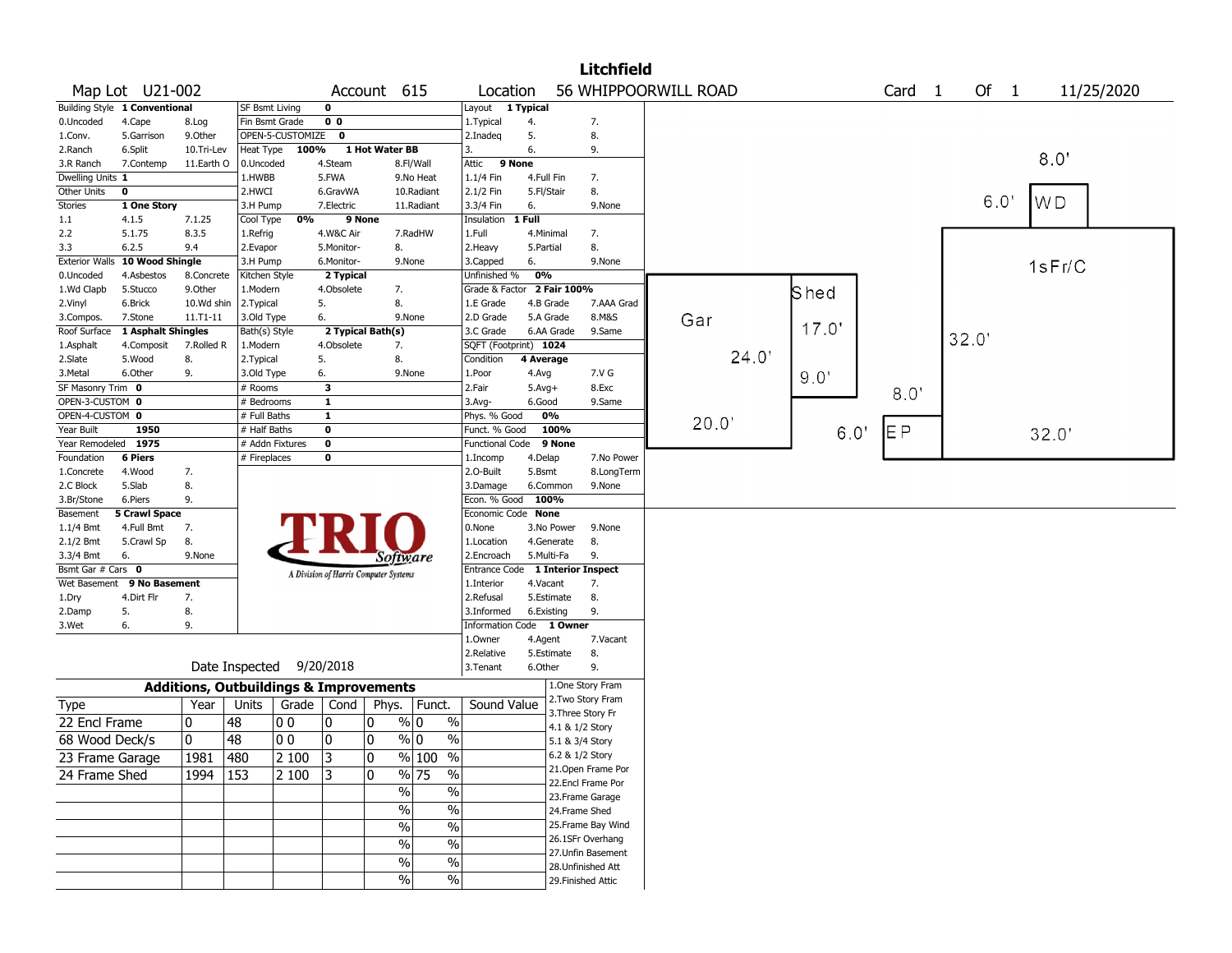|                    | Map Lot U21-003          | Account 2606 | Location                      |                                    | <b>WHIPPOORWILL ROAD</b>  |                                     |                 |                          | Card <sub>1</sub>    | Of 1          |                                | 11/25/2020                           |
|--------------------|--------------------------|--------------|-------------------------------|------------------------------------|---------------------------|-------------------------------------|-----------------|--------------------------|----------------------|---------------|--------------------------------|--------------------------------------|
| MAINE STATE OF     |                          |              |                               | <b>Property Data</b>               |                           |                                     |                 | <b>Assessment Record</b> |                      |               |                                |                                      |
| <b>STATE HOUSE</b> |                          |              |                               | Neighborhood 226 Whippoorwill Road |                           | Year                                | Land            |                          | <b>Buildings</b>     |               | Exempt                         | Total                                |
|                    | AUGUSTA ME 04330         |              |                               |                                    |                           | 2007                                |                 | 118,570                  |                      | 0             | 118,570                        | $\pmb{0}$                            |
|                    |                          |              | Tree Growth Year              | $\mathbf 0$                        |                           | 2008                                |                 | 118,570                  |                      | 0             | 118,570                        | 0                                    |
|                    |                          |              | X Coordinate                  |                                    | 0                         |                                     |                 |                          |                      |               |                                |                                      |
|                    |                          |              | Y Coordinate<br>Zone/Land Use | 17 Woodbury Pond                   | $\mathbf 0$               | 2009                                |                 | 167,375                  |                      | 0             | 167,375                        | $\pmb{0}$                            |
|                    |                          |              |                               |                                    |                           | 2010                                |                 | 167,375                  |                      | 0             | 167,375                        | $\pmb{0}$                            |
|                    |                          |              | Secondary Zone                |                                    |                           | 2011                                |                 | 167,375                  |                      | 0             | 167,375                        | $\pmb{0}$                            |
|                    |                          |              |                               |                                    |                           | 2012                                |                 | 167,375                  |                      | 0             | 167,375                        | $\pmb{0}$                            |
|                    |                          |              | Topography 2 Rolling          |                                    |                           | 2013                                |                 | 167,375                  |                      | 0             | 167,375                        | $\pmb{0}$                            |
|                    |                          |              | 1.Level                       | 4.Below St                         | 7.Res Protec              | 2014                                |                 | 167,375                  |                      | 0             | 167,375                        | $\pmb{0}$                            |
|                    |                          |              | 2.Rolling<br>3.Above St       | 5.Low<br>6.Swampy                  | 8.<br>9.                  | 2015                                |                 | 167,375                  |                      | 0             | 167,375                        | $\pmb{0}$                            |
|                    |                          |              | <b>Utilities</b>              |                                    | 9 None                    | 2016                                |                 | 167,375                  |                      | 0             | 167,375                        | $\bf{0}$                             |
|                    |                          |              |                               |                                    |                           | 2017                                |                 | 167,375                  |                      | 0             | 167,375                        | $\pmb{0}$                            |
|                    |                          |              | 1.Public<br>2.Water           | 4.Dr Well<br>5.Dug Well            | 7.Cesspool<br>8.Lake/Pond | 2018                                |                 | 167,375                  |                      | 0             | 167,375                        | $\pmb{0}$                            |
|                    |                          |              | 3.Sewer                       | 6.Septic                           | 9.None                    | 2019                                |                 | 187,300                  |                      | 0             | 187,300                        | $\pmb{0}$                            |
|                    |                          |              | <b>Street</b>                 | 1 Paved                            |                           | 2020                                |                 | 187,300                  |                      | 0             | 187,300                        | 0                                    |
|                    |                          |              | 1.Paved                       | 4.Proposed                         | 7.                        |                                     |                 |                          | <b>Land Data</b>     |               |                                |                                      |
|                    |                          |              | 2.Semi Imp<br>3.Gravel        | 5.R/O/W<br>6.                      | 8.<br>9.None              | <b>Front Foot</b>                   | <b>Type</b>     |                          | <b>Effective</b>     |               | <b>Influence</b>               | <b>Influence</b>                     |
|                    |                          |              |                               |                                    | 0                         | 11.1-100                            |                 | Frontage                 | <b>Depth</b>         | <b>Factor</b> | Code<br>$\frac{9}{6}$          | <b>Codes</b><br>1.Unimproved         |
|                    | Inspection Witnessed By: |              |                               |                                    | $\bf{0}$                  | 12.101-200                          |                 |                          |                      |               | $\frac{9}{6}$                  | 2. Excess Frtg                       |
|                    |                          |              |                               | <b>Sale Data</b>                   |                           | $13.201+$<br>14.                    |                 |                          |                      |               | $\frac{9}{6}$<br>$\frac{9}{6}$ | 3. Topography<br>4.Size/Shape        |
| Χ                  |                          | Date         | Sale Date                     |                                    |                           | 15.                                 |                 |                          |                      |               | $\frac{9}{6}$                  | 5.Access                             |
| No./Date           | Description              | Date Insp.   | Price<br>Sale Type            |                                    |                           |                                     |                 |                          |                      |               | %<br>$\frac{9}{6}$             | 6.Restriction<br>7. Right of Way     |
|                    |                          |              | 1.Land                        | 4.MFG UNIT                         | 7.                        | <b>Square Foot</b>                  |                 |                          | <b>Square Feet</b>   |               |                                | 8.View/Environ                       |
|                    |                          |              | 2.L & B                       | 5.Other                            | 8.                        | 16.Regular Lot                      |                 |                          |                      |               | %<br>$\frac{9}{6}$             | 9.Fract Share<br><b>Acres</b>        |
|                    |                          |              | 3.Building                    | 6.                                 | 9.                        | 17.Secondary Lot<br>18. Excess Land |                 |                          |                      |               | $\frac{9}{6}$                  | 30. Frontage 1                       |
|                    |                          |              | Financing                     |                                    |                           | 19.Condominium                      |                 |                          |                      |               | $\frac{9}{6}$                  | 31. Frontage 2                       |
| Notes:             |                          |              | 1.Convent                     | 4.Seller                           | 7.                        | 20.Miscellaneous                    |                 |                          |                      |               | %                              | 32. Tillable<br>33.Tillable          |
|                    |                          |              | 2.FHA/VA<br>3.Assumed         | 5.Private                          | 8.                        |                                     |                 |                          |                      |               | $\frac{9}{6}$<br>$\frac{9}{6}$ | 34.Softwood F&O                      |
|                    |                          |              |                               | 6.Cash                             | 9.Unknown                 | <b>Fract. Acre</b>                  |                 |                          | <b>Acreage/Sites</b> |               |                                | 35. Mixed Wood F&O                   |
|                    |                          |              | Validity                      |                                    |                           | 21. Houselot (Frac                  | 22              |                          | 0.50                 | 100 %         | 0                              | 36.Hardwood F&O                      |
|                    |                          |              | 1.Valid                       | 4.Split                            | 7.Renovate                | 22.Baselot(Fract)                   | 30              |                          | 0.48                 | 100           | $\frac{9}{6}$<br>$\Omega$      | 37.Softwood TG                       |
|                    |                          |              | 2.Related<br>3.Distress       | 5.Partial<br>6.Exempt              | 8.Other<br>9.             | 23.                                 | $\overline{26}$ |                          | 0.82                 | 100           | $\frac{9}{6}$<br>$\Omega$      | 38. Mixed Wood TG<br>39.Hardwood TG  |
|                    |                          |              |                               |                                    |                           | Acres<br>24. Houselot               |                 |                          |                      |               | $\frac{9}{6}$                  | 40. Wasteland                        |
|                    |                          |              | Verified                      |                                    |                           | 25.Baselot                          |                 |                          |                      |               | $\frac{9}{6}$                  | 41.Gravel Pit                        |
|                    |                          |              | 1.Buyer                       | 4.Agent                            | 7.Family                  | 26.Rear 1                           |                 |                          |                      |               | $\frac{9}{6}$<br>$\frac{9}{6}$ | 42. Mobile Home Si                   |
|                    |                          |              | 2.Seller<br>3.Lender          | 5.Pub Rec<br>6.MLS                 | 8.Other                   | 27.Rear 2                           |                 |                          |                      |               |                                | 43.Camp Site                         |
|                    |                          |              |                               |                                    |                           |                                     |                 |                          |                      |               |                                |                                      |
| <b>Litchfield</b>  |                          |              |                               |                                    | 9.                        | 28.Rear 3<br>29. Rear 4             |                 |                          | <b>Total Acreage</b> | 1.80          |                                | 44.Lot Improvemen<br>45.Access Right |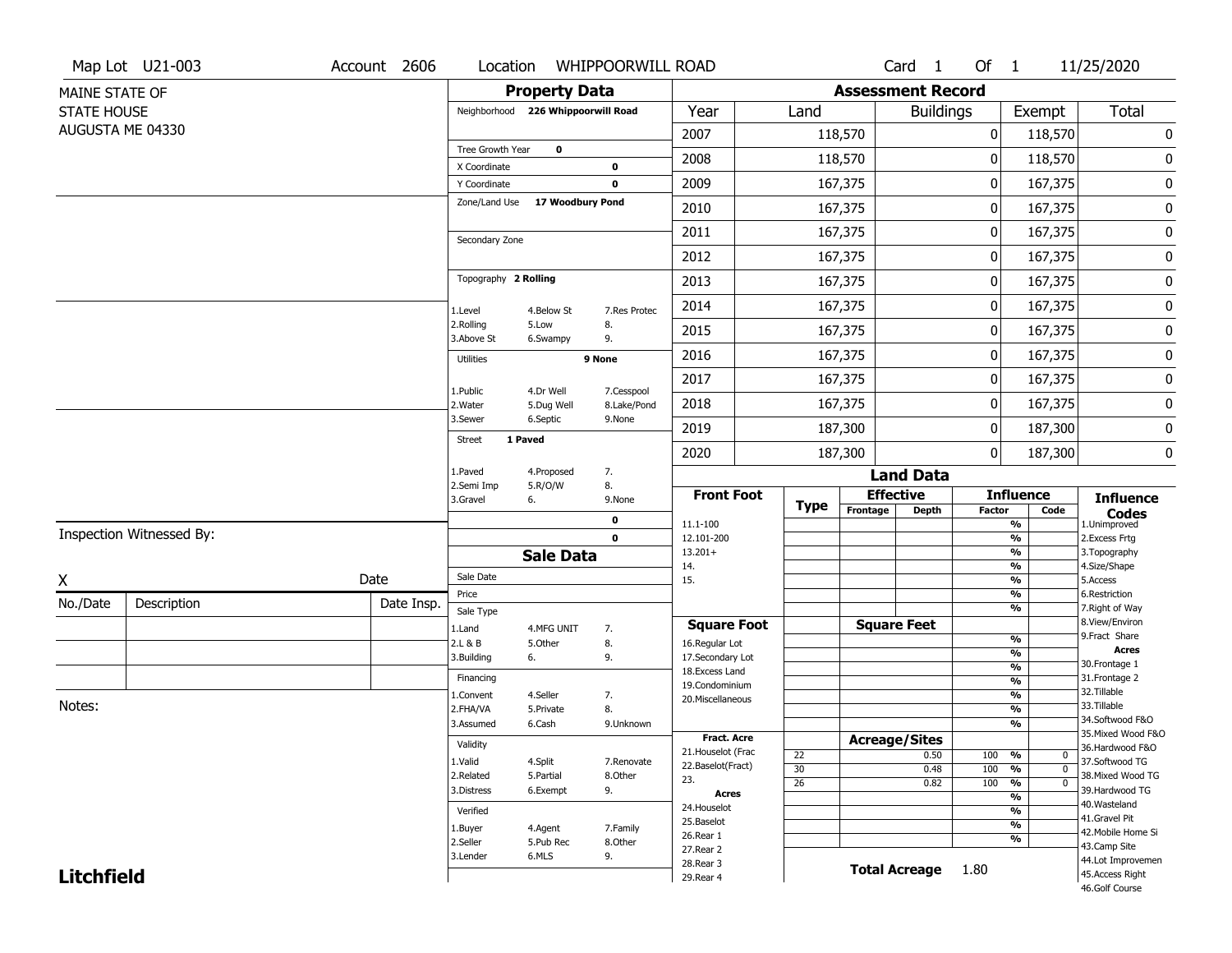|                       |                 |                                                   |                 |                  |            |                                       |                          |                        |             |                 | <b>Litchfield</b>  |                   |                   |        |            |
|-----------------------|-----------------|---------------------------------------------------|-----------------|------------------|------------|---------------------------------------|--------------------------|------------------------|-------------|-----------------|--------------------|-------------------|-------------------|--------|------------|
|                       | Map Lot U21-003 |                                                   |                 |                  |            | Account 2606                          |                          | Location               |             |                 |                    | WHIPPOORWILL ROAD | Card <sub>1</sub> | Of $1$ | 11/25/2020 |
| <b>Building Style</b> |                 |                                                   | SF Bsmt Living  |                  |            |                                       |                          | Layout                 |             |                 |                    |                   |                   |        |            |
| 0.Uncoded             | 4.Cape          | 8.Log                                             | Fin Bsmt Grade  |                  |            |                                       |                          | 1. Typical             | 4.          |                 | 7.                 |                   |                   |        |            |
| 1.Conv.               | 5.Garrison      | 9.Other                                           |                 | OPEN-5-CUSTOMIZE |            |                                       |                          | 2.Inadeg               | 5.          |                 | 8.                 |                   |                   |        |            |
| 2.Ranch               | 6.Split         | 10.Tri-Lev                                        | Heat Type       | 100%             |            |                                       |                          | 3.                     | 6.          |                 | 9.                 |                   |                   |        |            |
| 3.R Ranch             | 7.Contemp       | 11.Earth O                                        | 0.Uncoded       |                  | 4.Steam    | 8.Fl/Wall                             |                          | Attic                  |             |                 |                    |                   |                   |        |            |
| <b>Dwelling Units</b> |                 |                                                   | 1.HWBB          |                  | 5.FWA      |                                       | 9.No Heat                | 1.1/4 Fin              | 4.Full Fin  |                 | 7.                 |                   |                   |        |            |
| Other Units           |                 |                                                   | 2.HWCI          |                  | 6.GravWA   |                                       | 10.Radiant               | 2.1/2 Fin              | 5.Fl/Stair  |                 | 8.                 |                   |                   |        |            |
| Stories               |                 |                                                   | 3.H Pump        |                  | 7.Electric |                                       | 11.Radiant               | 3.3/4 Fin              | 6.          |                 | 9.None             |                   |                   |        |            |
| 1.1                   | 4.1.5           | 7.1.25                                            | Cool Type       | 0%               |            |                                       |                          | Insulation             |             |                 |                    |                   |                   |        |            |
| 2.2                   | 5.1.75          | 8.3.5                                             | 1.Refrig        |                  | 4.W&C Air  |                                       | 7.RadHW                  | 1.Full                 | 4.Minimal   |                 | 7.                 |                   |                   |        |            |
| 3.3                   | 6.2.5           | 9.4                                               | 2.Evapor        |                  | 5.Monitor- | 8.                                    |                          | 2.Heavy                | 5.Partial   |                 | 8.                 |                   |                   |        |            |
| <b>Exterior Walls</b> |                 |                                                   | 3.H Pump        |                  | 6.Monitor- | 9.None                                |                          | 3.Capped               | 6.          |                 | 9.None             |                   |                   |        |            |
| 0.Uncoded             | 4.Asbestos      | 8.Concrete                                        | Kitchen Style   |                  |            |                                       |                          | Unfinished %           |             |                 |                    |                   |                   |        |            |
| 1.Wd Clapb            | 5.Stucco        | 9.Other                                           | 1.Modern        |                  | 4.Obsolete | 7.                                    |                          | Grade & Factor         |             |                 |                    |                   |                   |        |            |
| 2.Vinyl               | 6.Brick         | 10.Wd shin                                        | 2.Typical       | 5.               |            | 8.                                    |                          | 1.E Grade              | 4.B Grade   |                 | 7.AAA Grad         |                   |                   |        |            |
| 3.Compos.             | 7.Stone         | 11.T1-11                                          | 3.Old Type      |                  | 6.         | 9.None                                |                          | 2.D Grade              | 5.A Grade   |                 | 8.M&S              |                   |                   |        |            |
| Roof Surface          |                 |                                                   | Bath(s) Style   |                  |            |                                       |                          | 3.C Grade              |             | 6.AA Grade      | 9.Same             |                   |                   |        |            |
| 1.Asphalt             | 4.Composit      | 7.Rolled R                                        | 1.Modern        |                  | 4.Obsolete | 7.                                    |                          | SQFT (Footprint)       |             |                 |                    |                   |                   |        |            |
| 2.Slate               | 5.Wood          | 8.                                                | 2. Typical      | 5.               |            | 8.                                    |                          | Condition              |             |                 |                    |                   |                   |        |            |
| 3. Metal              | 6.Other         | 9.                                                | 3.Old Type      |                  | 6.         | 9.None                                |                          | 1.Poor                 | 4.Avg       |                 | 7.V G              |                   |                   |        |            |
| SF Masonry Trim       |                 |                                                   | # Rooms         |                  |            |                                       |                          | 2.Fair                 | $5.Avg+$    |                 | 8.Exc              |                   |                   |        |            |
| OPEN-3-CUSTOM         |                 |                                                   | # Bedrooms      |                  |            |                                       |                          | $3.$ Avg-              | 6.Good      |                 | 9.Same             |                   |                   |        |            |
| OPEN-4-CUSTOM         |                 |                                                   | # Full Baths    |                  |            |                                       |                          | Phys. % Good           |             |                 |                    |                   |                   |        |            |
| Year Built            |                 |                                                   | # Half Baths    |                  |            |                                       |                          | Funct. % Good          |             |                 |                    |                   |                   |        |            |
| Year Remodeled        |                 |                                                   | # Addn Fixtures |                  |            |                                       |                          | <b>Functional Code</b> |             |                 |                    |                   |                   |        |            |
| Foundation            |                 |                                                   | # Fireplaces    |                  |            |                                       |                          | 1.Incomp               | 4.Delap     |                 | 7.No Power         |                   |                   |        |            |
| 1.Concrete            | 4.Wood          | 7.                                                |                 |                  |            |                                       |                          | 2.0-Built              | 5.Bsmt      |                 | 8.LongTerm         |                   |                   |        |            |
| 2.C Block             | 5.Slab          | 8.                                                |                 |                  |            |                                       |                          | 3.Damage               |             | 6.Common        | 9.None             |                   |                   |        |            |
| 3.Br/Stone            | 6.Piers         | 9.                                                |                 |                  |            |                                       |                          | Econ. % Good           |             |                 |                    |                   |                   |        |            |
| Basement              |                 |                                                   |                 |                  |            |                                       |                          | Economic Code          |             |                 |                    |                   |                   |        |            |
| $1.1/4$ Bmt           | 4.Full Bmt      | 7.                                                |                 |                  |            |                                       |                          | 0.None                 |             | 3.No Power      | 9.None             |                   |                   |        |            |
| 2.1/2 Bmt             | 5.Crawl Sp      | 8.                                                |                 |                  |            |                                       |                          | 1.Location             |             | 4.Generate      | 8.                 |                   |                   |        |            |
| 3.3/4 Bmt             | 6.              | 9.None                                            |                 |                  |            | Software                              |                          | 2.Encroach             | 5.Multi-Fa  |                 | 9.                 |                   |                   |        |            |
| Bsmt Gar # Cars       |                 |                                                   |                 |                  |            | A Division of Harris Computer Systems |                          | <b>Entrance Code</b>   | $\mathbf 0$ |                 |                    |                   |                   |        |            |
| Wet Basement          |                 |                                                   |                 |                  |            |                                       |                          | 1.Interior             | 4.Vacant    |                 | 7.                 |                   |                   |        |            |
| 1.Dry                 | 4.Dirt Flr      | 7.                                                |                 |                  |            |                                       |                          | 2.Refusal              |             | 5.Estimate      | 8.                 |                   |                   |        |            |
| 2.Damp                | 5.              | 8.                                                |                 |                  |            |                                       |                          | 3.Informed             | 6.Existing  |                 | 9.                 |                   |                   |        |            |
| 3.Wet                 | 6.              | 9.                                                |                 |                  |            |                                       |                          | Information Code 0     |             |                 |                    |                   |                   |        |            |
|                       |                 |                                                   |                 |                  |            |                                       |                          | 1.0wner                | 4.Agent     |                 | 7.Vacant           |                   |                   |        |            |
|                       |                 |                                                   |                 |                  |            |                                       |                          | 2.Relative             |             | 5.Estimate      | 8.                 |                   |                   |        |            |
|                       |                 |                                                   | Date Inspected  |                  |            |                                       |                          | 3. Tenant              | 6.Other     |                 | 9.                 |                   |                   |        |            |
|                       |                 | <b>Additions, Outbuildings &amp; Improvements</b> |                 |                  |            |                                       |                          |                        |             |                 | 1.One Story Fram   |                   |                   |        |            |
| Type                  |                 | Year                                              | Units           | Grade            | Cond       | Phys.                                 | Funct.                   | Sound Value            |             |                 | 2. Two Story Fram  |                   |                   |        |            |
|                       |                 |                                                   |                 |                  |            |                                       |                          |                        |             |                 | 3. Three Story Fr  |                   |                   |        |            |
|                       |                 |                                                   |                 |                  |            | $\%$                                  | $\%$                     |                        |             | 4.1 & 1/2 Story |                    |                   |                   |        |            |
|                       |                 |                                                   |                 |                  |            | %                                     | $\%$                     |                        |             | 5.1 & 3/4 Story |                    |                   |                   |        |            |
|                       |                 |                                                   |                 |                  |            | $\frac{0}{0}$                         | $\frac{0}{0}$            |                        |             | 6.2 & 1/2 Story |                    |                   |                   |        |            |
|                       |                 |                                                   |                 |                  |            | $\%$                                  | $\%$                     |                        |             |                 | 21. Open Frame Por |                   |                   |        |            |
|                       |                 |                                                   |                 |                  |            |                                       |                          |                        |             |                 | 22.Encl Frame Por  |                   |                   |        |            |
|                       |                 |                                                   |                 |                  |            | $\frac{1}{2}$                         | $\overline{\frac{0}{6}}$ |                        |             |                 | 23. Frame Garage   |                   |                   |        |            |
|                       |                 |                                                   |                 |                  |            | $\frac{1}{2}$                         | $\overline{\frac{0}{0}}$ |                        |             | 24.Frame Shed   |                    |                   |                   |        |            |
|                       |                 |                                                   |                 |                  |            | $\frac{1}{2}$                         | $\overline{\frac{0}{6}}$ |                        |             |                 | 25. Frame Bay Wind |                   |                   |        |            |
|                       |                 |                                                   |                 |                  |            | $\frac{1}{2}$                         | $\overline{\frac{0}{6}}$ |                        |             |                 | 26.1SFr Overhang   |                   |                   |        |            |
|                       |                 |                                                   |                 |                  |            |                                       |                          |                        |             |                 | 27. Unfin Basement |                   |                   |        |            |
|                       |                 |                                                   |                 |                  |            | $\sqrt{6}$                            | $\%$                     |                        |             |                 | 28. Unfinished Att |                   |                   |        |            |
|                       |                 |                                                   |                 |                  |            | $\sqrt{6}$                            | $\frac{1}{2}$            |                        |             |                 | 29. Finished Attic |                   |                   |        |            |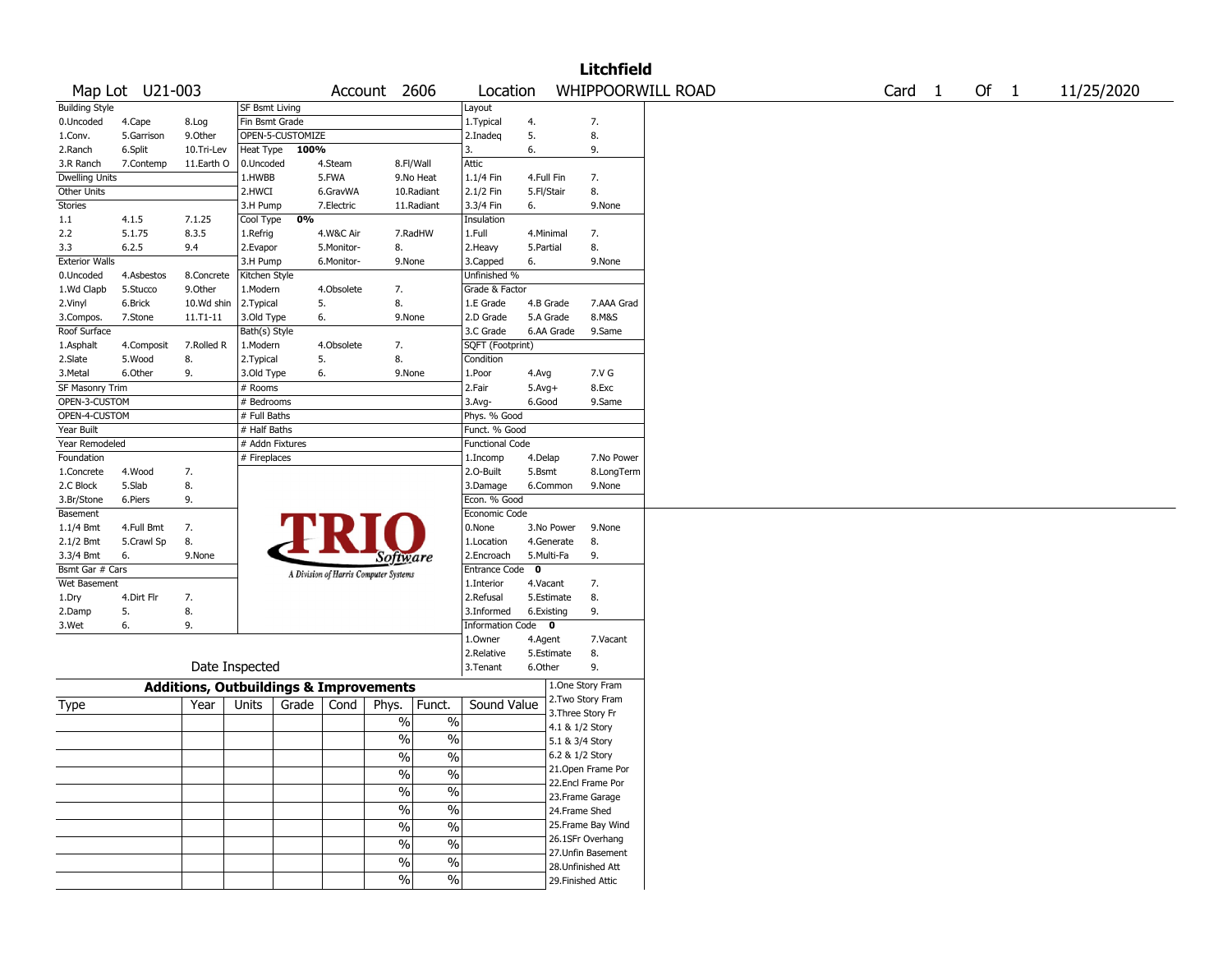|                   | Map Lot U21-004          | Account 1033 | Location                      |                                    | 62 WHIPPOORWILL ROAD      |                                  |             |                          | Card <sub>1</sub>    | Of $1$        |                                | 11/25/2020                        |
|-------------------|--------------------------|--------------|-------------------------------|------------------------------------|---------------------------|----------------------------------|-------------|--------------------------|----------------------|---------------|--------------------------------|-----------------------------------|
| LEDEW, DAVID P    |                          |              |                               | <b>Property Data</b>               |                           |                                  |             | <b>Assessment Record</b> |                      |               |                                |                                   |
|                   | MALLOY, KATHLEEN A       |              |                               | Neighborhood 226 Whippoorwill Road |                           | Year                             | Land        |                          | <b>Buildings</b>     |               | Exempt                         | Total                             |
|                   | 62 WHIPPOORWILL ROAD     |              |                               |                                    |                           | 2007                             |             | 58,187                   |                      | 164,671       | 13,000                         | 209,858                           |
|                   | LITCHFIELD ME 04350      |              | Tree Growth Year              | $\mathbf 0$                        |                           | 2008                             |             | 58,187                   |                      | 164,542       | 12,350                         | 210,379                           |
|                   |                          |              | X Coordinate                  |                                    | $\mathbf 0$               |                                  |             |                          |                      |               |                                |                                   |
| B13383P345        |                          |              | Y Coordinate<br>Zone/Land Use | 17 Woodbury Pond                   | $\mathbf 0$               | 2009                             |             | 65,700                   |                      | 244,599       | 9,500                          | 300,799                           |
|                   |                          |              |                               |                                    |                           | 2010                             |             | 65,700                   |                      | 156,449       | 10,000                         | 212,149                           |
|                   |                          |              | Secondary Zone                |                                    |                           | 2011                             |             | 65,700                   |                      | 149,668       | 10,000                         | 205,368                           |
|                   |                          |              |                               |                                    |                           | 2012                             |             | 65,700                   |                      | 149,668       | 10,000                         | 205,368                           |
|                   |                          |              | Topography 2 Rolling          |                                    |                           | 2013                             |             | 65,700                   |                      | 149,534       | 10,000                         | 205,234                           |
|                   |                          |              | 1.Level                       | 4.Below St                         | 7.Res Protec              | 2014                             |             | 65,700                   |                      | 147,888       | 10,000                         | 203,588                           |
|                   |                          |              | 2.Rolling<br>3.Above St       | 5.Low<br>6.Swampy                  | 8.<br>9.                  | 2015                             |             | 65,700                   |                      | 147,648       | 10,000                         | 203,348                           |
|                   |                          |              | Utilities 4 Drilled Well      |                                    | <b>6 Septic System</b>    | 2016                             |             | 65,700                   |                      | 145,949       | 15,000                         | 196,649                           |
|                   |                          |              | 1.Public                      | 4.Dr Well                          |                           | 2017                             |             | 65,700                   |                      | 145,807       | 20,000                         | 191,507                           |
|                   |                          |              | 2. Water                      | 5.Dug Well                         | 7.Cesspool<br>8.Lake/Pond | 2018                             |             | 65,700                   |                      | 144,159       | 19,200                         | 190,659                           |
|                   |                          |              | 3.Sewer                       | 6.Septic                           | 9.None                    | 2019                             |             | 111,700                  |                      | 151,900       | 20,000                         | 243,600                           |
|                   |                          |              | <b>Street</b>                 | 1 Paved                            |                           | 2020                             |             | 111,700                  |                      | 151,900       | 25,000                         | 238,600                           |
|                   |                          |              | 1.Paved                       | 4.Proposed                         | 7.                        |                                  |             |                          | <b>Land Data</b>     |               |                                |                                   |
|                   |                          |              | 2.Semi Imp<br>3.Gravel        | 5.R/O/W<br>6.                      | 8.<br>9.None              | <b>Front Foot</b>                | <b>Type</b> |                          | <b>Effective</b>     |               | <b>Influence</b>               | <b>Influence</b>                  |
|                   |                          |              |                               |                                    | $\mathbf 0$               | 11.1-100                         |             | Frontage                 | <b>Depth</b>         | <b>Factor</b> | Code<br>$\frac{9}{6}$          | <b>Codes</b><br>1.Unimproved      |
|                   | Inspection Witnessed By: |              |                               |                                    | $\mathbf 0$               | 12.101-200                       |             |                          |                      |               | $\frac{9}{6}$                  | 2.Excess Frtg                     |
|                   |                          |              |                               | <b>Sale Data</b>                   |                           | $13.201+$<br>14.                 |             |                          |                      |               | $\frac{9}{6}$<br>$\frac{9}{6}$ | 3. Topography<br>4.Size/Shape     |
| χ                 |                          | Date         | Sale Date                     |                                    |                           | 15.                              |             |                          |                      |               | $\frac{9}{6}$                  | 5.Access                          |
| No./Date          | Description              | Date Insp.   | Price                         |                                    |                           |                                  |             |                          |                      |               | %<br>$\frac{9}{6}$             | 6.Restriction<br>7. Right of Way  |
|                   |                          |              | Sale Type<br>1.Land           | 4.MFG UNIT                         | 7.                        | <b>Square Foot</b>               |             |                          | <b>Square Feet</b>   |               |                                | 8.View/Environ                    |
|                   |                          |              | 2.L & B                       | 5.Other                            | 8.                        | 16.Regular Lot                   |             |                          |                      |               | %                              | 9. Fract Share                    |
|                   |                          |              | 3.Building                    | 6.                                 | 9.                        | 17.Secondary Lot                 |             |                          |                      |               | %<br>%                         | <b>Acres</b><br>30. Frontage 1    |
|                   |                          |              | Financing                     | 9 Unknown                          |                           | 18.Excess Land<br>19.Condominium |             |                          |                      |               | %                              | 31. Frontage 2                    |
|                   |                          |              | 1.Convent                     | 4.Seller                           | 7.                        | 20.Miscellaneous                 |             |                          |                      |               | %                              | 32. Tillable                      |
| Notes:            |                          |              | 2.FHA/VA                      | 5.Private                          | 8.                        |                                  |             |                          |                      |               | %                              | 33.Tillable<br>34.Softwood F&O    |
|                   |                          |              | 3.Assumed                     | 6.Cash                             | 9.Unknown                 | Fract. Acre                      |             |                          |                      |               | %                              | 35. Mixed Wood F&O                |
|                   |                          |              | Validity                      | 1 Arms Length Sale                 |                           | 21. Houselot (Frac               |             | <b>Acreage/Sites</b>     |                      |               |                                | 36.Hardwood F&O                   |
|                   |                          |              | 1.Valid                       | 4.Split                            | 7.Renovate                | 22.Baselot(Fract)                | 21<br>26    |                          | 0.13<br>2.53         | 100<br>100    | %<br>0<br>%<br>$\mathbf{0}$    | 37.Softwood TG                    |
|                   |                          |              | 2.Related                     | 5.Partial                          | 8.Other                   | 23.                              | 44          |                          | 1.00                 | 100           | %<br>$\mathbf{0}$              | 38. Mixed Wood TG                 |
|                   |                          |              | 3.Distress                    | 6.Exempt                           | 9.                        | Acres                            |             |                          |                      |               | $\frac{9}{6}$                  | 39.Hardwood TG                    |
|                   |                          |              | Verified                      | <b>5 Public Record</b>             |                           | 24. Houselot                     |             |                          |                      |               | $\frac{9}{6}$                  | 40.Wasteland<br>41.Gravel Pit     |
|                   |                          |              | 1.Buyer                       | 4.Agent                            | 7.Family                  | 25.Baselot<br>26.Rear 1          |             |                          |                      |               | $\frac{9}{6}$                  | 42. Mobile Home Si                |
|                   |                          |              | 2.Seller                      | 5.Pub Rec                          | 8.Other                   | 27. Rear 2                       |             |                          |                      |               | $\frac{9}{6}$                  | 43.Camp Site                      |
|                   |                          |              | 3.Lender                      | 6.MLS                              | 9.                        | 28. Rear 3                       |             |                          | <b>Total Acreage</b> | 2.66          |                                | 44.Lot Improvemen                 |
| <b>Litchfield</b> |                          |              |                               |                                    |                           | 29. Rear 4                       |             |                          |                      |               |                                | 45.Access Right<br>46.Golf Course |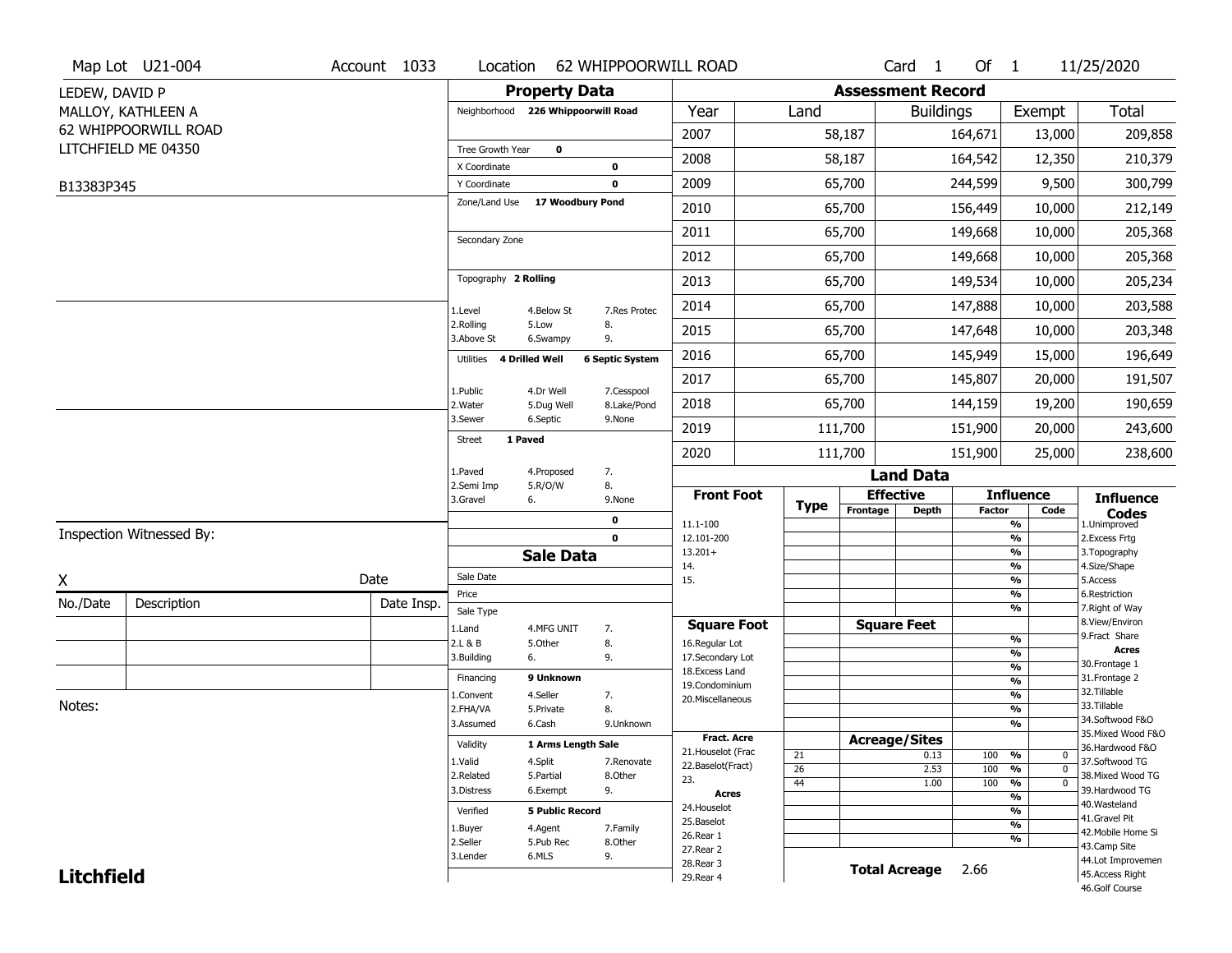|                       |                               |            |                                                            |                  |                |                                       |                         |                          |                       | <b>Litchfield</b>                |            |        |       |       |                 |      |                    |          |            |
|-----------------------|-------------------------------|------------|------------------------------------------------------------|------------------|----------------|---------------------------------------|-------------------------|--------------------------|-----------------------|----------------------------------|------------|--------|-------|-------|-----------------|------|--------------------|----------|------------|
|                       | Map Lot U21-004               |            |                                                            |                  |                | Account 1033                          |                         | Location                 |                       | 62 WHIPPOORWILL ROAD             |            |        |       |       | Card 1          |      | Of<br>$\mathbf{1}$ |          | 11/25/2020 |
|                       | Building Style 1 Conventional |            | SF Bsmt Living                                             |                  | 0              |                                       |                         | Layout 1 Typical         |                       |                                  |            |        |       |       |                 |      |                    |          |            |
| 0.Uncoded             | 4.Cape                        | 8.Log      | Fin Bsmt Grade                                             |                  | 0 <sub>0</sub> |                                       |                         | 1. Typical               | 4.                    | 7.                               |            |        |       |       |                 |      |                    |          |            |
| 1.Conv.               | 5.Garrison                    | 9.0ther    |                                                            | OPEN-5-CUSTOMIZE | $\mathbf{0}$   |                                       |                         | 2.Inadeq                 | 5.                    | 8.                               |            |        | 8.0'  | 12.0' | $11/5$ s $Fr/C$ |      |                    |          |            |
| 2.Ranch               | 6.Split                       | 10.Tri-Lev | Heat Type                                                  | 100%             |                | 1 Hot Water BB                        |                         |                          | 6.                    | 9.                               |            |        | 12.0' | 14.0' |                 |      |                    |          |            |
| 3.R Ranch             | 7.Contemp                     | 11.Earth O | 0.Uncoded                                                  |                  | 4.Steam        |                                       | 8.Fl/Wall               | Attic                    | 9 None                |                                  |            |        |       | 1sFr  |                 |      | $8.0^{\circ}$      | 11/4sGar |            |
| Dwelling Units 1      |                               |            | 1.HWBB                                                     |                  | 5.FWA          |                                       | 9.No Heat               | 1.1/4 Fin                | 4.Full Fin            | 7.                               |            |        |       |       |                 |      |                    |          |            |
| Other Units           | $\mathbf 0$                   |            | 2.HWCI                                                     |                  | 6.GravWA       |                                       | 10.Radiant              | 2.1/2 Fin                | 5.Fl/Stair            | 8.                               |            |        | 28.0' |       |                 | 32.0 | 9.0'               |          |            |
| Stories               | 4 One & 1/2 Story             |            | 3.H Pump                                                   |                  | 7.Electric     |                                       | 11.Radiant              | 3.3/4 Fin                | 6.                    | 9.None                           |            |        |       | 8.0'  |                 |      | 1sFr               | 24.0     |            |
| $1.1\,$               | 4.1.5                         | 7.1.25     | Cool Type                                                  | 0%               | 9 None         |                                       |                         | Insulation               | 1 Full                |                                  |            | WD.    | 16.0' |       |                 |      |                    |          |            |
| 2.2                   | 5.1.75                        | 8.3.5      | 1.Refrig                                                   |                  | 4.W&C Air      |                                       | 7.RadHW                 | 1.Full                   | 4.Minimal             | 7.                               |            |        |       |       |                 |      | 10.0'              | 24.0'    |            |
| 3.3                   | 6.2.5                         | 9.4        | 2.Evapor                                                   |                  | 5.Monitor-     | 8.                                    |                         | 2. Heavy                 | 5.Partial             | 8.                               |            |        | 16.0' |       | 38.0'           |      |                    |          |            |
| <b>Exterior Walls</b> | 1 Clapboard                   |            | 3.H Pump                                                   |                  | 6.Monitor-     | 9.None                                |                         | 3.Capped                 | 6.                    | 9.None                           |            |        |       |       |                 |      |                    |          |            |
| 0.Uncoded             | 4.Asbestos                    | 8.Concrete | Kitchen Style                                              |                  | 2 Typical      |                                       |                         | Unfinished %             | 0%                    |                                  |            |        |       |       |                 |      |                    |          |            |
| 1.Wd Clapb            | 5.Stucco                      | 9.0ther    | 1.Modern                                                   |                  | 4.Obsolete     | 7.                                    |                         | Grade & Factor           |                       | 3 Average 100%                   |            |        |       |       |                 |      |                    |          |            |
| 2.Vinyl               | 6.Brick                       | 10.Wd shin | 2. Typical                                                 |                  | 5.             | 8.                                    |                         | 1.E Grade                | 4.B Grade             |                                  | 7.AAA Grad |        |       |       |                 |      |                    |          |            |
| 3.Compos.             | 7.Stone                       | 11.T1-11   | 3.Old Type                                                 |                  | 6.             | 9.None                                |                         | 2.D Grade                | 5.A Grade             | 8.M&S                            |            |        |       |       |                 |      |                    |          |            |
| Roof Surface          | 1 Asphalt Shingles            |            | Bath(s) Style                                              |                  |                | 2 Typical Bath(s)                     |                         | 3.C Grade                |                       | 6.AA Grade<br>9.Same             |            |        |       |       |                 |      |                    |          |            |
| 1.Asphalt             | 4.Composit                    | 7.Rolled R | 1.Modern                                                   |                  | 4.Obsolete     | 7.                                    |                         | SQFT (Footprint) 1216    |                       |                                  |            |        |       |       |                 |      |                    |          | 14.0'      |
| 2.Slate               | 5.Wood                        | 8.         | 2. Typical                                                 |                  | 5.             | 8.                                    |                         | Condition                |                       | <b>5 Above Average</b>           |            | 8.0    |       |       |                 |      |                    |          |            |
| 3.Metal               | 6.Other                       | 9.         | 3.Old Type                                                 |                  | 6.             | 9.None                                |                         | 1.Poor                   | 4.Avg                 | 7.V G                            |            |        |       |       |                 |      |                    |          | 16.0'      |
| SF Masonry Trim 0     |                               |            | # Rooms                                                    |                  | $\mathbf 0$    |                                       |                         | 2.Fair                   | $5.Avg+$              | 8.Exc                            |            | l\$hed | 16.0' |       |                 |      |                    |          | Shed       |
| OPEN-3-CUSTOM 0       |                               |            | # Bedrooms                                                 |                  | 3              |                                       |                         | 3.Avg-                   | 6.Good                | 9.Same                           |            |        |       |       |                 |      |                    |          |            |
| OPEN-4-CUSTOM 0       |                               |            | # Full Baths                                               |                  | $\overline{2}$ |                                       |                         | Phys. % Good             | 0%                    |                                  |            | 8.0    |       |       |                 |      |                    |          |            |
| Year Built            | 1960                          |            | # Half Baths                                               |                  | 0              |                                       |                         | Funct. % Good            |                       | 100%                             |            |        |       |       |                 |      |                    |          | Canopy     |
| Year Remodeled 1989   |                               |            |                                                            | # Addn Fixtures  | $\mathbf{1}$   |                                       |                         | <b>Functional Code</b>   |                       | 9 None                           |            |        |       |       |                 |      |                    |          |            |
| Foundation            | 1 Concrete                    |            | # Fireplaces                                               |                  | 0              |                                       |                         | 1.Incomp                 | 4.Delap               |                                  | 7.No Power |        |       |       |                 |      |                    |          |            |
| 1.Concrete            | 4.Wood                        | 7.         |                                                            |                  |                |                                       |                         | 2.O-Built                | 5.Bsmt                |                                  | 8.LongTerm |        |       |       |                 |      |                    |          | 12.0'      |
| 2.C Block             | 5.Slab                        | 8.         |                                                            |                  |                |                                       |                         | 3.Damage                 | 6.Common              | 9.None                           |            |        |       |       |                 |      |                    |          | 7.0'       |
| 3.Br/Stone            | 6.Piers                       | 9.         |                                                            |                  |                |                                       |                         | Econ. % Good             | 100%                  |                                  |            |        |       |       |                 |      |                    |          |            |
| Basement              | 5 Crawl Space                 |            |                                                            |                  |                |                                       |                         | Economic Code None       |                       |                                  |            |        |       |       |                 |      |                    |          |            |
| $1.1/4$ Bmt           | 4.Full Bmt                    | 7.         |                                                            |                  |                |                                       |                         | 0.None                   |                       | 3.No Power<br>9.None             |            |        |       |       |                 |      |                    |          |            |
| 2.1/2 Bmt             | 5.Crawl Sp                    | 8.         |                                                            |                  |                |                                       |                         | 1.Location               |                       | 4.Generate<br>8.                 |            |        |       |       |                 |      |                    |          |            |
| 3.3/4 Bmt             | 6.                            | 9.None     |                                                            |                  |                | Software                              |                         | 2.Encroach               | 5.Multi-Fa            | 9.                               |            |        |       |       |                 |      |                    |          |            |
| Bsmt Gar # Cars 0     |                               |            |                                                            |                  |                | A Division of Harris Computer Systems |                         |                          |                       | Entrance Code 1 Interior Inspect |            |        |       |       |                 |      |                    |          |            |
| Wet Basement          | 2 Damp Basement               |            |                                                            |                  |                |                                       |                         | 1.Interior               | 4.Vacant              | 7.                               |            |        |       |       |                 |      |                    |          |            |
| 1.Dry                 | 4.Dirt Flr                    | 7.         |                                                            |                  |                |                                       |                         | 2.Refusal                | 5.Estimate            | 8.                               |            |        |       |       |                 |      |                    |          |            |
| 2.Damp                | 5.                            | 8.         |                                                            |                  |                |                                       |                         | 3.Informed               | 6.Existing            | 9.                               |            |        |       |       |                 |      |                    |          |            |
| 3.Wet                 | 6.                            | 9.         |                                                            |                  |                |                                       |                         | Information Code 1 Owner |                       |                                  |            |        |       |       |                 |      |                    |          |            |
|                       |                               |            |                                                            |                  |                |                                       |                         | 1.Owner                  | 4.Agent               | 7.Vacant<br>8.                   |            |        |       |       |                 |      |                    |          |            |
|                       |                               |            | Date Inspected 10/02/2018                                  |                  |                |                                       |                         | 2.Relative<br>3. Tenant  | 5.Estimate<br>6.Other | 9.                               |            |        |       |       |                 |      |                    |          |            |
|                       |                               |            |                                                            |                  |                |                                       |                         |                          |                       | 1.One Story Fram                 |            |        |       |       |                 |      |                    |          |            |
| <b>Type</b>           |                               | Year       | <b>Additions, Outbuildings &amp; Improvements</b><br>Units | Grade   Cond     |                |                                       | Phys. Funct.            | Sound Value              |                       | 2. Two Story Fram                |            |        |       |       |                 |      |                    |          |            |
|                       |                               |            |                                                            |                  |                |                                       |                         |                          |                       | 3. Three Story Fr                |            |        |       |       |                 |      |                    |          |            |
| 1 One Story Frame     |                               | 10         | 168                                                        | O O              | 0              | 0                                     | $\frac{9}{0}$ 0<br>$\%$ |                          |                       | 4.1 & 1/2 Story                  |            |        |       |       |                 |      |                    |          |            |
| 68 Wood Deck/s        |                               | 1985       | 352                                                        | 3 100            | 5              | 10                                    | $\sqrt{20}$ 100<br>$\%$ |                          |                       | 5.1 & 3/4 Story                  |            |        |       |       |                 |      |                    |          |            |
| 1 One Story Frame     |                               | 0          | 81                                                         | 00               | 0              | 0                                     | $\frac{9}{0}$<br>$\%$   |                          |                       | 6.2 & 1/2 Story                  |            |        |       |       |                 |      |                    |          |            |
| 72 1 1/4s Garage      |                               | 1998 576   |                                                            | 3 100            | 4              | 10                                    | % 100 %                 |                          |                       | 21.Open Frame Por                |            |        |       |       |                 |      |                    |          |            |
|                       |                               |            |                                                            |                  |                |                                       |                         |                          |                       | 22.Encl Frame Por                |            |        |       |       |                 |      |                    |          |            |
| 24 Frame Shed         |                               | 0          | 224                                                        | 3100             | 4              | 0                                     | % 75<br>$\frac{0}{0}$   |                          |                       | 23. Frame Garage                 |            |        |       |       |                 |      |                    |          |            |
| 61 Canopy/s           |                               | 0          |                                                            |                  |                | $\%$                                  |                         | % 200                    |                       | 24.Frame Shed                    |            |        |       |       |                 |      |                    |          |            |
| 24 Frame Shed         |                               | 10         |                                                            |                  |                | $\%$                                  |                         | $\sqrt{96}$ 500          |                       | 25. Frame Bay Wind               |            |        |       |       |                 |      |                    |          |            |
|                       |                               |            |                                                            |                  |                | %                                     | %                       |                          |                       | 26.1SFr Overhang                 |            |        |       |       |                 |      |                    |          |            |
|                       |                               |            |                                                            |                  |                | $\%$                                  | $\%$                    |                          |                       | 27.Unfin Basement                |            |        |       |       |                 |      |                    |          |            |
|                       |                               |            |                                                            |                  |                |                                       |                         |                          |                       | 28. Unfinished Att               |            |        |       |       |                 |      |                    |          |            |
|                       |                               |            |                                                            |                  |                | $\frac{0}{0}$                         | %                       |                          |                       | 29. Finished Attic               |            |        |       |       |                 |      |                    |          |            |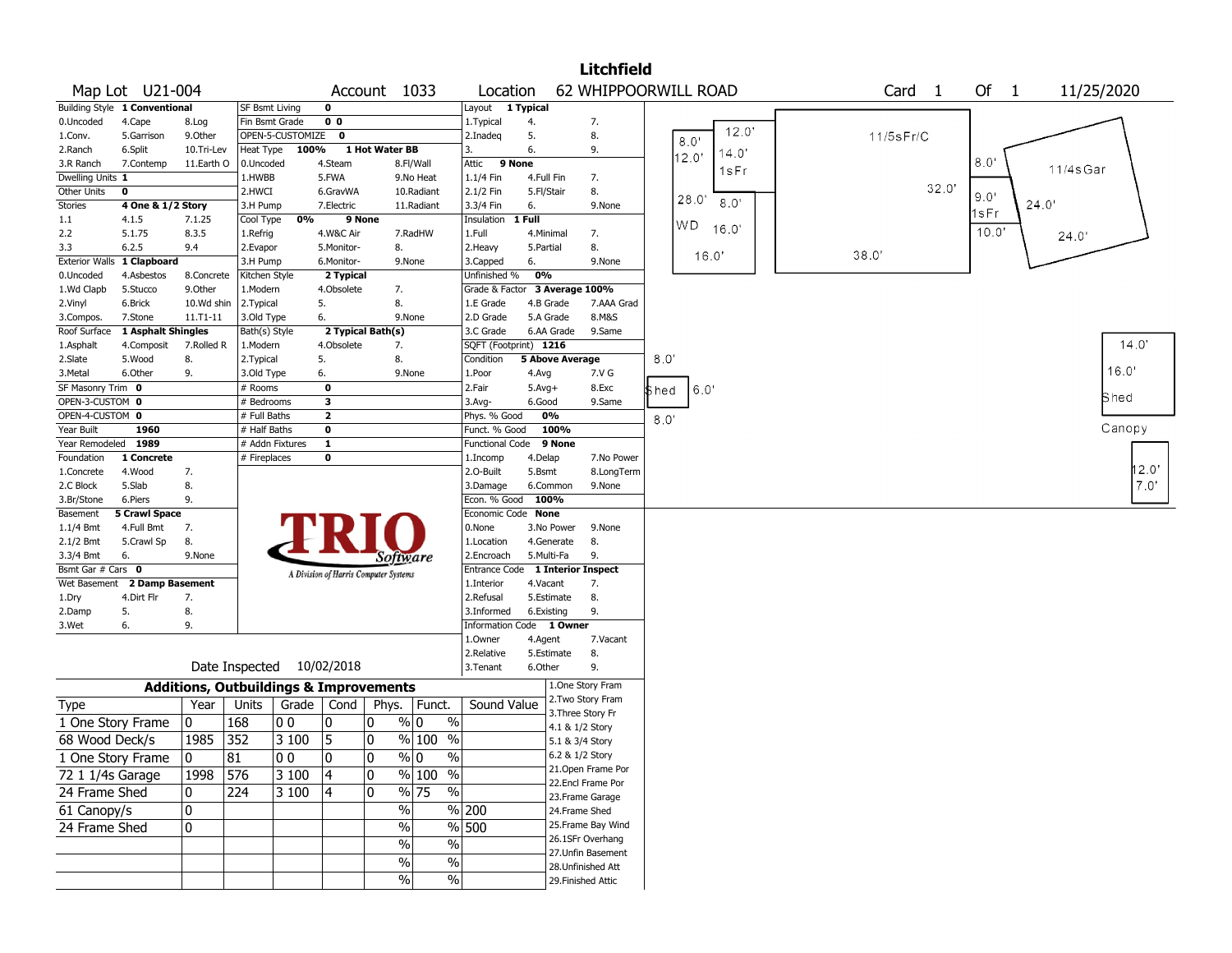|                   | Map Lot U21-006          | Account 475 | Location                            |                        | 78 WHIPPOORWILL ROAD   |                                         |             |          | Card <sub>1</sub>        | Of $1$        |                                                   | 11/25/2020                           |
|-------------------|--------------------------|-------------|-------------------------------------|------------------------|------------------------|-----------------------------------------|-------------|----------|--------------------------|---------------|---------------------------------------------------|--------------------------------------|
| <b>ROY PAUL E</b> |                          |             |                                     | <b>Property Data</b>   |                        |                                         |             |          | <b>Assessment Record</b> |               |                                                   |                                      |
| ROY DENISE H      |                          |             | Neighborhood 226 Whippoorwill Road  |                        |                        | Year                                    | Land        |          | <b>Buildings</b>         |               | Exempt                                            | <b>Total</b>                         |
|                   | 25 DEFORGE STREET        |             |                                     |                        |                        | 2007                                    |             | 42,610   |                          | 105,728       | 0                                                 | 148,338                              |
|                   | LEWISTON ME 04240        |             | Tree Growth Year                    | $\mathbf 0$            |                        | 2008                                    |             | 42,610   |                          | 105,634       | 0                                                 | 148,244                              |
|                   |                          |             | X Coordinate                        |                        | 0                      |                                         |             |          |                          |               |                                                   |                                      |
|                   | B2644P1 B9556P263        |             | Y Coordinate<br>Zone/Land Use       | <b>11 Residential</b>  | $\mathbf 0$            | 2009                                    |             | 42,250   |                          | 119,259       | 0                                                 | 161,509                              |
| Previous Owner    | DIAMOND, RICHARD H       |             |                                     |                        |                        | 2010                                    |             | 42,250   |                          | 94,304        | 0                                                 | 136,554                              |
|                   | 78 WHIPPOORWILL ROAD     |             | Secondary Zone                      |                        |                        | 2011                                    |             | 42,250   |                          | 97,383        | 0                                                 | 139,633                              |
|                   |                          |             |                                     |                        |                        | 2012                                    |             | 42,250   |                          | 97,383        | 0                                                 | 139,633                              |
|                   | LITCHFIELD ME 04350      |             | Topography 2 Rolling                |                        |                        | 2013                                    |             | 42,250   |                          | 97,383        | 0                                                 | 139,633                              |
|                   | Sale Date: 11/06/2007    |             | 1.Level                             | 4.Below St             | 7.Res Protec           | 2014                                    |             | 42,250   |                          | 97,266        | 0                                                 | 139,516                              |
|                   |                          |             | 2.Rolling<br>3.Above St             | 5.Low<br>6.Swampy      | 8.<br>9.               | 2015                                    |             | 42,250   |                          | 96,249        | 0                                                 | 138,499                              |
|                   |                          |             | 4 Drilled Well<br>Utilities         |                        | <b>6 Septic System</b> | 2016                                    |             | 42,250   |                          | 96,132        | 0                                                 | 138,382                              |
|                   |                          |             | 1.Public                            | 4.Dr Well              | 7.Cesspool             | 2017                                    |             | 42,250   |                          | 96,132        | 0                                                 | 138,382                              |
|                   |                          |             | 2. Water                            | 5.Dug Well             | 8.Lake/Pond            | 2018                                    |             | 42,250   |                          | 95,920        | 0                                                 | 138,170                              |
|                   |                          |             | 3.Sewer<br>1 Paved<br><b>Street</b> | 6.Septic               | 9.None                 | 2019                                    |             | 47,700   |                          | 144,300       | 0                                                 | 192,000                              |
|                   |                          |             |                                     |                        |                        | 2020                                    |             | 47,700   |                          | 144,300       | $\overline{0}$                                    | 192,000                              |
|                   |                          |             | 1.Paved<br>2.Semi Imp               | 4.Proposed<br>5.R/O/W  | 7.<br>8.               |                                         |             |          | <b>Land Data</b>         |               |                                                   |                                      |
|                   |                          |             | 3.Gravel<br>6.                      |                        | 9.None                 | <b>Front Foot</b>                       | <b>Type</b> |          | <b>Effective</b>         | <b>Factor</b> | <b>Influence</b><br>Code                          | <b>Influence</b>                     |
|                   |                          |             |                                     |                        | 0                      | 11.1-100                                |             | Frontage | <b>Depth</b>             |               | %                                                 | <b>Codes</b><br>1.Unimproved         |
|                   | Inspection Witnessed By: |             |                                     |                        | $\mathbf 0$            | 12.101-200<br>$13.201+$                 |             |          |                          |               | $\frac{9}{6}$<br>%                                | 2.Excess Frtg<br>3. Topography       |
|                   |                          |             |                                     | <b>Sale Data</b>       |                        | 14.                                     |             |          |                          |               | %                                                 | 4.Size/Shape                         |
| X                 |                          | Date        | Sale Date                           |                        | 11/06/2007             | 15.                                     |             |          |                          |               | %                                                 | 5.Access                             |
| No./Date          | Description              | Date Insp.  | Price<br>Sale Type                  | 2 Land & Buildings     | 234,000                |                                         |             |          |                          |               | %<br>%                                            | 6.Restriction<br>7. Right of Way     |
|                   |                          |             | 1.Land                              | 4.MFG UNIT             | 7.                     | <b>Square Foot</b>                      |             |          | <b>Square Feet</b>       |               |                                                   | 8.View/Environ                       |
|                   |                          |             | 2.L & B                             | 5.Other                | 8.                     | 16.Regular Lot                          |             |          |                          |               | $\frac{9}{6}$                                     | 9. Fract Share<br><b>Acres</b>       |
|                   |                          |             | 3.Building<br>6.                    |                        | 9.                     | 17.Secondary Lot<br>18.Excess Land      |             |          |                          |               | %<br>$\frac{9}{6}$                                | 30.Frontage 1                        |
|                   |                          |             | Financing                           | 1 Conventional         |                        | 19.Condominium                          |             |          |                          |               | $\frac{9}{6}$                                     | 31. Frontage 2                       |
|                   |                          |             | 1.Convent                           | 4.Seller               | 7.                     | 20.Miscellaneous                        |             |          |                          |               | $\frac{9}{6}$                                     | 32.Tillable                          |
| Notes:            |                          |             | 2.FHA/VA                            | 5.Private              | 8.                     |                                         |             |          |                          |               | $\frac{9}{6}$                                     | 33.Tillable<br>34.Softwood F&O       |
|                   |                          |             | 3.Assumed                           | 6.Cash                 | 9.Unknown              |                                         |             |          |                          |               | $\frac{9}{6}$                                     | 35. Mixed Wood F&O                   |
|                   |                          |             | Validity                            | 1 Arms Length Sale     |                        | <b>Fract. Acre</b>                      |             |          | <b>Acreage/Sites</b>     |               |                                                   | 36.Hardwood F&O                      |
|                   |                          |             | 1.Valid                             | 4.Split                | 7.Renovate             | 21. Houselot (Frac<br>22.Baselot(Fract) | 24          |          | 1.00                     | 100           | %<br>$\mathbf 0$                                  | 37.Softwood TG                       |
|                   |                          |             | 2.Related                           | 5.Partial              | 8.Other                | 23.                                     | 26          |          | 0.90                     | 100           | %<br>$\mathbf{0}$<br>$\frac{9}{6}$<br>$\mathbf 0$ | 38. Mixed Wood TG                    |
|                   |                          |             | 3.Distress                          | 6.Exempt               | 9.                     | <b>Acres</b>                            | 44          |          | 1.00                     | 100           | $\frac{9}{6}$                                     | 39.Hardwood TG                       |
|                   |                          |             | Verified                            | <b>5 Public Record</b> |                        | 24. Houselot                            |             |          |                          |               | %                                                 | 40. Wasteland                        |
|                   |                          |             | 1.Buyer                             | 4.Agent                | 7.Family               | 25.Baselot                              |             |          |                          |               | $\frac{9}{6}$                                     | 41.Gravel Pit                        |
|                   |                          |             | 2.Seller                            | 5.Pub Rec              | 8.Other                | 26.Rear 1                               |             |          |                          |               | %                                                 | 42. Mobile Home Si                   |
|                   |                          |             |                                     |                        |                        |                                         |             |          |                          |               |                                                   | 43.Camp Site                         |
|                   |                          |             |                                     |                        |                        | 27.Rear 2                               |             |          |                          |               |                                                   |                                      |
| <b>Litchfield</b> |                          |             | 3.Lender                            | 6.MLS                  | 9.                     | 28. Rear 3<br>29. Rear 4                |             |          | <b>Total Acreage</b>     | 1.90          |                                                   | 44.Lot Improvemen<br>45.Access Right |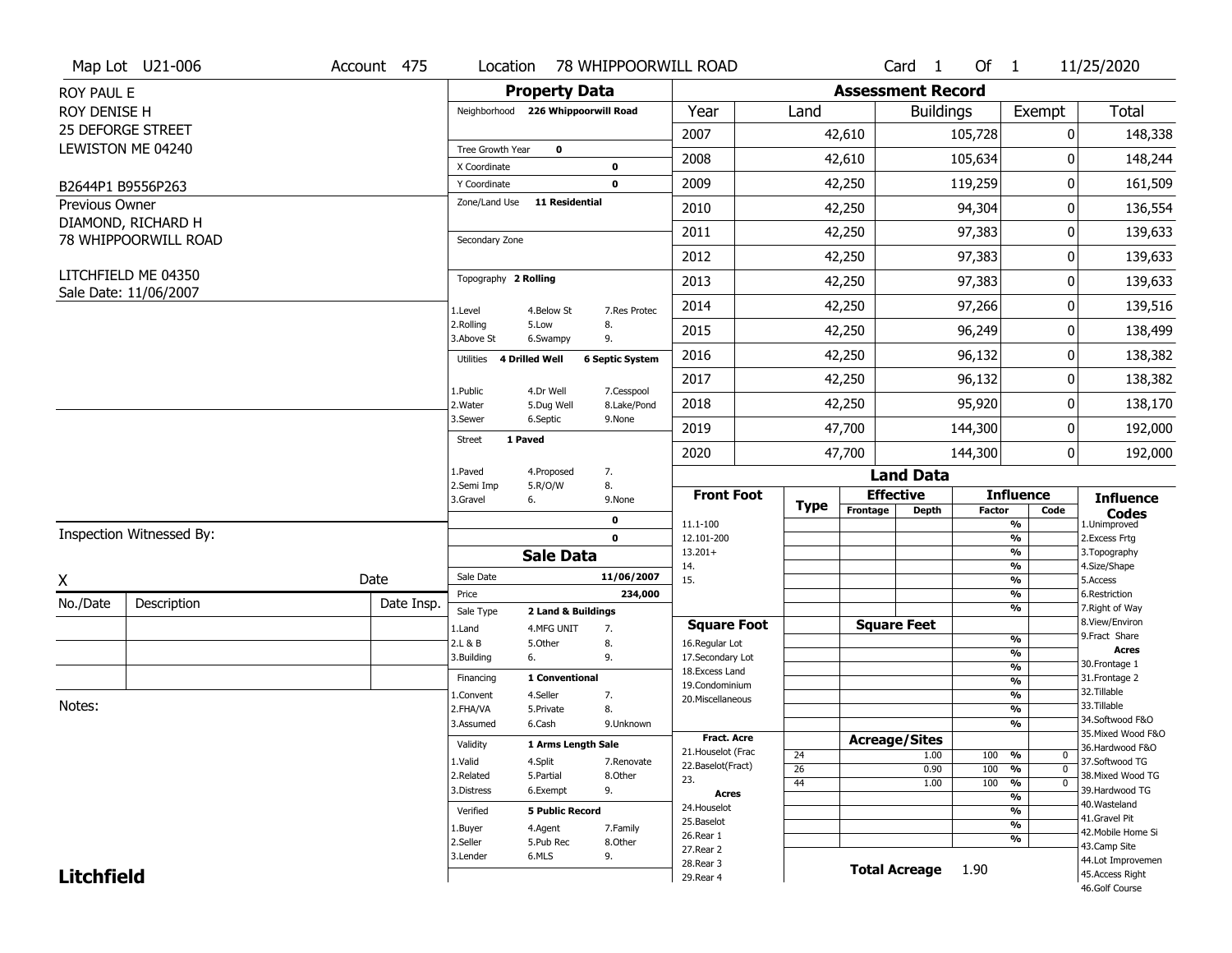| 78 WHIPPOORWILL ROAD<br>Of 1<br>Map Lot U21-006<br>Account 475<br>Location<br>Card <sub>1</sub><br>11/25/2020<br>Building Style 3 Raised Ranch<br>400<br>1 Typical<br><b>SF Bsmt Living</b><br>Layout<br>2100<br>Fin Bsmt Grade<br>7.<br>0.Uncoded<br>4.Cape<br>1. Typical<br>4.<br>8.Log<br>$\overline{\mathbf{0}}$<br>OPEN-5-CUSTOMIZE<br>5.<br>8.<br>5.Garrison<br>9.Other<br>2.Inadeg<br>1.Conv.<br>5 Forced Warm Air<br>100%<br>6.<br>9.<br>6.Split<br>Heat Type<br>3.<br>2.Ranch<br>10.Tri-Lev<br>9 None<br>11.Earth O<br>0.Uncoded<br>4.Steam<br>Attic<br>7.Contemp<br>8.Fl/Wall<br>3.R Ranch<br>20.0<br>Dwelling Units 1<br>5.FWA<br>1.HWBB<br>9.No Heat<br>1.1/4 Fin<br>4.Full Fin<br>7.<br>8.0<br>EP<br>Other Units<br>8.<br>$\mathbf 0$<br>2.HWCI<br>2.1/2 Fin<br>6.GravWA<br>10.Radiant<br>5.Fl/Stair<br>12.0'<br><b>Stories</b><br>1 One Story<br>7.Electric<br>11.Radiant<br>6.<br>9.None<br>3.H Pump<br>3.3/4 Fin<br>$1$ Full<br>7.1.25<br>0%<br>9 None<br>Insulation<br>1.1<br>4.1.5<br>Cool Type<br>$5.0^{\circ}$<br>44.0<br>5.1.75<br>8.3.5<br>4.W&C Air<br>7.RadHW<br>4.Minimal<br>2.2<br>1.Full<br>7.<br>1.Refrig<br>W <sub>D</sub><br>5.Monitor-<br>8.<br>8.<br>3.3<br>6.2.5<br>9.4<br>2.Evapor<br>2.Heavy<br>5.Partial<br>Gar<br>$5.0^{\circ}$<br><b>Exterior Walls</b><br>10 Wood Shingle<br>9.None<br>3.H Pump<br>6.Monitor-<br>9.None<br>3.Capped<br>6.<br>1sFr/B<br>0%<br>2 Typical<br>Unfinished %<br>0.Uncoded<br>4.Asbestos<br>8.Concrete<br>Kitchen Style<br>20.0'<br>3 Average 105%<br>1.Wd Clapb<br>5.Stucco<br>9.0ther<br>1.Modern<br>4.Obsolete<br>7.<br>Grade & Factor<br>8.<br>5.<br>2.Vinyl<br>6.Brick<br>10.Wd shin<br>2.Typical<br>1.E Grade<br>4.B Grade<br>7.AAA Grad<br>30.0<br>30.0<br>6.<br>5.A Grade<br>8.M&S<br>32.0"<br>7.Stone<br>11.T1-11<br>3.Old Type<br>9.None<br>2.D Grade<br>3.Compos.<br>20.0"<br>1 Asphalt Shingles<br>2 Typical Bath(s)<br>3.C Grade<br>6.AA Grade<br>9.Same<br>Roof Surface<br>Bath(s) Style<br>SQFT (Footprint) 1320<br>7.Rolled R<br>4.Obsolete<br>7.<br>4.Composit<br>1.Modern<br>1.Asphalt<br>8.<br>8.<br>5.<br>5 Above Average<br>2.Slate<br>5.Wood<br>2. Typical<br>Condition<br>3.Metal<br>6.Other<br>9.<br>3.Old Type<br>6.<br>9.None<br>7.V G<br>1.Poor<br>4.Avg<br>$\overline{2}$<br>SF Masonry Trim 0<br># Rooms<br>2.Fair<br>$5.Avg+$<br>8.Exc<br>44.0<br>OPEN-3-CUSTOM 0<br>$\mathbf{2}$<br># Bedrooms<br>6.Good<br>9.Same<br>3.Avg-<br>8.0<br>OPEN-4-CUSTOM 0<br>0%<br># Full Baths<br>$\mathbf{1}$<br>Phys. % Good<br><b>I</b> 2.0'<br>100%<br>Year Built<br>1980<br># Half Baths<br>0<br>Funct. % Good<br>Year Remodeled 0<br># Addn Fixtures<br>$\mathbf 0$<br>9 None<br><b>Functional Code</b><br>18.0' OH<br>20.0' OH<br>1 Concrete<br># Fireplaces<br>$\mathbf{1}$<br>Foundation<br>4.Delap<br>7.No Power<br>1.Incomp<br>2.0-Built<br>8.LongTerm<br>4.Wood<br>7.<br>5.Bsmt<br>1.Concrete<br>5.Slab<br>8.<br>2.C Block<br>3.Damage<br>6.Common<br>9.None<br>100%<br>9.<br>Econ. % Good<br>3.Br/Stone<br>6.Piers<br><b>4 Full Basement</b><br>Economic Code None<br>Basement<br>4.Full Bmt<br>7.<br>0.None<br>$1.1/4$ Bmt<br>3.No Power<br>9.None<br>8.<br>8.<br>$2.1/2$ Bmt<br>5.Crawl Sp<br>1.Location<br>4.Generate<br>6.<br>9.None<br>5.Multi-Fa<br>9.<br>3.3/4 Bmt<br>2.Encroach<br>Software<br>Bsmt Gar # Cars 0<br><b>1 Interior Inspect</b><br><b>Entrance Code</b><br>A Division of Harris Computer Systems<br>Wet Basement 1 Dry Basement<br>1.Interior<br>4.Vacant<br>7.<br>5.Estimate<br>8.<br>4.Dirt Flr<br>7.<br>2.Refusal<br>1.Dry<br>8.<br>9.<br>2.Damp<br>5.<br>3.Informed<br>6.Existing<br>9.<br>1 Owner<br>3.Wet<br>6.<br><b>Information Code</b><br>1.0wner<br>4.Agent<br>7.Vacant<br>8.<br>2.Relative<br>5.Estimate<br>Date Inspected 8/24/2011<br>9.<br>6.Other<br>3. Tenant<br>1.One Story Fram<br><b>Additions, Outbuildings &amp; Improvements</b><br>2. Two Story Fram<br>Sound Value<br>Grade   Cond |             |      |       |  |       |        |  | <b>Litchfield</b> |  |  |  |  |  |
|-----------------------------------------------------------------------------------------------------------------------------------------------------------------------------------------------------------------------------------------------------------------------------------------------------------------------------------------------------------------------------------------------------------------------------------------------------------------------------------------------------------------------------------------------------------------------------------------------------------------------------------------------------------------------------------------------------------------------------------------------------------------------------------------------------------------------------------------------------------------------------------------------------------------------------------------------------------------------------------------------------------------------------------------------------------------------------------------------------------------------------------------------------------------------------------------------------------------------------------------------------------------------------------------------------------------------------------------------------------------------------------------------------------------------------------------------------------------------------------------------------------------------------------------------------------------------------------------------------------------------------------------------------------------------------------------------------------------------------------------------------------------------------------------------------------------------------------------------------------------------------------------------------------------------------------------------------------------------------------------------------------------------------------------------------------------------------------------------------------------------------------------------------------------------------------------------------------------------------------------------------------------------------------------------------------------------------------------------------------------------------------------------------------------------------------------------------------------------------------------------------------------------------------------------------------------------------------------------------------------------------------------------------------------------------------------------------------------------------------------------------------------------------------------------------------------------------------------------------------------------------------------------------------------------------------------------------------------------------------------------------------------------------------------------------------------------------------------------------------------------------------------------------------------------------------------------------------------------------------------------------------------------------------------------------------------------------------------------------------------------------------------------------------------------------------------------------------------------------------------------------------------------------------------------------------------------------------------------------------------------------------------------------------------------------------------------------------------------------------------------------------------------------------------------------------------------------------------------------------------------------------------------------------------------------|-------------|------|-------|--|-------|--------|--|-------------------|--|--|--|--|--|
|                                                                                                                                                                                                                                                                                                                                                                                                                                                                                                                                                                                                                                                                                                                                                                                                                                                                                                                                                                                                                                                                                                                                                                                                                                                                                                                                                                                                                                                                                                                                                                                                                                                                                                                                                                                                                                                                                                                                                                                                                                                                                                                                                                                                                                                                                                                                                                                                                                                                                                                                                                                                                                                                                                                                                                                                                                                                                                                                                                                                                                                                                                                                                                                                                                                                                                                                                                                                                                                                                                                                                                                                                                                                                                                                                                                                                                                                                                                             |             |      |       |  |       |        |  |                   |  |  |  |  |  |
|                                                                                                                                                                                                                                                                                                                                                                                                                                                                                                                                                                                                                                                                                                                                                                                                                                                                                                                                                                                                                                                                                                                                                                                                                                                                                                                                                                                                                                                                                                                                                                                                                                                                                                                                                                                                                                                                                                                                                                                                                                                                                                                                                                                                                                                                                                                                                                                                                                                                                                                                                                                                                                                                                                                                                                                                                                                                                                                                                                                                                                                                                                                                                                                                                                                                                                                                                                                                                                                                                                                                                                                                                                                                                                                                                                                                                                                                                                                             |             |      |       |  |       |        |  |                   |  |  |  |  |  |
|                                                                                                                                                                                                                                                                                                                                                                                                                                                                                                                                                                                                                                                                                                                                                                                                                                                                                                                                                                                                                                                                                                                                                                                                                                                                                                                                                                                                                                                                                                                                                                                                                                                                                                                                                                                                                                                                                                                                                                                                                                                                                                                                                                                                                                                                                                                                                                                                                                                                                                                                                                                                                                                                                                                                                                                                                                                                                                                                                                                                                                                                                                                                                                                                                                                                                                                                                                                                                                                                                                                                                                                                                                                                                                                                                                                                                                                                                                                             |             |      |       |  |       |        |  |                   |  |  |  |  |  |
|                                                                                                                                                                                                                                                                                                                                                                                                                                                                                                                                                                                                                                                                                                                                                                                                                                                                                                                                                                                                                                                                                                                                                                                                                                                                                                                                                                                                                                                                                                                                                                                                                                                                                                                                                                                                                                                                                                                                                                                                                                                                                                                                                                                                                                                                                                                                                                                                                                                                                                                                                                                                                                                                                                                                                                                                                                                                                                                                                                                                                                                                                                                                                                                                                                                                                                                                                                                                                                                                                                                                                                                                                                                                                                                                                                                                                                                                                                                             |             |      |       |  |       |        |  |                   |  |  |  |  |  |
|                                                                                                                                                                                                                                                                                                                                                                                                                                                                                                                                                                                                                                                                                                                                                                                                                                                                                                                                                                                                                                                                                                                                                                                                                                                                                                                                                                                                                                                                                                                                                                                                                                                                                                                                                                                                                                                                                                                                                                                                                                                                                                                                                                                                                                                                                                                                                                                                                                                                                                                                                                                                                                                                                                                                                                                                                                                                                                                                                                                                                                                                                                                                                                                                                                                                                                                                                                                                                                                                                                                                                                                                                                                                                                                                                                                                                                                                                                                             |             |      |       |  |       |        |  |                   |  |  |  |  |  |
|                                                                                                                                                                                                                                                                                                                                                                                                                                                                                                                                                                                                                                                                                                                                                                                                                                                                                                                                                                                                                                                                                                                                                                                                                                                                                                                                                                                                                                                                                                                                                                                                                                                                                                                                                                                                                                                                                                                                                                                                                                                                                                                                                                                                                                                                                                                                                                                                                                                                                                                                                                                                                                                                                                                                                                                                                                                                                                                                                                                                                                                                                                                                                                                                                                                                                                                                                                                                                                                                                                                                                                                                                                                                                                                                                                                                                                                                                                                             |             |      |       |  |       |        |  |                   |  |  |  |  |  |
|                                                                                                                                                                                                                                                                                                                                                                                                                                                                                                                                                                                                                                                                                                                                                                                                                                                                                                                                                                                                                                                                                                                                                                                                                                                                                                                                                                                                                                                                                                                                                                                                                                                                                                                                                                                                                                                                                                                                                                                                                                                                                                                                                                                                                                                                                                                                                                                                                                                                                                                                                                                                                                                                                                                                                                                                                                                                                                                                                                                                                                                                                                                                                                                                                                                                                                                                                                                                                                                                                                                                                                                                                                                                                                                                                                                                                                                                                                                             |             |      |       |  |       |        |  |                   |  |  |  |  |  |
|                                                                                                                                                                                                                                                                                                                                                                                                                                                                                                                                                                                                                                                                                                                                                                                                                                                                                                                                                                                                                                                                                                                                                                                                                                                                                                                                                                                                                                                                                                                                                                                                                                                                                                                                                                                                                                                                                                                                                                                                                                                                                                                                                                                                                                                                                                                                                                                                                                                                                                                                                                                                                                                                                                                                                                                                                                                                                                                                                                                                                                                                                                                                                                                                                                                                                                                                                                                                                                                                                                                                                                                                                                                                                                                                                                                                                                                                                                                             |             |      |       |  |       |        |  |                   |  |  |  |  |  |
|                                                                                                                                                                                                                                                                                                                                                                                                                                                                                                                                                                                                                                                                                                                                                                                                                                                                                                                                                                                                                                                                                                                                                                                                                                                                                                                                                                                                                                                                                                                                                                                                                                                                                                                                                                                                                                                                                                                                                                                                                                                                                                                                                                                                                                                                                                                                                                                                                                                                                                                                                                                                                                                                                                                                                                                                                                                                                                                                                                                                                                                                                                                                                                                                                                                                                                                                                                                                                                                                                                                                                                                                                                                                                                                                                                                                                                                                                                                             |             |      |       |  |       |        |  |                   |  |  |  |  |  |
|                                                                                                                                                                                                                                                                                                                                                                                                                                                                                                                                                                                                                                                                                                                                                                                                                                                                                                                                                                                                                                                                                                                                                                                                                                                                                                                                                                                                                                                                                                                                                                                                                                                                                                                                                                                                                                                                                                                                                                                                                                                                                                                                                                                                                                                                                                                                                                                                                                                                                                                                                                                                                                                                                                                                                                                                                                                                                                                                                                                                                                                                                                                                                                                                                                                                                                                                                                                                                                                                                                                                                                                                                                                                                                                                                                                                                                                                                                                             |             |      |       |  |       |        |  |                   |  |  |  |  |  |
|                                                                                                                                                                                                                                                                                                                                                                                                                                                                                                                                                                                                                                                                                                                                                                                                                                                                                                                                                                                                                                                                                                                                                                                                                                                                                                                                                                                                                                                                                                                                                                                                                                                                                                                                                                                                                                                                                                                                                                                                                                                                                                                                                                                                                                                                                                                                                                                                                                                                                                                                                                                                                                                                                                                                                                                                                                                                                                                                                                                                                                                                                                                                                                                                                                                                                                                                                                                                                                                                                                                                                                                                                                                                                                                                                                                                                                                                                                                             |             |      |       |  |       |        |  |                   |  |  |  |  |  |
|                                                                                                                                                                                                                                                                                                                                                                                                                                                                                                                                                                                                                                                                                                                                                                                                                                                                                                                                                                                                                                                                                                                                                                                                                                                                                                                                                                                                                                                                                                                                                                                                                                                                                                                                                                                                                                                                                                                                                                                                                                                                                                                                                                                                                                                                                                                                                                                                                                                                                                                                                                                                                                                                                                                                                                                                                                                                                                                                                                                                                                                                                                                                                                                                                                                                                                                                                                                                                                                                                                                                                                                                                                                                                                                                                                                                                                                                                                                             |             |      |       |  |       |        |  |                   |  |  |  |  |  |
|                                                                                                                                                                                                                                                                                                                                                                                                                                                                                                                                                                                                                                                                                                                                                                                                                                                                                                                                                                                                                                                                                                                                                                                                                                                                                                                                                                                                                                                                                                                                                                                                                                                                                                                                                                                                                                                                                                                                                                                                                                                                                                                                                                                                                                                                                                                                                                                                                                                                                                                                                                                                                                                                                                                                                                                                                                                                                                                                                                                                                                                                                                                                                                                                                                                                                                                                                                                                                                                                                                                                                                                                                                                                                                                                                                                                                                                                                                                             |             |      |       |  |       |        |  |                   |  |  |  |  |  |
|                                                                                                                                                                                                                                                                                                                                                                                                                                                                                                                                                                                                                                                                                                                                                                                                                                                                                                                                                                                                                                                                                                                                                                                                                                                                                                                                                                                                                                                                                                                                                                                                                                                                                                                                                                                                                                                                                                                                                                                                                                                                                                                                                                                                                                                                                                                                                                                                                                                                                                                                                                                                                                                                                                                                                                                                                                                                                                                                                                                                                                                                                                                                                                                                                                                                                                                                                                                                                                                                                                                                                                                                                                                                                                                                                                                                                                                                                                                             |             |      |       |  |       |        |  |                   |  |  |  |  |  |
|                                                                                                                                                                                                                                                                                                                                                                                                                                                                                                                                                                                                                                                                                                                                                                                                                                                                                                                                                                                                                                                                                                                                                                                                                                                                                                                                                                                                                                                                                                                                                                                                                                                                                                                                                                                                                                                                                                                                                                                                                                                                                                                                                                                                                                                                                                                                                                                                                                                                                                                                                                                                                                                                                                                                                                                                                                                                                                                                                                                                                                                                                                                                                                                                                                                                                                                                                                                                                                                                                                                                                                                                                                                                                                                                                                                                                                                                                                                             |             |      |       |  |       |        |  |                   |  |  |  |  |  |
|                                                                                                                                                                                                                                                                                                                                                                                                                                                                                                                                                                                                                                                                                                                                                                                                                                                                                                                                                                                                                                                                                                                                                                                                                                                                                                                                                                                                                                                                                                                                                                                                                                                                                                                                                                                                                                                                                                                                                                                                                                                                                                                                                                                                                                                                                                                                                                                                                                                                                                                                                                                                                                                                                                                                                                                                                                                                                                                                                                                                                                                                                                                                                                                                                                                                                                                                                                                                                                                                                                                                                                                                                                                                                                                                                                                                                                                                                                                             |             |      |       |  |       |        |  |                   |  |  |  |  |  |
|                                                                                                                                                                                                                                                                                                                                                                                                                                                                                                                                                                                                                                                                                                                                                                                                                                                                                                                                                                                                                                                                                                                                                                                                                                                                                                                                                                                                                                                                                                                                                                                                                                                                                                                                                                                                                                                                                                                                                                                                                                                                                                                                                                                                                                                                                                                                                                                                                                                                                                                                                                                                                                                                                                                                                                                                                                                                                                                                                                                                                                                                                                                                                                                                                                                                                                                                                                                                                                                                                                                                                                                                                                                                                                                                                                                                                                                                                                                             |             |      |       |  |       |        |  |                   |  |  |  |  |  |
|                                                                                                                                                                                                                                                                                                                                                                                                                                                                                                                                                                                                                                                                                                                                                                                                                                                                                                                                                                                                                                                                                                                                                                                                                                                                                                                                                                                                                                                                                                                                                                                                                                                                                                                                                                                                                                                                                                                                                                                                                                                                                                                                                                                                                                                                                                                                                                                                                                                                                                                                                                                                                                                                                                                                                                                                                                                                                                                                                                                                                                                                                                                                                                                                                                                                                                                                                                                                                                                                                                                                                                                                                                                                                                                                                                                                                                                                                                                             |             |      |       |  |       |        |  |                   |  |  |  |  |  |
|                                                                                                                                                                                                                                                                                                                                                                                                                                                                                                                                                                                                                                                                                                                                                                                                                                                                                                                                                                                                                                                                                                                                                                                                                                                                                                                                                                                                                                                                                                                                                                                                                                                                                                                                                                                                                                                                                                                                                                                                                                                                                                                                                                                                                                                                                                                                                                                                                                                                                                                                                                                                                                                                                                                                                                                                                                                                                                                                                                                                                                                                                                                                                                                                                                                                                                                                                                                                                                                                                                                                                                                                                                                                                                                                                                                                                                                                                                                             |             |      |       |  |       |        |  |                   |  |  |  |  |  |
|                                                                                                                                                                                                                                                                                                                                                                                                                                                                                                                                                                                                                                                                                                                                                                                                                                                                                                                                                                                                                                                                                                                                                                                                                                                                                                                                                                                                                                                                                                                                                                                                                                                                                                                                                                                                                                                                                                                                                                                                                                                                                                                                                                                                                                                                                                                                                                                                                                                                                                                                                                                                                                                                                                                                                                                                                                                                                                                                                                                                                                                                                                                                                                                                                                                                                                                                                                                                                                                                                                                                                                                                                                                                                                                                                                                                                                                                                                                             |             |      |       |  |       |        |  |                   |  |  |  |  |  |
|                                                                                                                                                                                                                                                                                                                                                                                                                                                                                                                                                                                                                                                                                                                                                                                                                                                                                                                                                                                                                                                                                                                                                                                                                                                                                                                                                                                                                                                                                                                                                                                                                                                                                                                                                                                                                                                                                                                                                                                                                                                                                                                                                                                                                                                                                                                                                                                                                                                                                                                                                                                                                                                                                                                                                                                                                                                                                                                                                                                                                                                                                                                                                                                                                                                                                                                                                                                                                                                                                                                                                                                                                                                                                                                                                                                                                                                                                                                             |             |      |       |  |       |        |  |                   |  |  |  |  |  |
|                                                                                                                                                                                                                                                                                                                                                                                                                                                                                                                                                                                                                                                                                                                                                                                                                                                                                                                                                                                                                                                                                                                                                                                                                                                                                                                                                                                                                                                                                                                                                                                                                                                                                                                                                                                                                                                                                                                                                                                                                                                                                                                                                                                                                                                                                                                                                                                                                                                                                                                                                                                                                                                                                                                                                                                                                                                                                                                                                                                                                                                                                                                                                                                                                                                                                                                                                                                                                                                                                                                                                                                                                                                                                                                                                                                                                                                                                                                             |             |      |       |  |       |        |  |                   |  |  |  |  |  |
|                                                                                                                                                                                                                                                                                                                                                                                                                                                                                                                                                                                                                                                                                                                                                                                                                                                                                                                                                                                                                                                                                                                                                                                                                                                                                                                                                                                                                                                                                                                                                                                                                                                                                                                                                                                                                                                                                                                                                                                                                                                                                                                                                                                                                                                                                                                                                                                                                                                                                                                                                                                                                                                                                                                                                                                                                                                                                                                                                                                                                                                                                                                                                                                                                                                                                                                                                                                                                                                                                                                                                                                                                                                                                                                                                                                                                                                                                                                             |             |      |       |  |       |        |  |                   |  |  |  |  |  |
|                                                                                                                                                                                                                                                                                                                                                                                                                                                                                                                                                                                                                                                                                                                                                                                                                                                                                                                                                                                                                                                                                                                                                                                                                                                                                                                                                                                                                                                                                                                                                                                                                                                                                                                                                                                                                                                                                                                                                                                                                                                                                                                                                                                                                                                                                                                                                                                                                                                                                                                                                                                                                                                                                                                                                                                                                                                                                                                                                                                                                                                                                                                                                                                                                                                                                                                                                                                                                                                                                                                                                                                                                                                                                                                                                                                                                                                                                                                             |             |      |       |  |       |        |  |                   |  |  |  |  |  |
|                                                                                                                                                                                                                                                                                                                                                                                                                                                                                                                                                                                                                                                                                                                                                                                                                                                                                                                                                                                                                                                                                                                                                                                                                                                                                                                                                                                                                                                                                                                                                                                                                                                                                                                                                                                                                                                                                                                                                                                                                                                                                                                                                                                                                                                                                                                                                                                                                                                                                                                                                                                                                                                                                                                                                                                                                                                                                                                                                                                                                                                                                                                                                                                                                                                                                                                                                                                                                                                                                                                                                                                                                                                                                                                                                                                                                                                                                                                             |             |      |       |  |       |        |  |                   |  |  |  |  |  |
|                                                                                                                                                                                                                                                                                                                                                                                                                                                                                                                                                                                                                                                                                                                                                                                                                                                                                                                                                                                                                                                                                                                                                                                                                                                                                                                                                                                                                                                                                                                                                                                                                                                                                                                                                                                                                                                                                                                                                                                                                                                                                                                                                                                                                                                                                                                                                                                                                                                                                                                                                                                                                                                                                                                                                                                                                                                                                                                                                                                                                                                                                                                                                                                                                                                                                                                                                                                                                                                                                                                                                                                                                                                                                                                                                                                                                                                                                                                             |             |      |       |  |       |        |  |                   |  |  |  |  |  |
|                                                                                                                                                                                                                                                                                                                                                                                                                                                                                                                                                                                                                                                                                                                                                                                                                                                                                                                                                                                                                                                                                                                                                                                                                                                                                                                                                                                                                                                                                                                                                                                                                                                                                                                                                                                                                                                                                                                                                                                                                                                                                                                                                                                                                                                                                                                                                                                                                                                                                                                                                                                                                                                                                                                                                                                                                                                                                                                                                                                                                                                                                                                                                                                                                                                                                                                                                                                                                                                                                                                                                                                                                                                                                                                                                                                                                                                                                                                             |             |      |       |  |       |        |  |                   |  |  |  |  |  |
|                                                                                                                                                                                                                                                                                                                                                                                                                                                                                                                                                                                                                                                                                                                                                                                                                                                                                                                                                                                                                                                                                                                                                                                                                                                                                                                                                                                                                                                                                                                                                                                                                                                                                                                                                                                                                                                                                                                                                                                                                                                                                                                                                                                                                                                                                                                                                                                                                                                                                                                                                                                                                                                                                                                                                                                                                                                                                                                                                                                                                                                                                                                                                                                                                                                                                                                                                                                                                                                                                                                                                                                                                                                                                                                                                                                                                                                                                                                             |             |      |       |  |       |        |  |                   |  |  |  |  |  |
|                                                                                                                                                                                                                                                                                                                                                                                                                                                                                                                                                                                                                                                                                                                                                                                                                                                                                                                                                                                                                                                                                                                                                                                                                                                                                                                                                                                                                                                                                                                                                                                                                                                                                                                                                                                                                                                                                                                                                                                                                                                                                                                                                                                                                                                                                                                                                                                                                                                                                                                                                                                                                                                                                                                                                                                                                                                                                                                                                                                                                                                                                                                                                                                                                                                                                                                                                                                                                                                                                                                                                                                                                                                                                                                                                                                                                                                                                                                             |             |      |       |  |       |        |  |                   |  |  |  |  |  |
|                                                                                                                                                                                                                                                                                                                                                                                                                                                                                                                                                                                                                                                                                                                                                                                                                                                                                                                                                                                                                                                                                                                                                                                                                                                                                                                                                                                                                                                                                                                                                                                                                                                                                                                                                                                                                                                                                                                                                                                                                                                                                                                                                                                                                                                                                                                                                                                                                                                                                                                                                                                                                                                                                                                                                                                                                                                                                                                                                                                                                                                                                                                                                                                                                                                                                                                                                                                                                                                                                                                                                                                                                                                                                                                                                                                                                                                                                                                             |             |      |       |  |       |        |  |                   |  |  |  |  |  |
|                                                                                                                                                                                                                                                                                                                                                                                                                                                                                                                                                                                                                                                                                                                                                                                                                                                                                                                                                                                                                                                                                                                                                                                                                                                                                                                                                                                                                                                                                                                                                                                                                                                                                                                                                                                                                                                                                                                                                                                                                                                                                                                                                                                                                                                                                                                                                                                                                                                                                                                                                                                                                                                                                                                                                                                                                                                                                                                                                                                                                                                                                                                                                                                                                                                                                                                                                                                                                                                                                                                                                                                                                                                                                                                                                                                                                                                                                                                             |             |      |       |  |       |        |  |                   |  |  |  |  |  |
|                                                                                                                                                                                                                                                                                                                                                                                                                                                                                                                                                                                                                                                                                                                                                                                                                                                                                                                                                                                                                                                                                                                                                                                                                                                                                                                                                                                                                                                                                                                                                                                                                                                                                                                                                                                                                                                                                                                                                                                                                                                                                                                                                                                                                                                                                                                                                                                                                                                                                                                                                                                                                                                                                                                                                                                                                                                                                                                                                                                                                                                                                                                                                                                                                                                                                                                                                                                                                                                                                                                                                                                                                                                                                                                                                                                                                                                                                                                             |             |      |       |  |       |        |  |                   |  |  |  |  |  |
|                                                                                                                                                                                                                                                                                                                                                                                                                                                                                                                                                                                                                                                                                                                                                                                                                                                                                                                                                                                                                                                                                                                                                                                                                                                                                                                                                                                                                                                                                                                                                                                                                                                                                                                                                                                                                                                                                                                                                                                                                                                                                                                                                                                                                                                                                                                                                                                                                                                                                                                                                                                                                                                                                                                                                                                                                                                                                                                                                                                                                                                                                                                                                                                                                                                                                                                                                                                                                                                                                                                                                                                                                                                                                                                                                                                                                                                                                                                             |             |      |       |  |       |        |  |                   |  |  |  |  |  |
|                                                                                                                                                                                                                                                                                                                                                                                                                                                                                                                                                                                                                                                                                                                                                                                                                                                                                                                                                                                                                                                                                                                                                                                                                                                                                                                                                                                                                                                                                                                                                                                                                                                                                                                                                                                                                                                                                                                                                                                                                                                                                                                                                                                                                                                                                                                                                                                                                                                                                                                                                                                                                                                                                                                                                                                                                                                                                                                                                                                                                                                                                                                                                                                                                                                                                                                                                                                                                                                                                                                                                                                                                                                                                                                                                                                                                                                                                                                             |             |      |       |  |       |        |  |                   |  |  |  |  |  |
|                                                                                                                                                                                                                                                                                                                                                                                                                                                                                                                                                                                                                                                                                                                                                                                                                                                                                                                                                                                                                                                                                                                                                                                                                                                                                                                                                                                                                                                                                                                                                                                                                                                                                                                                                                                                                                                                                                                                                                                                                                                                                                                                                                                                                                                                                                                                                                                                                                                                                                                                                                                                                                                                                                                                                                                                                                                                                                                                                                                                                                                                                                                                                                                                                                                                                                                                                                                                                                                                                                                                                                                                                                                                                                                                                                                                                                                                                                                             |             |      |       |  |       |        |  |                   |  |  |  |  |  |
|                                                                                                                                                                                                                                                                                                                                                                                                                                                                                                                                                                                                                                                                                                                                                                                                                                                                                                                                                                                                                                                                                                                                                                                                                                                                                                                                                                                                                                                                                                                                                                                                                                                                                                                                                                                                                                                                                                                                                                                                                                                                                                                                                                                                                                                                                                                                                                                                                                                                                                                                                                                                                                                                                                                                                                                                                                                                                                                                                                                                                                                                                                                                                                                                                                                                                                                                                                                                                                                                                                                                                                                                                                                                                                                                                                                                                                                                                                                             |             |      |       |  |       |        |  |                   |  |  |  |  |  |
|                                                                                                                                                                                                                                                                                                                                                                                                                                                                                                                                                                                                                                                                                                                                                                                                                                                                                                                                                                                                                                                                                                                                                                                                                                                                                                                                                                                                                                                                                                                                                                                                                                                                                                                                                                                                                                                                                                                                                                                                                                                                                                                                                                                                                                                                                                                                                                                                                                                                                                                                                                                                                                                                                                                                                                                                                                                                                                                                                                                                                                                                                                                                                                                                                                                                                                                                                                                                                                                                                                                                                                                                                                                                                                                                                                                                                                                                                                                             |             |      |       |  |       |        |  |                   |  |  |  |  |  |
|                                                                                                                                                                                                                                                                                                                                                                                                                                                                                                                                                                                                                                                                                                                                                                                                                                                                                                                                                                                                                                                                                                                                                                                                                                                                                                                                                                                                                                                                                                                                                                                                                                                                                                                                                                                                                                                                                                                                                                                                                                                                                                                                                                                                                                                                                                                                                                                                                                                                                                                                                                                                                                                                                                                                                                                                                                                                                                                                                                                                                                                                                                                                                                                                                                                                                                                                                                                                                                                                                                                                                                                                                                                                                                                                                                                                                                                                                                                             |             |      |       |  |       |        |  |                   |  |  |  |  |  |
|                                                                                                                                                                                                                                                                                                                                                                                                                                                                                                                                                                                                                                                                                                                                                                                                                                                                                                                                                                                                                                                                                                                                                                                                                                                                                                                                                                                                                                                                                                                                                                                                                                                                                                                                                                                                                                                                                                                                                                                                                                                                                                                                                                                                                                                                                                                                                                                                                                                                                                                                                                                                                                                                                                                                                                                                                                                                                                                                                                                                                                                                                                                                                                                                                                                                                                                                                                                                                                                                                                                                                                                                                                                                                                                                                                                                                                                                                                                             |             |      |       |  |       |        |  |                   |  |  |  |  |  |
|                                                                                                                                                                                                                                                                                                                                                                                                                                                                                                                                                                                                                                                                                                                                                                                                                                                                                                                                                                                                                                                                                                                                                                                                                                                                                                                                                                                                                                                                                                                                                                                                                                                                                                                                                                                                                                                                                                                                                                                                                                                                                                                                                                                                                                                                                                                                                                                                                                                                                                                                                                                                                                                                                                                                                                                                                                                                                                                                                                                                                                                                                                                                                                                                                                                                                                                                                                                                                                                                                                                                                                                                                                                                                                                                                                                                                                                                                                                             |             |      |       |  |       |        |  |                   |  |  |  |  |  |
|                                                                                                                                                                                                                                                                                                                                                                                                                                                                                                                                                                                                                                                                                                                                                                                                                                                                                                                                                                                                                                                                                                                                                                                                                                                                                                                                                                                                                                                                                                                                                                                                                                                                                                                                                                                                                                                                                                                                                                                                                                                                                                                                                                                                                                                                                                                                                                                                                                                                                                                                                                                                                                                                                                                                                                                                                                                                                                                                                                                                                                                                                                                                                                                                                                                                                                                                                                                                                                                                                                                                                                                                                                                                                                                                                                                                                                                                                                                             |             |      |       |  |       |        |  |                   |  |  |  |  |  |
|                                                                                                                                                                                                                                                                                                                                                                                                                                                                                                                                                                                                                                                                                                                                                                                                                                                                                                                                                                                                                                                                                                                                                                                                                                                                                                                                                                                                                                                                                                                                                                                                                                                                                                                                                                                                                                                                                                                                                                                                                                                                                                                                                                                                                                                                                                                                                                                                                                                                                                                                                                                                                                                                                                                                                                                                                                                                                                                                                                                                                                                                                                                                                                                                                                                                                                                                                                                                                                                                                                                                                                                                                                                                                                                                                                                                                                                                                                                             |             |      |       |  |       |        |  |                   |  |  |  |  |  |
|                                                                                                                                                                                                                                                                                                                                                                                                                                                                                                                                                                                                                                                                                                                                                                                                                                                                                                                                                                                                                                                                                                                                                                                                                                                                                                                                                                                                                                                                                                                                                                                                                                                                                                                                                                                                                                                                                                                                                                                                                                                                                                                                                                                                                                                                                                                                                                                                                                                                                                                                                                                                                                                                                                                                                                                                                                                                                                                                                                                                                                                                                                                                                                                                                                                                                                                                                                                                                                                                                                                                                                                                                                                                                                                                                                                                                                                                                                                             | <b>Type</b> | Year | Units |  | Phys. | Funct. |  |                   |  |  |  |  |  |
| 3. Three Story Fr<br>26 1SFr Overhang<br>0<br>36<br>% 0<br>$\%$<br>0 <sub>0</sub><br>0<br>0<br>4.1 & 1/2 Story                                                                                                                                                                                                                                                                                                                                                                                                                                                                                                                                                                                                                                                                                                                                                                                                                                                                                                                                                                                                                                                                                                                                                                                                                                                                                                                                                                                                                                                                                                                                                                                                                                                                                                                                                                                                                                                                                                                                                                                                                                                                                                                                                                                                                                                                                                                                                                                                                                                                                                                                                                                                                                                                                                                                                                                                                                                                                                                                                                                                                                                                                                                                                                                                                                                                                                                                                                                                                                                                                                                                                                                                                                                                                                                                                                                                              |             |      |       |  |       |        |  |                   |  |  |  |  |  |
| $\mathbf{0}$<br>40<br>00<br>10<br>$\%$ 0<br>$\%$<br>26 1SFr Overhang<br>0<br>5.1 & 3/4 Story                                                                                                                                                                                                                                                                                                                                                                                                                                                                                                                                                                                                                                                                                                                                                                                                                                                                                                                                                                                                                                                                                                                                                                                                                                                                                                                                                                                                                                                                                                                                                                                                                                                                                                                                                                                                                                                                                                                                                                                                                                                                                                                                                                                                                                                                                                                                                                                                                                                                                                                                                                                                                                                                                                                                                                                                                                                                                                                                                                                                                                                                                                                                                                                                                                                                                                                                                                                                                                                                                                                                                                                                                                                                                                                                                                                                                                |             |      |       |  |       |        |  |                   |  |  |  |  |  |
| 6.2 & 1/2 Story                                                                                                                                                                                                                                                                                                                                                                                                                                                                                                                                                                                                                                                                                                                                                                                                                                                                                                                                                                                                                                                                                                                                                                                                                                                                                                                                                                                                                                                                                                                                                                                                                                                                                                                                                                                                                                                                                                                                                                                                                                                                                                                                                                                                                                                                                                                                                                                                                                                                                                                                                                                                                                                                                                                                                                                                                                                                                                                                                                                                                                                                                                                                                                                                                                                                                                                                                                                                                                                                                                                                                                                                                                                                                                                                                                                                                                                                                                             |             |      |       |  |       |        |  |                   |  |  |  |  |  |
| 22 Encl Frame<br>10<br> 25<br>3 100<br> 4<br>0<br>$%$  100 % <br>21. Open Frame Por                                                                                                                                                                                                                                                                                                                                                                                                                                                                                                                                                                                                                                                                                                                                                                                                                                                                                                                                                                                                                                                                                                                                                                                                                                                                                                                                                                                                                                                                                                                                                                                                                                                                                                                                                                                                                                                                                                                                                                                                                                                                                                                                                                                                                                                                                                                                                                                                                                                                                                                                                                                                                                                                                                                                                                                                                                                                                                                                                                                                                                                                                                                                                                                                                                                                                                                                                                                                                                                                                                                                                                                                                                                                                                                                                                                                                                         |             |      |       |  |       |        |  |                   |  |  |  |  |  |
| $\sqrt{3}100$<br>$ 4\rangle$<br>0<br>% 100 %<br>10<br>416<br>68 Wood Deck/s<br>22.Encl Frame Por                                                                                                                                                                                                                                                                                                                                                                                                                                                                                                                                                                                                                                                                                                                                                                                                                                                                                                                                                                                                                                                                                                                                                                                                                                                                                                                                                                                                                                                                                                                                                                                                                                                                                                                                                                                                                                                                                                                                                                                                                                                                                                                                                                                                                                                                                                                                                                                                                                                                                                                                                                                                                                                                                                                                                                                                                                                                                                                                                                                                                                                                                                                                                                                                                                                                                                                                                                                                                                                                                                                                                                                                                                                                                                                                                                                                                            |             |      |       |  |       |        |  |                   |  |  |  |  |  |
| % 100 %<br>$\mathbf 0$<br>400<br>3100<br> 4<br>23 Frame Garage<br>0<br>23. Frame Garage                                                                                                                                                                                                                                                                                                                                                                                                                                                                                                                                                                                                                                                                                                                                                                                                                                                                                                                                                                                                                                                                                                                                                                                                                                                                                                                                                                                                                                                                                                                                                                                                                                                                                                                                                                                                                                                                                                                                                                                                                                                                                                                                                                                                                                                                                                                                                                                                                                                                                                                                                                                                                                                                                                                                                                                                                                                                                                                                                                                                                                                                                                                                                                                                                                                                                                                                                                                                                                                                                                                                                                                                                                                                                                                                                                                                                                     |             |      |       |  |       |        |  |                   |  |  |  |  |  |
| $\frac{0}{0}$<br>$\%$<br>24.Frame Shed                                                                                                                                                                                                                                                                                                                                                                                                                                                                                                                                                                                                                                                                                                                                                                                                                                                                                                                                                                                                                                                                                                                                                                                                                                                                                                                                                                                                                                                                                                                                                                                                                                                                                                                                                                                                                                                                                                                                                                                                                                                                                                                                                                                                                                                                                                                                                                                                                                                                                                                                                                                                                                                                                                                                                                                                                                                                                                                                                                                                                                                                                                                                                                                                                                                                                                                                                                                                                                                                                                                                                                                                                                                                                                                                                                                                                                                                                      |             |      |       |  |       |        |  |                   |  |  |  |  |  |
| 25. Frame Bay Wind<br>$\frac{1}{2}$<br>$\%$                                                                                                                                                                                                                                                                                                                                                                                                                                                                                                                                                                                                                                                                                                                                                                                                                                                                                                                                                                                                                                                                                                                                                                                                                                                                                                                                                                                                                                                                                                                                                                                                                                                                                                                                                                                                                                                                                                                                                                                                                                                                                                                                                                                                                                                                                                                                                                                                                                                                                                                                                                                                                                                                                                                                                                                                                                                                                                                                                                                                                                                                                                                                                                                                                                                                                                                                                                                                                                                                                                                                                                                                                                                                                                                                                                                                                                                                                 |             |      |       |  |       |        |  |                   |  |  |  |  |  |
| 26.1SFr Overhang<br>$\frac{0}{0}$<br>$\frac{0}{0}$                                                                                                                                                                                                                                                                                                                                                                                                                                                                                                                                                                                                                                                                                                                                                                                                                                                                                                                                                                                                                                                                                                                                                                                                                                                                                                                                                                                                                                                                                                                                                                                                                                                                                                                                                                                                                                                                                                                                                                                                                                                                                                                                                                                                                                                                                                                                                                                                                                                                                                                                                                                                                                                                                                                                                                                                                                                                                                                                                                                                                                                                                                                                                                                                                                                                                                                                                                                                                                                                                                                                                                                                                                                                                                                                                                                                                                                                          |             |      |       |  |       |        |  |                   |  |  |  |  |  |
| 27.Unfin Basement                                                                                                                                                                                                                                                                                                                                                                                                                                                                                                                                                                                                                                                                                                                                                                                                                                                                                                                                                                                                                                                                                                                                                                                                                                                                                                                                                                                                                                                                                                                                                                                                                                                                                                                                                                                                                                                                                                                                                                                                                                                                                                                                                                                                                                                                                                                                                                                                                                                                                                                                                                                                                                                                                                                                                                                                                                                                                                                                                                                                                                                                                                                                                                                                                                                                                                                                                                                                                                                                                                                                                                                                                                                                                                                                                                                                                                                                                                           |             |      |       |  |       |        |  |                   |  |  |  |  |  |
| $\%$<br>$\%$<br>28. Unfinished Att                                                                                                                                                                                                                                                                                                                                                                                                                                                                                                                                                                                                                                                                                                                                                                                                                                                                                                                                                                                                                                                                                                                                                                                                                                                                                                                                                                                                                                                                                                                                                                                                                                                                                                                                                                                                                                                                                                                                                                                                                                                                                                                                                                                                                                                                                                                                                                                                                                                                                                                                                                                                                                                                                                                                                                                                                                                                                                                                                                                                                                                                                                                                                                                                                                                                                                                                                                                                                                                                                                                                                                                                                                                                                                                                                                                                                                                                                          |             |      |       |  |       |        |  |                   |  |  |  |  |  |
| $\sqrt{6}$<br>%<br>29. Finished Attic                                                                                                                                                                                                                                                                                                                                                                                                                                                                                                                                                                                                                                                                                                                                                                                                                                                                                                                                                                                                                                                                                                                                                                                                                                                                                                                                                                                                                                                                                                                                                                                                                                                                                                                                                                                                                                                                                                                                                                                                                                                                                                                                                                                                                                                                                                                                                                                                                                                                                                                                                                                                                                                                                                                                                                                                                                                                                                                                                                                                                                                                                                                                                                                                                                                                                                                                                                                                                                                                                                                                                                                                                                                                                                                                                                                                                                                                                       |             |      |       |  |       |        |  |                   |  |  |  |  |  |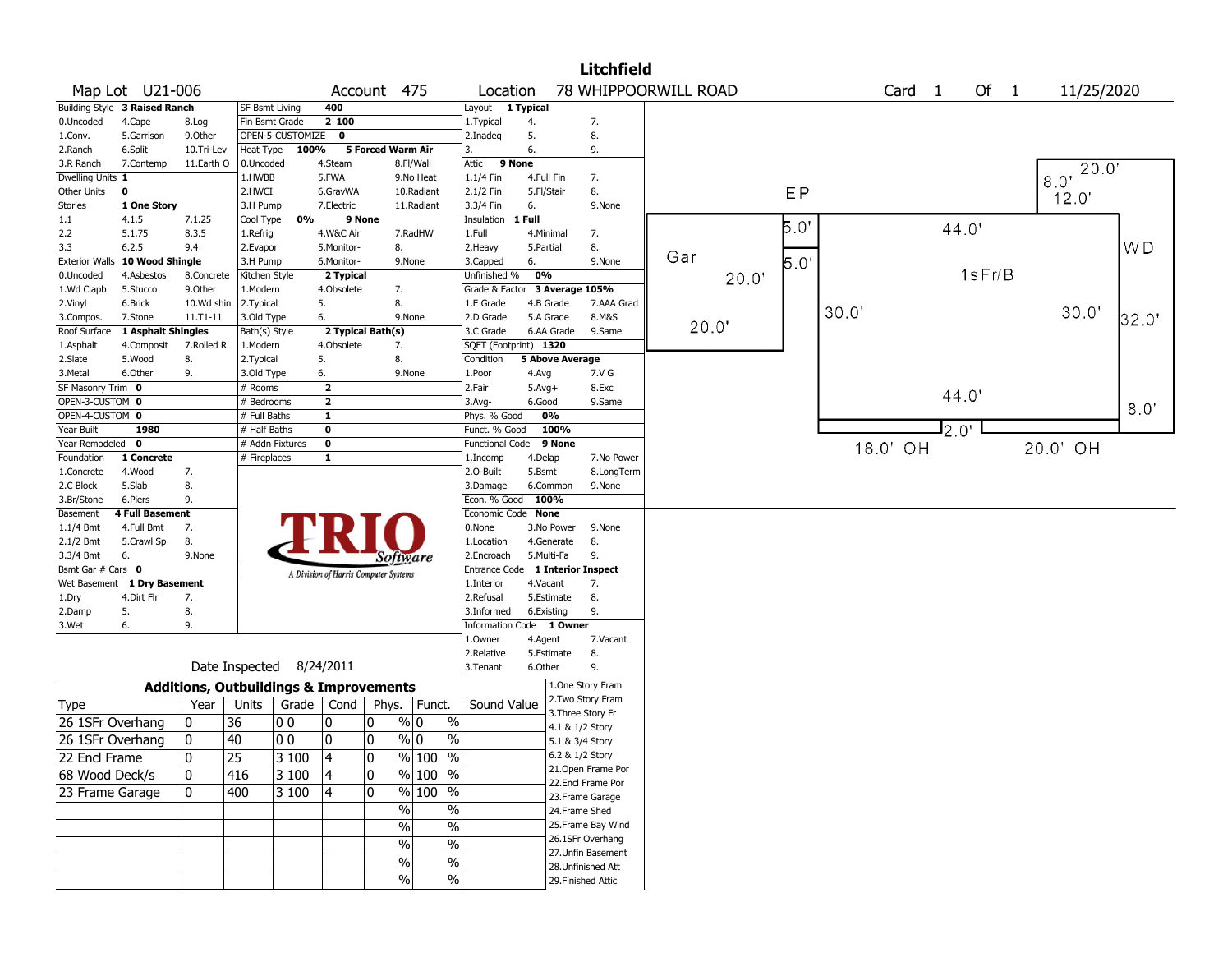|                   | Map Lot U21-007          | Account 652 | Location                           |                           | 84 WHIPPOORWILL ROAD   |                                   |             |                          | Card <sub>1</sub>            | Of $1$        |                               | 11/25/2020                        |
|-------------------|--------------------------|-------------|------------------------------------|---------------------------|------------------------|-----------------------------------|-------------|--------------------------|------------------------------|---------------|-------------------------------|-----------------------------------|
| CHASE, SIMMONE    |                          |             |                                    | <b>Property Data</b>      |                        |                                   |             | <b>Assessment Record</b> |                              |               |                               |                                   |
| FISH, DALE        |                          |             | Neighborhood 226 Whippoorwill Road |                           |                        | Year                              | Land        |                          | <b>Buildings</b>             |               | Exempt                        | <b>Total</b>                      |
|                   | 84 WHIPPOORWILL ROAD     |             |                                    |                           |                        | 2007                              |             | 96,450                   |                              | 139,349       | 0                             | 235,799                           |
|                   | LITCHFIELD ME 04350      |             | Tree Growth Year                   | $\mathbf 0$               |                        | 2008                              |             | 96,450                   |                              | 139,038       | 12,350                        | 223,138                           |
|                   |                          |             | X Coordinate                       |                           | $\bf{0}$               |                                   |             |                          |                              |               |                               |                                   |
| B5549P228         |                          |             | Y Coordinate<br>Zone/Land Use      | 17 Woodbury Pond          | $\mathbf 0$            | 2009                              |             | 128,750                  |                              | 142,484       | 9,500                         | 261,734                           |
|                   |                          |             |                                    |                           |                        | 2010                              |             | 128,750                  |                              | 133,462       | 10,000                        | 252,212                           |
|                   |                          |             | Secondary Zone                     |                           |                        | 2011                              |             | 128,750                  |                              | 148,629       | 10,000                        | 267,379                           |
|                   |                          |             |                                    |                           |                        | 2012                              |             | 128,750                  |                              | 148,629       | 10,000                        | 267,379                           |
|                   |                          |             | Topography 2 Rolling               |                           |                        | 2013                              |             | 128,750                  |                              | 147,007       | 10,000                        | 265,757                           |
|                   |                          |             | 1.Level                            | 4.Below St                | 7.Res Protec           | 2014                              |             | 128,750                  |                              | 146,988       | 10,000                        | 265,738                           |
|                   |                          |             | 2.Rolling<br>3.Above St            | 5.Low<br>6.Swampy         | 8.<br>9.               | 2015                              |             | 128,750                  |                              | 146,682       | 10,000                        | 265,432                           |
|                   |                          |             | Utilities 4 Drilled Well           |                           | <b>6 Septic System</b> | 2016                              |             | 128,750                  |                              | 145,367       | 15,000                        | 259,117                           |
|                   |                          |             | 1.Public                           | 4.Dr Well                 | 7.Cesspool             | 2017                              |             | 128,750                  |                              | 145,062       | 20,000                        | 253,812                           |
|                   |                          |             | 2. Water                           | 5.Dug Well                | 8.Lake/Pond            | 2018                              |             | 128,750                  |                              | 145,044       | 19,200                        | 254,594                           |
|                   |                          |             | 3.Sewer<br>1 Paved                 | 6.Septic                  | 9.None                 | 2019                              |             | 164,800                  |                              | 190,800       | 20,000                        | 335,600                           |
|                   |                          |             | <b>Street</b>                      |                           |                        | 2020                              |             | 164,800                  |                              | 190,800       | 25,000                        | 330,600                           |
|                   |                          |             | 1.Paved<br>2.Semi Imp              | 4.Proposed<br>5.R/O/W     | 7.<br>8.               |                                   |             |                          | <b>Land Data</b>             |               |                               |                                   |
|                   |                          |             | 3.Gravel                           | 6.                        | 9.None                 | <b>Front Foot</b>                 | <b>Type</b> |                          | <b>Effective</b>             |               | <b>Influence</b>              | <b>Influence</b>                  |
|                   |                          |             |                                    |                           | 0                      | 11.1-100                          |             | Frontage                 | <b>Depth</b>                 | <b>Factor</b> | Code<br>%                     | <b>Codes</b><br>1.Unimproved      |
|                   | Inspection Witnessed By: |             |                                    |                           | $\mathbf 0$            | 12.101-200                        |             |                          |                              |               | %                             | 2.Excess Frtg                     |
|                   |                          |             |                                    | <b>Sale Data</b>          |                        | $13.201+$<br>14.                  |             |                          |                              |               | %<br>%                        | 3. Topography<br>4.Size/Shape     |
| χ                 |                          | Date        | Sale Date                          |                           |                        | 15.                               |             |                          |                              |               | %                             | 5.Access                          |
| No./Date          | Description              | Date Insp.  | Price                              |                           | 15,000                 |                                   |             |                          |                              |               | %<br>%                        | 6.Restriction<br>7. Right of Way  |
|                   |                          |             | Sale Type<br>1.Land                | 1 Land Only<br>4.MFG UNIT | 7.                     | <b>Square Foot</b>                |             |                          | <b>Square Feet</b>           |               |                               | 8.View/Environ                    |
|                   |                          |             | 2.L & B                            | 5.Other                   | 8.                     | 16.Regular Lot                    |             |                          |                              |               | %                             | 9.Fract Share<br><b>Acres</b>     |
|                   |                          |             | 3.Building                         | 6.                        | 9.                     | 17.Secondary Lot                  |             |                          |                              |               | %<br>$\frac{9}{6}$            | 30.Frontage 1                     |
|                   |                          |             | Financing                          | 9 Unknown                 |                        | 18. Excess Land<br>19.Condominium |             |                          |                              |               | $\frac{9}{6}$                 | 31. Frontage 2                    |
|                   |                          |             | 1.Convent                          | 4.Seller                  | 7.                     | 20.Miscellaneous                  |             |                          |                              |               | $\frac{9}{6}$                 | 32. Tillable                      |
| Notes:            |                          |             | 2.FHA/VA                           | 5.Private                 | 8.                     |                                   |             |                          |                              |               | $\frac{9}{6}$                 | 33.Tillable<br>34.Softwood F&O    |
|                   |                          |             | 3.Assumed                          | 6.Cash                    | 9.Unknown              | Fract. Acre                       |             |                          |                              |               | %                             | 35. Mixed Wood F&O                |
|                   |                          |             | Validity                           | 1 Arms Length Sale        |                        | 21. Houselot (Frac                |             |                          | <b>Acreage/Sites</b><br>0.50 |               | %<br>5                        | 36.Hardwood F&O                   |
|                   |                          |             | 1.Valid                            | 4.Split                   | 7.Renovate             | 22.Baselot(Fract)                 | 21<br>26    |                          | 1.50                         | 85<br>100     | %<br>$\mathbf{0}$             | 37.Softwood TG                    |
|                   |                          |             | 2.Related                          | 5.Partial                 | 8.Other                | 23.                               | 44          |                          | 1.00                         | 100           | $\frac{9}{6}$<br>$\mathbf{0}$ | 38. Mixed Wood TG                 |
|                   |                          |             | 3.Distress                         | 6.Exempt                  | 9.                     | <b>Acres</b>                      |             |                          |                              |               | $\frac{9}{6}$                 | 39.Hardwood TG                    |
|                   |                          |             | Verified                           | <b>5 Public Record</b>    |                        | 24. Houselot                      |             |                          |                              |               | %                             | 40. Wasteland<br>41.Gravel Pit    |
|                   |                          |             | 1.Buyer                            | 4.Agent                   | 7.Family               | 25.Baselot<br>26.Rear 1           |             |                          |                              |               | $\frac{9}{6}$                 | 42. Mobile Home Si                |
|                   |                          |             | 2.Seller                           | 5.Pub Rec                 | 8.Other                | 27. Rear 2                        |             |                          |                              |               | %                             | 43.Camp Site                      |
|                   |                          |             | 3.Lender                           | 6.MLS                     | 9.                     | 28. Rear 3                        |             |                          | <b>Total Acreage</b>         | 2.00          |                               | 44.Lot Improvemen                 |
| <b>Litchfield</b> |                          |             |                                    |                           |                        | 29. Rear 4                        |             |                          |                              |               |                               | 45.Access Right<br>46.Golf Course |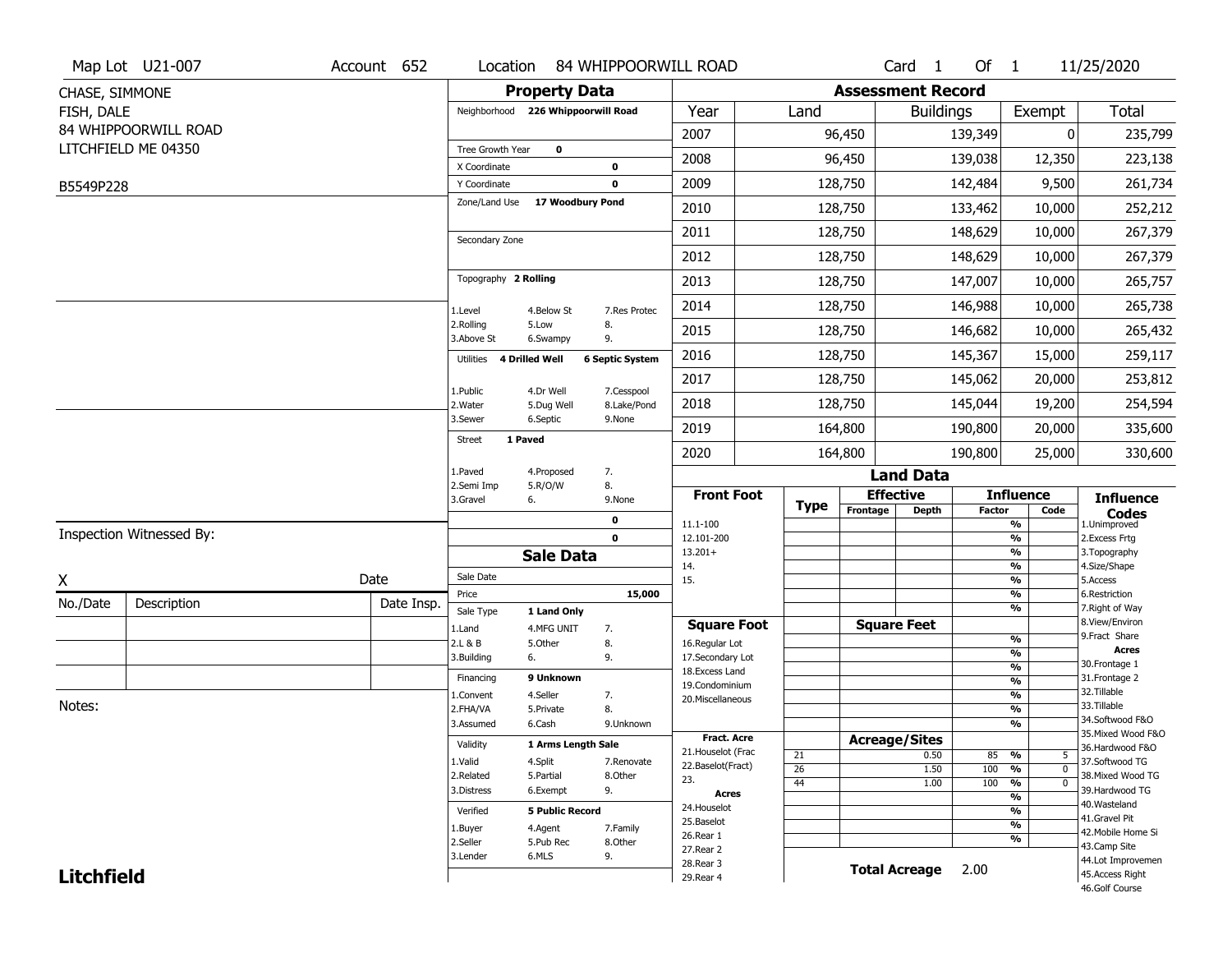|                       |                               |                |                       |                                                   |                         |                                       |                                  |                               |              |                        | <b>Litchfield</b>  |                      |             |       |        |        |       |                |            |  |
|-----------------------|-------------------------------|----------------|-----------------------|---------------------------------------------------|-------------------------|---------------------------------------|----------------------------------|-------------------------------|--------------|------------------------|--------------------|----------------------|-------------|-------|--------|--------|-------|----------------|------------|--|
|                       | Map Lot U21-007               |                |                       |                                                   |                         | Account 652                           |                                  | Location                      |              |                        |                    | 84 WHIPPOORWILL ROAD |             |       |        | Card 1 | Of    | $\mathbf{1}$   | 11/25/2020 |  |
|                       | Building Style 1 Conventional |                | <b>SF Bsmt Living</b> |                                                   | 0                       |                                       |                                  | Layout 1 Typical              |              |                        |                    |                      |             |       |        |        |       |                |            |  |
| 0.Uncoded             | 4.Cape                        | 8.Log          | Fin Bsmt Grade        |                                                   | 0 <sub>0</sub>          |                                       |                                  | 1.Typical                     | 4.           |                        | 7.                 |                      |             |       |        |        |       | Shed           |            |  |
| 1.Conv.               | 5.Garrison                    | 9.Other        |                       | OPEN-5-CUSTOMIZE                                  | $\mathbf{o}$            |                                       |                                  | 2.Inadeq                      | 5.           |                        | 8.                 |                      |             |       |        |        |       | 16.0'          |            |  |
| 2.Ranch               | 6.Split                       | 10.Tri-Lev     | Heat Type             | 100%                                              |                         | 1 Hot Water BB                        |                                  | 3.                            | 6.           |                        | 9.                 |                      |             |       |        |        |       |                |            |  |
| 3.R Ranch             | 7.Contemp                     | 11.Earth O     | 0.Uncoded             |                                                   | 4.Steam                 |                                       | 8.Fl/Wall                        | 9 None<br>Attic               |              |                        |                    |                      |             |       |        |        |       | 12.0'          |            |  |
| Dwelling Units 1      |                               |                | 1.HWBB                |                                                   | 5.FWA                   |                                       | 9.No Heat                        | 1.1/4 Fin                     | 4.Full Fin   |                        | 7.                 |                      | Gar         | 23.0' |        |        |       |                |            |  |
| Other Units           | $\mathbf 0$                   |                | 2.HWCI                |                                                   | 6.GravWA                |                                       | 10.Radiant                       | 2.1/2 Fin                     | 5.Fl/Stair   |                        | 8.                 |                      |             |       |        |        |       |                |            |  |
| Stories               | 1 One Story                   |                | 3.H Pump              |                                                   | 7.Electric              |                                       | 11.Radiant                       | 3.3/4 Fin                     | 6.           |                        | 9.None             |                      |             |       |        |        |       |                |            |  |
| $1.1\,$               | 4.1.5                         | 7.1.25         | Cool Type             | 0%                                                |                         | 9 None                                |                                  | Insulation                    | 1 Full       |                        |                    |                      | 24.0'       |       |        |        |       |                |            |  |
| 2.2                   | 5.1.75                        | 8.3.5          | 1.Refrig              |                                                   | 4.W&C Air               |                                       | 7.RadHW                          | 1.Full                        | 4.Minimal    |                        | 7.                 |                      | 24.0'       | 4.0"  | OP     | 14.0'  | 8.0'  |                |            |  |
| 3.3                   | 6.2.5                         | 9.4            | 2.Evapor              |                                                   | 5.Monitor-              | 8.                                    |                                  | 2.Heavy                       | 5.Partial    |                        | 8.                 |                      |             |       |        |        |       | 8.0            |            |  |
| <b>Exterior Walls</b> | 2 Vinyl                       |                | 3.H Pump              |                                                   | 6.Monitor-              |                                       | 9.None                           | 3.Capped                      | 6.           |                        | 9.None             |                      |             |       | 12.0'  |        |       |                |            |  |
| 0.Uncoded             | 4.Asbestos                    | 8.Concrete     | Kitchen Style         |                                                   | 2 Typical               |                                       |                                  | Unfinished %                  | 0%           |                        |                    |                      |             |       |        |        | 25.0' | 8.0'           |            |  |
| 1.Wd Clapb            | 5.Stucco                      | 9.0ther        | 1.Modern              |                                                   | 4.Obsolete              | 7.                                    |                                  | Grade & Factor 3 Average 100% |              |                        |                    |                      |             |       | 1sFr/B |        |       |                |            |  |
| 2.Vinyl               | 6.Brick                       | 10.Wd shin     | 2.Typical             |                                                   | 5.                      | 8.                                    |                                  | 1.E Grade                     |              | 4.B Grade              | 7.AAA Grad         |                      | 34.0'       |       |        | 34.0   | WD    | $17.0^{\circ}$ |            |  |
| 3.Compos.             | 7.Stone                       | $11. T1 - 11$  | 3.Old Type            |                                                   | 6.                      |                                       | 9.None                           | 2.D Grade                     |              | 5.A Grade              | 8.M&S              |                      |             |       |        |        |       |                |            |  |
| Roof Surface          | 1 Asphalt Shingles            |                | Bath(s) Style         |                                                   |                         | 2 Typical Bath(s)                     |                                  | 3.C Grade                     |              | 6.AA Grade             | 9.Same             |                      |             |       |        |        | 16.0' |                |            |  |
| 1.Asphalt             | 4.Composit                    | 7.Rolled R     | 1.Modern              |                                                   | 4.Obsolete              | 7.                                    |                                  | SQFT (Footprint) 1742         |              |                        |                    |                      |             |       |        |        |       |                |            |  |
| 2.Slate               | 5.Wood                        | 8.             | 2. Typical            |                                                   | 5.                      | 8.                                    |                                  | Condition                     |              | <b>5 Above Average</b> |                    |                      | 21.0'       |       |        | 14.0'  |       |                |            |  |
| 3.Metal               | 6.Other                       | 9.             | 3.Old Type            |                                                   | 6.                      |                                       | 9.None                           | 1.Poor                        | 4.Avg        |                        | 7.V G              |                      |             |       |        |        |       |                |            |  |
| SF Masonry Trim 0     |                               |                | # Rooms               |                                                   | $\mathbf 0$             |                                       |                                  | 2.Fair                        | $5.$ Avg $+$ |                        | 8.Exc              |                      |             | 6.0'  |        |        |       |                |            |  |
| OPEN-3-CUSTOM 0       |                               |                | # Bedrooms            |                                                   | 0                       |                                       |                                  | 3.Avg-                        | 6.Good       |                        | 9.Same             |                      | WD<br>14.0' |       |        |        |       |                |            |  |
| OPEN-4-CUSTOM 0       |                               |                | # Full Baths          |                                                   | $\overline{\mathbf{2}}$ |                                       |                                  | Phys. % Good                  |              | 0%                     |                    |                      |             |       | 15.0'  |        |       |                |            |  |
| Year Built            | 1999                          |                | # Half Baths          |                                                   | $\mathbf 0$             |                                       |                                  | Funct. % Good                 |              | 100%                   |                    |                      |             | 36.0' | 8.0'   |        |       |                |            |  |
| Year Remodeled        | $\mathbf{o}$                  |                |                       | # Addn Fixtures                                   | $\mathbf 0$             |                                       |                                  | Functional Code               |              | 9 None                 |                    |                      |             |       |        |        |       | 10.0'          |            |  |
| Foundation            | 1 Concrete                    |                | # Fireplaces          |                                                   | 0                       |                                       |                                  | 1.Incomp                      | 4.Delap      |                        | 7.No Power         |                      |             |       |        |        |       |                |            |  |
| 1.Concrete            | 4.Wood                        | 7.             |                       |                                                   |                         |                                       |                                  | 2.O-Built                     | 5.Bsmt       |                        | 8.LongTerm         |                      |             |       |        |        |       | 15.0'          |            |  |
| 2.C Block             | 5.Slab                        | 8.             |                       |                                                   |                         |                                       |                                  | 3.Damage                      |              | 6.Common               | 9.None             |                      |             |       |        |        |       | Shed           |            |  |
| 3.Br/Stone            | 6.Piers                       | 9.             |                       |                                                   |                         |                                       |                                  | Econ. % Good                  | 100%         |                        |                    |                      |             |       |        |        |       |                |            |  |
| Basement              | <b>4 Full Basement</b>        |                |                       |                                                   |                         |                                       |                                  | Economic Code None            |              |                        |                    |                      |             |       |        |        |       |                |            |  |
| $1.1/4$ Bmt           | 4.Full Bmt                    | 7.             |                       |                                                   |                         |                                       |                                  | 0.None                        |              | 3.No Power             | 9.None             |                      |             |       |        |        |       |                |            |  |
| 2.1/2 Bmt             | 5.Crawl Sp                    | 8.             |                       |                                                   |                         |                                       |                                  | 1.Location                    |              | 4.Generate             | 8.                 |                      |             |       |        |        |       |                |            |  |
| 3.3/4 Bmt             | 6.                            | 9.None         |                       |                                                   |                         | Software                              |                                  | 2.Encroach                    | 5.Multi-Fa   |                        | 9.                 |                      |             |       |        |        |       |                |            |  |
| Bsmt Gar # Cars 0     |                               |                |                       |                                                   |                         | A Division of Harris Computer Systems |                                  | Entrance Code                 |              | 2 Refused Entry        |                    |                      |             |       |        |        |       |                |            |  |
|                       | Wet Basement 1 Dry Basement   |                |                       |                                                   |                         |                                       |                                  | 1.Interior                    | 4.Vacant     |                        | 7.                 |                      |             |       |        |        |       |                |            |  |
| 1.Dry                 | 4.Dirt Flr                    | 7.             |                       |                                                   |                         |                                       |                                  | 2.Refusal                     |              | 5.Estimate             | 8.                 |                      |             |       |        |        |       |                |            |  |
| 2.Damp                | 5.                            | 8.             |                       |                                                   |                         |                                       |                                  | 3.Informed                    | 6.Existing   |                        | 9.                 |                      |             |       |        |        |       |                |            |  |
| 3.Wet                 | 6.                            | 9.             |                       |                                                   |                         |                                       |                                  | Information Code 3 Tenant     |              |                        |                    |                      |             |       |        |        |       |                |            |  |
|                       |                               |                |                       |                                                   |                         |                                       |                                  | 1.Owner                       | 4.Agent      |                        | 7.Vacant           |                      |             |       |        |        |       |                |            |  |
|                       |                               |                |                       |                                                   |                         |                                       |                                  | 2.Relative                    |              | 5.Estimate             | 8.                 |                      |             |       |        |        |       |                |            |  |
|                       |                               |                |                       | Date Inspected 10/20/2018                         |                         |                                       |                                  | 3.Tenant                      | 6.Other      |                        | 9.                 |                      |             |       |        |        |       |                |            |  |
|                       |                               |                |                       | <b>Additions, Outbuildings &amp; Improvements</b> |                         |                                       |                                  |                               |              |                        | 1.One Story Fram   |                      |             |       |        |        |       |                |            |  |
| <b>Type</b>           |                               | Year           | Units                 | Grade   Cond                                      |                         | Phys.                                 | Funct.                           | Sound Value                   |              |                        | 2. Two Story Fram  |                      |             |       |        |        |       |                |            |  |
|                       |                               |                |                       |                                                   |                         |                                       |                                  |                               |              |                        | 3. Three Story Fr  |                      |             |       |        |        |       |                |            |  |
| 21 Open Frame         |                               | 0              | 414                   | 10 O                                              | 10                      | 0                                     | % 0<br>$\%$                      |                               |              | 4.1 & 1/2 Story        |                    |                      |             |       |        |        |       |                |            |  |
| 21 Open Frame         |                               | 0              | 48                    | 00                                                | 10                      | 0                                     | $\frac{9}{0}$ 0<br>$\frac{0}{0}$ |                               |              | 5.1 & 3/4 Story        |                    |                      |             |       |        |        |       |                |            |  |
| 23 Frame Garage       |                               | $\overline{0}$ | 552                   | $ 00\rangle$                                      | 0                       | 0                                     | $\frac{9}{6}$ 0<br>$\frac{9}{6}$ |                               |              |                        | 6.2 & 1/2 Story    |                      |             |       |        |        |       |                |            |  |
|                       |                               |                |                       |                                                   |                         | 0                                     |                                  |                               |              |                        | 21. Open Frame Por |                      |             |       |        |        |       |                |            |  |
| 68 Wood Deck/s        |                               | 10             | 336                   | 00                                                | 10                      |                                       | $\%$ 0<br>%                      |                               |              |                        | 22.Encl Frame Por  |                      |             |       |        |        |       |                |            |  |
| 24 Frame Shed         |                               | 0              | 192                   | 3 100                                             | 4                       | 0                                     | % 75<br>%                        |                               |              |                        | 23. Frame Garage   |                      |             |       |        |        |       |                |            |  |
| 24 Frame Shed         |                               | 0              |                       |                                                   |                         | %                                     |                                  | %  400                        |              |                        | 24.Frame Shed      |                      |             |       |        |        |       |                |            |  |
|                       |                               |                |                       |                                                   |                         | %                                     | $\%$                             |                               |              |                        | 25. Frame Bay Wind |                      |             |       |        |        |       |                |            |  |
|                       |                               |                |                       |                                                   |                         |                                       |                                  |                               |              |                        | 26.1SFr Overhang   |                      |             |       |        |        |       |                |            |  |
|                       |                               |                |                       |                                                   |                         | $\frac{0}{0}$                         | $\%$                             |                               |              |                        | 27. Unfin Basement |                      |             |       |        |        |       |                |            |  |
|                       |                               |                |                       |                                                   |                         | $\frac{0}{0}$                         | $\frac{1}{2}$                    |                               |              |                        | 28. Unfinished Att |                      |             |       |        |        |       |                |            |  |
|                       |                               |                |                       |                                                   |                         | $\%$                                  | $\frac{0}{0}$                    |                               |              |                        | 29. Finished Attic |                      |             |       |        |        |       |                |            |  |
|                       |                               |                |                       |                                                   |                         |                                       |                                  |                               |              |                        |                    |                      |             |       |        |        |       |                |            |  |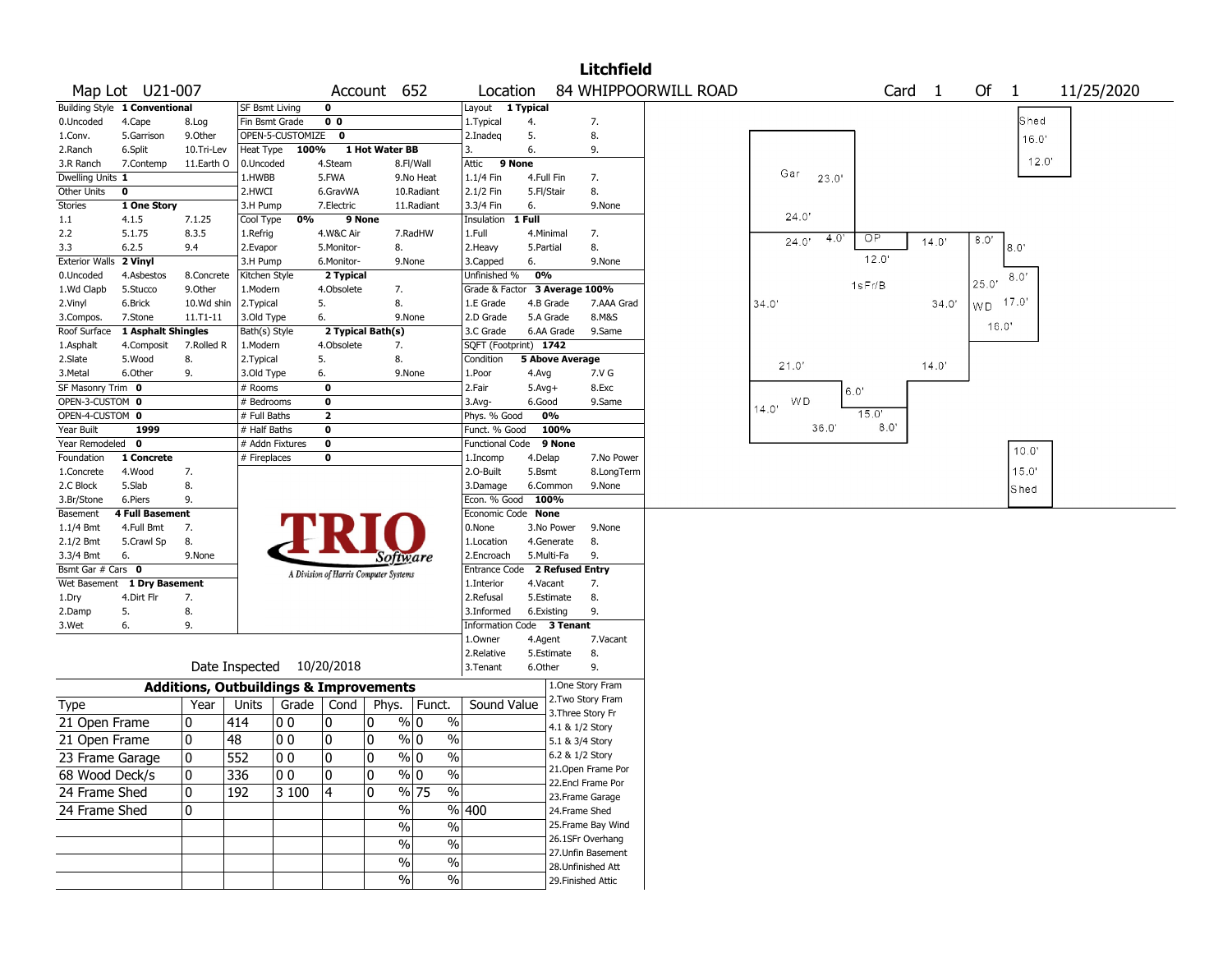|                   | Map Lot U21-009                           | Account 294 | Location                           |                         | <b>WHIPPOORWILL ROAD</b>  |                                    |             |                          | Card <sub>1</sub>    | Of 1        |                                                      | 11/25/2020                          |
|-------------------|-------------------------------------------|-------------|------------------------------------|-------------------------|---------------------------|------------------------------------|-------------|--------------------------|----------------------|-------------|------------------------------------------------------|-------------------------------------|
|                   | <b>CENTRAL MAINE POWER</b>                |             |                                    | <b>Property Data</b>    |                           |                                    |             | <b>Assessment Record</b> |                      |             |                                                      |                                     |
|                   | c/o Avangrid Management Company-Local Tax |             | Neighborhood 226 Whippoorwill Road |                         |                           | Year                               | Land        |                          | <b>Buildings</b>     |             | Exempt                                               | Total                               |
|                   | One City Center, 5th Floor                |             |                                    |                         |                           | 2007                               |             | 8,932                    |                      | 0           | 0                                                    | 8,932                               |
| Portland ME 04101 |                                           |             | Tree Growth Year                   | $\mathbf 0$             |                           | 2008                               |             | 8,932                    |                      | 0           | 0                                                    | 8,932                               |
|                   |                                           |             | X Coordinate<br>Y Coordinate       |                         | $\bf{0}$<br>$\mathbf 0$   | 2009                               |             | 7,700                    |                      | 0           | 0                                                    | 7,700                               |
|                   |                                           |             | Zone/Land Use                      | 17 Woodbury Pond        |                           | 2010                               |             | 7,700                    |                      | 0           | 0                                                    | 7,700                               |
|                   |                                           |             |                                    |                         |                           | 2011                               |             | 7,700                    |                      | $\mathbf 0$ | 0                                                    | 7,700                               |
|                   |                                           |             | Secondary Zone                     |                         |                           | 2012                               |             | 7,700                    |                      | $\pmb{0}$   | 0                                                    | 7,700                               |
|                   |                                           |             | Topography 2 Rolling               |                         | 9                         | 2013                               |             | 7,700                    |                      | 0           | 0                                                    | 7,700                               |
|                   |                                           |             | 1.Level                            | 4.Below St              | 7.Res Protec              | 2014                               |             | 7,700                    |                      | 0           | 0                                                    | 7,700                               |
|                   |                                           |             | 2.Rolling<br>3.Above St            | 5.Low<br>6.Swampy       | 8.<br>9.                  | 2015                               |             | 7,700                    |                      | 0           | 0                                                    | 7,700                               |
|                   |                                           |             | Utilities 9 None                   |                         | 9 None                    | 2016                               |             | 7,700                    |                      | 0           | 0                                                    | 7,700                               |
|                   |                                           |             |                                    |                         |                           | 2017                               |             | 7,700                    |                      | 0           | 0                                                    | 7,700                               |
|                   |                                           |             | 1.Public<br>2.Water                | 4.Dr Well<br>5.Dug Well | 7.Cesspool<br>8.Lake/Pond | 2018                               |             | 7,700                    |                      | 0           | 0                                                    | 7,700                               |
|                   |                                           |             | 3.Sewer                            | 6.Septic                | 9.None                    | 2019                               |             | 18,500                   |                      | 0           | 0                                                    | 18,500                              |
|                   |                                           |             | Street                             | 9 None                  |                           | 2020                               |             | 18,500                   |                      | 0           | 0                                                    | 18,500                              |
|                   |                                           |             | 1.Paved<br>2.Semi Imp              | 4.Proposed<br>5.R/O/W   | 7.                        |                                    |             |                          | <b>Land Data</b>     |             |                                                      |                                     |
|                   |                                           |             | 3.Gravel                           | 6.                      | 8.<br>9.None              | <b>Front Foot</b>                  | <b>Type</b> | <b>Effective</b>         |                      |             | <b>Influence</b>                                     | <b>Influence</b>                    |
|                   |                                           |             |                                    |                         | 0                         | 11.1-100                           |             | Frontage                 | Depth                | Factor      | Code<br>%                                            | <b>Codes</b><br>1.Unimproved        |
|                   | Inspection Witnessed By:                  |             |                                    |                         | $\mathbf 0$               | 12.101-200<br>$13.201+$            |             |                          |                      |             | $\frac{9}{6}$<br>$\overline{\frac{9}{6}}$            | 2.Excess Frtg<br>3. Topography      |
|                   |                                           |             |                                    | <b>Sale Data</b>        |                           | 14.                                |             |                          |                      |             | $\frac{9}{6}$                                        | 4.Size/Shape                        |
| X                 |                                           | Date        | Sale Date                          |                         |                           | 15.                                |             |                          |                      |             | $\overline{\frac{9}{6}}$                             | 5.Access<br>6.Restriction           |
| No./Date          | Description                               | Date Insp.  | Price<br>Sale Type                 |                         |                           |                                    |             |                          |                      |             | %<br>$\frac{9}{6}$                                   | 7. Right of Way                     |
|                   |                                           |             | 1.Land                             | 4.MFG UNIT              | 7.                        | <b>Square Foot</b>                 |             | <b>Square Feet</b>       |                      |             |                                                      | 8.View/Environ                      |
|                   |                                           |             | 2.L & B                            | 5.Other                 | 8.                        | 16.Regular Lot                     |             |                          |                      |             | %                                                    | 9. Fract Share<br><b>Acres</b>      |
|                   |                                           |             | 3.Building                         | 6.                      | 9.                        | 17.Secondary Lot<br>18.Excess Land |             |                          |                      |             | %<br>%                                               | 30. Frontage 1                      |
|                   |                                           |             | Financing                          |                         |                           | 19.Condominium                     |             |                          |                      |             | %                                                    | 31. Frontage 2                      |
| Notes:            |                                           |             | 1.Convent                          | 4.Seller                | 7.                        | 20.Miscellaneous                   |             |                          |                      |             | %                                                    | 32.Tillable<br>33.Tillable          |
|                   |                                           |             | 2.FHA/VA<br>3.Assumed              | 5.Private<br>6.Cash     | 8.<br>9.Unknown           |                                    |             |                          |                      |             | %<br>%                                               | 34.Softwood F&O                     |
|                   |                                           |             |                                    |                         |                           | <b>Fract. Acre</b>                 |             | <b>Acreage/Sites</b>     |                      |             |                                                      | 35. Mixed Wood F&O                  |
|                   |                                           |             | Validity                           |                         |                           | 21. Houselot (Frac                 | 55          |                          | 3.08                 | 100         | %<br>0                                               | 36.Hardwood F&O                     |
|                   |                                           |             | 1.Valid                            | 4.Split                 | 7.Renovate                | 22.Baselot(Fract)                  |             |                          |                      |             | $\frac{9}{6}$                                        | 37.Softwood TG                      |
|                   |                                           |             | 2.Related<br>3.Distress            | 5.Partial<br>6.Exempt   | 8.Other<br>9.             | 23.                                |             |                          |                      |             | %                                                    | 38. Mixed Wood TG<br>39.Hardwood TG |
|                   |                                           |             |                                    |                         |                           | <b>Acres</b><br>24. Houselot       |             |                          |                      |             | $\frac{9}{6}$                                        | 40. Wasteland                       |
|                   |                                           |             | Verified                           |                         |                           | 25.Baselot                         |             |                          |                      |             | $\overline{\frac{9}{6}}$<br>$\overline{\frac{9}{6}}$ | 41.Gravel Pit                       |
|                   |                                           |             | 1.Buyer<br>2.Seller                | 4.Agent<br>5.Pub Rec    | 7.Family<br>8.Other       | 26.Rear 1                          |             |                          |                      |             | %                                                    | 42. Mobile Home Si                  |
|                   |                                           |             | 3.Lender                           | 6.MLS                   | 9.                        | 27.Rear 2                          |             |                          |                      |             |                                                      | 43.Camp Site<br>44.Lot Improvemen   |
| <b>Litchfield</b> |                                           |             |                                    |                         |                           | 28. Rear 3<br>29. Rear 4           |             |                          | <b>Total Acreage</b> | 3.08        |                                                      | 45.Access Right                     |
|                   |                                           |             |                                    |                         |                           |                                    |             |                          |                      |             |                                                      |                                     |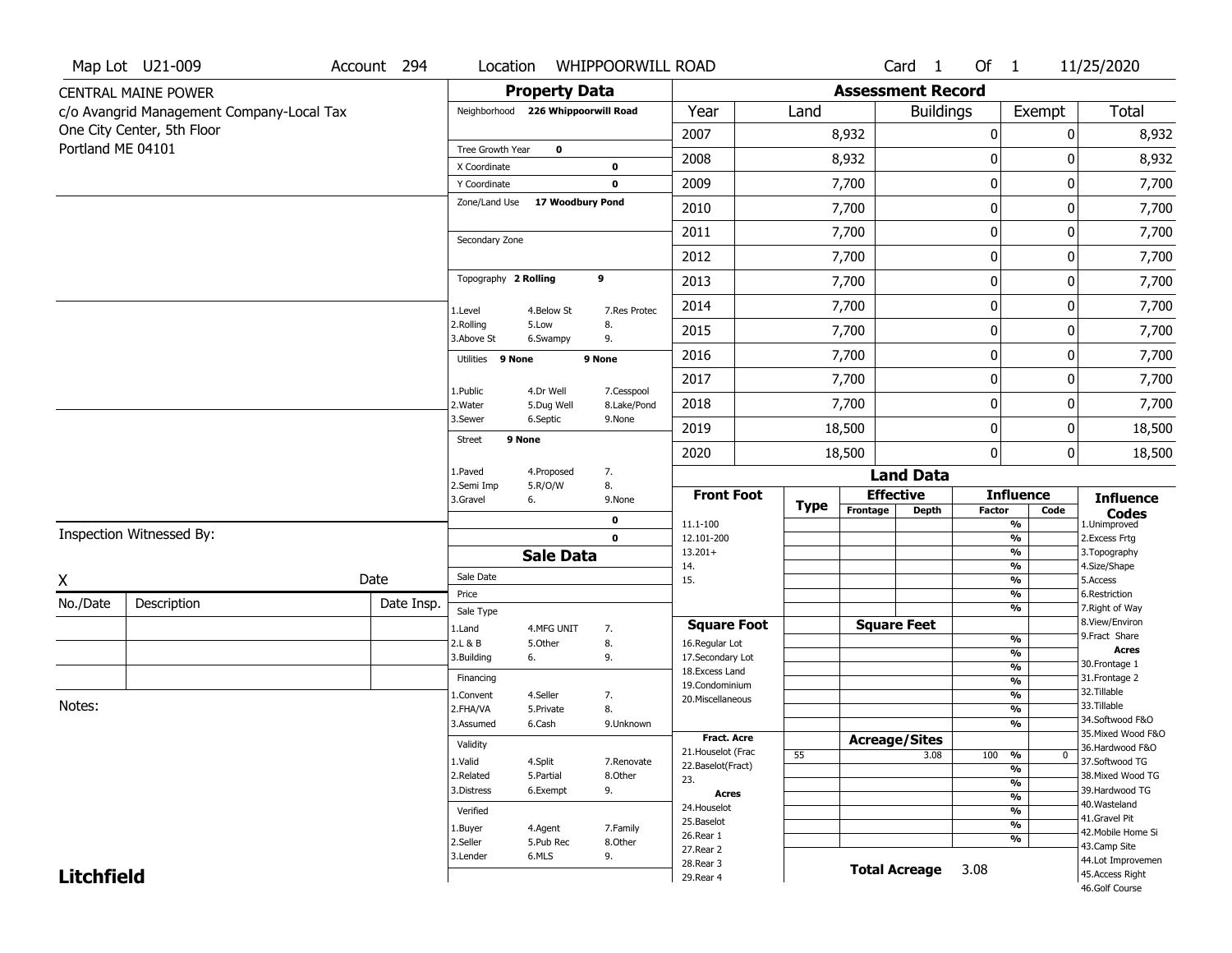|                       |                 |                                                   |                       |                  |            |                                       |                          |                        |             |                    | <b>Litchfield</b>  |                   |  |                   |        |            |
|-----------------------|-----------------|---------------------------------------------------|-----------------------|------------------|------------|---------------------------------------|--------------------------|------------------------|-------------|--------------------|--------------------|-------------------|--|-------------------|--------|------------|
|                       | Map Lot U21-009 |                                                   |                       |                  |            | Account 294                           |                          | Location               |             |                    |                    | WHIPPOORWILL ROAD |  | Card <sub>1</sub> | Of $1$ | 11/25/2020 |
| <b>Building Style</b> |                 |                                                   | <b>SF Bsmt Living</b> |                  |            |                                       |                          | Layout                 |             |                    |                    |                   |  |                   |        |            |
| 0.Uncoded             | 4.Cape          | 8.Log                                             | Fin Bsmt Grade        |                  |            |                                       |                          | 1. Typical             | 4.          |                    | 7.                 |                   |  |                   |        |            |
| 1.Conv.               | 5.Garrison      | 9.Other                                           |                       | OPEN-5-CUSTOMIZE |            |                                       |                          | 2.Inadeq               | 5.          |                    | 8.                 |                   |  |                   |        |            |
| 2.Ranch               | 6.Split         | 10.Tri-Lev                                        | Heat Type             | 100%             |            |                                       |                          | 3.                     | 6.          |                    | 9.                 |                   |  |                   |        |            |
| 3.R Ranch             | 7.Contemp       | 11.Earth O                                        | 0.Uncoded             |                  | 4.Steam    | 8.Fl/Wall                             |                          | Attic                  |             |                    |                    |                   |  |                   |        |            |
| Dwelling Units        |                 |                                                   | 1.HWBB                |                  | 5.FWA      |                                       | 9.No Heat                | 1.1/4 Fin              | 4.Full Fin  |                    | 7.                 |                   |  |                   |        |            |
| Other Units           |                 |                                                   | 2.HWCI                |                  | 6.GravWA   |                                       | 10.Radiant               | 2.1/2 Fin              | 5.Fl/Stair  |                    | 8.                 |                   |  |                   |        |            |
| Stories               |                 |                                                   | 3.H Pump              |                  | 7.Electric |                                       | 11.Radiant               | 3.3/4 Fin              | 6.          |                    | 9.None             |                   |  |                   |        |            |
| 1.1                   | 4.1.5           | 7.1.25                                            | Cool Type             | 0%               |            |                                       |                          | Insulation             |             |                    |                    |                   |  |                   |        |            |
| 2.2                   | 5.1.75          | 8.3.5                                             | 1.Refrig              |                  | 4.W&C Air  |                                       | 7.RadHW                  | 1.Full                 | 4.Minimal   |                    | 7.                 |                   |  |                   |        |            |
| 3.3                   | 6.2.5           | 9.4                                               | 2.Evapor              |                  | 5.Monitor- | 8.                                    |                          | 2.Heavy                | 5.Partial   |                    | 8.                 |                   |  |                   |        |            |
| <b>Exterior Walls</b> |                 |                                                   | 3.H Pump              |                  | 6.Monitor- | 9.None                                |                          | 3.Capped               | 6.          |                    | 9.None             |                   |  |                   |        |            |
| 0.Uncoded             | 4.Asbestos      | 8.Concrete                                        | Kitchen Style         |                  |            |                                       |                          | Unfinished %           |             |                    |                    |                   |  |                   |        |            |
| 1.Wd Clapb            | 5.Stucco        | 9.0ther                                           | 1.Modern              |                  | 4.Obsolete | 7.                                    |                          | Grade & Factor         |             |                    |                    |                   |  |                   |        |            |
| 2.Vinyl               | 6.Brick         | 10.Wd shin                                        | 2.Typical             |                  | 5.         | 8.                                    |                          | 1.E Grade              | 4.B Grade   |                    | 7.AAA Grad         |                   |  |                   |        |            |
| 3.Compos.             | 7.Stone         | 11.T1-11                                          | 3.Old Type            |                  | 6.         | 9.None                                |                          | 2.D Grade              | 5.A Grade   |                    | 8.M&S              |                   |  |                   |        |            |
| Roof Surface          |                 |                                                   | Bath(s) Style         |                  |            |                                       |                          | 3.C Grade              | 6.AA Grade  |                    | 9.Same             |                   |  |                   |        |            |
| 1.Asphalt             | 4.Composit      | 7.Rolled R                                        | 1.Modern              |                  | 4.Obsolete | 7.                                    |                          | SQFT (Footprint)       |             |                    |                    |                   |  |                   |        |            |
| 2.Slate               | 5.Wood          | 8.                                                | 2. Typical            |                  | 5.         | 8.                                    |                          | Condition              |             |                    |                    |                   |  |                   |        |            |
| 3.Metal               | 6.Other         | 9.                                                | 3.Old Type            |                  | 6.         | 9.None                                |                          | 1.Poor                 | 4.Avg       |                    | 7.V G              |                   |  |                   |        |            |
| SF Masonry Trim       |                 |                                                   | # Rooms               |                  |            |                                       |                          | 2.Fair                 | $5.Avg+$    |                    | 8.Exc              |                   |  |                   |        |            |
| OPEN-3-CUSTOM         |                 |                                                   | # Bedrooms            |                  |            |                                       |                          | 3.Avg-                 | 6.Good      |                    | 9.Same             |                   |  |                   |        |            |
| OPEN-4-CUSTOM         |                 |                                                   | # Full Baths          |                  |            |                                       |                          | Phys. % Good           |             |                    |                    |                   |  |                   |        |            |
| Year Built            |                 |                                                   | # Half Baths          |                  |            |                                       |                          | Funct. % Good          |             |                    |                    |                   |  |                   |        |            |
| Year Remodeled        |                 |                                                   | # Addn Fixtures       |                  |            |                                       |                          | <b>Functional Code</b> |             |                    |                    |                   |  |                   |        |            |
| Foundation            |                 |                                                   | # Fireplaces          |                  |            |                                       |                          | 1.Incomp               | 4.Delap     |                    | 7.No Power         |                   |  |                   |        |            |
| 1.Concrete            | 4.Wood          | 7.                                                |                       |                  |            |                                       |                          | 2.0-Built              | 5.Bsmt      |                    | 8.LongTerm         |                   |  |                   |        |            |
| 2.C Block             | 5.Slab          | 8.                                                |                       |                  |            |                                       |                          | 3.Damage               | 6.Common    |                    | 9.None             |                   |  |                   |        |            |
| 3.Br/Stone            | 6.Piers         | 9.                                                |                       |                  |            |                                       |                          | Econ. % Good           |             |                    |                    |                   |  |                   |        |            |
| Basement              |                 |                                                   |                       |                  |            |                                       |                          | Economic Code          |             |                    |                    |                   |  |                   |        |            |
| 1.1/4 Bmt             | 4.Full Bmt      | 7.                                                |                       |                  |            |                                       |                          | 0.None                 | 3.No Power  |                    | 9.None             |                   |  |                   |        |            |
| 2.1/2 Bmt             | 5.Crawl Sp      | 8.                                                |                       |                  | FRI        |                                       |                          | 1.Location             | 4.Generate  |                    | 8.                 |                   |  |                   |        |            |
| 3.3/4 Bmt             | 6.              | 9.None                                            |                       |                  |            |                                       |                          | 2.Encroach             | 5.Multi-Fa  |                    | 9.                 |                   |  |                   |        |            |
| Bsmt Gar # Cars       |                 |                                                   |                       |                  |            | Software                              |                          | <b>Entrance Code</b>   | $\mathbf 0$ |                    |                    |                   |  |                   |        |            |
| Wet Basement          |                 |                                                   |                       |                  |            | A Division of Harris Computer Systems |                          | 1.Interior             | 4.Vacant    |                    | 7.                 |                   |  |                   |        |            |
| 1.Dry                 | 4.Dirt Flr      | 7.                                                |                       |                  |            |                                       |                          | 2.Refusal              | 5.Estimate  |                    | 8.                 |                   |  |                   |        |            |
|                       | 5.              | 8.                                                |                       |                  |            |                                       |                          | 3.Informed             | 6.Existing  |                    | 9.                 |                   |  |                   |        |            |
| 2.Damp                | 6.              | 9.                                                |                       |                  |            |                                       |                          | Information Code 0     |             |                    |                    |                   |  |                   |        |            |
| 3.Wet                 |                 |                                                   |                       |                  |            |                                       |                          | 1.Owner                |             |                    | 7.Vacant           |                   |  |                   |        |            |
|                       |                 |                                                   |                       |                  |            |                                       |                          | 2.Relative             | 4.Agent     |                    | 8.                 |                   |  |                   |        |            |
|                       |                 |                                                   | Date Inspected        |                  |            |                                       |                          |                        | 5.Estimate  |                    | 9.                 |                   |  |                   |        |            |
|                       |                 |                                                   |                       |                  |            |                                       |                          | 3.Tenant               | 6.Other     |                    |                    |                   |  |                   |        |            |
|                       |                 | <b>Additions, Outbuildings &amp; Improvements</b> |                       |                  |            |                                       |                          |                        |             | 1.One Story Fram   |                    |                   |  |                   |        |            |
| Type                  |                 | Year                                              | Units                 | Grade            | Cond       | Phys.                                 | Funct.                   | Sound Value            |             | 2. Two Story Fram  |                    |                   |  |                   |        |            |
|                       |                 |                                                   |                       |                  |            | $\%$                                  | $\%$                     |                        |             | 3. Three Story Fr  |                    |                   |  |                   |        |            |
|                       |                 |                                                   |                       |                  |            |                                       |                          |                        |             | 4.1 & 1/2 Story    |                    |                   |  |                   |        |            |
|                       |                 |                                                   |                       |                  |            | $\%$                                  | $\%$                     |                        |             | 5.1 & 3/4 Story    |                    |                   |  |                   |        |            |
|                       |                 |                                                   |                       |                  |            | $\%$                                  | $\%$                     |                        |             | 6.2 & 1/2 Story    |                    |                   |  |                   |        |            |
|                       |                 |                                                   |                       |                  |            | $\frac{1}{2}$                         | $\frac{0}{0}$            |                        |             |                    | 21. Open Frame Por |                   |  |                   |        |            |
|                       |                 |                                                   |                       |                  |            |                                       |                          |                        |             | 22.Encl Frame Por  |                    |                   |  |                   |        |            |
|                       |                 |                                                   |                       |                  |            | $\frac{9}{6}$                         | $\overline{\frac{0}{0}}$ |                        |             | 23. Frame Garage   |                    |                   |  |                   |        |            |
|                       |                 |                                                   |                       |                  |            | $\frac{9}{6}$                         | $\overline{\frac{0}{0}}$ |                        |             | 24.Frame Shed      |                    |                   |  |                   |        |            |
|                       |                 |                                                   |                       |                  |            | $\sqrt{6}$                            | $\overline{\frac{0}{0}}$ |                        |             |                    | 25. Frame Bay Wind |                   |  |                   |        |            |
|                       |                 |                                                   |                       |                  |            |                                       |                          |                        |             | 26.1SFr Overhang   |                    |                   |  |                   |        |            |
|                       |                 |                                                   |                       |                  |            | $\frac{9}{6}$                         | $\overline{\frac{0}{0}}$ |                        |             |                    | 27. Unfin Basement |                   |  |                   |        |            |
|                       |                 |                                                   |                       |                  |            | $\sqrt{6}$                            | $\overline{\frac{0}{0}}$ |                        |             | 28. Unfinished Att |                    |                   |  |                   |        |            |
|                       |                 |                                                   |                       |                  |            | %                                     | $\overline{\frac{0}{0}}$ |                        |             | 29. Finished Attic |                    |                   |  |                   |        |            |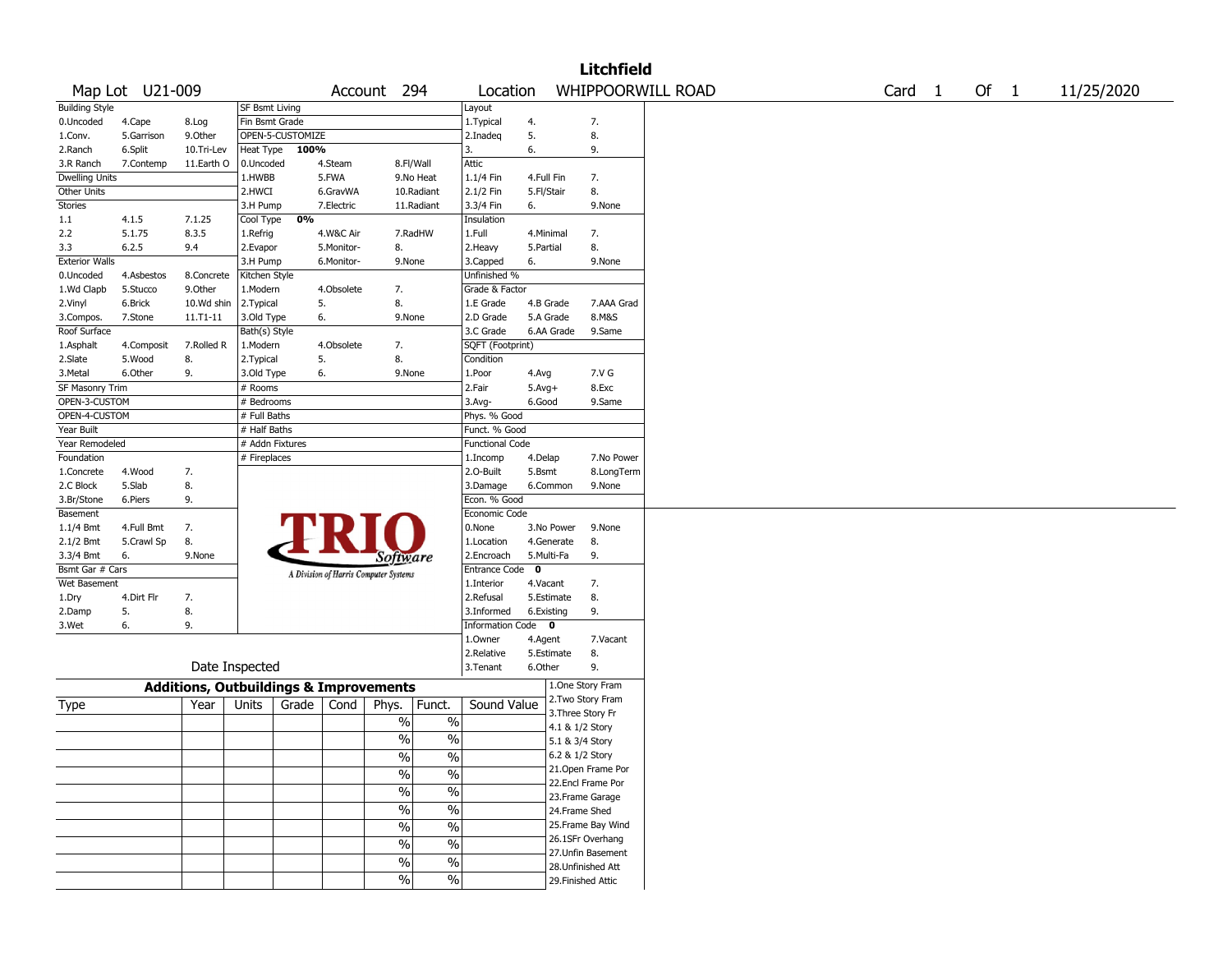|                   | Map Lot U21-010            | Account 1583 | Location                           |                         | 90 WHIPPOORWILL ROAD   |                                     |             |                          | Card <sub>1</sub> | Of $2$        |                              | 11/25/2020                       |
|-------------------|----------------------------|--------------|------------------------------------|-------------------------|------------------------|-------------------------------------|-------------|--------------------------|-------------------|---------------|------------------------------|----------------------------------|
|                   | <b>GALGOVITCH, SHAWN R</b> |              |                                    | <b>Property Data</b>    |                        |                                     |             | <b>Assessment Record</b> |                   |               |                              |                                  |
|                   | GALGOVITCH, KIMBERLY A     |              | Neighborhood 226 Whippoorwill Road |                         |                        | Year                                | Land        |                          | <b>Buildings</b>  |               | Exempt                       | <b>Total</b>                     |
|                   | 90 WHIPPOORWILL RD         |              |                                    |                         |                        | 2007                                |             | 41,450                   |                   | 198,632       | 13,000                       | 227,082                          |
|                   | LITCHFIELD ME 04350        |              | Tree Growth Year                   | $\overline{\mathbf{2}}$ |                        | 2008                                |             | 41,450                   |                   | 198,096       | 12,350                       | 227,196                          |
|                   |                            |              | X Coordinate                       |                         | 0                      |                                     |             |                          |                   |               |                              |                                  |
|                   | B5617P220 B10408P350       |              | Y Coordinate<br>Zone/Land Use      | <b>11 Residential</b>   | $\mathbf 0$            | 2009                                |             | 41,250                   |                   | 162,342       | 9,500                        | 194,092                          |
|                   |                            |              |                                    |                         |                        | 2010                                |             | 41,250                   |                   | 190,590       | 10,000                       | 221,840                          |
|                   |                            |              | Secondary Zone                     |                         |                        | 2011                                |             | 41,250                   |                   | 99,503        | 10,000                       | 130,753                          |
|                   |                            |              |                                    |                         |                        | 2012                                |             | 41,250                   |                   | 99,503        | 10,000                       | 130,753                          |
|                   |                            |              | Topography 2 Rolling               |                         |                        | 2013                                |             | 41,250                   |                   | 99,314        | 10,000                       | 130,564                          |
|                   |                            |              | 1.Level                            | 4.Below St              | 7.Res Protec           | 2014                                |             | 41,250                   |                   | 98,280        | 10,000                       | 129,530                          |
|                   |                            |              | 2.Rolling<br>3.Above St            | 5.Low<br>6.Swampy       | 8.<br>9.               | 2015                                |             | 41,250                   |                   | 98,114        | 10,000                       | 129,364                          |
|                   |                            |              | 4 Drilled Well<br>Utilities        |                         | <b>6 Septic System</b> | 2016                                |             | 41,250                   |                   | 98,091        | 15,000                       | 124,341                          |
|                   |                            |              | 1.Public                           | 4.Dr Well               | 7.Cesspool             | 2017                                |             | 41,250                   |                   | 96,891        | 20,000                       | 118,141                          |
|                   |                            |              | 2. Water                           | 5.Dug Well              | 8.Lake/Pond            | 2018                                |             | 41,250                   |                   | 96,868        | 19,200                       | 118,918                          |
|                   |                            |              | 3.Sewer<br>1 Paved                 | 6.Septic                | 9.None                 | 2019                                |             | 46,500                   |                   | 113,100       | 20,000                       | 139,600                          |
|                   |                            |              | <b>Street</b>                      |                         |                        | 2020                                |             | 46,500                   |                   | 113,100       | 25,000                       | 134,600                          |
|                   |                            |              | 1.Paved<br>2.Semi Imp              | 4.Proposed<br>5.R/O/W   | 7.<br>8.               |                                     |             |                          | <b>Land Data</b>  |               |                              |                                  |
|                   |                            |              | 3.Gravel                           | 6.                      | 9.None                 | <b>Front Foot</b>                   | <b>Type</b> | <b>Effective</b>         |                   |               | <b>Influence</b>             | <b>Influence</b>                 |
|                   |                            |              |                                    |                         | 0                      | 11.1-100                            |             | Frontage                 | <b>Depth</b>      | <b>Factor</b> | Code<br>%                    | <b>Codes</b><br>1.Unimproved     |
|                   | Inspection Witnessed By:   |              |                                    |                         | $\mathbf 0$            | 12.101-200                          |             |                          |                   |               | $\frac{9}{6}$                | 2.Excess Frtg                    |
|                   |                            |              |                                    | <b>Sale Data</b>        |                        | $13.201+$<br>14.                    |             |                          |                   |               | %<br>%                       | 3. Topography<br>4.Size/Shape    |
| X                 |                            | Date         | Sale Date                          |                         |                        | 15.                                 |             |                          |                   |               | %                            | 5.Access                         |
| No./Date          | Description                | Date Insp.   | Price<br>Sale Type                 |                         |                        |                                     |             |                          |                   |               | %<br>%                       | 6.Restriction<br>7. Right of Way |
|                   |                            |              | 1.Land                             | 4.MFG UNIT              | 7.                     | <b>Square Foot</b>                  |             | <b>Square Feet</b>       |                   |               |                              | 8.View/Environ                   |
|                   |                            |              | 2.L & B                            | 5.Other                 | 8.                     | 16.Regular Lot                      |             |                          |                   |               | %                            | 9.Fract Share<br><b>Acres</b>    |
|                   |                            |              | 3.Building                         | 6.                      | 9.                     | 17.Secondary Lot<br>18. Excess Land |             |                          |                   |               | %<br>$\frac{9}{6}$           | 30.Frontage 1                    |
|                   |                            |              | Financing                          |                         |                        | 19.Condominium                      |             |                          |                   |               | $\frac{9}{6}$                | 31. Frontage 2                   |
| Notes:            |                            |              | 1.Convent                          | 4.Seller                | 7.                     | 20.Miscellaneous                    |             |                          |                   |               | $\frac{9}{6}$                | 32.Tillable<br>33.Tillable       |
|                   |                            |              | 2.FHA/VA                           | 5.Private               | 8.                     |                                     |             |                          |                   |               | $\frac{9}{6}$                | 34.Softwood F&O                  |
|                   |                            |              | 3.Assumed                          | 6.Cash                  | 9.Unknown              | Fract. Acre                         |             |                          |                   |               | $\frac{9}{6}$                | 35. Mixed Wood F&O               |
|                   |                            |              | Validity                           |                         |                        | 21. Houselot (Frac                  | 24          | <b>Acreage/Sites</b>     | 1.00              | 100           | %<br>$\mathbf 0$             | 36.Hardwood F&O                  |
|                   |                            |              | 1.Valid                            | 4.Split                 | 7.Renovate             | 22.Baselot(Fract)                   | 26          |                          | 0.50              | 100           | %<br>$\mathbf{0}$            | 37.Softwood TG                   |
|                   |                            |              | 2.Related                          | 5.Partial               | 8.Other                | 23.                                 | 44          |                          | 1.00              | 100           | $\frac{9}{6}$<br>$\mathbf 0$ | 38. Mixed Wood TG                |
|                   |                            |              | 3.Distress                         | 6.Exempt                | 9.                     | <b>Acres</b>                        |             |                          |                   |               | $\frac{9}{6}$                | 39.Hardwood TG<br>40. Wasteland  |
|                   |                            |              | Verified                           |                         |                        | 24. Houselot<br>25.Baselot          |             |                          |                   |               | %                            | 41.Gravel Pit                    |
|                   |                            |              | 1.Buyer                            | 4.Agent                 | 7.Family               | 26.Rear 1                           |             |                          |                   |               | $\frac{9}{6}$                | 42. Mobile Home Si               |
|                   |                            |              | 2.Seller                           | 5.Pub Rec               | 8.Other                | 27.Rear 2                           |             |                          |                   |               | %                            | 43.Camp Site                     |
| <b>Litchfield</b> |                            |              | 3.Lender                           | 6.MLS                   | 9.                     |                                     |             |                          |                   |               |                              | 44.Lot Improvemen                |
|                   |                            |              |                                    |                         |                        | 28. Rear 3<br>29. Rear 4            |             | <b>Total Acreage</b>     |                   | 1.50          |                              | 45.Access Right                  |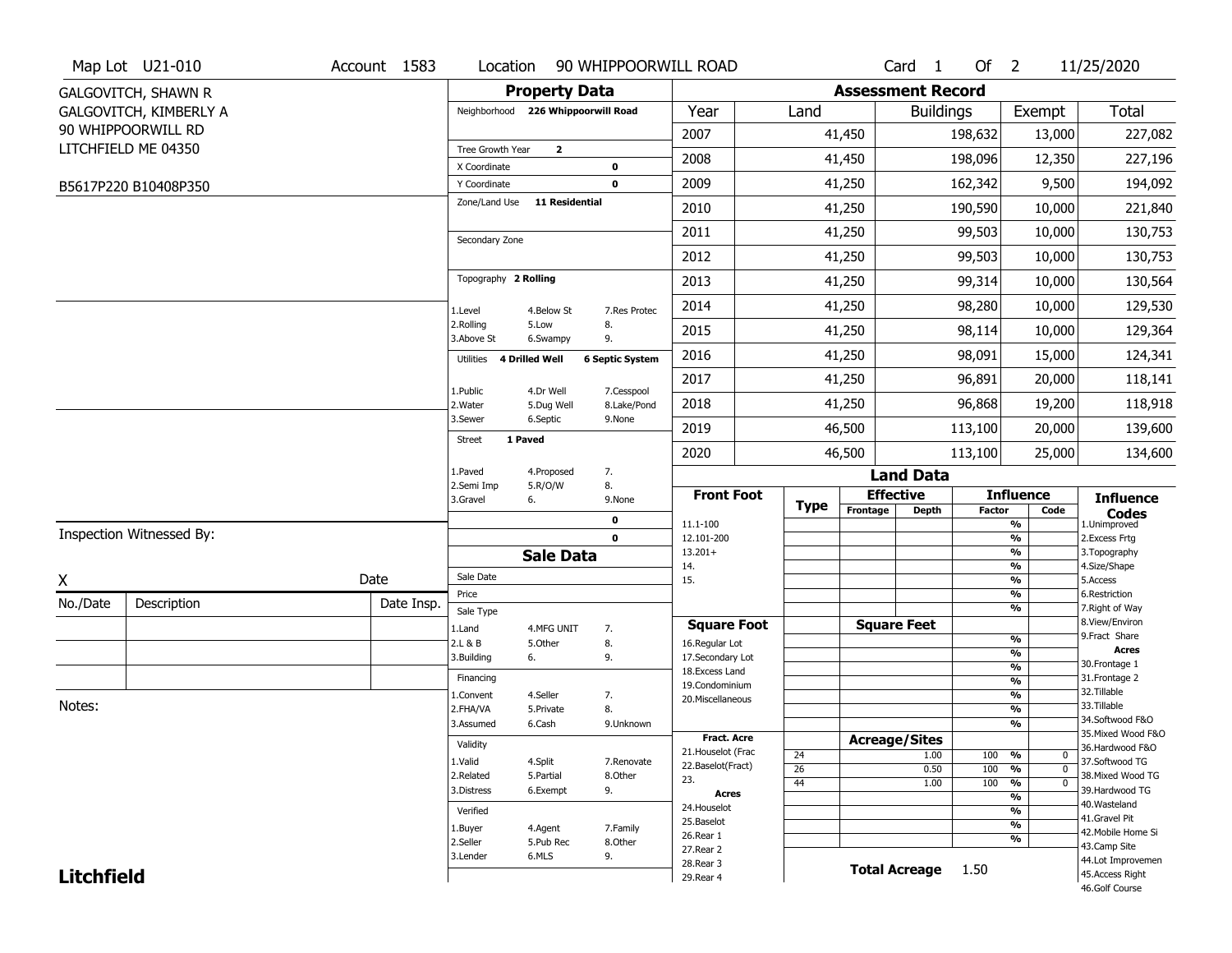|                       |                            |                                                   |                 |                  |                |                                       |               |                                  |              |                    | <b>Litchfield</b>  |                      |                   |        |       |       |            |
|-----------------------|----------------------------|---------------------------------------------------|-----------------|------------------|----------------|---------------------------------------|---------------|----------------------------------|--------------|--------------------|--------------------|----------------------|-------------------|--------|-------|-------|------------|
|                       | Map Lot U21-010            |                                                   |                 |                  |                | Account 1583                          |               | Location                         |              |                    |                    | 90 WHIPPOORWILL ROAD | Card <sub>1</sub> | Of 2   |       |       | 11/25/2020 |
| <b>Building Style</b> | 1 Conventional             |                                                   | SF Bsmt Living  |                  | $\mathbf 0$    |                                       |               | Layout 1 Typical                 |              |                    |                    |                      |                   |        |       |       |            |
| 0.Uncoded             | 4.Cape                     | 8.Log                                             | Fin Bsmt Grade  |                  | 0 <sub>0</sub> |                                       |               | 1. Typical                       | 4.           |                    | 7.                 |                      |                   |        |       |       |            |
| 1.Conv.               | 5.Garrison                 | 9.0ther                                           |                 | OPEN-5-CUSTOMIZE | 0              |                                       |               | 2.Inadeg                         | 5.           |                    | 8.                 |                      |                   |        |       |       |            |
| 2.Ranch               | 6.Split                    | 10.Tri-Lev                                        | Heat Type       | 100%             |                | <b>5 Forced Warm Air</b>              |               | 3.                               | 6.           |                    | 9.                 |                      |                   |        |       |       |            |
| 3.R Ranch             | 7.Contemp                  | 11.Earth O                                        | 0.Uncoded       |                  | 4.Steam        |                                       | 8.Fl/Wall     | 9 None<br>Attic                  |              |                    |                    | Shed<br>15.0'        |                   |        |       |       |            |
| Dwelling Units 1      |                            |                                                   | 1.HWBB          |                  | 5.FWA          |                                       | 9.No Heat     | 1.1/4 Fin                        | 4.Full Fin   |                    | 7.                 |                      |                   |        |       |       |            |
| Other Units           | 0                          |                                                   | 2.HWCI          |                  | 6.GravWA       |                                       | 10.Radiant    | 2.1/2 Fin                        | 5.Fl/Stair   |                    | 8.                 | 22.0'                |                   |        |       |       |            |
| <b>Stories</b>        | 1 One Story                |                                                   | 3.H Pump        |                  | 7.Electric     |                                       | 11.Radiant    | 3.3/4 Fin                        | 6.           |                    | 9.None             |                      |                   |        |       |       |            |
| 1.1                   | 4.1.5                      | 7.1.25                                            | Cool Type       | 0%               | 9 None         |                                       |               | Insulation                       | 1 Full       |                    |                    |                      |                   |        |       |       |            |
| 2.2                   | 5.1.75                     | 8.3.5                                             | 1.Refrig        |                  | 4.W&C Air      |                                       | 7.RadHW       | 1.Full                           | 4.Minimal    |                    | 7.                 |                      |                   |        |       |       |            |
| 3.3                   | 6.2.5                      | 9.4                                               | 2.Evapor        |                  | 5.Monitor-     | 8.                                    |               | 2.Heavy                          | 5.Partial    |                    | 8.                 |                      |                   |        |       |       |            |
| <b>Exterior Walls</b> | 10 Wood Shingle            |                                                   | 3.H Pump        |                  | 6.Monitor-     | 9.None                                |               | 3.Capped                         | 6.           |                    | 9.None             |                      |                   |        | 24.0' |       |            |
| 0.Uncoded             | 4.Asbestos                 | 8.Concrete                                        | Kitchen Style   |                  | 2 Typical      |                                       |               | Unfinished %                     | 0%           |                    |                    |                      |                   |        |       |       |            |
| 1.Wd Clapb            | 5.Stucco                   | 9.Other                                           | 1.Modern        |                  | 4.Obsolete     | 7.                                    |               | Grade & Factor                   |              | 2 Fair 105%        |                    |                      |                   | 12.0'  |       |       |            |
| 2.Vinyl               | 6.Brick                    | 10.Wd shin                                        | 2.Typical       |                  | 5.             | 8.                                    |               | 1.E Grade                        | 4.B Grade    |                    | 7.AAA Grad         |                      |                   |        |       |       |            |
| 3.Compos.             | 7.Stone                    | 11.T1-11                                          | 3.Old Type      |                  | 6.             | 9.None                                |               | 2.D Grade                        | 5.A Grade    |                    | 8.M&S              |                      |                   |        |       |       |            |
| Roof Surface          | 1 Asphalt Shingles         |                                                   | Bath(s) Style   |                  |                | 2 Typical Bath(s)                     |               | 3.C Grade                        | 6.AA Grade   |                    | 9.Same             |                      | 24.0'             |        |       | 28.0' |            |
| 1.Asphalt             | 4.Composit                 | 7.Rolled R                                        | 1.Modern        |                  | 4.Obsolete     | 7.                                    |               | SQFT (Footprint) 1776            |              |                    |                    |                      |                   |        |       |       |            |
| 2.Slate               | 5.Wood                     | 8.                                                | 2. Typical      |                  | 5.             | 8.                                    |               | Condition                        | 6 Good       |                    |                    |                      |                   |        |       |       |            |
| 3. Metal              | 6.Other                    | 9.                                                | 3.Old Type      |                  | 6.             | 9.None                                |               | 1.Poor                           | 4.Avg        |                    | 7.V G              |                      |                   |        |       |       |            |
| SF Masonry Trim 0     |                            |                                                   | # Rooms         |                  | 6              |                                       |               | 2.Fair                           | $5.$ Avg $+$ |                    | 8.Exc              |                      |                   | 1sFr/S |       |       |            |
| OPEN-3-CUSTOM 0       |                            |                                                   | # Bedrooms      |                  | 3              |                                       |               | 3.Avg-                           | 6.Good       |                    | 9.Same             |                      | 28.0              |        |       |       |            |
| OPEN-4-CUSTOM 0       |                            |                                                   | # Full Baths    |                  | $\overline{2}$ |                                       |               | Phys. % Good                     | 0%           |                    |                    |                      |                   |        |       |       |            |
| Year Built            | 1973                       |                                                   | # Half Baths    |                  | $\mathbf 0$    |                                       |               | Funct. % Good                    |              | 100%               |                    |                      |                   |        |       |       | 12.0'      |
| Year Remodeled 0      |                            |                                                   | # Addn Fixtures |                  | $\mathbf 0$    |                                       |               | <b>Functional Code</b>           |              | 9 None             |                    |                      |                   |        |       |       | 12.0       |
| Foundation            | <b>5 Concrete Slab</b>     |                                                   | # Fireplaces    |                  | 0              |                                       |               | 1.Incomp                         | 4.Delap      |                    | 7.No Power         |                      |                   |        |       |       |            |
| 1.Concrete            | 4.Wood                     | 7.                                                |                 |                  |                |                                       |               | 2.O-Built                        | 5.Bsmt       |                    | 8.LongTerm         |                      |                   | 60.0   |       |       |            |
| 2.C Block             | 5.Slab                     | 8.                                                |                 |                  |                |                                       |               | 3.Damage                         | 6.Common     |                    | 9.None             |                      |                   |        |       |       |            |
| 3.Br/Stone            | 6.Piers                    | 9.                                                |                 |                  |                |                                       |               | Econ. % Good                     | 100%         |                    |                    |                      |                   |        |       |       |            |
| Basement              | 9 No Basement              |                                                   |                 |                  |                |                                       |               | Economic Code None               |              |                    |                    |                      |                   |        |       |       |            |
| $1.1/4$ Bmt           | 4.Full Bmt                 | 7.                                                |                 |                  |                |                                       |               | 0.None                           | 3.No Power   |                    | 9.None             |                      |                   |        |       |       |            |
| 2.1/2 Bmt             | 5.Crawl Sp                 | 8.                                                |                 |                  |                |                                       |               | 1.Location                       | 4.Generate   |                    | 8.                 |                      |                   |        |       |       |            |
| 3.3/4 Bmt             | 6.                         | 9.None                                            |                 |                  |                | Software                              |               | 2.Encroach                       | 5.Multi-Fa   |                    | 9.                 |                      |                   |        |       |       |            |
| Bsmt Gar # Cars 0     |                            |                                                   |                 |                  |                | A Division of Harris Computer Systems |               | Entrance Code 1 Interior Inspect |              |                    |                    |                      |                   |        |       |       |            |
|                       | Wet Basement 9 No Basement |                                                   |                 |                  |                |                                       |               | 1.Interior                       | 4.Vacant     |                    | 7.                 |                      |                   |        |       |       |            |
| 1.Dry                 | 4.Dirt Flr                 | 7.                                                |                 |                  |                |                                       |               | 2.Refusal                        | 5.Estimate   |                    | 8.                 |                      |                   |        |       |       |            |
| 2.Damp                | 5.                         | 8.                                                |                 |                  |                |                                       |               | 3.Informed                       | 6.Existing   |                    | 9.                 |                      |                   |        |       |       |            |
| 3.Wet                 | 6.                         | 9.                                                |                 |                  |                |                                       |               | Information Code 2 Relative      |              |                    |                    |                      |                   |        |       |       |            |
|                       |                            |                                                   |                 |                  |                |                                       |               | 1.Owner                          | 4.Agent      |                    | 7.Vacant           |                      |                   |        |       |       |            |
|                       |                            |                                                   |                 |                  |                |                                       |               | 2.Relative                       | 5.Estimate   |                    | 8.                 |                      |                   |        |       |       |            |
|                       |                            |                                                   | Date Inspected  |                  |                |                                       |               | 3.Tenant                         | 6.Other      |                    | 9.                 |                      |                   |        |       |       |            |
|                       |                            | <b>Additions, Outbuildings &amp; Improvements</b> |                 |                  |                |                                       |               |                                  |              |                    | 1.One Story Fram   |                      |                   |        |       |       |            |
| Type                  |                            | Year                                              | Units           | Grade            | Cond           | Phys.                                 | Funct.        | Sound Value                      |              |                    | 2. Two Story Fram  |                      |                   |        |       |       |            |
| 24 Frame Shed         |                            | 0                                                 | 330             | 2 100            | 12             | 0                                     | % 100 %       |                                  |              | 3. Three Story Fr  |                    |                      |                   |        |       |       |            |
|                       |                            |                                                   |                 |                  |                |                                       |               |                                  |              | 4.1 & 1/2 Story    |                    |                      |                   |        |       |       |            |
|                       |                            |                                                   |                 |                  |                | %                                     | $\frac{0}{0}$ |                                  |              | 5.1 & 3/4 Story    |                    |                      |                   |        |       |       |            |
|                       |                            |                                                   |                 |                  |                | $\%$                                  | $\%$          |                                  |              | 6.2 & 1/2 Story    |                    |                      |                   |        |       |       |            |
|                       |                            |                                                   |                 |                  |                | $\frac{0}{0}$                         | $\%$          |                                  |              |                    | 21. Open Frame Por |                      |                   |        |       |       |            |
|                       |                            |                                                   |                 |                  |                |                                       |               |                                  |              |                    | 22.Encl Frame Por  |                      |                   |        |       |       |            |
|                       |                            |                                                   |                 |                  |                | $\frac{0}{0}$                         | $\%$          |                                  |              |                    | 23. Frame Garage   |                      |                   |        |       |       |            |
|                       |                            |                                                   |                 |                  |                | $\frac{1}{2}$                         | $\%$          |                                  |              | 24.Frame Shed      |                    |                      |                   |        |       |       |            |
|                       |                            |                                                   |                 |                  |                | $\frac{0}{0}$                         | $\%$          |                                  |              |                    | 25. Frame Bay Wind |                      |                   |        |       |       |            |
|                       |                            |                                                   |                 |                  |                | $\frac{0}{0}$                         | $\%$          |                                  |              |                    | 26.1SFr Overhang   |                      |                   |        |       |       |            |
|                       |                            |                                                   |                 |                  |                |                                       |               |                                  |              |                    | 27. Unfin Basement |                      |                   |        |       |       |            |
|                       |                            |                                                   |                 |                  |                | $\frac{0}{0}$                         | $\%$          |                                  |              |                    | 28. Unfinished Att |                      |                   |        |       |       |            |
|                       |                            |                                                   |                 |                  |                | $\frac{0}{0}$                         | $\frac{0}{0}$ |                                  |              | 29. Finished Attic |                    |                      |                   |        |       |       |            |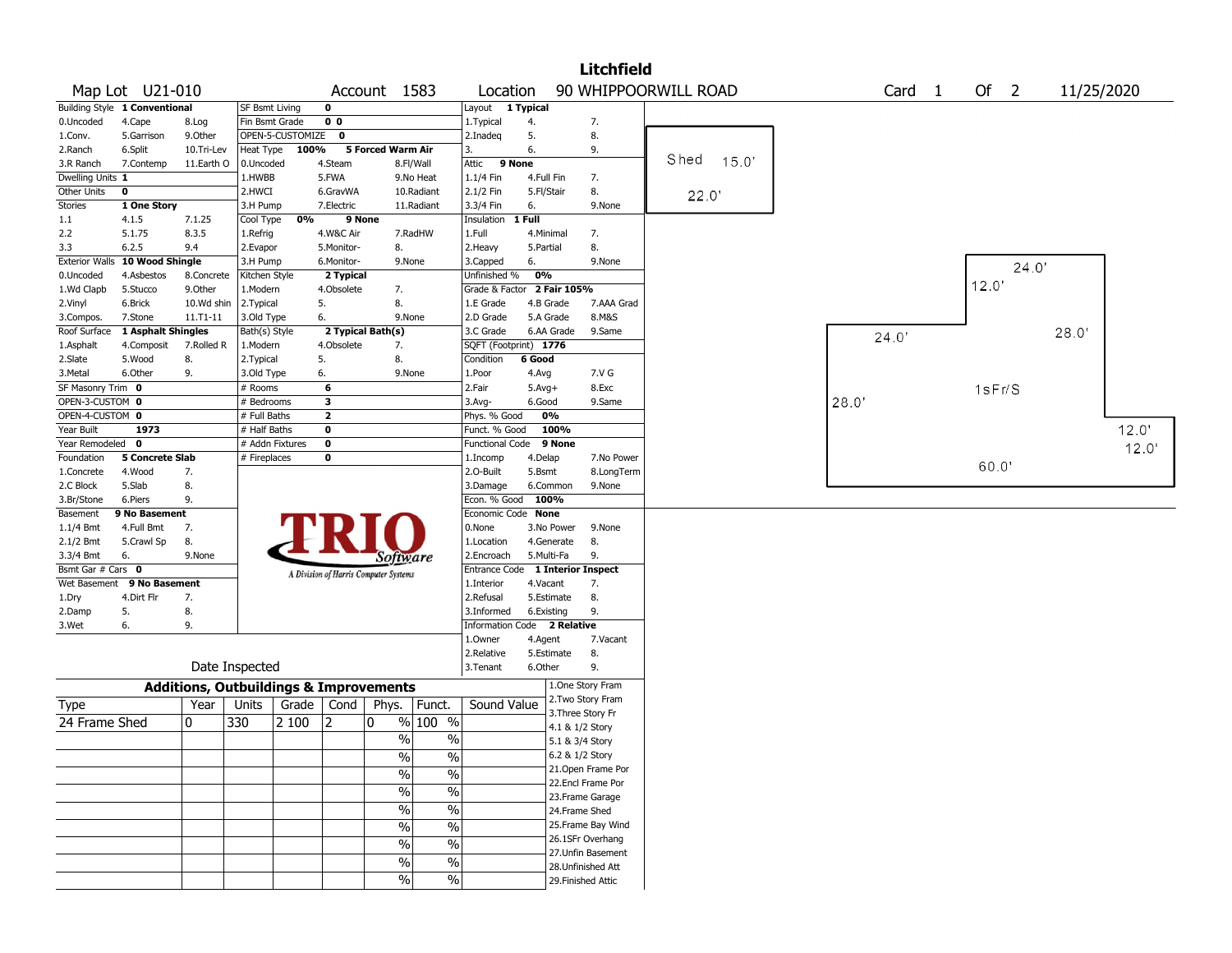|                   | Map Lot U21-010            | Account 1583 | Location                           |                         | 90 WHIPPOORWILL ROAD      |                                         |             |                          | Card <sub>2</sub>    | Of $2$        |                                | 11/25/2020                            |
|-------------------|----------------------------|--------------|------------------------------------|-------------------------|---------------------------|-----------------------------------------|-------------|--------------------------|----------------------|---------------|--------------------------------|---------------------------------------|
|                   | <b>GALGOVITCH, SHAWN R</b> |              |                                    | <b>Property Data</b>    |                           |                                         |             | <b>Assessment Record</b> |                      |               |                                |                                       |
|                   | GALGOVITCH, KIMBERLY A     |              | Neighborhood 226 Whippoorwill Road |                         |                           | Year                                    | Land        |                          | <b>Buildings</b>     |               | Exempt                         | Total                                 |
|                   | 90 WHIPPOORWILL RD         |              |                                    |                         |                           | 2011                                    |             | 0                        |                      | 84,235        |                                | 0<br>84,235                           |
|                   | LITCHFIELD ME 04350        |              | Tree Growth Year                   | $\overline{\mathbf{2}}$ |                           | 2012                                    |             | 0                        |                      | 84,235        |                                | 0<br>84,235                           |
|                   |                            |              | X Coordinate                       |                         | 0                         |                                         |             |                          |                      |               |                                |                                       |
|                   | B5617P220 B10408P350       |              | Y Coordinate<br>Zone/Land Use      | <b>11 Residential</b>   | $\mathbf 0$               | 2013                                    |             | 0                        |                      | 83,200        |                                | 0<br>83,200                           |
|                   |                            |              |                                    |                         |                           | 2014                                    |             | 0                        |                      | 83,200        |                                | 83,200<br>0                           |
|                   |                            |              | Secondary Zone                     |                         |                           | 2015                                    |             | 0                        |                      | 82,166        |                                | 0<br>82,166                           |
|                   |                            |              |                                    |                         |                           | 2016                                    |             | 0                        |                      | 82,166        |                                | 0<br>82,166                           |
|                   |                            |              | Topography 2 Rolling               |                         |                           | 2017                                    |             | 0                        |                      | 81,134        |                                | 81,134<br>0                           |
|                   |                            |              | 1.Level                            | 4.Below St              | 7.Res Protec              | 2018                                    |             | 0                        |                      | 81,134        |                                | 0<br>81,134                           |
|                   |                            |              | 2.Rolling<br>3.Above St            | 5.Low<br>6.Swampy       | 8.<br>9.                  | 2019                                    |             | 0                        |                      | 74,100        |                                | 0<br>74,100                           |
|                   |                            |              | Utilities                          | 4 Drilled Well          | <b>6 Septic System</b>    | 2020                                    |             | 0                        |                      | 74,100        |                                | 74,100<br>0                           |
|                   |                            |              |                                    |                         |                           |                                         |             |                          |                      |               |                                |                                       |
|                   |                            |              | 1.Public<br>2. Water               | 4.Dr Well<br>5.Dug Well | 7.Cesspool<br>8.Lake/Pond |                                         |             |                          |                      |               |                                |                                       |
|                   |                            |              | 3.Sewer                            | 6.Septic                | 9.None                    |                                         |             |                          |                      |               |                                |                                       |
|                   |                            |              | 1 Paved<br>Street                  |                         |                           |                                         |             |                          |                      |               |                                |                                       |
|                   |                            |              | 1.Paved                            | 4.Proposed              | 7.                        |                                         |             |                          | <b>Land Data</b>     |               |                                |                                       |
|                   |                            |              | 2.Semi Imp<br>3.Gravel             | 5.R/O/W<br>6.           | 8.<br>9.None              | <b>Front Foot</b>                       |             |                          | <b>Effective</b>     |               | <b>Influence</b>               | <b>Influence</b>                      |
|                   |                            |              |                                    |                         | 0                         |                                         | <b>Type</b> | Frontage                 | <b>Depth</b>         | <b>Factor</b> | Code                           | <b>Codes</b>                          |
|                   | Inspection Witnessed By:   |              |                                    |                         | $\mathbf 0$               | 11.1-100<br>12.101-200                  |             |                          |                      |               | %<br>$\frac{9}{6}$             | 1.Unimproved<br>2.Excess Frtg         |
|                   |                            |              |                                    | <b>Sale Data</b>        |                           | $13.201+$                               |             |                          |                      |               | %                              | 3. Topography                         |
| X                 |                            | Date         | Sale Date                          |                         |                           | 14.<br>15.                              |             |                          |                      |               | %<br>%                         | 4.Size/Shape<br>5.Access              |
| No./Date          | Description                | Date Insp.   | Price                              |                         |                           |                                         |             |                          |                      |               | %                              | 6.Restriction                         |
|                   |                            |              | Sale Type                          |                         |                           |                                         |             |                          | <b>Square Feet</b>   |               | %                              | 7. Right of Way<br>8.View/Environ     |
|                   |                            |              | 1.Land<br>2.L & B                  | 4.MFG UNIT<br>5.Other   | 7.<br>8.                  | <b>Square Foot</b><br>16.Regular Lot    |             |                          |                      |               | %                              | 9. Fract Share                        |
|                   |                            |              | 3.Building                         | 6.                      | 9.                        | 17.Secondary Lot                        |             |                          |                      |               | $\frac{9}{6}$                  | <b>Acres</b>                          |
|                   |                            |              | Financing                          |                         |                           | 18. Excess Land                         |             |                          |                      |               | $\frac{9}{6}$<br>$\frac{9}{6}$ | 30.Frontage 1<br>31. Frontage 2       |
|                   |                            |              | 1.Convent                          | 4.Seller                | 7.                        | 19.Condominium                          |             |                          |                      |               | $\frac{9}{6}$                  | 32.Tillable                           |
| Notes:            |                            |              | 2.FHA/VA                           | 5.Private               | 8.                        | 20.Miscellaneous                        |             |                          |                      |               | $\frac{9}{6}$                  | 33.Tillable                           |
|                   |                            |              | 3.Assumed                          | 6.Cash                  | 9.Unknown                 |                                         |             |                          |                      |               | $\overline{\frac{9}{6}}$       | 34.Softwood F&O                       |
|                   |                            |              | Validity                           |                         |                           | Fract. Acre                             |             |                          | <b>Acreage/Sites</b> |               |                                | 35. Mixed Wood F&O<br>36.Hardwood F&O |
|                   |                            |              | 1.Valid                            | 4.Split                 | 7.Renovate                | 21. Houselot (Frac<br>22.Baselot(Fract) |             |                          |                      |               | %                              | 37.Softwood TG                        |
|                   |                            |              | 2.Related                          | 5.Partial               | 8.Other                   | 23.                                     |             |                          |                      |               | $\frac{9}{6}$<br>$\frac{9}{6}$ | 38. Mixed Wood TG                     |
|                   |                            |              | 3.Distress                         | 6.Exempt                | 9.                        | <b>Acres</b>                            |             |                          |                      |               | $\frac{9}{6}$                  | 39.Hardwood TG                        |
|                   |                            |              | Verified                           |                         |                           | 24. Houselot                            |             |                          |                      |               | $\frac{9}{6}$                  | 40. Wasteland                         |
|                   |                            |              | 1.Buyer                            | 4.Agent                 | 7.Family                  | 25.Baselot                              |             |                          |                      |               | $\frac{9}{6}$                  | 41.Gravel Pit<br>42. Mobile Home Si   |
|                   |                            |              | 2.Seller                           | 5.Pub Rec               | 8.Other                   | 26.Rear 1<br>27.Rear 2                  |             |                          |                      |               | %                              | 43.Camp Site                          |
|                   |                            |              | 3.Lender                           | 6.MLS                   | 9.                        | 28. Rear 3                              |             |                          |                      |               |                                | 44.Lot Improvemen                     |
| <b>Litchfield</b> |                            |              |                                    |                         |                           | 29. Rear 4                              |             |                          | <b>Total Acreage</b> | 0.00          |                                | 45.Access Right                       |
|                   |                            |              |                                    |                         |                           |                                         |             |                          |                      |               |                                | 46.Golf Course                        |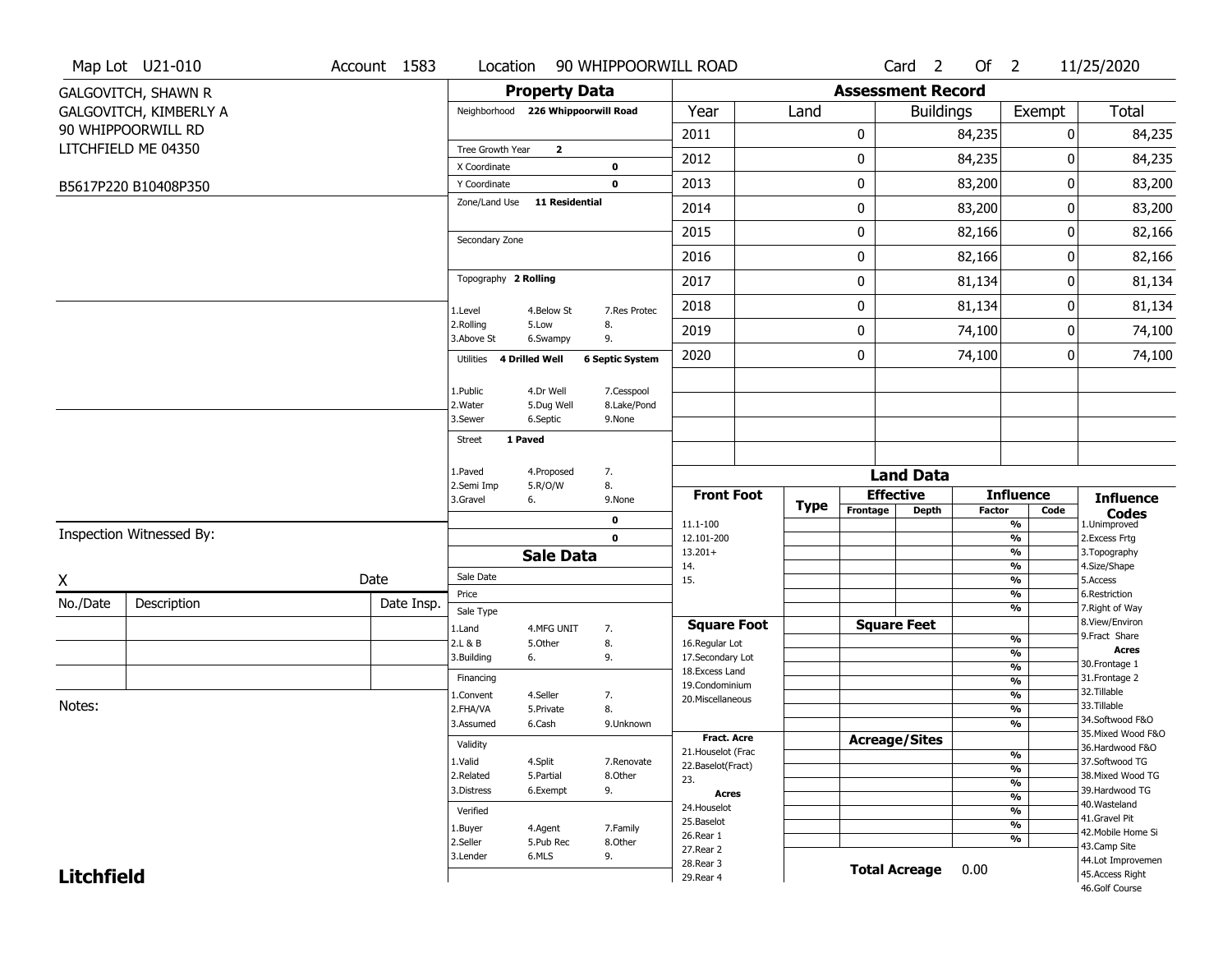|                                  |                               |                                                   |                       |                  |                |                                       |                                |                            |                        | <b>Litchfield</b>                       |                      |       |        |                   |       |            |  |
|----------------------------------|-------------------------------|---------------------------------------------------|-----------------------|------------------|----------------|---------------------------------------|--------------------------------|----------------------------|------------------------|-----------------------------------------|----------------------|-------|--------|-------------------|-------|------------|--|
|                                  | Map Lot U21-010               |                                                   |                       |                  |                | Account 1583                          |                                | Location                   |                        |                                         | 90 WHIPPOORWILL ROAD |       |        | Card <sub>2</sub> | Of 2  | 11/25/2020 |  |
|                                  | Building Style 1 Conventional |                                                   | <b>SF Bsmt Living</b> |                  | 0              |                                       |                                | Layout                     | 1 Typical              |                                         |                      |       |        |                   |       |            |  |
| 0.Uncoded                        | 4.Cape                        | 8.Log                                             | Fin Bsmt Grade        |                  | 0 <sub>0</sub> |                                       |                                | 1.Typical                  | 4.                     | 7.                                      | 20.0'                |       |        |                   |       |            |  |
| 1.Conv.                          | 5.Garrison                    | 9.0ther                                           |                       | OPEN-5-CUSTOMIZE | 0              |                                       |                                | 2.Inadeg                   | 5.                     | 8.                                      |                      | 8.0'  |        |                   |       |            |  |
| 2.Ranch                          | 6.Split                       | 10.Tri-Lev                                        | Heat Type             | 100%             |                | 13 Monitor-Propane                    |                                | 3.                         | 6.                     | 9.                                      | Shed                 |       |        |                   |       |            |  |
| 3.R Ranch                        | 7.Contemp                     | 11.Earth O                                        | 0.Uncoded             |                  | 4.Steam        |                                       | 8.Fl/Wall                      | Attic<br>9 None            |                        |                                         |                      |       |        |                   |       |            |  |
| Dwelling Units 1                 |                               |                                                   | 1.HWBB                |                  | 5.FWA          |                                       | 9.No Heat                      | $1.1/4$ Fin                | 4.Full Fin             | 7.                                      |                      |       |        |                   |       |            |  |
| Other Units                      | 0                             |                                                   | 2.HWCI                |                  | 6.GravWA       |                                       | 10.Radiant                     | 2.1/2 Fin                  | 5.Fl/Stair             | 8.                                      |                      |       |        |                   |       |            |  |
| Stories                          | 5 One & 3/4 Story             |                                                   | 3.H Pump              |                  | 7.Electric     |                                       | 11.Radiant                     | 3.3/4 Fin                  | 6.                     | 9.None                                  |                      |       |        |                   |       |            |  |
| 1.1                              | 4.1.5                         | 7.1.25                                            | Cool Type             | 0%               |                | 9 None                                |                                | Insulation                 | 1 Full                 |                                         |                      |       |        |                   |       |            |  |
| 2.2                              | 5.1.75                        | 8.3.5                                             | 1.Refrig              |                  | 4.W&C Air      |                                       | 7.RadHW                        | 1.Full                     | 4.Minimal              | 7.                                      |                      |       |        |                   |       |            |  |
| 3.3                              | 6.2.5                         | 9.4                                               | 2.Evapor              |                  | 5.Monitor-     | 8.                                    |                                | 2. Heavy                   | 5.Partial              | 8.                                      |                      |       |        |                   |       |            |  |
| <b>Exterior Walls</b>            | 10 Wood Shingle               |                                                   | 3.H Pump              |                  | 6.Monitor-     |                                       | 9.None                         | 3.Capped                   | 6.                     | 9.None                                  |                      |       |        |                   |       |            |  |
| 0.Uncoded                        | 4.Asbestos                    | 8.Concrete                                        | Kitchen Style         |                  | 2 Typical      |                                       |                                | Unfinished %               | 50%                    |                                         |                      |       | 32.0'  |                   |       |            |  |
| 1.Wd Clapb                       | 5.Stucco                      | 9.0ther                                           | 1.Modern              |                  | 4.Obsolete     | 7.                                    |                                | Grade & Factor 2 Fair 100% |                        |                                         |                      |       |        |                   |       | Gar        |  |
| 2.Vinyl                          | 6.Brick                       | 10.Wd shin                                        | 2.Typical             |                  | 5.             | 8.                                    |                                | 1.E Grade                  | 4.B Grade              | 7.AAA Grad                              |                      |       |        | $13/4$ s $Fr/S$   |       |            |  |
| 3.Compos.                        | 7.Stone                       | $11.71 - 11$                                      | 3.Old Type            |                  | 6.             |                                       | 9.None                         | 2.D Grade                  | 5.A Grade              | 8.M&S                                   |                      |       |        |                   |       | 18.0'      |  |
| Roof Surface                     | 1 Asphalt Shingles            |                                                   | Bath(s) Style         |                  |                | 2 Typical Bath(s)                     |                                | 3.C Grade                  | 6.AA Grade             | 9.Same                                  |                      |       |        |                   | 22.0' |            |  |
| 1.Asphalt                        | 4.Composit                    | 7.Rolled R                                        | 1.Modern              |                  | 4.Obsolete     | 7.                                    |                                | SQFT (Footprint) 884       |                        |                                         |                      |       |        |                   |       |            |  |
| 2.Slate                          | 5.Wood                        | 8.                                                | 2. Typical            |                  | 5.             | 8.                                    |                                | Condition                  | <b>5 Above Average</b> |                                         |                      |       | LQ/Gar |                   |       | 16.0'      |  |
| 3.Metal                          | 6.Other                       | 9.                                                | 3.Old Type            |                  | 6.             |                                       | 9.None                         | 1.Poor                     | 4.Avg                  | 7.V G                                   |                      | 32.0' |        |                   |       |            |  |
| SF Masonry Trim 0                |                               |                                                   | # Rooms               |                  | 4              |                                       |                                | 2.Fair                     | $5.Avg+$               | 8.Exc                                   |                      |       |        |                   |       |            |  |
| OPEN-3-CUSTOM 0                  |                               |                                                   | # Bedrooms            |                  | 1              |                                       |                                | 3.Avg-                     | 6.Good                 | 9.Same                                  |                      |       |        | 14.0'             |       |            |  |
| OPEN-4-CUSTOM 0                  |                               |                                                   | # Full Baths          |                  | $\mathbf{1}$   |                                       |                                | Phys. % Good               | 0%                     |                                         |                      |       |        |                   |       |            |  |
| Year Built                       | 1975                          |                                                   | # Half Baths          |                  | $\bf{0}$       |                                       |                                | Funct. % Good              | 100%                   |                                         |                      |       |        |                   |       |            |  |
| Year Remodeled 2003              |                               |                                                   |                       | # Addn Fixtures  | $\bf o$        |                                       |                                | Functional Code 9 None     |                        |                                         |                      |       |        |                   |       |            |  |
| Foundation                       | <b>5 Concrete Slab</b>        |                                                   | # Fireplaces          |                  | $\bf{0}$       |                                       |                                | 1.Incomp                   | 4.Delap                | 7.No Power                              |                      |       | 10.0'  | OP/Gar            |       |            |  |
| 1.Concrete                       | 4.Wood                        | 7.                                                |                       |                  |                |                                       |                                | 2.O-Built                  | 5.Bsmt                 | 8.LongTerm                              |                      |       |        |                   |       |            |  |
| 2.C Block                        | 5.Slab                        | 8.                                                |                       |                  |                |                                       |                                | 3.Damage                   | 6.Common               | 9.None                                  |                      | 18.0' |        |                   |       |            |  |
| 3.Br/Stone                       | 6.Piers                       | 9.                                                |                       |                  |                |                                       |                                | Econ. % Good               | 100%                   |                                         |                      |       |        |                   |       |            |  |
| Basement                         | 9 No Basement                 |                                                   |                       |                  |                |                                       |                                | Economic Code None         |                        |                                         |                      |       |        |                   |       |            |  |
| 1.1/4 Bmt                        | 4.Full Bmt                    | 7.                                                |                       |                  |                |                                       |                                | 0.None                     | 3.No Power             | 9.None                                  |                      |       |        |                   |       |            |  |
| 2.1/2 Bmt                        | 5.Crawl Sp                    | 8.                                                |                       |                  |                |                                       |                                | 1.Location                 | 4.Generate             | 8.                                      |                      |       |        |                   |       |            |  |
| 3.3/4 Bmt                        | 6.                            | 9.None                                            |                       |                  |                | Software                              |                                | 2.Encroach                 | 5.Multi-Fa             | 9.                                      |                      |       |        |                   |       |            |  |
| Bsmt Gar $#$ Cars $\overline{0}$ |                               |                                                   |                       |                  |                | A Division of Harris Computer Systems |                                | <b>Entrance Code</b>       | 0                      |                                         |                      |       |        |                   |       |            |  |
| Wet Basement                     | 9 No Basement                 |                                                   |                       |                  |                |                                       |                                | 1.Interior                 | 4.Vacant               | 7.                                      |                      |       |        |                   |       |            |  |
| 1.Dry                            | 4.Dirt Flr                    | 7.                                                |                       |                  |                |                                       |                                | 2.Refusal                  | 5.Estimate             | 8.                                      |                      |       |        |                   |       |            |  |
| 2.Damp                           | 5.                            | 8.                                                |                       |                  |                |                                       |                                | 3.Informed                 | 6.Existing             | 9.                                      |                      |       |        |                   |       |            |  |
| 3.Wet                            | 6.                            | 9.                                                |                       |                  |                |                                       |                                | <b>Information Code</b>    | $\mathbf{0}$           |                                         |                      |       |        |                   |       |            |  |
|                                  |                               |                                                   |                       |                  |                |                                       |                                | 1.Owner                    | 4.Agent                | 7.Vacant                                |                      |       |        |                   |       |            |  |
|                                  |                               |                                                   |                       |                  |                |                                       |                                | 2.Relative                 | 5.Estimate             | 8.                                      |                      |       |        |                   |       |            |  |
|                                  |                               | Date Inspected                                    |                       |                  |                |                                       |                                | 3.Tenant                   | 6.Other                | 9.                                      |                      |       |        |                   |       |            |  |
|                                  |                               | <b>Additions, Outbuildings &amp; Improvements</b> |                       |                  |                |                                       |                                |                            |                        | 1.One Story Fram                        |                      |       |        |                   |       |            |  |
| Type                             |                               | Year                                              | Units                 | Grade            | Cond           | Phys.                                 | Funct.                         | Sound Value                |                        | 2. Two Story Fram                       |                      |       |        |                   |       |            |  |
| 21 Open Frame                    |                               | 0                                                 | 140                   | 00               | 0              | 0                                     | % 0<br>$\%$                    |                            |                        | 3. Three Story Fr                       |                      |       |        |                   |       |            |  |
| 23 Frame Garage                  |                               | 10                                                | 140                   | 00               | 0              | 0                                     | $\%$<br>% 0                    |                            |                        | 4.1 & 1/2 Story                         |                      |       |        |                   |       |            |  |
|                                  |                               |                                                   |                       |                  |                |                                       |                                |                            |                        | 5.1 & 3/4 Story                         |                      |       |        |                   |       |            |  |
| 23 Frame Garage                  |                               | $\overline{0}$                                    | 288                   | $ 00\rangle$     | 0              | 0                                     | $\sqrt{96}$ 0<br>$\frac{0}{6}$ |                            |                        | 6.2 & 1/2 Story                         |                      |       |        |                   |       |            |  |
| 24 Frame Shed                    |                               | 10.                                               | 160                   | 10 O             | 0              | $\mathbf{0}$                          | $\%$ 0<br>$\frac{0}{0}$        |                            |                        | 21. Open Frame Por<br>22.Encl Frame Por |                      |       |        |                   |       |            |  |
|                                  |                               |                                                   |                       |                  |                | $\%$                                  | $\%$                           |                            |                        | 23. Frame Garage                        |                      |       |        |                   |       |            |  |
|                                  |                               |                                                   |                       |                  |                | $\%$                                  | $\%$                           |                            |                        | 24.Frame Shed                           |                      |       |        |                   |       |            |  |
|                                  |                               |                                                   |                       |                  |                |                                       |                                |                            |                        | 25.Frame Bay Wind                       |                      |       |        |                   |       |            |  |
|                                  |                               |                                                   |                       |                  |                | $\sqrt{6}$                            | $\overline{\frac{0}{6}}$       |                            |                        | 26.1SFr Overhang                        |                      |       |        |                   |       |            |  |
|                                  |                               |                                                   |                       |                  |                | $\sqrt{6}$                            | $\%$                           |                            |                        | 27.Unfin Basement                       |                      |       |        |                   |       |            |  |
|                                  |                               |                                                   |                       |                  |                | $\sqrt{6}$                            | $\overline{\frac{0}{6}}$       |                            |                        | 28. Unfinished Att                      |                      |       |        |                   |       |            |  |
|                                  |                               |                                                   |                       |                  |                | %                                     | $\%$                           |                            |                        | 29. Finished Attic                      |                      |       |        |                   |       |            |  |
|                                  |                               |                                                   |                       |                  |                |                                       |                                |                            |                        |                                         |                      |       |        |                   |       |            |  |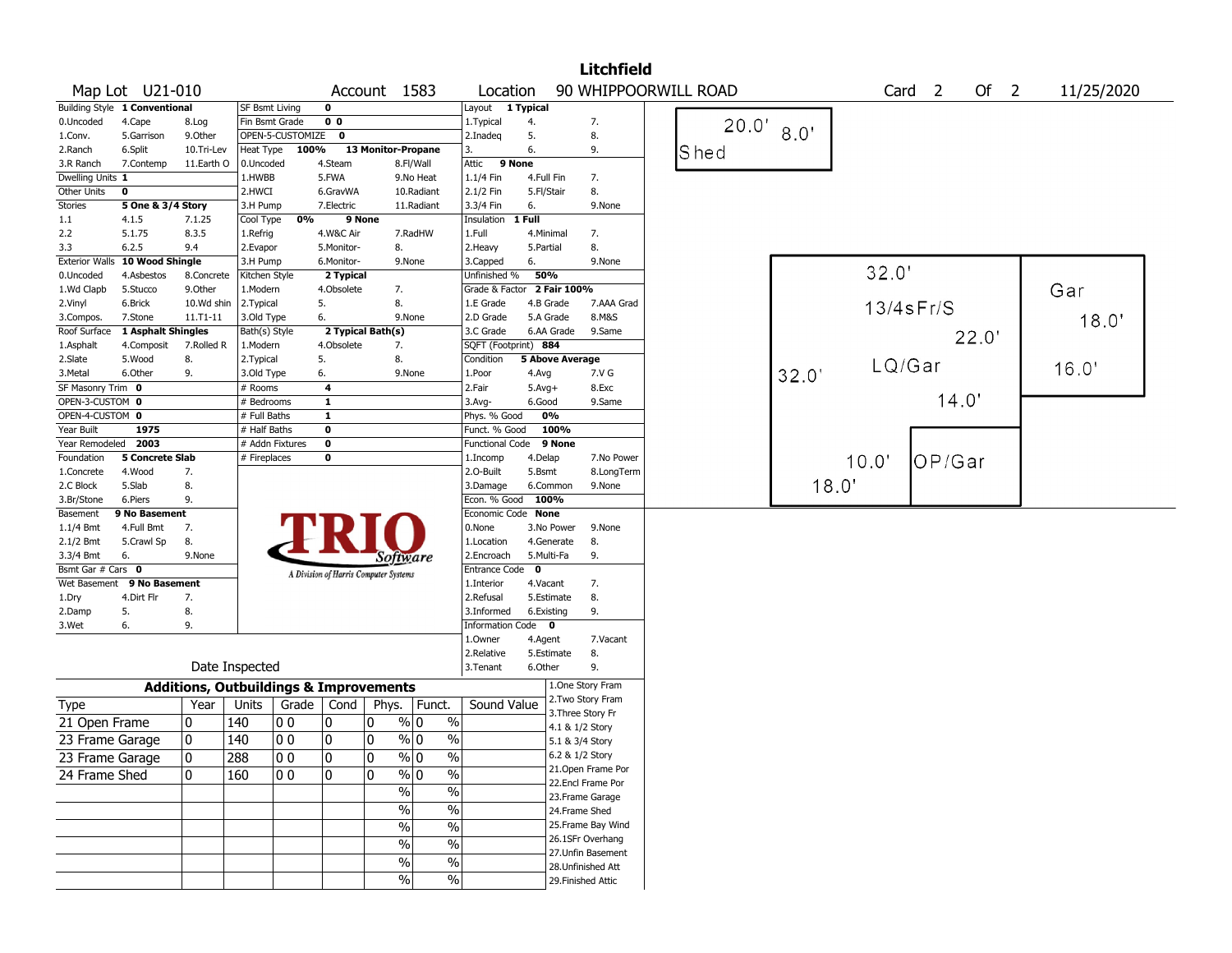|                   | Map Lot U21-011          | Account 1222 | Location                           |                                  | 106 WHIPPOORWILL ROAD  |                                   |                       |          | Card <sub>1</sub>         | Of 1             |                                 | 11/25/2020                        |
|-------------------|--------------------------|--------------|------------------------------------|----------------------------------|------------------------|-----------------------------------|-----------------------|----------|---------------------------|------------------|---------------------------------|-----------------------------------|
|                   | MESERVEY, CLARENCE R     |              |                                    | <b>Property Data</b>             |                        |                                   |                       |          | <b>Assessment Record</b>  |                  |                                 |                                   |
|                   | MESERVEY, YVONNE R       |              | Neighborhood 226 Whippoorwill Road |                                  |                        | Year                              | Land                  |          |                           | <b>Buildings</b> | Exempt                          | Total                             |
|                   | 106 WHIPPOORWILL RD      |              |                                    |                                  |                        | 2007                              |                       | 41,450   |                           | 76,373           | 13,000                          | 104,823                           |
|                   | LITCHFIELD ME 04350      |              | Tree Growth Year                   | $\mathbf 0$                      |                        | 2008                              |                       | 41,450   |                           | 76,373           | 12,350                          | 105,473                           |
|                   |                          |              | X Coordinate                       |                                  | $\pmb{0}$              |                                   |                       |          |                           |                  |                                 |                                   |
| B1954P122         |                          |              | Y Coordinate                       | <b>11 Residential</b>            | $\mathbf 0$            | 2009                              |                       | 41,250   |                           | 91,599           | 9,500                           | 123,349                           |
|                   |                          |              | Zone/Land Use                      |                                  |                        | 2010                              |                       | 41,250   |                           | 75,215           | 10,000                          | 106,465                           |
|                   |                          |              | Secondary Zone                     |                                  |                        | 2011                              |                       | 41,250   |                           | 74,307           | 10,000                          | 105,557                           |
|                   |                          |              |                                    |                                  |                        | 2012                              |                       | 41,250   |                           | 74,307           | 10,000                          | 105,557                           |
|                   |                          |              | Topography 2 Rolling               |                                  |                        | 2013                              |                       | 41,250   |                           | 73,363           | 10,000                          | 104,613                           |
|                   |                          |              | 1.Level                            | 4.Below St                       | 7.Res Protec           | 2014                              |                       | 41,250   |                           | 73,150           | 10,000                          | 104,400                           |
|                   |                          |              | 2.Rolling<br>3.Above St            | 5.Low<br>6.Swampy                | 8.<br>9.               | 2015                              |                       | 41,250   |                           | 72,207           | 10,000                          | 103,457                           |
|                   |                          |              | Utilities 4 Drilled Well           |                                  | <b>6 Septic System</b> | 2016                              |                       | 41,250   |                           | 71,050           | 15,000                          | 97,300                            |
|                   |                          |              | 1.Public                           | 4.Dr Well                        | 7.Cesspool             | 2017                              |                       | 41,250   |                           | 71,050           | 20,000                          | 92,300                            |
|                   |                          |              | 2. Water                           | 5.Dug Well                       | 8.Lake/Pond            | 2018                              |                       | 41,250   |                           | 69,892           | 19,200                          | 91,942                            |
|                   |                          |              | 3.Sewer                            | 6.Septic<br>1 Paved              | 9.None                 | 2019                              |                       | 46,500   |                           | 70,300           | 20,000                          | 96,800                            |
|                   |                          |              | <b>Street</b>                      |                                  |                        | 2020                              |                       | 46,500   |                           | 70,300           | 25,000                          | 91,800                            |
|                   |                          |              | 1.Paved<br>2.Semi Imp              | 4.Proposed<br>5.R/O/W            | 7.<br>8.               |                                   |                       |          | <b>Land Data</b>          |                  |                                 |                                   |
|                   |                          |              | 3.Gravel                           | 6.                               | 9.None                 | <b>Front Foot</b>                 | <b>Type</b>           | Frontage | <b>Effective</b>          |                  | <b>Influence</b>                | <b>Influence</b>                  |
|                   |                          |              |                                    |                                  | $\mathbf 0$            | 11.1-100                          |                       |          | <b>Depth</b>              | <b>Factor</b>    | Code<br>$\frac{9}{6}$           | <b>Codes</b><br>1.Unimproved      |
|                   | Inspection Witnessed By: |              |                                    |                                  | $\mathbf 0$            | 12.101-200                        |                       |          |                           |                  | $\frac{9}{6}$                   | 2.Excess Frtg                     |
|                   |                          |              |                                    | <b>Sale Data</b>                 |                        | $13.201+$<br>14.                  |                       |          |                           |                  | $\frac{9}{6}$<br>$\frac{9}{6}$  | 3. Topography<br>4.Size/Shape     |
| X                 |                          | Date         | Sale Date                          |                                  | 5/03/2004              | 15.                               |                       |          |                           |                  | $\frac{9}{6}$                   | 5.Access                          |
| No./Date          | Description              | Date Insp.   | Price                              |                                  |                        |                                   |                       |          |                           |                  | %<br>$\frac{9}{6}$              | 6.Restriction<br>7. Right of Way  |
|                   |                          |              | Sale Type<br>1.Land                | 2 Land & Buildings<br>4.MFG UNIT | 7.                     | <b>Square Foot</b>                |                       |          | <b>Square Feet</b>        |                  |                                 | 8.View/Environ                    |
|                   |                          |              | 2.L & B                            | 5.Other                          | 8.                     | 16.Regular Lot                    |                       |          |                           |                  | %                               | 9. Fract Share                    |
|                   |                          |              | 3.Building                         | 6.                               | 9.                     | 17.Secondary Lot                  |                       |          |                           |                  | %<br>%                          | <b>Acres</b><br>30. Frontage 1    |
|                   |                          |              | Financing                          | 9 Unknown                        |                        | 18. Excess Land<br>19.Condominium |                       |          |                           |                  | %                               | 31. Frontage 2                    |
|                   |                          |              | 1.Convent                          | 4.Seller                         | 7.                     | 20.Miscellaneous                  |                       |          |                           |                  | %                               | 32. Tillable                      |
| Notes:            |                          |              | 2.FHA/VA                           | 5.Private                        | 8.                     |                                   |                       |          |                           |                  | %                               | 33.Tillable<br>34.Softwood F&O    |
|                   |                          |              | 3.Assumed                          | 6.Cash                           | 9.Unknown              | <b>Fract. Acre</b>                |                       |          |                           |                  | %                               | 35. Mixed Wood F&O                |
|                   |                          |              | Validity                           | <b>2 Related Parties</b>         |                        | 21. Houselot (Frac                |                       |          | <b>Acreage/Sites</b>      |                  |                                 | 36.Hardwood F&O                   |
|                   |                          |              | 1.Valid                            | 4.Split                          | 7.Renovate             | 22.Baselot(Fract)                 | 24<br>$\overline{26}$ |          | 1.00<br>0.50              | 100              | 100 %<br>0<br>%<br>$\mathbf{0}$ | 37.Softwood TG                    |
|                   |                          |              | 2.Related                          | 5.Partial                        | 8.Other                | 23.                               | 44                    |          | 1.00                      | 100              | %<br>$\Omega$                   | 38. Mixed Wood TG                 |
|                   |                          |              | 3.Distress                         | 6.Exempt                         | 9.                     | Acres                             |                       |          |                           |                  | $\frac{9}{6}$                   | 39.Hardwood TG                    |
|                   |                          |              | Verified                           | <b>5 Public Record</b>           |                        | 24. Houselot                      |                       |          |                           |                  | $\frac{9}{6}$                   | 40. Wasteland<br>41.Gravel Pit    |
|                   |                          |              | 1.Buyer                            | 4.Agent                          | 7.Family               | 25.Baselot<br>26.Rear 1           |                       |          |                           |                  | $\frac{9}{6}$                   | 42. Mobile Home Si                |
|                   |                          |              | 2.Seller                           | 5.Pub Rec                        | 8.Other                | 27. Rear 2                        |                       |          |                           |                  | $\frac{9}{6}$                   | 43.Camp Site                      |
|                   |                          |              | 3.Lender                           | 6.MLS                            | 9.                     | 28. Rear 3                        |                       |          | <b>Total Acreage</b> 1.50 |                  |                                 | 44.Lot Improvemen                 |
| <b>Litchfield</b> |                          |              |                                    |                                  |                        | 29. Rear 4                        |                       |          |                           |                  |                                 | 45.Access Right<br>46.Golf Course |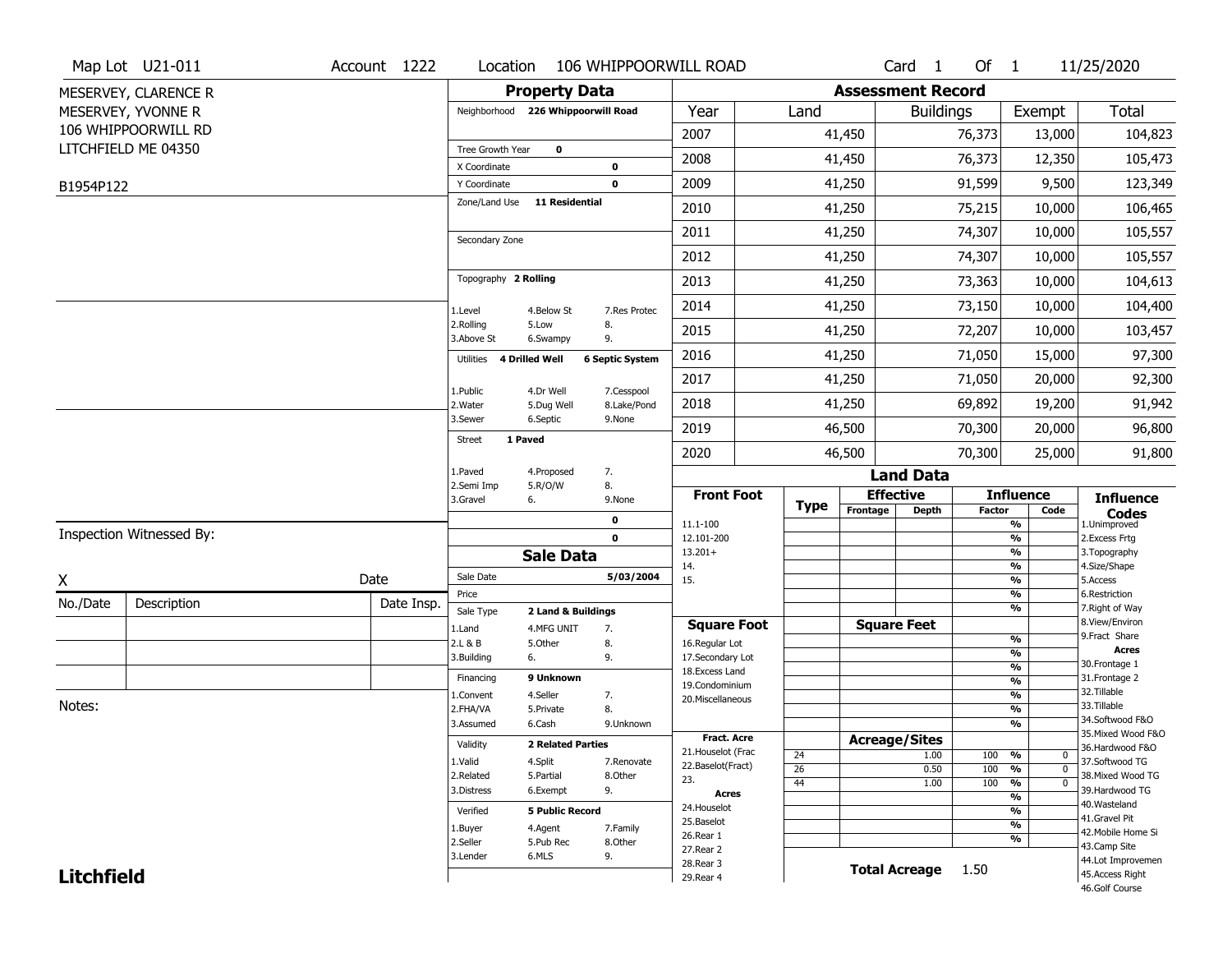|                       |                        |              |                |                                                   |                |                                       |                                               |                          |            |                        | <b>Litchfield</b>         |                       |        |                   |        |      |            |
|-----------------------|------------------------|--------------|----------------|---------------------------------------------------|----------------|---------------------------------------|-----------------------------------------------|--------------------------|------------|------------------------|---------------------------|-----------------------|--------|-------------------|--------|------|------------|
|                       | Map Lot U21-011        |              |                |                                                   |                | Account 1222                          |                                               | Location                 |            |                        |                           | 106 WHIPPOORWILL ROAD |        | Card <sub>1</sub> | Of $1$ |      | 11/25/2020 |
| <b>Building Style</b> | <b>3 Raised Ranch</b>  |              | SF Bsmt Living |                                                   | 0              |                                       |                                               | Layout 1 Typical         |            |                        |                           |                       |        |                   |        |      |            |
| 0.Uncoded             | 4.Cape                 | 8.Log        | Fin Bsmt Grade |                                                   | 0 <sub>0</sub> |                                       |                                               | 1.Typical                | 4.         |                        | 7.                        |                       |        |                   |        |      |            |
| 1.Conv.               | 5.Garrison             | 9.0ther      |                | OPEN-5-CUSTOMIZE                                  | $\bf{0}$       |                                       |                                               | 2.Inadeq                 | 5.         |                        | 8.                        |                       |        |                   |        |      |            |
| 2.Ranch               | 6.Split                | 10.Tri-Lev   | Heat Type      | 100%                                              |                | <b>5 Forced Warm Air</b>              |                                               | 3.                       | 6.         |                        | 9.                        |                       |        |                   |        |      |            |
| 3.R Ranch             | 7.Contemp              | 11.Earth O   | 0.Uncoded      |                                                   | 4.Steam        |                                       | 8.Fl/Wall                                     | 9 None<br>Attic          |            |                        |                           |                       |        |                   |        |      |            |
| Dwelling Units 1      |                        |              | 1.HWBB         |                                                   | 5.FWA          |                                       | 9.No Heat                                     | 1.1/4 Fin                | 4.Full Fin |                        | 7.                        |                       |        |                   |        |      |            |
| Other Units           | 0                      |              | 2.HWCI         |                                                   | 6.GravWA       |                                       | 10.Radiant                                    | 2.1/2 Fin                | 5.Fl/Stair |                        | 8.                        |                       |        |                   |        |      |            |
| Stories               | 1 One Story            |              | 3.H Pump       |                                                   | 7.Electric     |                                       | 11.Radiant                                    | 3.3/4 Fin                | 6.         |                        | 9.None                    |                       |        |                   |        |      |            |
| 1.1                   | 4.1.5                  | 7.1.25       | Cool Type      | 0%                                                |                | 9 None                                |                                               | Insulation               | 1 Full     |                        |                           |                       |        |                   |        |      |            |
| 2.2                   | 5.1.75                 | 8.3.5        | 1.Refrig       |                                                   | 4.W&C Air      |                                       | 7.RadHW                                       | 1.Full                   | 4.Minimal  |                        | 7.                        |                       |        |                   |        |      |            |
| 3.3                   | 6.2.5                  | 9.4          | 2.Evapor       |                                                   | 5.Monitor-     | 8.                                    |                                               | 2. Heavy                 | 5.Partial  |                        | 8.                        |                       | 1sFr/B |                   |        |      |            |
| <b>Exterior Walls</b> | <b>3 Composition</b>   |              | 3.H Pump       |                                                   | 6.Monitor-     | 9.None                                |                                               | 3.Capped                 | 6.         |                        | 9.None                    |                       |        |                   |        |      |            |
| 0.Uncoded             | 4.Asbestos             | 8.Concrete   | Kitchen Style  |                                                   | 2 Typical      |                                       |                                               | Unfinished %             | 0%         |                        |                           |                       |        |                   |        |      | Gar        |
| 1.Wd Clapb            | 5.Stucco               | 9.0ther      | 1.Modern       |                                                   | 4.Obsolete     | 7.                                    |                                               | Grade & Factor           |            | 3 Average 105%         |                           | 25.0                  |        |                   |        |      |            |
| 2.Vinyl               | 6.Brick                | 10.Wd shin   | 2.Typical      |                                                   | 5.             | 8.                                    |                                               | 1.E Grade                |            | 4.B Grade              | 7.AAA Grad                |                       |        |                   |        | 32.0 |            |
| 3.Compos.             | 7.Stone                | $11.71 - 11$ | 3.Old Type     |                                                   | 6.             | 9.None                                |                                               | 2.D Grade                |            | 5.A Grade              | 8.M&S                     |                       |        |                   |        |      |            |
| Roof Surface          | 1 Asphalt Shingles     |              | Bath(s) Style  |                                                   |                | 2 Typical Bath(s)                     |                                               | 3.C Grade                |            | 6.AA Grade             | 9.Same                    |                       |        |                   |        |      |            |
| 1.Asphalt             | 4.Composit             | 7.Rolled R   | 1.Modern       |                                                   | 4.Obsolete     | 7.                                    |                                               | SQFT (Footprint) 1000    |            |                        |                           | 40.0'                 |        |                   |        |      |            |
| 2.Slate               | 5.Wood                 | 8.           | 2. Typical     |                                                   | 5.             | 8.                                    |                                               | Condition                |            | <b>3 Below Average</b> |                           |                       |        |                   |        |      |            |
| 3.Metal               | 6.Other                | 9.           | 3.Old Type     |                                                   | 6.             | 9.None                                |                                               | 1.Poor                   | 4.Avg      |                        | 7.V G                     |                       |        |                   |        |      |            |
| SF Masonry Trim 0     |                        |              | # Rooms        |                                                   | 5              |                                       |                                               | 2.Fair                   | $5.Avg+$   |                        | 8.Exc                     | 0.5'<br>17.0          | 19.0   |                   |        |      | 24.0       |
| OPEN-3-CUSTOM 0       |                        |              | # Bedrooms     |                                                   | 3              |                                       |                                               | 3.Avg-                   | 6.Good     |                        | 9.Same                    | OH                    | OH     |                   |        |      |            |
| OPEN-4-CUSTOM 0       |                        |              | # Full Baths   |                                                   | $\mathbf{1}$   |                                       |                                               | Phys. % Good             |            | 0%                     |                           |                       |        |                   |        |      |            |
| Year Built            | 1970                   |              | # Half Baths   |                                                   | $\mathbf 0$    |                                       |                                               | Funct. % Good            |            | 95%                    |                           |                       |        |                   |        |      |            |
| Year Remodeled        | 0                      |              |                | # Addn Fixtures                                   | $\pmb{0}$      |                                       |                                               | Functional Code          |            | 8 Incomplete           |                           |                       |        |                   |        |      |            |
| Foundation            | 1 Concrete             |              | # Fireplaces   |                                                   | 0              |                                       |                                               | 1.Incomp                 | 4.Delap    |                        | 7.No Power                |                       |        |                   |        |      |            |
| 1.Concrete            | 4.Wood                 | 7.           |                |                                                   |                |                                       |                                               | 2.0-Built                | 5.Bsmt     |                        | 8.LongTerm                |                       |        |                   |        |      |            |
| 2.C Block             | 5.Slab                 | 8.           |                |                                                   |                |                                       |                                               | 3.Damage                 |            | 6.Common               | 9.None                    |                       |        |                   |        |      |            |
| 3.Br/Stone            | 6.Piers                | 9.           |                |                                                   |                |                                       |                                               | Econ. % Good             | 100%       |                        |                           |                       |        |                   |        |      |            |
| Basement              | <b>4 Full Basement</b> |              |                |                                                   |                |                                       |                                               | Economic Code None       |            |                        |                           |                       |        |                   |        |      |            |
| $1.1/4$ Bmt           | 4.Full Bmt             | 7.           |                |                                                   |                |                                       |                                               | 0.None                   |            | 3.No Power             | 9.None                    |                       |        |                   |        |      |            |
| 2.1/2 Bmt             | 5.Crawl Sp             | 8.           |                |                                                   |                |                                       |                                               | 1.Location               |            | 4.Generate             | 8.                        |                       |        |                   |        |      |            |
| 3.3/4 Bmt             | 6.                     | 9.None       |                |                                                   |                | Software                              |                                               | 2.Encroach               |            | 5.Multi-Fa             | 9.                        |                       |        |                   |        |      |            |
| Bsmt Gar # Cars 0     |                        |              |                |                                                   |                | A Division of Harris Computer Systems |                                               | Entrance Code            |            |                        | <b>1 Interior Inspect</b> |                       |        |                   |        |      |            |
| Wet Basement          | 1 Dry Basement         |              |                |                                                   |                |                                       |                                               | 1.Interior               | 4.Vacant   |                        | 7.                        |                       |        |                   |        |      |            |
| 1.Dry                 | 4.Dirt Flr             | 7.           |                |                                                   |                |                                       |                                               | 2.Refusal                |            | 5.Estimate             | 8.                        |                       |        |                   |        |      |            |
| 2.Damp                | 5.                     | 8.           |                |                                                   |                |                                       |                                               | 3.Informed               |            | 6.Existing             | 9.                        |                       |        |                   |        |      |            |
| 3.Wet                 | 6.                     | 9.           |                |                                                   |                |                                       |                                               | Information Code 1 Owner |            |                        |                           |                       |        |                   |        |      |            |
|                       |                        |              |                |                                                   |                |                                       |                                               | 1.0wner                  | 4.Agent    |                        | 7.Vacant                  |                       |        |                   |        |      |            |
|                       |                        |              |                |                                                   |                |                                       |                                               | 2.Relative               |            | 5.Estimate             | 8.                        |                       |        |                   |        |      |            |
|                       |                        |              | Date Inspected |                                                   | 10/02/2018     |                                       |                                               | 3.Tenant                 | 6.Other    |                        | 9.                        |                       |        |                   |        |      |            |
|                       |                        |              |                | <b>Additions, Outbuildings &amp; Improvements</b> |                |                                       |                                               |                          |            |                        | 1.One Story Fram          |                       |        |                   |        |      |            |
| <b>Type</b>           |                        | Year         | Units          | Grade   Cond                                      |                | Phys.                                 | Funct.                                        | Sound Value              |            |                        | 2. Two Story Fram         |                       |        |                   |        |      |            |
|                       |                        | 0            | 8              | 00                                                | 10             | 0                                     | % 0<br>$\%$                                   |                          |            |                        | 3. Three Story Fr         |                       |        |                   |        |      |            |
| 26 1SFr Overhang      |                        |              |                |                                                   |                |                                       |                                               |                          |            | 4.1 & 1/2 Story        |                           |                       |        |                   |        |      |            |
| 26 1SFr Overhang      |                        | 0            | 10             | 00                                                | 10             | 0                                     | $\%$ 0<br>$\%$                                |                          |            | 5.1 & 3/4 Story        |                           |                       |        |                   |        |      |            |
| 23 Frame Garage       |                        | I٥           | 768            | 2 100                                             | $\overline{2}$ | 0                                     | $\frac{9}{6}$ 100<br>$\overline{\frac{0}{0}}$ |                          |            | 6.2 & 1/2 Story        |                           |                       |        |                   |        |      |            |
|                       |                        |              |                |                                                   |                | %                                     | $\frac{0}{0}$                                 |                          |            |                        | 21. Open Frame Por        |                       |        |                   |        |      |            |
|                       |                        |              |                |                                                   |                | $\frac{0}{6}$                         |                                               |                          |            |                        | 22.Encl Frame Por         |                       |        |                   |        |      |            |
|                       |                        |              |                |                                                   |                |                                       | $\%$                                          |                          |            |                        | 23.Frame Garage           |                       |        |                   |        |      |            |
|                       |                        |              |                |                                                   |                | $\frac{1}{2}$                         | $\overline{\frac{0}{0}}$                      |                          |            | 24.Frame Shed          |                           |                       |        |                   |        |      |            |
|                       |                        |              |                |                                                   |                | $\frac{0}{0}$                         | $\overline{\frac{0}{0}}$                      |                          |            |                        | 25. Frame Bay Wind        |                       |        |                   |        |      |            |
|                       |                        |              |                |                                                   |                | $\frac{1}{2}$                         | $\overline{\frac{0}{0}}$                      |                          |            |                        | 26.1SFr Overhang          |                       |        |                   |        |      |            |
|                       |                        |              |                |                                                   |                |                                       |                                               |                          |            |                        | 27. Unfin Basement        |                       |        |                   |        |      |            |
|                       |                        |              |                |                                                   |                | $\frac{0}{0}$                         | $\frac{0}{0}$                                 |                          |            |                        | 28. Unfinished Att        |                       |        |                   |        |      |            |
|                       |                        |              |                |                                                   |                | %                                     | $\overline{\frac{0}{0}}$                      |                          |            |                        | 29. Finished Attic        |                       |        |                   |        |      |            |
|                       |                        |              |                |                                                   |                |                                       |                                               |                          |            |                        |                           |                       |        |                   |        |      |            |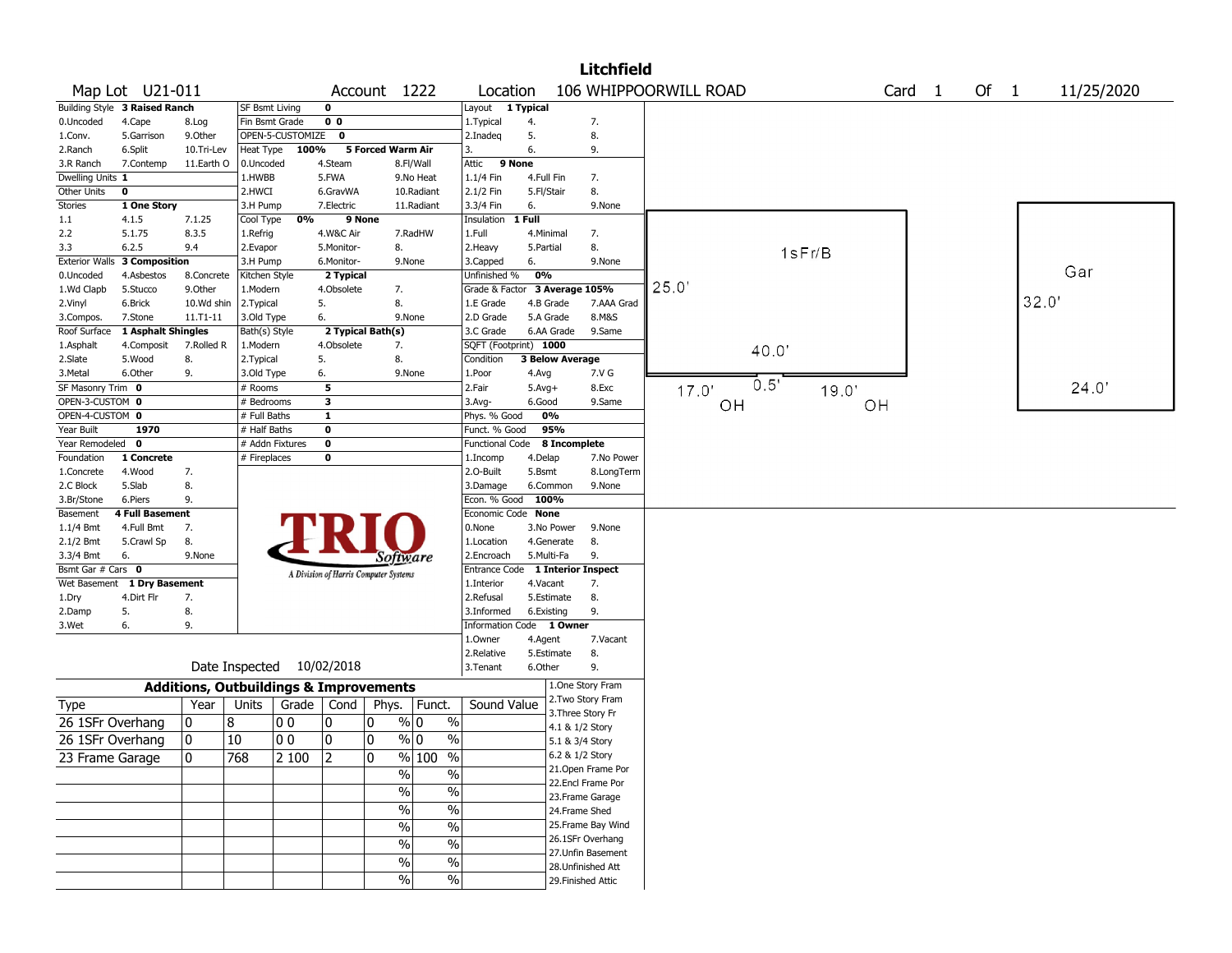|                                               | Map Lot U21-012          | Account 1075 | Location                      | <b>WHIPPOORWILL ROAD</b> |                           |                                   |                 |                          | Card <sub>1</sub>    | Of $1$        |                          | 11/25/2020                            |
|-----------------------------------------------|--------------------------|--------------|-------------------------------|--------------------------|---------------------------|-----------------------------------|-----------------|--------------------------|----------------------|---------------|--------------------------|---------------------------------------|
|                                               | HUNTINGTON, MICHAEL P    |              |                               | <b>Property Data</b>     |                           |                                   |                 | <b>Assessment Record</b> |                      |               |                          |                                       |
| P O BOX 148                                   |                          |              | Neighborhood 104 Kenway Drive |                          |                           | Year                              | Land            |                          | <b>Buildings</b>     |               | Exempt                   | <b>Total</b>                          |
|                                               | LITCHFIELD ME 04350      |              |                               |                          |                           | 2007                              |                 | 42,920                   |                      | 0             | 0                        | 42,920                                |
|                                               |                          |              | Tree Growth Year              | $\mathbf 0$              |                           | 2008                              |                 | 42,920                   |                      | $\mathbf 0$   | 0                        | 42,920                                |
|                                               |                          |              | X Coordinate                  |                          | 0                         |                                   |                 |                          |                      |               |                          |                                       |
|                                               | B8661P23 B10265P347      |              | Y Coordinate                  |                          | $\mathbf 0$               | 2009                              |                 | 40,780                   |                      | $\mathbf 0$   | 0                        | 40,780                                |
| Previous Owner<br>LINTON DALE B               |                          |              | Zone/Land Use                 | <b>11 Residential</b>    |                           | 2010                              |                 | 40,780                   |                      | $\mathbf 0$   | 0                        | 40,780                                |
| <b>LINTON NORMA M</b>                         |                          |              | Secondary Zone                |                          |                           | 2011                              |                 | 40,780                   |                      | 0             | 0                        | 40,780                                |
| P O BOX 185                                   |                          |              |                               |                          |                           | 2012                              |                 | 40,780                   |                      | 0             | 0                        | 40,780                                |
|                                               | LITCHFIELD ME 04350      |              | Topography 2 Rolling          |                          |                           | 2013                              |                 | 40,780                   |                      | 0             | 0                        | 40,780                                |
| Previous Owner                                | Sale Date: 11/05/2009    |              | 1.Level                       | 4.Below St               | 7.Res Protec              | 2014                              |                 | 40,780                   |                      | $\mathbf 0$   | 0                        | 40,780                                |
|                                               | LINTON BERTHA A ESTATE   |              | 2.Rolling<br>3.Above St       | 5.Low<br>6.Swampy        | 8.<br>9.                  | 2015                              |                 | 40,780                   |                      | 0             | 0                        | 40,780                                |
| P O BOX 185                                   | LINTON DALE E PERS. REP. |              | Utilities 9 None              |                          | 9 None                    | 2016                              |                 | 40,780                   |                      | $\mathbf 0$   | 0                        | 40,780                                |
|                                               | LITCHFIELD ME 04350      |              |                               |                          |                           | 2017                              |                 | 40,780                   |                      | $\mathbf 0$   | 0                        | 40,780                                |
|                                               | Sale Date: 10/13/2005    |              | 1.Public<br>2. Water          | 4.Dr Well<br>5.Dug Well  | 7.Cesspool<br>8.Lake/Pond | 2018                              |                 | 40,780                   |                      | $\mathbf 0$   | 0                        | 40,780                                |
| Previous Owner                                |                          |              | 3.Sewer                       | 6.Septic                 | 9.None                    | 2019                              |                 | 40,200                   |                      | 0             | 0                        | 40,200                                |
| <b>BLAIR, GARY D</b><br><b>BLAIR, BETTY E</b> |                          |              | <b>Street</b>                 | 3 Gravel                 |                           | 2020                              |                 | 40,200                   |                      | $\mathbf 0$   | 0                        | 40,200                                |
|                                               |                          |              | 1.Paved                       | 4.Proposed               | 7.                        |                                   |                 |                          | <b>Land Data</b>     |               |                          |                                       |
|                                               | LITCHFIELD ME 04350      |              | 2.Semi Imp<br>3.Gravel        | 5.R/O/W<br>6.            | 8.<br>9.None              | <b>Front Foot</b>                 |                 | <b>Effective</b>         |                      |               | <b>Influence</b>         | <b>Influence</b>                      |
|                                               | Sale Date: 6/18/2004     |              |                               |                          | $\mathbf 0$               |                                   | <b>Type</b>     | Frontage                 | <b>Depth</b>         | <b>Factor</b> | Code                     | <b>Codes</b>                          |
|                                               | Inspection Witnessed By: |              |                               |                          | $\mathbf 0$               | 11.1-100<br>12.101-200            |                 |                          |                      |               | %<br>%                   | 1.Unimproved<br>2.Excess Frtg         |
|                                               |                          |              |                               |                          |                           |                                   |                 |                          |                      |               |                          | 3. Topography                         |
|                                               |                          |              |                               |                          |                           | $13.201+$                         |                 |                          |                      |               | %                        |                                       |
|                                               |                          |              | Sale Date                     | <b>Sale Data</b>         |                           | 14.                               |                 |                          |                      |               | %                        | 4.Size/Shape                          |
| X                                             |                          | Date         | Price                         |                          | 11/05/2009<br>40,000      | 15.                               |                 |                          |                      |               | %<br>%                   | 5.Access<br>6.Restriction             |
| No./Date                                      | Description              | Date Insp.   | Sale Type                     | 1 Land Only              |                           |                                   |                 |                          |                      |               | %                        | 7. Right of Way                       |
|                                               |                          |              | 1.Land                        | 4.MFG UNIT               | 7.                        | <b>Square Foot</b>                |                 | <b>Square Feet</b>       |                      |               |                          | 8.View/Environ                        |
|                                               |                          |              | 2.L & B                       | 5.Other                  | 8.                        | 16.Regular Lot                    |                 |                          |                      |               | %                        | 9. Fract Share<br><b>Acres</b>        |
|                                               |                          |              | 3.Building                    | 6.                       | 9.                        | 17.Secondary Lot                  |                 |                          |                      |               | %<br>$\frac{9}{6}$       | 30. Frontage 1                        |
|                                               |                          |              | Financing                     | 9 Unknown                |                           | 18. Excess Land<br>19.Condominium |                 |                          |                      |               | $\overline{\frac{9}{6}}$ | 31. Frontage 2                        |
|                                               |                          |              | 1.Convent                     | 4.Seller                 | 7.                        | 20.Miscellaneous                  |                 |                          |                      |               | $\frac{9}{6}$            | 32.Tillable                           |
| Notes:                                        |                          |              | 2.FHA/VA                      | 5.Private                | 8.                        |                                   |                 |                          |                      |               | $\frac{9}{6}$            | 33.Tillable                           |
|                                               |                          |              | 3.Assumed                     | 6.Cash                   | 9.Unknown                 |                                   |                 |                          |                      |               | $\frac{9}{6}$            | 34.Softwood F&O<br>35. Mixed Wood F&O |
|                                               |                          |              | Validity                      | <b>2 Related Parties</b> |                           | <b>Fract. Acre</b>                |                 | <b>Acreage/Sites</b>     |                      |               |                          | 36.Hardwood F&O                       |
|                                               |                          |              | 1.Valid                       | 4.Split                  | 7.Renovate                | 21. Houselot (Frac                | 25              |                          | 1.00                 | 100           | %<br>$\mathbf 0$         | 37.Softwood TG                        |
|                                               |                          |              | 2.Related                     | 5.Partial                | 8.Other                   | 22.Baselot(Fract)<br>23.          | 26              |                          | 5.00                 | 100           | %<br>$\mathbf 0$         | 38. Mixed Wood TG                     |
|                                               |                          |              | 3.Distress                    | 6.Exempt                 | 9.                        | <b>Acres</b>                      | $\overline{27}$ |                          | 0.28                 | 100           | %<br>$\mathbf 0$<br>%    | 39.Hardwood TG                        |
|                                               |                          |              | Verified                      | <b>5 Public Record</b>   |                           | 24. Houselot                      |                 |                          |                      |               | %                        | 40. Wasteland                         |
|                                               |                          |              |                               |                          |                           | 25.Baselot                        |                 |                          |                      |               | %                        | 41.Gravel Pit                         |
|                                               |                          |              | 1.Buyer<br>2.Seller           | 4.Agent<br>5.Pub Rec     | 7.Family                  | 26.Rear 1                         |                 |                          |                      |               | %                        | 42. Mobile Home Si                    |
|                                               |                          |              | 3.Lender                      | 6.MLS                    | 8.Other<br>9.             | 27. Rear 2                        |                 |                          |                      |               |                          | 43.Camp Site                          |
| <b>Litchfield</b>                             |                          |              |                               |                          |                           | 28. Rear 3<br>29. Rear 4          |                 |                          | <b>Total Acreage</b> | 6.28          |                          | 44.Lot Improvemen<br>45.Access Right  |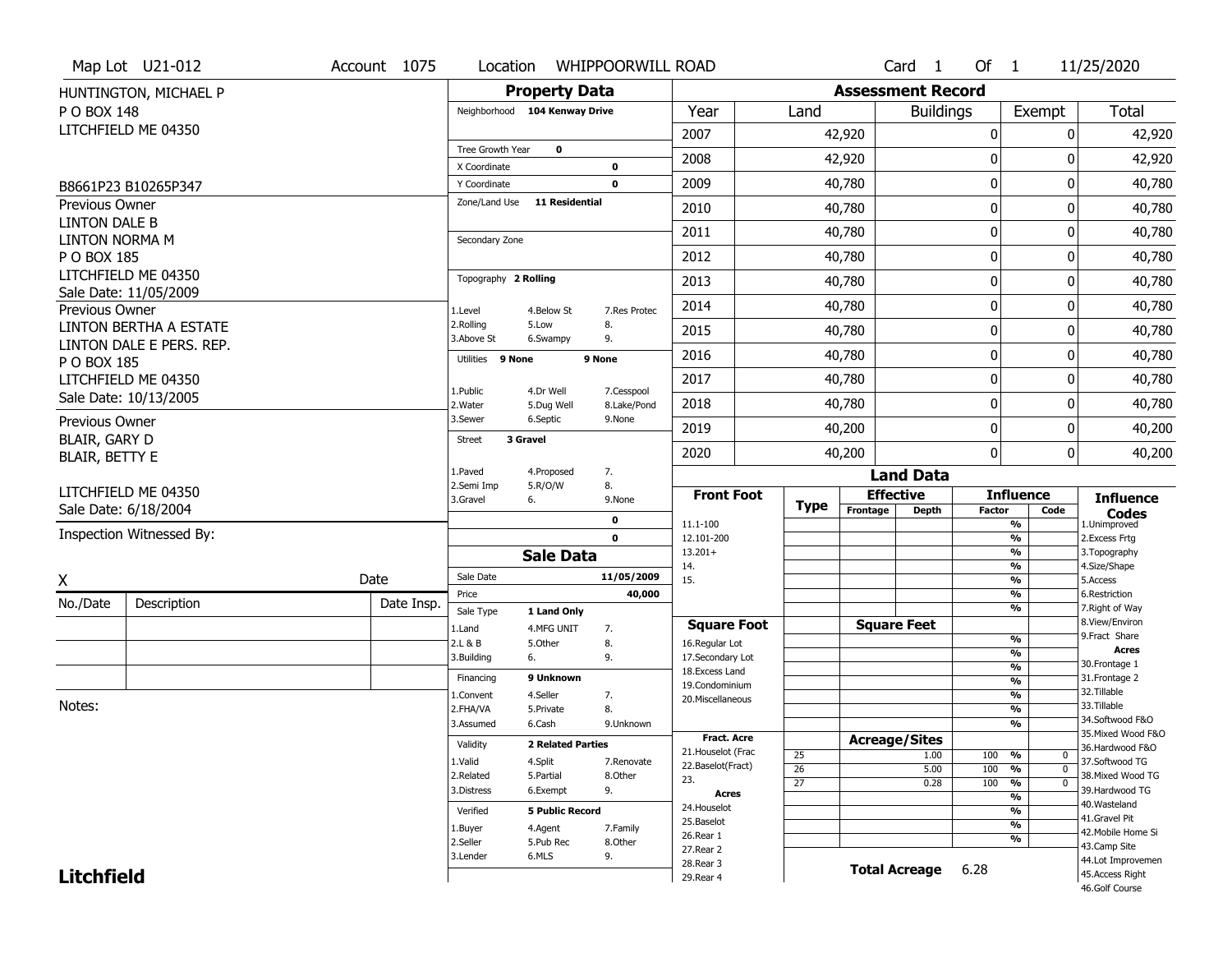|                       |                 |                                                   |                       |                  |            |                                       |                          |                        |            |                   | <b>Litchfield</b>  |                   |        |        |            |
|-----------------------|-----------------|---------------------------------------------------|-----------------------|------------------|------------|---------------------------------------|--------------------------|------------------------|------------|-------------------|--------------------|-------------------|--------|--------|------------|
|                       | Map Lot U21-012 |                                                   |                       |                  |            | Account 1075                          |                          | Location               |            |                   |                    | WHIPPOORWILL ROAD | Card 1 | Of $1$ | 11/25/2020 |
| <b>Building Style</b> |                 |                                                   | <b>SF Bsmt Living</b> |                  |            |                                       |                          | Layout                 |            |                   |                    |                   |        |        |            |
| 0.Uncoded             | 4.Cape          | 8.Log                                             | Fin Bsmt Grade        |                  |            |                                       |                          | 1. Typical             | 4.         |                   | 7.                 |                   |        |        |            |
| 1.Conv.               | 5.Garrison      | 9.Other                                           |                       | OPEN-5-CUSTOMIZE |            |                                       |                          | 2.Inadeq               | 5.         |                   | 8.                 |                   |        |        |            |
| 2.Ranch               | 6.Split         | 10.Tri-Lev                                        | Heat Type             | 100%             |            |                                       |                          | 3.                     | 6.         |                   | 9.                 |                   |        |        |            |
| 3.R Ranch             | 7.Contemp       | 11.Earth O                                        | 0.Uncoded             |                  | 4.Steam    | 8.Fl/Wall                             |                          | Attic                  |            |                   |                    |                   |        |        |            |
| <b>Dwelling Units</b> |                 |                                                   | 1.HWBB                |                  | 5.FWA      | 9.No Heat                             |                          | 1.1/4 Fin              | 4.Full Fin |                   | 7.                 |                   |        |        |            |
| Other Units           |                 |                                                   | 2.HWCI                |                  | 6.GravWA   | 10.Radiant                            |                          | 2.1/2 Fin              | 5.Fl/Stair |                   | 8.                 |                   |        |        |            |
| <b>Stories</b>        |                 |                                                   | 3.H Pump              |                  | 7.Electric | 11.Radiant                            |                          | 3.3/4 Fin              | 6.         |                   | 9.None             |                   |        |        |            |
| 1.1                   | 4.1.5           | 7.1.25                                            | Cool Type             | 0%               |            |                                       |                          | Insulation             |            |                   |                    |                   |        |        |            |
| 2.2                   | 5.1.75          | 8.3.5                                             | 1.Refrig              |                  | 4.W&C Air  | 7.RadHW                               |                          | 1.Full                 | 4.Minimal  |                   | 7.                 |                   |        |        |            |
| 3.3                   | 6.2.5           | 9.4                                               | 2.Evapor              |                  | 5.Monitor- | 8.                                    |                          | 2.Heavy                | 5.Partial  |                   | 8.                 |                   |        |        |            |
| <b>Exterior Walls</b> |                 |                                                   | 3.H Pump              |                  | 6.Monitor- | 9.None                                |                          | 3.Capped               | 6.         |                   | 9.None             |                   |        |        |            |
| 0.Uncoded             | 4.Asbestos      | 8.Concrete                                        | Kitchen Style         |                  |            |                                       |                          | Unfinished %           |            |                   |                    |                   |        |        |            |
| 1.Wd Clapb            | 5.Stucco        | 9.Other                                           | 1.Modern              |                  | 4.Obsolete | 7.                                    |                          | Grade & Factor         |            |                   |                    |                   |        |        |            |
| 2.Vinyl               | 6.Brick         | 10.Wd shin                                        | 2.Typical             |                  | 5.         | 8.                                    |                          | 1.E Grade              | 4.B Grade  |                   | 7.AAA Grad         |                   |        |        |            |
| 3.Compos.             | 7.Stone         | 11.T1-11                                          | 3.Old Type            |                  | 6.         | 9.None                                |                          | 2.D Grade              | 5.A Grade  |                   | 8.M&S              |                   |        |        |            |
| Roof Surface          |                 |                                                   | Bath(s) Style         |                  |            |                                       |                          | 3.C Grade              | 6.AA Grade |                   | 9.Same             |                   |        |        |            |
| 1.Asphalt             | 4.Composit      | 7.Rolled R                                        | 1.Modern              |                  | 4.Obsolete | 7.                                    |                          | SQFT (Footprint)       |            |                   |                    |                   |        |        |            |
| 2.Slate               | 5.Wood          | 8.                                                | 2. Typical            |                  | 5.         | 8.                                    |                          | Condition              |            |                   |                    |                   |        |        |            |
| 3.Metal               | 6.Other         | 9.                                                | 3.Old Type            |                  | 6.         | 9.None                                |                          | 1.Poor                 | 4.Avg      |                   | 7.V G              |                   |        |        |            |
| SF Masonry Trim       |                 |                                                   | # Rooms               |                  |            |                                       |                          | 2.Fair                 | $5.Avg+$   |                   | 8.Exc              |                   |        |        |            |
| OPEN-3-CUSTOM         |                 |                                                   | # Bedrooms            |                  |            |                                       |                          | 3.Avg-                 | 6.Good     |                   | 9.Same             |                   |        |        |            |
| OPEN-4-CUSTOM         |                 |                                                   | # Full Baths          |                  |            |                                       |                          | Phys. % Good           |            |                   |                    |                   |        |        |            |
| Year Built            |                 |                                                   | # Half Baths          |                  |            |                                       |                          | Funct. % Good          |            |                   |                    |                   |        |        |            |
| Year Remodeled        |                 |                                                   | # Addn Fixtures       |                  |            |                                       |                          | <b>Functional Code</b> |            |                   |                    |                   |        |        |            |
| Foundation            |                 |                                                   | # Fireplaces          |                  |            |                                       |                          | 1.Incomp               | 4.Delap    |                   | 7.No Power         |                   |        |        |            |
| 1.Concrete            | 4.Wood          | 7.                                                |                       |                  |            |                                       |                          | 2.0-Built              | 5.Bsmt     |                   | 8.LongTerm         |                   |        |        |            |
| 2.C Block             | 5.Slab          | 8.                                                |                       |                  |            |                                       |                          | 3.Damage               | 6.Common   |                   | 9.None             |                   |        |        |            |
| 3.Br/Stone            | 6.Piers         | 9.                                                |                       |                  |            |                                       |                          | Econ. % Good           |            |                   |                    |                   |        |        |            |
| Basement              |                 |                                                   |                       |                  |            |                                       |                          | Economic Code          |            |                   |                    |                   |        |        |            |
| 1.1/4 Bmt             | 4.Full Bmt      | 7.                                                |                       |                  |            |                                       |                          | 0.None                 | 3.No Power |                   | 9.None             |                   |        |        |            |
| 2.1/2 Bmt             | 5.Crawl Sp      | 8.                                                |                       |                  |            |                                       |                          | 1.Location             | 4.Generate |                   | 8.                 |                   |        |        |            |
| 3.3/4 Bmt             | 6.              | 9.None                                            |                       |                  |            | Software                              |                          | 2.Encroach             | 5.Multi-Fa |                   | 9.                 |                   |        |        |            |
| Bsmt Gar # Cars       |                 |                                                   |                       |                  |            |                                       |                          | Entrance Code 0        |            |                   |                    |                   |        |        |            |
| Wet Basement          |                 |                                                   |                       |                  |            | A Division of Harris Computer Systems |                          | 1.Interior             | 4.Vacant   |                   | 7.                 |                   |        |        |            |
| 1.Dry                 | 4.Dirt Flr      | 7.                                                |                       |                  |            |                                       |                          | 2.Refusal              | 5.Estimate |                   | 8.                 |                   |        |        |            |
| 2.Damp                | 5.              | 8.                                                |                       |                  |            |                                       |                          | 3.Informed             | 6.Existing |                   | 9.                 |                   |        |        |            |
| 3.Wet                 | 6.              | 9.                                                |                       |                  |            |                                       |                          | Information Code 0     |            |                   |                    |                   |        |        |            |
|                       |                 |                                                   |                       |                  |            |                                       |                          | 1.0wner                | 4.Agent    |                   | 7.Vacant           |                   |        |        |            |
|                       |                 |                                                   |                       |                  |            |                                       |                          | 2.Relative             | 5.Estimate |                   | 8.                 |                   |        |        |            |
|                       |                 |                                                   | Date Inspected        |                  |            |                                       |                          | 3.Tenant               | 6.Other    |                   | 9.                 |                   |        |        |            |
|                       |                 | <b>Additions, Outbuildings &amp; Improvements</b> |                       |                  |            |                                       |                          |                        |            |                   | 1.One Story Fram   |                   |        |        |            |
|                       |                 | Year                                              | Units                 | Grade            | Cond       |                                       |                          | Sound Value            |            |                   | 2. Two Story Fram  |                   |        |        |            |
| Type                  |                 |                                                   |                       |                  |            | Phys.                                 | Funct.                   |                        |            | 3. Three Story Fr |                    |                   |        |        |            |
|                       |                 |                                                   |                       |                  |            | $\%$                                  | $\%$                     |                        |            | 4.1 & 1/2 Story   |                    |                   |        |        |            |
|                       |                 |                                                   |                       |                  |            | $\%$                                  | $\%$                     |                        |            | 5.1 & 3/4 Story   |                    |                   |        |        |            |
|                       |                 |                                                   |                       |                  |            | $\frac{0}{0}$                         | $\%$                     |                        |            | 6.2 & 1/2 Story   |                    |                   |        |        |            |
|                       |                 |                                                   |                       |                  |            | $\%$                                  | $\%$                     |                        |            |                   | 21. Open Frame Por |                   |        |        |            |
|                       |                 |                                                   |                       |                  |            |                                       |                          |                        |            |                   | 22.Encl Frame Por  |                   |        |        |            |
|                       |                 |                                                   |                       |                  |            | $\frac{1}{2}$                         | $\overline{\frac{0}{6}}$ |                        |            |                   | 23. Frame Garage   |                   |        |        |            |
|                       |                 |                                                   |                       |                  |            | $\sqrt{6}$                            | $\overline{\frac{0}{0}}$ |                        |            | 24.Frame Shed     |                    |                   |        |        |            |
|                       |                 |                                                   |                       |                  |            | $\sqrt{6}$                            | $\overline{\frac{0}{6}}$ |                        |            |                   | 25. Frame Bay Wind |                   |        |        |            |
|                       |                 |                                                   |                       |                  |            | $\sqrt{6}$                            | $\overline{\frac{0}{6}}$ |                        |            |                   | 26.1SFr Overhang   |                   |        |        |            |
|                       |                 |                                                   |                       |                  |            |                                       |                          |                        |            |                   | 27.Unfin Basement  |                   |        |        |            |
|                       |                 |                                                   |                       |                  |            | $\frac{0}{0}$                         | $\%$                     |                        |            |                   | 28. Unfinished Att |                   |        |        |            |
|                       |                 |                                                   |                       |                  |            | $\sqrt{6}$                            | $\%$                     |                        |            |                   | 29. Finished Attic |                   |        |        |            |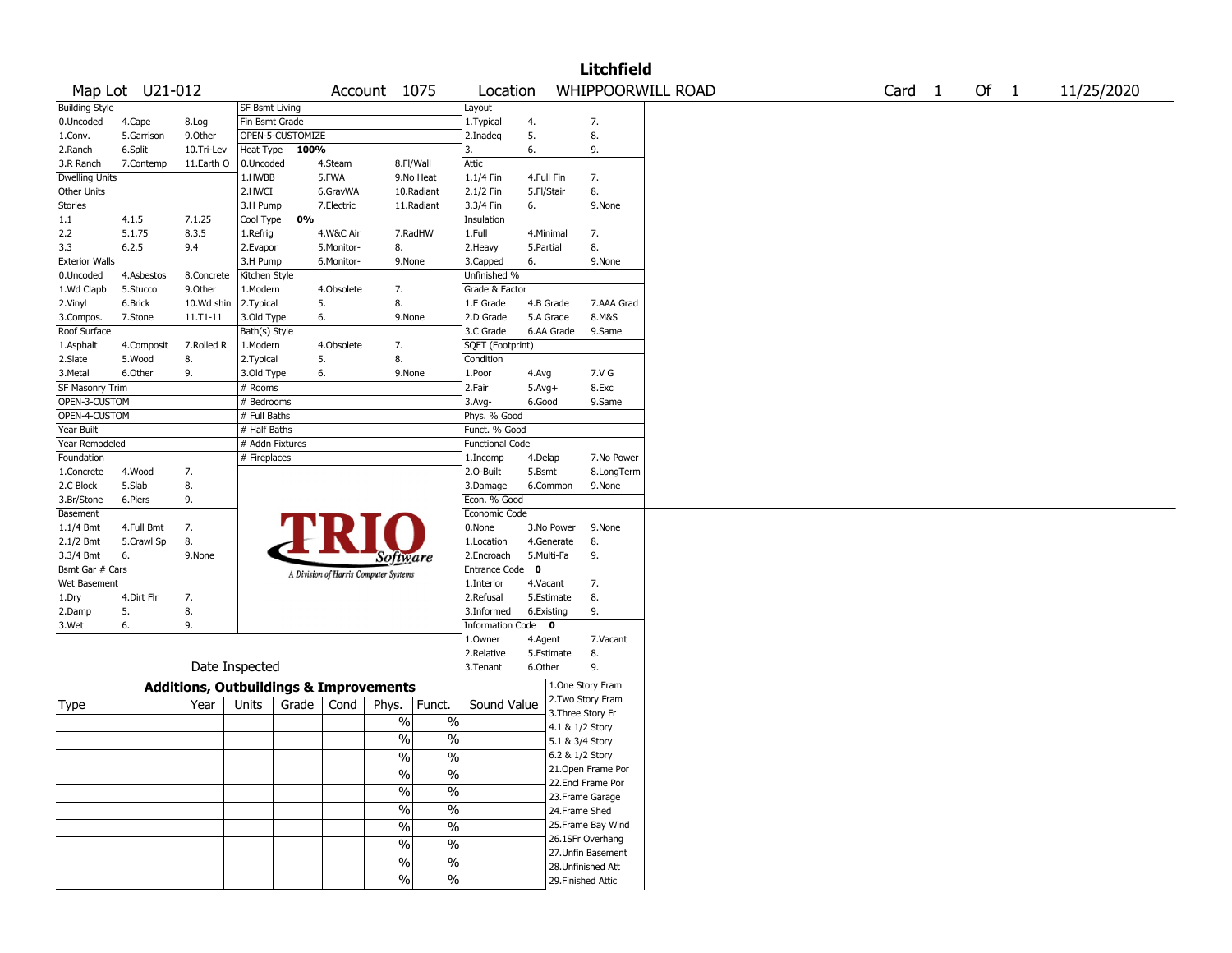|                                            | Map Lot U21-013                           |  | Account 148 |                                            | Location                      |                        | 51 KENWAY DRIVE          |                                      |                                    |             |              | $Card \t1$           | Of $1$                                                             |                                                      | 11/25/2020                        |  |  |
|--------------------------------------------|-------------------------------------------|--|-------------|--------------------------------------------|-------------------------------|------------------------|--------------------------|--------------------------------------|------------------------------------|-------------|--------------|----------------------|--------------------------------------------------------------------|------------------------------------------------------|-----------------------------------|--|--|
| RICHARD, SCOTT P                           |                                           |  |             |                                            | <b>Property Data</b>          |                        |                          | <b>Assessment Record</b>             |                                    |             |              |                      |                                                                    |                                                      |                                   |  |  |
| RICHARD, TINA L                            |                                           |  |             |                                            | Neighborhood 104 Kenway Drive |                        |                          | Year                                 |                                    | Land        |              | <b>Buildings</b>     |                                                                    | Exempt                                               | Total                             |  |  |
|                                            | 1 WOODSIDE DRIVE                          |  |             |                                            |                               |                        |                          | 2007                                 |                                    |             | 45,230       |                      | 1,308                                                              | 0                                                    | 46,538                            |  |  |
|                                            | LEWISTON ME 04240                         |  |             | Tree Growth Year                           | $\mathbf 0$                   |                        |                          | 2008                                 |                                    |             | 45,230       |                      | 1,308                                                              | U                                                    | 46,538                            |  |  |
|                                            |                                           |  |             | X Coordinate                               |                               |                        | 0                        | 2009                                 |                                    |             |              |                      |                                                                    | 0                                                    |                                   |  |  |
|                                            | B6373P41 B10209P294 B12250P229 B12640P249 |  |             | Y Coordinate<br>Zone/Land Use              |                               | <b>11 Residential</b>  | $\mathbf 0$              |                                      |                                    |             | 42,320       |                      | 1,211                                                              |                                                      | 43,531                            |  |  |
| <b>Previous Owner</b><br>THURSTON SR., RAY |                                           |  |             |                                            |                               |                        |                          | 2010                                 |                                    |             | 42,320       |                      | 1,308                                                              | 0                                                    | 43,628                            |  |  |
|                                            | THURSTON, CINDY LEE                       |  |             | Secondary Zone                             |                               |                        |                          | 2011                                 |                                    |             | 42,320       |                      | 0                                                                  | 0                                                    | 42,320                            |  |  |
|                                            | 190 GAMAGE AVENUE                         |  |             |                                            |                               |                        |                          | 2012                                 |                                    |             | 42,320       |                      | 0                                                                  | 0                                                    | 42,320                            |  |  |
| AUBURN ME 04210                            |                                           |  |             | Topography 2 Rolling                       |                               |                        |                          | 2013                                 |                                    |             | 42,320       |                      | 0                                                                  | 0                                                    | 42,320                            |  |  |
|                                            | Sale Date: 6/27/2017                      |  |             |                                            |                               |                        |                          | 2014                                 |                                    |             | 42,320       |                      | 0                                                                  | 0                                                    | 42,320                            |  |  |
| Previous Owner                             | SMITH, THOMAS, ESTATE OF:                 |  |             | 1.Level<br>2.Rolling                       | 4.Below St<br>5.Low           |                        | 7.Res Protec<br>8.       |                                      |                                    |             |              |                      | 0                                                                  | 0                                                    |                                   |  |  |
| LOU LITTLE                                 |                                           |  |             | 3.Above St                                 | 6.Swampy                      |                        | 9.                       | 2015                                 |                                    |             | 42,320       |                      |                                                                    |                                                      | 42,320                            |  |  |
| 4071 LENOX DRIVE                           |                                           |  |             | Utilities                                  | <b>4 Drilled Well</b>         |                        | <b>6 Septic System</b>   | 2016                                 |                                    |             | 42,320       |                      | $\mathbf 0$                                                        | 0                                                    | 42,320                            |  |  |
|                                            | CINCINNATI OH 45245                       |  |             | 1.Public                                   | 4.Dr Well                     |                        | 7.Cesspool               | 2017                                 |                                    |             | 42,320       |                      | $\mathbf 0$                                                        | 0                                                    | 42,320                            |  |  |
|                                            | Sale Date: 3/18/2016                      |  |             | 2. Water                                   | 5.Dug Well                    |                        | 8.Lake/Pond              | 2018                                 |                                    |             | 54,320       |                      | 34,784                                                             | 0                                                    | 89,104                            |  |  |
| Previous Owner                             |                                           |  |             | 3.Sewer                                    | 6.Septic                      |                        | 9.None                   | 2019                                 |                                    |             | 61,400       | 130,000              |                                                                    | 0                                                    | 191,400                           |  |  |
| SMITH, THOMAS                              |                                           |  |             | <b>Street</b>                              | 3 Gravel                      |                        |                          | 2020                                 |                                    |             | 61,400       |                      | 130,000                                                            | 0                                                    | 191,400                           |  |  |
| PIP<br>LOU LITTLE                          |                                           |  |             | 1.Paved                                    | 4.Proposed                    |                        | 7.                       |                                      |                                    |             |              | <b>Land Data</b>     |                                                                    |                                                      |                                   |  |  |
|                                            | CINCINNATI OH 45245                       |  |             | 2.Semi Imp                                 | 5.R/O/W                       |                        | 8.                       | <b>Front Foot</b>                    |                                    |             |              | <b>Effective</b>     |                                                                    | <b>Influence</b>                                     | <b>Influence</b>                  |  |  |
|                                            | Sale Date: 5/23/2011                      |  |             | 3.Gravel                                   | 6.                            |                        | 9.None                   |                                      |                                    | <b>Type</b> | Frontage     | <b>Depth</b>         | <b>Factor</b>                                                      | Code                                                 | <b>Codes</b>                      |  |  |
|                                            | Inspection Witnessed By:                  |  |             | 0<br>$\mathbf 0$                           |                               |                        | 11.1-100<br>12.101-200   |                                      |                                    |             |              |                      | %<br>$\overline{\frac{9}{6}}$                                      | 1.Unimproved<br>2. Excess Frtg                       |                                   |  |  |
|                                            |                                           |  |             |                                            | <b>Sale Data</b>              |                        |                          | $13.201+$                            |                                    |             |              |                      |                                                                    | $\overline{\frac{9}{6}}$                             | 3. Topography                     |  |  |
| X                                          |                                           |  | Date        | Sale Date                                  |                               |                        | 6/27/2017                | 14.<br>15.                           |                                    |             |              |                      |                                                                    | $\overline{\frac{9}{6}}$<br>$\overline{\frac{9}{6}}$ | 4.Size/Shape<br>5.Access          |  |  |
| No./Date                                   | Description                               |  | Date Insp.  | Price                                      |                               |                        | 28,000                   |                                      |                                    |             |              |                      |                                                                    | %                                                    | 6.Restriction                     |  |  |
|                                            |                                           |  |             | Sale Type                                  | 1 Land Only                   |                        |                          |                                      |                                    |             |              | <b>Square Feet</b>   |                                                                    | %                                                    | 7. Right of Way<br>8.View/Environ |  |  |
|                                            |                                           |  |             | 1.Land<br>2.L & B                          | 4.MFG UNIT<br>5.0ther         |                        | 7.<br>8.                 | <b>Square Foot</b><br>16.Regular Lot |                                    |             |              |                      |                                                                    | %                                                    | 9. Fract Share                    |  |  |
|                                            |                                           |  |             | 3.Building                                 | 6.                            |                        | 9.                       | 17.Secondary Lot                     |                                    |             |              |                      |                                                                    | %                                                    | <b>Acres</b><br>30. Frontage 1    |  |  |
|                                            |                                           |  |             | Financing                                  | 9 Unknown                     |                        |                          | 18.Excess Land<br>19.Condominium     |                                    |             |              |                      |                                                                    | %<br>%                                               | 31. Frontage 2                    |  |  |
| Notes:                                     |                                           |  |             | L.Convent                                  | 4.Seller                      |                        | 7.                       | 20.Miscellaneous                     |                                    |             |              |                      |                                                                    | %                                                    | 32. Tillable<br>33.Tillable       |  |  |
|                                            | 5/10/2018 vacant m&L New hse start        |  |             | 2.FHA/VA<br>3.Assumed                      | 5.Private<br>6.Cash           |                        | 8.<br>9.Unknown          |                                      |                                    |             |              |                      |                                                                    | %<br>%                                               | 34.Softwood F&O                   |  |  |
|                                            | 9/11/09-QUITCLAIM DEED-TOWN               |  |             | Validity                                   |                               | 1 Arms Length Sale     |                          | <b>Fract. Acre</b>                   |                                    |             |              | <b>Acreage/Sites</b> |                                                                    |                                                      | 35. Mixed Wood F&O                |  |  |
|                                            |                                           |  | 1.Valid     | 4.Split                                    |                               | 7.Renovate             | 21. Houselot (Frac       |                                      | 24                                 |             | 1.00         | 100                  | %<br>0                                                             | 36.Hardwood F&O<br>37.Softwood TG                    |                                   |  |  |
|                                            |                                           |  | 2.Related   | 5.Partial                                  |                               | 8.Other                | 22.Baselot(Fract)<br>23. |                                      | $\overline{26}$<br>$\overline{27}$ |             | 5.00<br>1.82 | 100<br>100           | $\overline{0}$<br>$\frac{9}{6}$<br>$\frac{9}{6}$<br>$\overline{0}$ | 38. Mixed Wood TG                                    |                                   |  |  |
|                                            |                                           |  | 3.Distress  | 6.Exempt                                   |                               | 9.                     | Acres                    |                                      | $\overline{44}$                    |             | 1.00         | 100                  | $\overline{\mathfrak{o}}$<br>$\frac{9}{6}$                         | 39.Hardwood TG                                       |                                   |  |  |
|                                            |                                           |  |             |                                            |                               | <b>5 Public Record</b> |                          | 24. Houselot                         |                                    |             |              |                      |                                                                    | %                                                    | 40. Wasteland<br>41.Gravel Pit    |  |  |
|                                            |                                           |  |             | Verified<br>4.Agent<br>7.Family<br>1.Buyer |                               |                        | 25.Baselot               |                                      |                                    |             |              |                      | $\overline{\frac{9}{6}}$                                           | 42. Mobile Home Si                                   |                                   |  |  |
|                                            |                                           |  |             | 2.Seller                                   | 5.Pub Rec                     |                        | 8.Other                  | 26.Rear 1<br>27. Rear 2              |                                    |             |              |                      |                                                                    | %                                                    | 43.Camp Site                      |  |  |
|                                            |                                           |  |             | 3.Lender                                   | 6.MLS                         |                        | 9.                       | 28. Rear 3                           |                                    |             |              | <b>Total Acreage</b> | 7.82                                                               |                                                      | 44.Lot Improvemen                 |  |  |
| <b>Litchfield</b>                          |                                           |  |             |                                            |                               | 29. Rear 4             |                          |                                      |                                    |             |              |                      | 45.Access Right<br>46.Golf Course                                  |                                                      |                                   |  |  |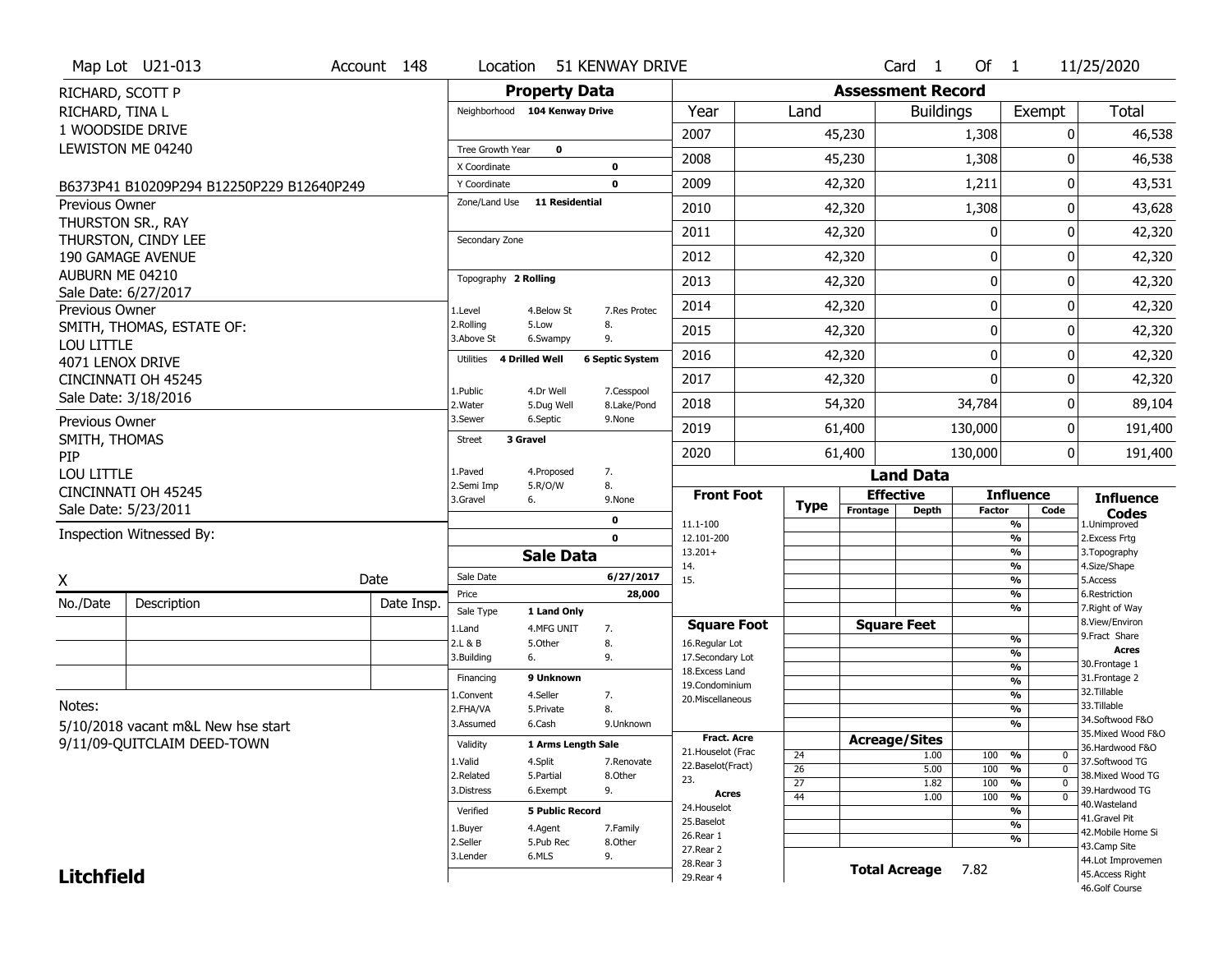| <b>Litchfield</b>                                                                                        |                        |                                                   |                       |                  |                |                                       |               |                               |            |                 |                    |      |       |  |  |       |
|----------------------------------------------------------------------------------------------------------|------------------------|---------------------------------------------------|-----------------------|------------------|----------------|---------------------------------------|---------------|-------------------------------|------------|-----------------|--------------------|------|-------|--|--|-------|
| 51 KENWAY DRIVE<br>Map Lot U21-013<br>Of 1<br>Account 148<br>Location<br>Card <sub>1</sub><br>11/25/2020 |                        |                                                   |                       |                  |                |                                       |               |                               |            |                 |                    |      |       |  |  |       |
| Building Style 2 Ranch                                                                                   |                        |                                                   | <b>SF Bsmt Living</b> |                  | 0              |                                       |               | Layout                        | 1 Typical  |                 |                    |      |       |  |  |       |
| 0.Uncoded                                                                                                | 4.Cape                 | 8.Log                                             | Fin Bsmt Grade        |                  | 0 <sub>0</sub> |                                       |               | 1.Typical                     | 4.         |                 | 7.                 |      |       |  |  |       |
| 1.Conv.                                                                                                  | 5.Garrison             | 9.0ther                                           |                       | OPEN-5-CUSTOMIZE | $\mathbf 0$    |                                       |               | 2.Inadeg                      | 5.         |                 | 8.                 |      |       |  |  |       |
| 2.Ranch                                                                                                  | 6.Split                | 10.Tri-Lev                                        | Heat Type             | 100%             |                | <b>3 Heat Pump</b>                    |               | 3.                            | 6.         |                 | 9.                 |      |       |  |  |       |
| 3.R Ranch                                                                                                | 7.Contemp              | 11.Earth O                                        | 0.Uncoded             |                  | 4.Steam        |                                       | 8.Fl/Wall     | Attic<br>9 None               |            |                 |                    |      |       |  |  |       |
| Dwelling Units 1                                                                                         |                        |                                                   | 1.HWBB                |                  | 5.FWA          |                                       | 9.No Heat     | 1.1/4 Fin                     | 4.Full Fin |                 | 7.                 |      |       |  |  |       |
| Other Units                                                                                              | 0                      |                                                   | 2.HWCI                |                  | 6.GravWA       |                                       | 10.Radiant    | 2.1/2 Fin                     | 5.Fl/Stair |                 | 8.                 |      |       |  |  |       |
| <b>Stories</b>                                                                                           | 1 One Story            |                                                   | 3.H Pump              |                  | 7.Electric     |                                       | 11.Radiant    | 3.3/4 Fin                     | 6.         |                 | 9.None             |      |       |  |  |       |
| $1.1\,$                                                                                                  | 4.1.5                  | 7.1.25                                            | Cool Type             | 0%               | 9 None         |                                       |               | Insulation                    | 1 Full     |                 |                    |      |       |  |  |       |
| 2.2                                                                                                      | 5.1.75                 | 8.3.5                                             | 1.Refrig              |                  | 4.W&C Air      |                                       | 7.RadHW       | 1.Full                        | 4.Minimal  |                 | 7.                 |      |       |  |  |       |
| 3.3                                                                                                      | 6.2.5                  | 9.4                                               | 2.Evapor              |                  | 5.Monitor-     | 8.                                    |               | 2. Heavy                      | 5.Partial  |                 | 8.                 |      |       |  |  |       |
| <b>Exterior Walls</b>                                                                                    | 2 Vinyl                |                                                   | 3.H Pump              |                  | 6.Monitor-     | 9.None                                |               | 3.Capped                      | 6.         |                 | 9.None             |      | 1sBFr |  |  |       |
| 0.Uncoded                                                                                                | 4.Asbestos             | 8.Concrete                                        | Kitchen Style         |                  | 2 Typical      |                                       |               | Unfinished %                  | 0%         |                 |                    | 28.0 |       |  |  |       |
| 1.Wd Clapb                                                                                               | 5.Stucco               | 9.Other                                           | 1.Modern              |                  | 4.Obsolete     | 7.                                    |               | Grade & Factor 3 Average 100% |            |                 |                    |      |       |  |  |       |
| 2.Vinyl                                                                                                  | 6.Brick                | 10.Wd shin                                        | 2.Typical             |                  | 5.             | 8.                                    |               | 1.E Grade                     | 4.B Grade  |                 | 7.AAA Grad         |      |       |  |  |       |
| 3.Compos.                                                                                                | 7.Stone                | $11. T1 - 11$                                     | 3.Old Type            |                  | 6.             | 9.None                                |               | 2.D Grade                     | 5.A Grade  |                 | 8.M&S              |      |       |  |  |       |
| Roof Surface                                                                                             | 1 Asphalt Shingles     |                                                   | Bath(s) Style         |                  |                | 2 Typical Bath(s)                     |               | 3.C Grade                     |            | 6.AA Grade      | 9.Same             |      |       |  |  |       |
| 1.Asphalt                                                                                                | 4.Composit             | 7.Rolled R                                        | 1.Modern              |                  | 4.Obsolete     | 7.                                    |               | SQFT (Footprint) 1120         |            |                 |                    |      |       |  |  | Shed  |
| 2.Slate                                                                                                  | 5.Wood                 | 8.                                                | 2.Typical             |                  | 5.             | 8.                                    |               | Condition                     | 4 Average  |                 |                    |      | 40.0  |  |  |       |
| 3.Metal                                                                                                  | 6.Other                | 9.                                                | 3.Old Type            |                  | 6.             | 9.None                                |               | 1.Poor                        | 4.Avg      |                 | 7.V G              |      |       |  |  | 16.0  |
| SF Masonry Trim 0                                                                                        |                        |                                                   | # Rooms               |                  | 0              |                                       |               | 2.Fair                        | $5.Avg+$   |                 | 8.Exc              |      |       |  |  |       |
| OPEN-3-CUSTOM 0                                                                                          |                        |                                                   | # Bedrooms            |                  | 3              |                                       |               | $3.$ Avg-                     | 6.Good     |                 | 9.Same             |      |       |  |  |       |
|                                                                                                          | OPEN-4-CUSTOM 0        |                                                   |                       | # Full Baths     | 2              |                                       |               | Phys. % Good                  | 0%         |                 |                    |      |       |  |  | 16.0' |
| Year Built                                                                                               | 2017<br># Half Baths   |                                                   |                       |                  | 0              |                                       |               | Funct. % Good                 |            | 100%            |                    |      |       |  |  |       |
| Year Remodeled<br>$\overline{\mathbf{0}}$<br># Addn Fixtures<br>1                                        |                        |                                                   |                       |                  |                | Functional Code 9 None                |               |                               |            |                 |                    |      |       |  |  |       |
| Foundation<br>1 Concrete                                                                                 |                        |                                                   | # Fireplaces          |                  | 0              |                                       |               | 1.Incomp                      | 4.Delap    |                 | 7.No Power         |      |       |  |  |       |
| 1.Concrete                                                                                               | 4.Wood                 | 7.                                                |                       |                  |                |                                       |               | 2.O-Built                     | 5.Bsmt     |                 | 8.LongTerm         |      |       |  |  |       |
| 2.C Block                                                                                                | 5.Slab                 | 8.                                                |                       |                  |                |                                       |               | 3.Damage                      |            | 6.Common        | 9.None             |      |       |  |  |       |
| 3.Br/Stone                                                                                               | 6.Piers                | 9.                                                |                       |                  |                |                                       |               | Econ. % Good 100%             |            |                 |                    |      |       |  |  |       |
| Basement                                                                                                 | <b>4 Full Basement</b> |                                                   |                       |                  |                |                                       |               | Economic Code None            |            |                 |                    |      |       |  |  |       |
| 1.1/4 Bmt                                                                                                | 4.Full Bmt             | 7.                                                |                       |                  |                |                                       |               | 0.None                        |            | 3.No Power      | 9.None             |      |       |  |  |       |
| 2.1/2 Bmt                                                                                                | 5.Crawl Sp             | 8.                                                |                       |                  |                |                                       |               | 1.Location                    |            | 4.Generate      | 8.                 |      |       |  |  |       |
| 3.3/4 Bmt                                                                                                | 6.                     | 9.None                                            |                       |                  |                | <i>Software</i>                       |               | 2.Encroach                    | 5.Multi-Fa |                 | 9.                 |      |       |  |  |       |
| Bsmt Gar # Cars 0                                                                                        |                        |                                                   |                       |                  |                | A Division of Harris Computer Systems |               | Entrance Code 0               |            |                 |                    |      |       |  |  |       |
| Wet Basement                                                                                             | 1 Dry Basement         |                                                   |                       |                  |                |                                       |               | 1.Interior                    | 4.Vacant   |                 | 7.                 |      |       |  |  |       |
| 1.Dry                                                                                                    | 4.Dirt Flr             | 7.                                                |                       |                  |                |                                       |               | 2.Refusal                     |            | 5.Estimate      | 8.                 |      |       |  |  |       |
| 2.Damp                                                                                                   | 5.                     | 8.                                                |                       |                  |                |                                       |               | 3.Informed                    | 6.Existing |                 | 9.                 |      |       |  |  |       |
| 3.Wet                                                                                                    | 6.                     | 9.                                                |                       |                  |                |                                       |               | Information Code 0            |            |                 |                    |      |       |  |  |       |
|                                                                                                          |                        |                                                   |                       |                  |                |                                       |               | 1.Owner                       | 4.Agent    |                 | 7.Vacant           |      |       |  |  |       |
|                                                                                                          |                        |                                                   |                       |                  |                |                                       |               | 2.Relative                    |            | 5.Estimate      | 8.                 |      |       |  |  |       |
|                                                                                                          |                        |                                                   | Date Inspected        |                  |                |                                       |               | 3. Tenant                     | 6.Other    |                 | 9.                 |      |       |  |  |       |
|                                                                                                          |                        | <b>Additions, Outbuildings &amp; Improvements</b> |                       |                  |                |                                       |               |                               |            |                 | 1.One Story Fram   |      |       |  |  |       |
| Type                                                                                                     |                        | Year                                              | Units                 | Grade            | Cond           | Phys.                                 | Funct.        | Sound Value                   |            |                 | 2.Two Story Fram   |      |       |  |  |       |
|                                                                                                          |                        |                                                   |                       |                  |                |                                       |               |                               |            |                 | 3. Three Story Fr  |      |       |  |  |       |
| 24 Frame Shed                                                                                            |                        | 2016                                              | 256                   | 2 100            | 4              | 0                                     | $%100$ %      |                               |            | 4.1 & 1/2 Story |                    |      |       |  |  |       |
|                                                                                                          |                        |                                                   |                       |                  |                | $\frac{0}{0}$                         | $\%$          |                               |            | 5.1 & 3/4 Story |                    |      |       |  |  |       |
|                                                                                                          |                        |                                                   |                       |                  |                | $\sqrt{6}$                            | $\frac{0}{6}$ |                               |            | 6.2 & 1/2 Story |                    |      |       |  |  |       |
|                                                                                                          |                        |                                                   |                       |                  |                | $\%$                                  | $\frac{1}{2}$ |                               |            |                 | 21.Open Frame Por  |      |       |  |  |       |
|                                                                                                          |                        |                                                   |                       |                  |                |                                       |               |                               |            |                 | 22.Encl Frame Por  |      |       |  |  |       |
|                                                                                                          |                        |                                                   |                       |                  |                | $\sqrt{6}$                            | $\frac{1}{2}$ |                               |            |                 | 23. Frame Garage   |      |       |  |  |       |
|                                                                                                          |                        |                                                   |                       |                  |                | $\%$                                  | $\frac{1}{2}$ |                               |            | 24.Frame Shed   |                    |      |       |  |  |       |
|                                                                                                          |                        |                                                   |                       |                  |                | %                                     | $\frac{1}{2}$ |                               |            |                 | 25. Frame Bay Wind |      |       |  |  |       |
|                                                                                                          |                        |                                                   |                       |                  |                |                                       |               |                               |            |                 | 26.1SFr Overhang   |      |       |  |  |       |
|                                                                                                          |                        |                                                   |                       |                  |                | $\%$                                  | $\%$          |                               |            |                 | 27.Unfin Basement  |      |       |  |  |       |
|                                                                                                          |                        |                                                   |                       |                  |                | $\sqrt{6}$                            | $\frac{0}{6}$ |                               |            |                 | 28. Unfinished Att |      |       |  |  |       |
|                                                                                                          |                        |                                                   |                       |                  |                | $\%$                                  | $\sqrt{6}$    |                               |            |                 | 29. Finished Attic |      |       |  |  |       |
|                                                                                                          |                        |                                                   |                       |                  |                |                                       |               |                               |            |                 |                    |      |       |  |  |       |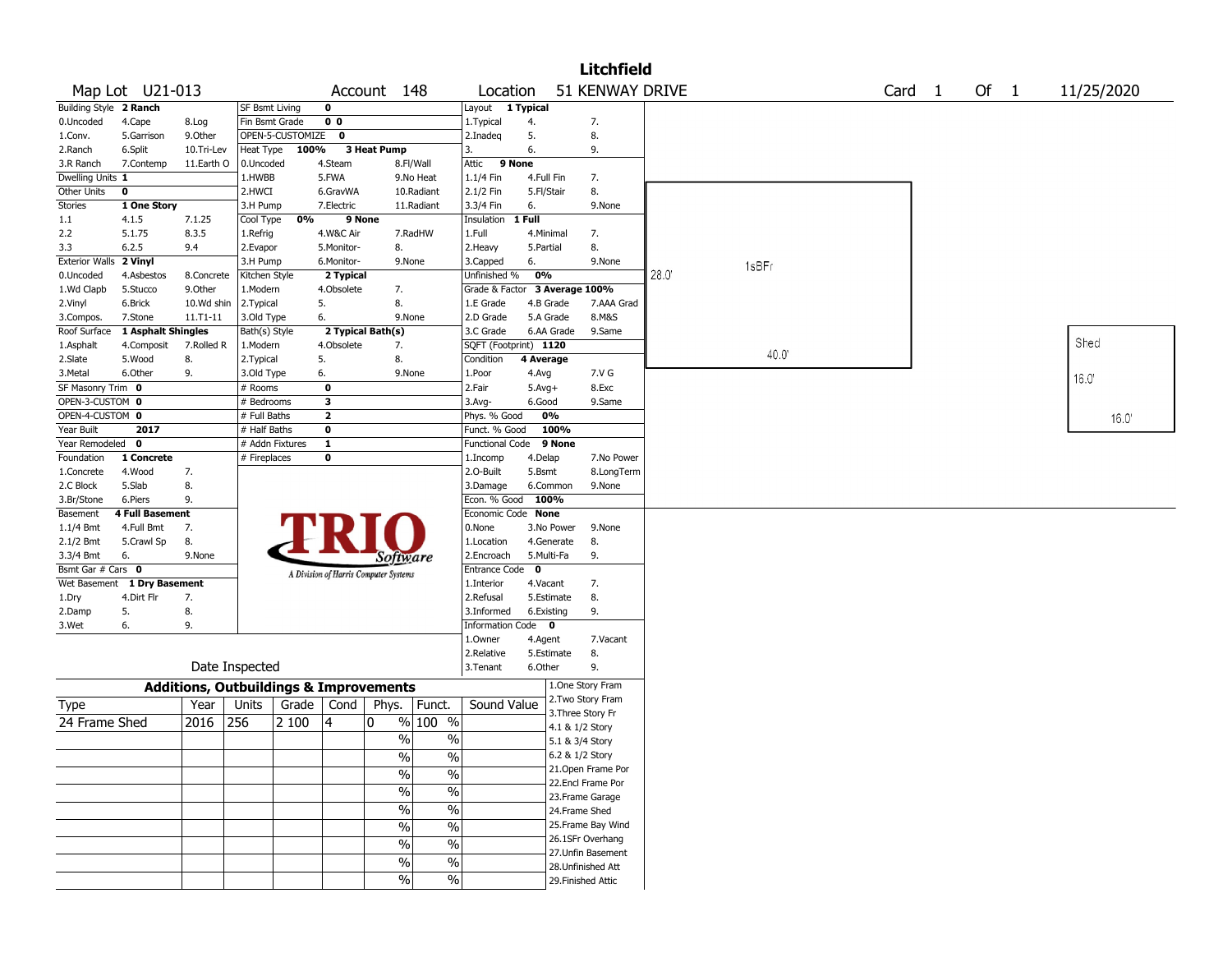|                        | Map Lot U21-014          | Account 2142 | Location                                                    |                                        | 105 WHIPPOORWILL ROAD              |                 |                          | Card <sub>1</sub> | Of $1$                                    |                                | 11/25/2020                        |  |  |
|------------------------|--------------------------|--------------|-------------------------------------------------------------|----------------------------------------|------------------------------------|-----------------|--------------------------|-------------------|-------------------------------------------|--------------------------------|-----------------------------------|--|--|
| BELLER, JOANNA R       |                          |              |                                                             | <b>Property Data</b>                   |                                    |                 | <b>Assessment Record</b> |                   |                                           |                                |                                   |  |  |
| <b>BELLER, BRIAN K</b> |                          |              |                                                             | Neighborhood 226 Whippoorwill Road     | Year                               | Land            |                          | <b>Buildings</b>  |                                           | Exempt                         | <b>Total</b>                      |  |  |
|                        | 105 WHIPPOORWILL ROAD    |              |                                                             |                                        | 2007                               |                 | 40,290                   |                   | 87,194                                    | 13,000                         | 114,484                           |  |  |
|                        | LITCHFIELD ME 04350      |              | Tree Growth Year                                            | $\mathbf 0$                            | 2008                               |                 | 40,290                   |                   | 87,192                                    | 0                              | 127,482                           |  |  |
|                        |                          |              | X Coordinate                                                | 0                                      |                                    |                 |                          |                   |                                           |                                |                                   |  |  |
|                        | B6004P262 B9777P67       |              | Y Coordinate                                                | $\mathbf 0$                            | 2009                               |                 | 40,250                   |                   | 91,077                                    | 9,500                          | 121,827                           |  |  |
| <b>Previous Owner</b>  | BOARDMAN, JACKIE         |              | Zone/Land Use                                               | <b>11 Residential</b>                  | 2010                               |                 | 40,250                   |                   | 79,848                                    | 10,000                         | 110,098                           |  |  |
|                        | 105 WHIPPOORWILL ROAD    |              | Secondary Zone                                              |                                        | 2011                               |                 | 40,250                   |                   | 78,319                                    | 10,000                         | 108,569                           |  |  |
|                        |                          |              |                                                             |                                        | 2012                               |                 | 40,250                   |                   | 78,319                                    | 10,000                         | 108,569                           |  |  |
|                        | LITCHFIELD ME 04350      |              | Topography 2 Rolling                                        |                                        | 2013                               |                 | 40,250                   |                   | 78,315                                    | 10,000                         | 108,565                           |  |  |
|                        | Sale Date: 6/30/2008     |              | 1.Level                                                     | 4.Below St<br>7.Res Protec             | 2014                               |                 | 40,250                   |                   | 54,023                                    | 10,000                         | 84,273                            |  |  |
|                        |                          |              | 2.Rolling<br>3.Above St                                     | 5.Low<br>8.<br>9.<br>6.Swampy          | 2015                               |                 | 40,250                   |                   | 53,138                                    | 10,000                         | 83,388                            |  |  |
|                        |                          |              | 4 Drilled Well<br>Utilities                                 | <b>6 Septic System</b>                 | 2016                               |                 | 40,250                   |                   | 52,252                                    | 15,000                         | 77,502                            |  |  |
|                        |                          |              | 1.Public                                                    | 4.Dr Well<br>7.Cesspool                | 2017                               |                 | 40,250                   |                   | 51,451                                    | 20,000                         | 71,701                            |  |  |
|                        |                          |              | 2. Water                                                    | 8.Lake/Pond<br>5.Dug Well              | 2018                               |                 | 40,250                   |                   | 50,600                                    | 19,200                         | 71,650                            |  |  |
|                        |                          |              | 3.Sewer                                                     | 6.Septic<br>9.None                     | 2019                               |                 | 45,300                   |                   | 41,700                                    | 20,000                         | 67,000                            |  |  |
|                        |                          |              | 1 Paved<br>Street                                           |                                        | 2020                               |                 | 45,300                   |                   | 41,000                                    | 25,000                         | 61,300                            |  |  |
|                        |                          |              | 1.Paved<br>2.Semi Imp                                       | 4.Proposed<br>7.<br>5.R/O/W<br>8.      |                                    |                 |                          | <b>Land Data</b>  |                                           |                                |                                   |  |  |
|                        |                          |              | 3.Gravel<br>6.                                              | 9.None                                 | <b>Front Foot</b>                  | <b>Type</b>     | <b>Effective</b>         |                   |                                           | <b>Influence</b>               | <b>Influence</b>                  |  |  |
|                        |                          |              |                                                             | 0                                      | 11.1-100                           |                 | Frontage                 | <b>Depth</b>      | <b>Factor</b>                             | Code<br>$\frac{9}{6}$          | <b>Codes</b><br>1.Unimproved      |  |  |
|                        | Inspection Witnessed By: |              |                                                             | $\mathbf 0$                            | 12.101-200                         |                 |                          |                   |                                           | $\frac{9}{6}$                  | 2.Excess Frtg                     |  |  |
|                        |                          |              |                                                             | <b>Sale Data</b>                       | $13.201+$<br>14.                   |                 |                          |                   |                                           | $\frac{9}{6}$<br>$\frac{9}{6}$ | 3. Topography<br>4.Size/Shape     |  |  |
| X                      |                          | Date         | Sale Date                                                   | 6/30/2008                              | 15.                                |                 |                          |                   |                                           | $\frac{9}{6}$                  | 5.Access                          |  |  |
| No./Date               | Description              | Date Insp.   | Price                                                       |                                        | 90,000                             |                 |                          |                   |                                           | $\frac{9}{6}$<br>$\frac{9}{6}$ | 6.Restriction<br>7. Right of Way  |  |  |
|                        |                          |              | Sale Type<br>1.Land                                         | 2 Land & Buildings<br>7.<br>4.MFG UNIT | <b>Square Foot</b>                 |                 | <b>Square Feet</b>       |                   |                                           |                                | 8.View/Environ                    |  |  |
|                        |                          |              | 2.L & B                                                     | 8.<br>5.Other                          | 16.Regular Lot                     |                 |                          |                   |                                           | $\frac{9}{6}$                  | 9. Fract Share                    |  |  |
|                        |                          |              | 3.Building<br>6.                                            | 9.                                     | 17.Secondary Lot                   |                 |                          |                   |                                           | %<br>$\frac{9}{6}$             | <b>Acres</b><br>30. Frontage 1    |  |  |
|                        |                          |              | Financing                                                   | 9 Unknown                              | 18. Excess Land                    |                 |                          |                   |                                           | $\frac{9}{6}$                  | 31. Frontage 2                    |  |  |
|                        |                          |              | 1.Convent                                                   | 4.Seller<br>7.                         | 19.Condominium<br>20.Miscellaneous |                 |                          |                   |                                           | %                              | 32.Tillable                       |  |  |
| Notes:                 |                          |              | 2.FHA/VA                                                    | 8.<br>5.Private                        |                                    |                 |                          |                   |                                           | %                              | 33.Tillable                       |  |  |
|                        |                          |              | 3.Assumed                                                   | 6.Cash<br>9.Unknown                    |                                    |                 |                          |                   |                                           | %                              | 34.Softwood F&O                   |  |  |
|                        |                          |              |                                                             | 1 Arms Length Sale                     | Fract. Acre                        |                 | <b>Acreage/Sites</b>     |                   |                                           |                                | 35. Mixed Wood F&O                |  |  |
|                        |                          |              | Validity<br>1.Valid                                         | 4.Split<br>7.Renovate                  | 21. Houselot (Frac                 | 24              |                          | 1.00              | 100 %                                     | 0                              | 36.Hardwood F&O<br>37.Softwood TG |  |  |
|                        |                          |              | 2.Related                                                   | 5.Partial<br>8.Other                   | 22.Baselot(Fract)                  | $\overline{26}$ |                          | 0.10              | 100                                       | $\frac{9}{6}$<br>$\mathbf{0}$  | 38. Mixed Wood TG                 |  |  |
|                        |                          |              | 3.Distress                                                  | 9.<br>6.Exempt                         | 23.<br>Acres                       | 44              |                          | 1.00              | 100                                       | %<br>$\mathbf{0}$              | 39.Hardwood TG                    |  |  |
|                        |                          |              |                                                             | <b>5 Public Record</b>                 | 24. Houselot                       |                 |                          |                   |                                           | $\frac{9}{6}$                  | 40. Wasteland                     |  |  |
|                        |                          |              | Verified                                                    |                                        | 25.Baselot                         |                 |                          |                   | $\overline{\frac{9}{6}}$<br>$\frac{9}{6}$ |                                | 41.Gravel Pit                     |  |  |
|                        |                          |              | 1.Buyer                                                     | 4.Agent<br>7.Family                    | 26.Rear 1                          |                 |                          |                   |                                           | $\frac{9}{6}$                  | 42. Mobile Home Si                |  |  |
|                        |                          |              | 2.Seller<br>5.Pub Rec<br>8.0ther<br>6.MLS<br>9.<br>3.Lender |                                        |                                    | 27.Rear 2       |                          |                   |                                           |                                | 43.Camp Site<br>44.Lot Improvemen |  |  |
|                        |                          |              |                                                             |                                        | 28. Rear 3                         |                 |                          |                   | Total Acreage 1.10                        |                                |                                   |  |  |
| <b>Litchfield</b>      |                          |              |                                                             |                                        | 29. Rear 4                         |                 |                          |                   |                                           |                                | 45.Access Right<br>46.Golf Course |  |  |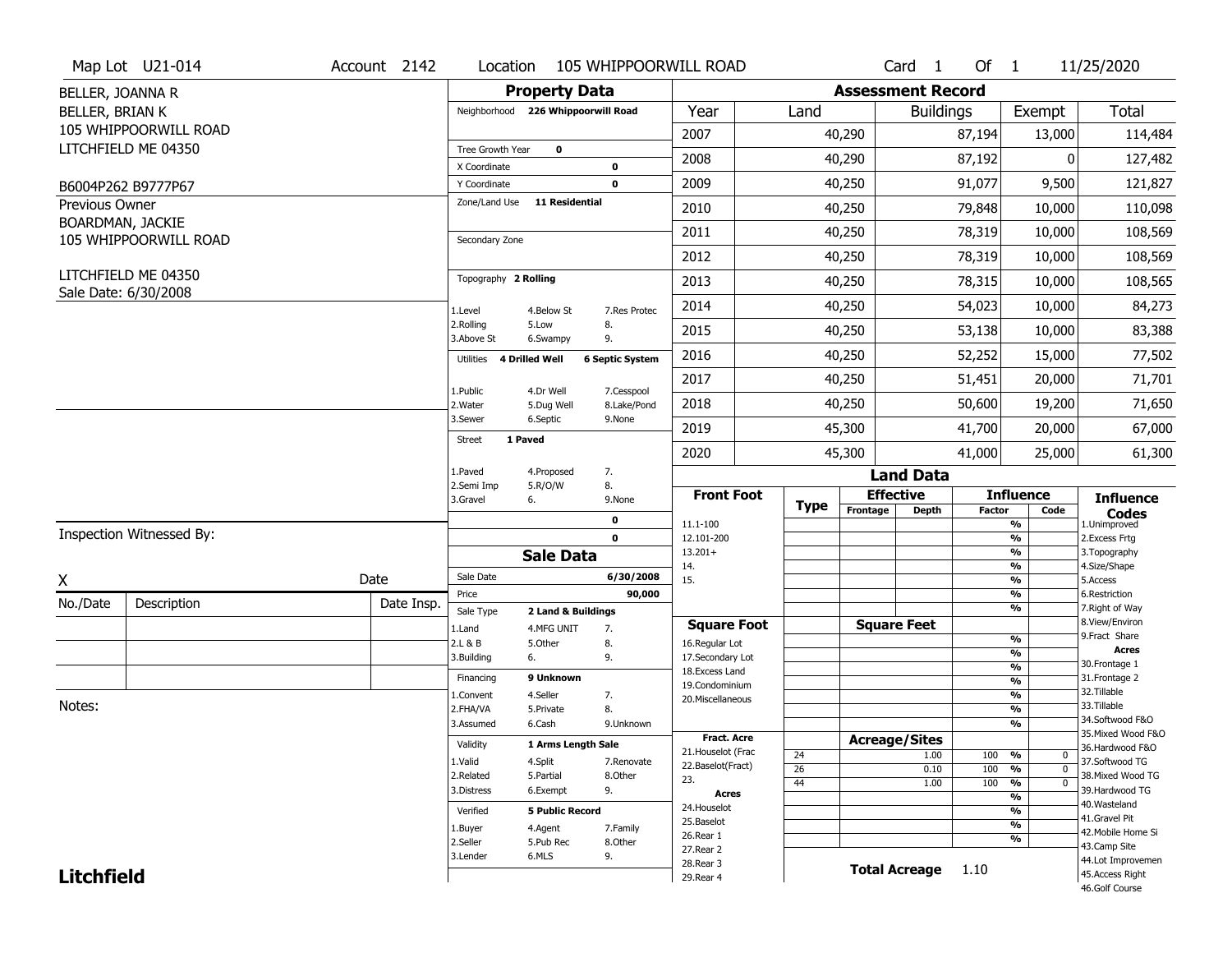|                       |                 |            |                |                                                   |            |                                       |                     |                                  |              |                 | <b>Litchfield</b>  |                       |  |       |                   |       |    |                |            |  |
|-----------------------|-----------------|------------|----------------|---------------------------------------------------|------------|---------------------------------------|---------------------|----------------------------------|--------------|-----------------|--------------------|-----------------------|--|-------|-------------------|-------|----|----------------|------------|--|
|                       | Map Lot U21-014 |            |                |                                                   |            | Account 2142                          |                     | Location                         |              |                 |                    | 105 WHIPPOORWILL ROAD |  |       | Card <sub>1</sub> |       | Of | $\overline{1}$ | 11/25/2020 |  |
| <b>Building Style</b> |                 |            | SF Bsmt Living |                                                   |            |                                       |                     | Layout                           |              |                 |                    |                       |  |       |                   |       |    |                |            |  |
| 0.Uncoded             | 4.Cape          | 8.Log      |                | Fin Bsmt Grade                                    |            |                                       |                     | 1. Typical                       | 4.           |                 | 7.                 |                       |  |       |                   |       |    | 8.0'           | Shed       |  |
| 1.Conv.               | 5.Garrison      | 9.Other    |                | OPEN-5-CUSTOMIZE                                  |            |                                       |                     | 2.Inadeq                         | 5.           |                 | 8.                 |                       |  |       |                   |       |    |                |            |  |
| 2.Ranch               | 6.Split         | 10.Tri-Lev |                | Heat Type 100%                                    |            |                                       |                     | 3.                               | 6.           |                 | 9.                 |                       |  |       |                   |       |    |                |            |  |
| 3.R Ranch             | 7.Contemp       | 11.Earth O | 0.Uncoded      |                                                   | 4.Steam    |                                       | 8.Fl/Wall           | Attic                            |              |                 |                    |                       |  |       |                   |       |    |                |            |  |
| <b>Dwelling Units</b> |                 |            | 1.HWBB         |                                                   | 5.FWA      |                                       | 9.No Heat           | 1.1/4 Fin                        | 4.Full Fin   |                 | 7.                 |                       |  |       |                   |       |    |                | 8.0        |  |
| Other Units           |                 |            | 2.HWCI         |                                                   | 6.GravWA   |                                       | 10.Radiant          | 2.1/2 Fin                        | 5.Fl/Stair   |                 | 8.                 |                       |  |       |                   |       |    |                |            |  |
| Stories               |                 |            | 3.H Pump       |                                                   | 7.Electric |                                       | 11.Radiant          | 3.3/4 Fin                        | 6.           |                 | 9.None             |                       |  |       |                   |       |    |                |            |  |
| 1.1                   | 4.1.5           | 7.1.25     | Cool Type      | $\overline{0\%}$                                  |            |                                       |                     | Insulation                       |              |                 |                    |                       |  |       |                   |       |    |                |            |  |
| 2.2                   | 5.1.75          | 8.3.5      | 1.Refrig       |                                                   | 4.W&C Air  |                                       | 7.RadHW             | 1.Full                           | 4.Minimal    |                 | 7.                 |                       |  |       |                   |       |    |                |            |  |
| 3.3                   | 6.2.5           | 9.4        | 2.Evapor       |                                                   | 5.Monitor- | 8.                                    |                     | 2.Heavy                          | 5.Partial    |                 | 8.                 |                       |  |       |                   | 24.0' |    |                |            |  |
| <b>Exterior Walls</b> |                 |            | 3.H Pump       |                                                   | 6.Monitor- | 9.None                                |                     | 3.Capped                         | 6.           |                 | 9.None             |                       |  |       |                   |       |    | WD             |            |  |
| 0.Uncoded             | 4.Asbestos      | 8.Concrete | Kitchen Style  |                                                   |            |                                       |                     | Unfinished %                     |              |                 |                    |                       |  |       | 10.0'             |       |    |                |            |  |
| 1.Wd Clapb            | 5.Stucco        | 9.Other    | 1.Modern       |                                                   | 4.Obsolete | 7.                                    |                     | Grade & Factor                   |              |                 |                    |                       |  |       |                   | 16.0' |    | 16.0'          |            |  |
| 2.Vinyl               | 6.Brick         | 10.Wd shin | 2. Typical     |                                                   | 5.         | 8.                                    |                     | 1.E Grade                        | 4.B Grade    |                 | 7.AAA Grad         |                       |  |       |                   |       |    |                |            |  |
| 3.Compos.             | 7.Stone         | 11.T1-11   | 3.Old Type     |                                                   | 6.         | 9.None                                |                     | 2.D Grade                        | 5.A Grade    |                 | 8.M&S              |                       |  |       |                   |       |    |                |            |  |
| Roof Surface          |                 |            | Bath(s) Style  |                                                   |            |                                       |                     | 3.C Grade                        | 6.AA Grade   |                 | 9.Same             |                       |  |       |                   |       |    | 6.0'           |            |  |
| 1.Asphalt             | 4.Composit      | 7.Rolled R | 1.Modern       |                                                   | 4.Obsolete | 7.                                    |                     | SQFT (Footprint)                 |              |                 |                    |                       |  |       | D-Wide/S          |       |    |                |            |  |
| 2.Slate               | 5.Wood          | 8.         | 2.Typical      |                                                   | 5.         | 8.                                    |                     | Condition                        |              |                 |                    |                       |  |       |                   |       |    | 8.0'           |            |  |
| 3.Metal               | 6.Other         | 9.         | 3.Old Type     |                                                   | 6.         | 9.None                                |                     | 1.Poor                           | 4.Avg        |                 | 7.V G              |                       |  |       |                   |       |    |                |            |  |
| SF Masonry Trim       |                 |            | # Rooms        |                                                   |            |                                       |                     | 2.Fair                           | $5.$ Avg $+$ |                 | 8.Exc              |                       |  |       |                   |       |    |                |            |  |
| OPEN-3-CUSTOM         |                 |            | # Bedrooms     |                                                   |            |                                       |                     | 3.Avg-                           | 6.Good       |                 | 9.Same             |                       |  |       |                   | 28.0' |    |                |            |  |
| OPEN-4-CUSTOM         |                 |            | # Full Baths   |                                                   |            |                                       |                     | Phys. % Good                     |              |                 |                    |                       |  |       |                   |       |    |                |            |  |
| Year Built            |                 |            | # Half Baths   |                                                   |            |                                       |                     | Funct. % Good                    |              |                 |                    |                       |  |       |                   |       |    |                |            |  |
| Year Remodeled        |                 |            |                | # Addn Fixtures                                   |            |                                       |                     | <b>Functional Code</b>           |              |                 |                    |                       |  |       |                   |       |    |                |            |  |
| Foundation            |                 |            | # Fireplaces   |                                                   |            |                                       |                     | 1.Incomp                         | 4.Delap      |                 | 7.No Power         |                       |  |       |                   |       |    |                |            |  |
| 1.Concrete            | 4.Wood          | 7.         |                |                                                   |            |                                       |                     | 2.0-Built                        | 5.Bsmt       |                 | 8.LongTerm         |                       |  |       |                   |       |    |                |            |  |
| 2.C Block             | 5.Slab          | 8.         |                |                                                   |            |                                       |                     | 3.Damage                         | 6.Common     |                 | 9.None             |                       |  | 40.0" |                   |       |    |                |            |  |
| 3.Br/Stone            | 6.Piers         | 9.         |                |                                                   |            |                                       |                     | Econ. % Good                     |              |                 |                    |                       |  |       |                   |       |    |                |            |  |
| Basement              |                 |            |                |                                                   |            |                                       |                     | Economic Code                    |              |                 |                    |                       |  |       |                   |       |    |                |            |  |
| 1.1/4 Bmt             | 4.Full Bmt      | 7.         |                |                                                   |            |                                       |                     | 0.None                           | 3.No Power   |                 | 9.None             |                       |  |       |                   |       |    |                |            |  |
| 2.1/2 Bmt             | 5.Crawl Sp      | 8.         |                |                                                   |            |                                       |                     | 1.Location                       | 4.Generate   |                 | 8.                 |                       |  |       |                   |       |    |                |            |  |
| 3.3/4 Bmt             | 6.              | 9.None     |                |                                                   |            | Software                              |                     | 2.Encroach                       | 5.Multi-Fa   |                 | 9.                 |                       |  |       |                   |       |    |                |            |  |
| Bsmt Gar # Cars       |                 |            |                |                                                   |            | A Division of Harris Computer Systems |                     | Entrance Code 1 Interior Inspect |              |                 |                    |                       |  |       |                   |       |    |                |            |  |
| Wet Basement          |                 |            |                |                                                   |            |                                       |                     | 1.Interior                       | 4.Vacant     |                 | 7.                 |                       |  |       |                   |       |    |                |            |  |
| 1.Dry                 | 4.Dirt Flr      | 7.         |                |                                                   |            |                                       |                     | 2.Refusal                        | 5.Estimate   |                 | 8.                 |                       |  |       |                   |       |    |                |            |  |
| 2.Damp                | 5.              | 8.         |                |                                                   |            |                                       |                     | 3.Informed                       | 6.Existing   |                 | 9.                 |                       |  |       |                   |       |    |                |            |  |
| 3.Wet                 | 6.              | 9.         |                |                                                   |            |                                       |                     | Information Code 1 Owner         |              |                 |                    |                       |  |       |                   |       |    |                |            |  |
|                       |                 |            |                |                                                   |            |                                       |                     | 1.0wner                          | 4.Agent      |                 | 7.Vacant           |                       |  |       |                   |       |    |                |            |  |
|                       |                 |            |                |                                                   |            |                                       |                     | 2.Relative                       | 5.Estimate   |                 | 8.                 |                       |  |       |                   |       |    |                |            |  |
|                       |                 |            |                | Date Inspected 10/02/2018                         |            |                                       |                     | 3. Tenant                        | 6.Other      |                 | 9.                 |                       |  |       |                   |       |    |                |            |  |
|                       |                 |            |                | <b>Additions, Outbuildings &amp; Improvements</b> |            |                                       |                     |                                  |              |                 | 1.One Story Fram   |                       |  |       |                   |       |    |                |            |  |
| Type                  |                 | Year       | Units          | Grade   Cond                                      |            | Phys.                                 | Funct.              | Sound Value                      |              |                 | 2. Two Story Fram  |                       |  |       |                   |       |    |                |            |  |
| 991 Double wide       |                 | 2000       | 28x40          | 3 100                                             | 16         | 0                                     | % 100 %             |                                  |              |                 | 3. Three Story Fr  |                       |  |       |                   |       |    |                |            |  |
|                       |                 |            |                |                                                   |            |                                       |                     |                                  |              | 4.1 & 1/2 Story |                    |                       |  |       |                   |       |    |                |            |  |
| 101 Conc Slab         |                 | 2000       | 1120           | 3 100                                             | 4          | 0                                     | $%100$ %            |                                  |              | 5.1 & 3/4 Story |                    |                       |  |       |                   |       |    |                |            |  |
| 68 Wood Deck/s        |                 | 2000       | 288            | 3 100                                             | 4          | $\overline{0}$                        | $\frac{9}{6}$ 100 % |                                  |              |                 | 6.2 & 1/2 Story    |                       |  |       |                   |       |    |                |            |  |
| 24 Frame Shed         |                 | 2000       |                |                                                   |            | $\%$                                  |                     | % 400                            |              |                 | 21.Open Frame Por  |                       |  |       |                   |       |    |                |            |  |
|                       |                 |            |                |                                                   |            |                                       |                     |                                  |              |                 | 22.Encl Frame Por  |                       |  |       |                   |       |    |                |            |  |
|                       |                 |            |                |                                                   |            | $\sqrt{6}$                            | $\%$                |                                  |              |                 | 23. Frame Garage   |                       |  |       |                   |       |    |                |            |  |
|                       |                 |            |                |                                                   |            | $\frac{0}{6}$                         | $\frac{1}{2}$       |                                  |              |                 | 24.Frame Shed      |                       |  |       |                   |       |    |                |            |  |
|                       |                 |            |                |                                                   |            | $\sqrt{6}$                            | $\frac{1}{2}$       |                                  |              |                 | 25. Frame Bay Wind |                       |  |       |                   |       |    |                |            |  |
|                       |                 |            |                |                                                   |            | $\sqrt{6}$                            | $\frac{0}{6}$       |                                  |              |                 | 26.1SFr Overhang   |                       |  |       |                   |       |    |                |            |  |
|                       |                 |            |                |                                                   |            |                                       |                     |                                  |              |                 | 27. Unfin Basement |                       |  |       |                   |       |    |                |            |  |
|                       |                 |            |                |                                                   |            | $\%$                                  | $\frac{1}{2}$       |                                  |              |                 | 28. Unfinished Att |                       |  |       |                   |       |    |                |            |  |
|                       |                 |            |                |                                                   |            | $\overline{\frac{0}{0}}$              | $\frac{0}{0}$       |                                  |              |                 | 29. Finished Attic |                       |  |       |                   |       |    |                |            |  |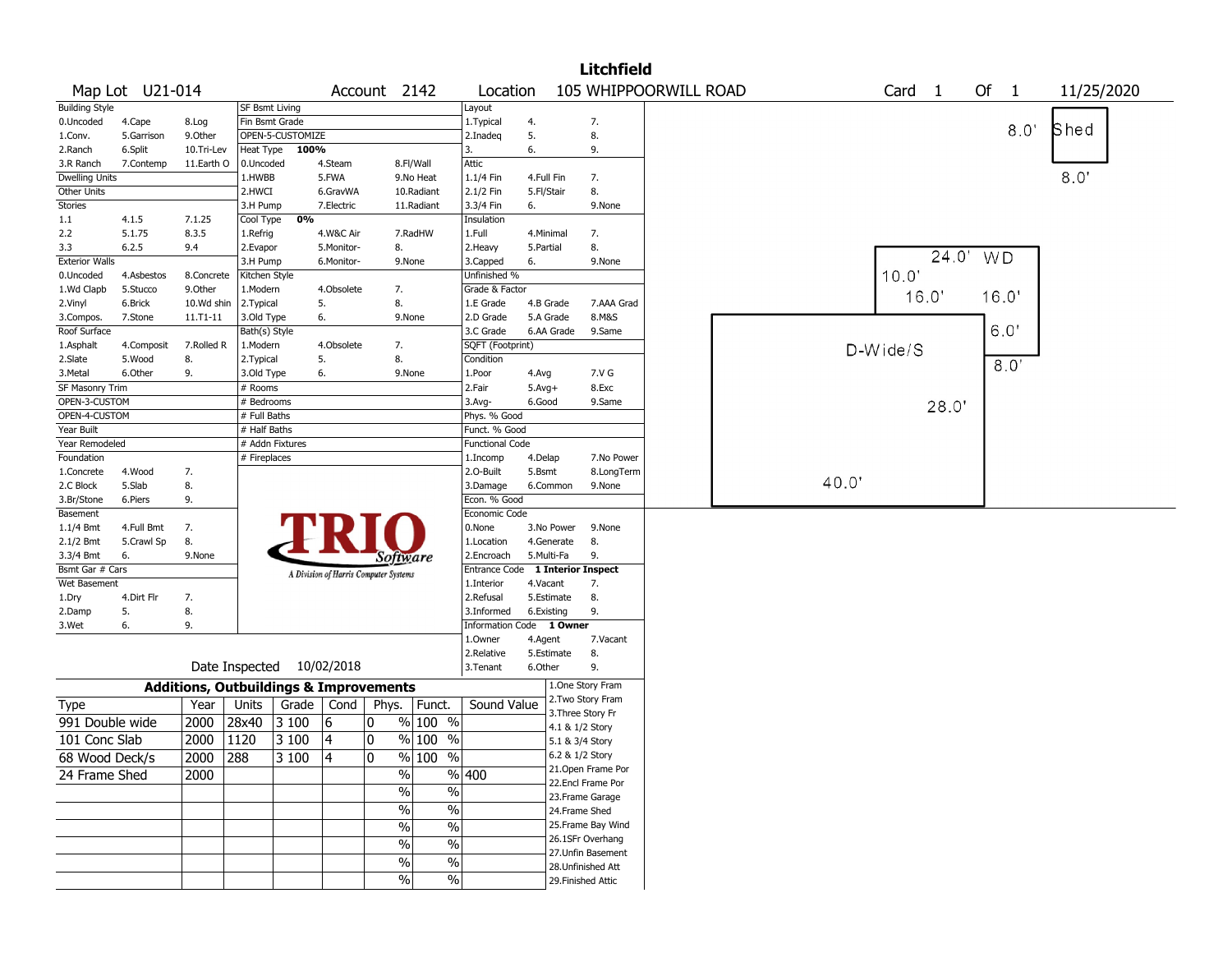|                                        | Map Lot U21-015                               | Account 487 |                                     |                        | Location 97 WHIPPOORWILL ROAD |                                     |             |                          | Card <sub>1</sub>    | Of $1$        |                                                      | 11/25/2020                        |
|----------------------------------------|-----------------------------------------------|-------------|-------------------------------------|------------------------|-------------------------------|-------------------------------------|-------------|--------------------------|----------------------|---------------|------------------------------------------------------|-----------------------------------|
|                                        | LITCHFIELD TOWN OF                            |             |                                     | <b>Property Data</b>   |                               |                                     |             | <b>Assessment Record</b> |                      |               |                                                      |                                   |
|                                        | 2400 HALLOWELL ROAD                           |             | Neighborhood 226 Whippoorwill Road  |                        |                               | Year                                | Land        |                          | <b>Buildings</b>     |               | Exempt                                               | <b>Total</b>                      |
|                                        | LITCHFIELD ME 04350                           |             |                                     |                        |                               | 2007                                |             | 40,000                   |                      | 64,549        | 0                                                    | 104,549                           |
|                                        |                                               |             | Tree Growth Year                    | $\mathbf 0$            |                               | 2008                                |             | 40,000                   |                      | 63,808        | O                                                    | 103,808                           |
|                                        |                                               |             | X Coordinate                        |                        | $\mathbf 0$                   |                                     |             |                          |                      |               |                                                      |                                   |
|                                        | B1747P126 B8377P112 B13513P326                |             | Y Coordinate<br>Zone/Land Use       | <b>11 Residential</b>  | $\mathbf 0$                   | 2009                                |             | 40,000                   |                      | 83,352        | 0                                                    | 123,352                           |
| Previous Owner<br><b>TUREK DAVID J</b> |                                               |             |                                     |                        |                               | 2010                                |             | 40,000                   |                      | 63,121        | 0                                                    | 103,121                           |
|                                        | 727 HAMMOND STREET                            |             | Secondary Zone                      |                        |                               | 2011                                |             | 40,000                   |                      | 63,121        | 0                                                    | 103,121                           |
|                                        |                                               |             |                                     |                        |                               | 2012                                |             | 40,000                   |                      | 70,973        | 0                                                    | 110,973                           |
| BANGOR ME 04401                        |                                               |             | Topography 2 Rolling                |                        |                               | 2013                                |             | 40,000                   |                      | 70,148        | 0                                                    | 110,148                           |
| Previous Owner                         | Sale Date: 4/01/2016                          |             | 1.Level                             | 4.Below St             | 7.Res Protec                  | 2014                                |             | 40,000                   |                      | 70,148        | 0                                                    | 110,148                           |
|                                        | SCOFIELD, RONALD W                            |             | 2.Rolling                           | 5.Low                  | 8.                            | 2015                                |             | 40,000                   |                      | 70,137        | 0                                                    | 110,137                           |
|                                        | 97 WHIPPOORWILL ROAD                          |             | 3.Above St                          | 6.Swampy               | 9.                            |                                     |             |                          |                      |               |                                                      | 0                                 |
|                                        |                                               |             | Utilities                           | <b>4 Drilled Well</b>  | <b>6 Septic System</b>        | 2016                                |             | 40,000                   |                      | 70,137        | 110,137                                              |                                   |
|                                        | LITCHFIELD ME 04350 2<br>Sale Date: 4/25/2005 |             | 1.Public                            | 4.Dr Well              | 7.Cesspool                    | 2017                                |             | 40,000                   |                      | 69,312        | 109,312                                              | 0                                 |
|                                        |                                               |             | 2. Water                            | 5.Dug Well             | 8.Lake/Pond                   | 2018                                |             | 40,000                   | 69,312               |               | 109,312                                              | $\bf{0}$                          |
| Previous Owner                         | SCOFIELD RONALD W                             |             | 3.Sewer<br>1 Paved<br><b>Street</b> | 6.Septic               | 9.None                        | 2019                                |             | 45,000                   |                      | 60,400        | 105,400                                              | 0                                 |
|                                        | 97 WHIPPOORWILL ROAD                          |             |                                     |                        |                               | 2020                                |             | 45,000                   |                      | 60,400        | 105,400                                              | 0                                 |
|                                        |                                               |             | 1.Paved                             | 4.Proposed             | 7.                            |                                     |             |                          | <b>Land Data</b>     |               |                                                      |                                   |
|                                        | LITCHFIELD ME 04350 2                         |             | 2.Semi Imp<br>3.Gravel              | 5.R/O/W<br>6.          | 8.<br>9.None                  | <b>Front Foot</b>                   |             | <b>Effective</b>         |                      |               | <b>Influence</b>                                     | <b>Influence</b>                  |
|                                        | Sale Date: 9/17/2004                          |             |                                     |                        | $\mathbf 0$                   | 11.1-100                            | <b>Type</b> | Frontage                 | <b>Depth</b>         | <b>Factor</b> | Code<br>$\overline{\frac{9}{6}}$                     | <b>Codes</b><br>1.Unimproved      |
|                                        | Inspection Witnessed By:                      |             | $\mathbf 0$<br><b>Sale Data</b>     |                        |                               | 12.101-200                          |             |                          |                      |               | $\frac{9}{6}$                                        | 2. Excess Frtg                    |
|                                        |                                               |             |                                     |                        |                               | $13.201+$<br>14.                    |             |                          |                      |               | $\overline{\frac{9}{6}}$<br>$\frac{9}{6}$            | 3. Topography<br>4.Size/Shape     |
| X                                      |                                               | Date        | Sale Date                           |                        | 4/01/2016                     | 15.                                 |             |                          |                      |               | $\frac{9}{6}$                                        | 5.Access                          |
| No./Date                               | Description                                   | Date Insp.  | Price<br>Sale Type                  | 2 Land & Buildings     |                               |                                     |             |                          |                      |               | %<br>%                                               | 6.Restriction<br>7. Right of Way  |
|                                        |                                               |             | 1.Land                              | 4.MFG UNIT             | 7.                            | <b>Square Foot</b>                  |             |                          | <b>Square Feet</b>   |               |                                                      | 8.View/Environ                    |
|                                        |                                               |             | 2.L & B                             | 5.0ther                | 8.                            | 16.Regular Lot                      |             |                          |                      |               | %<br>%                                               | 9. Fract Share<br><b>Acres</b>    |
|                                        |                                               |             | 3.Building                          | 6.                     | 9.                            | 17.Secondary Lot<br>18. Excess Land |             |                          |                      |               | %                                                    | 30. Frontage 1                    |
|                                        |                                               |             | Financing                           | 9 Unknown              |                               | 19.Condominium                      |             |                          |                      |               | %                                                    | 31. Frontage 2<br>32.Tillable     |
| Notes:                                 |                                               |             | 1.Convent<br>2.FHA/VA               | 4.Seller<br>5.Private  | 7.<br>8.                      | 20.Miscellaneous                    |             |                          |                      |               | %<br>%                                               | 33.Tillable                       |
|                                        |                                               |             | 3.Assumed                           | 6.Cash                 | 9.Unknown                     |                                     |             |                          |                      |               | %                                                    | 34.Softwood F&O                   |
|                                        |                                               |             | Validity                            | 8 Other Non Valid      |                               | Fract. Acre                         |             | <b>Acreage/Sites</b>     |                      |               |                                                      | 35. Mixed Wood F&O                |
|                                        |                                               |             | 1.Valid                             | 4.Split                | 7.Renovate                    | 21. Houselot (Frac                  | 24          |                          | 1.00                 | 100           | %<br>0                                               | 36.Hardwood F&O<br>37.Softwood TG |
|                                        |                                               |             | 2.Related                           | 5.Partial              | 8.Other                       | 22.Baselot(Fract)<br>23.            | 44          |                          | 1.00                 | 100           | $\overline{\mathfrak{o}}$<br>%                       | 38. Mixed Wood TG                 |
|                                        |                                               |             | 3.Distress                          | 6.Exempt               | 9.                            | <b>Acres</b>                        |             |                          |                      |               | $\overline{\frac{9}{6}}$<br>$\overline{\frac{9}{6}}$ | 39.Hardwood TG                    |
|                                        |                                               |             | Verified                            | <b>5 Public Record</b> |                               | 24. Houselot                        |             |                          |                      |               | $\overline{\frac{9}{6}}$                             | 40. Wasteland                     |
|                                        |                                               |             |                                     |                        | 25.Baselot                    |                                     |             |                          |                      |               | 41.Gravel Pit                                        |                                   |
|                                        |                                               |             |                                     |                        |                               |                                     |             |                          |                      |               | $\overline{\frac{9}{6}}$                             |                                   |
|                                        |                                               |             | 1.Buyer<br>2.Seller                 | 4.Agent<br>5.Pub Rec   | 7.Family<br>8.Other           | 26.Rear 1                           |             |                          |                      |               | %                                                    | 42. Mobile Home Si                |
|                                        |                                               |             | 3.Lender                            | 6.MLS                  | 9.                            | 27. Rear 2                          |             |                          |                      |               |                                                      | 43.Camp Site<br>44.Lot Improvemen |
| <b>Litchfield</b>                      |                                               |             |                                     |                        |                               | 28. Rear 3<br>29. Rear 4            |             |                          | <b>Total Acreage</b> | 1.00          |                                                      | 45.Access Right<br>46.Golf Course |